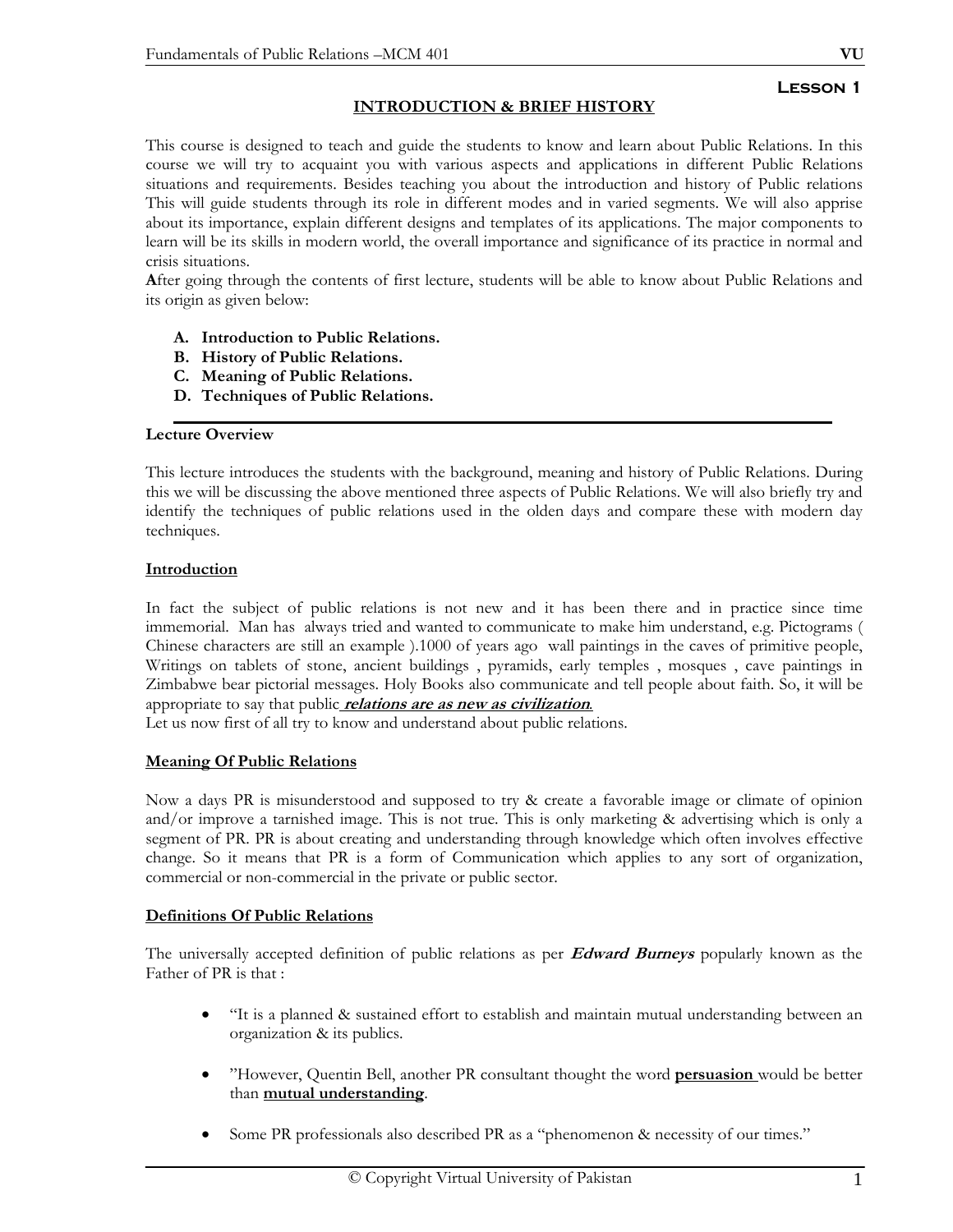Yet there is a very simple and different definition for easy comprehension of Public Relations.

#### **Simple Definition**

For better understanding if we take the two initials of the word Public Relations i.e. **P** and **R** then we define **"P"** for Performance for Public and "**R"** for Result as against Relations.

#### **Different Techniques Of PR**

**I**n the olden days for PR purposes people used Pictograms ( Chinese characters are still an example. ) , 1000 of years ago Wall Paintings in the caves about primitive people , Writings on Tablets of stone, Ancient Buildings e.g. pyramids , early temples & mosques ,cave paintings in Zimbabwe bear pictorial messages. Holy Books communicated and told people about faith. while these days bill boards, hand outs, print and electronic Media, sponsorships , free sampling, corporate identity practices , audio and video mediums , conferences , seminars Special Offers , etc. are few of the visible PR techniques used to achieve defined objectives.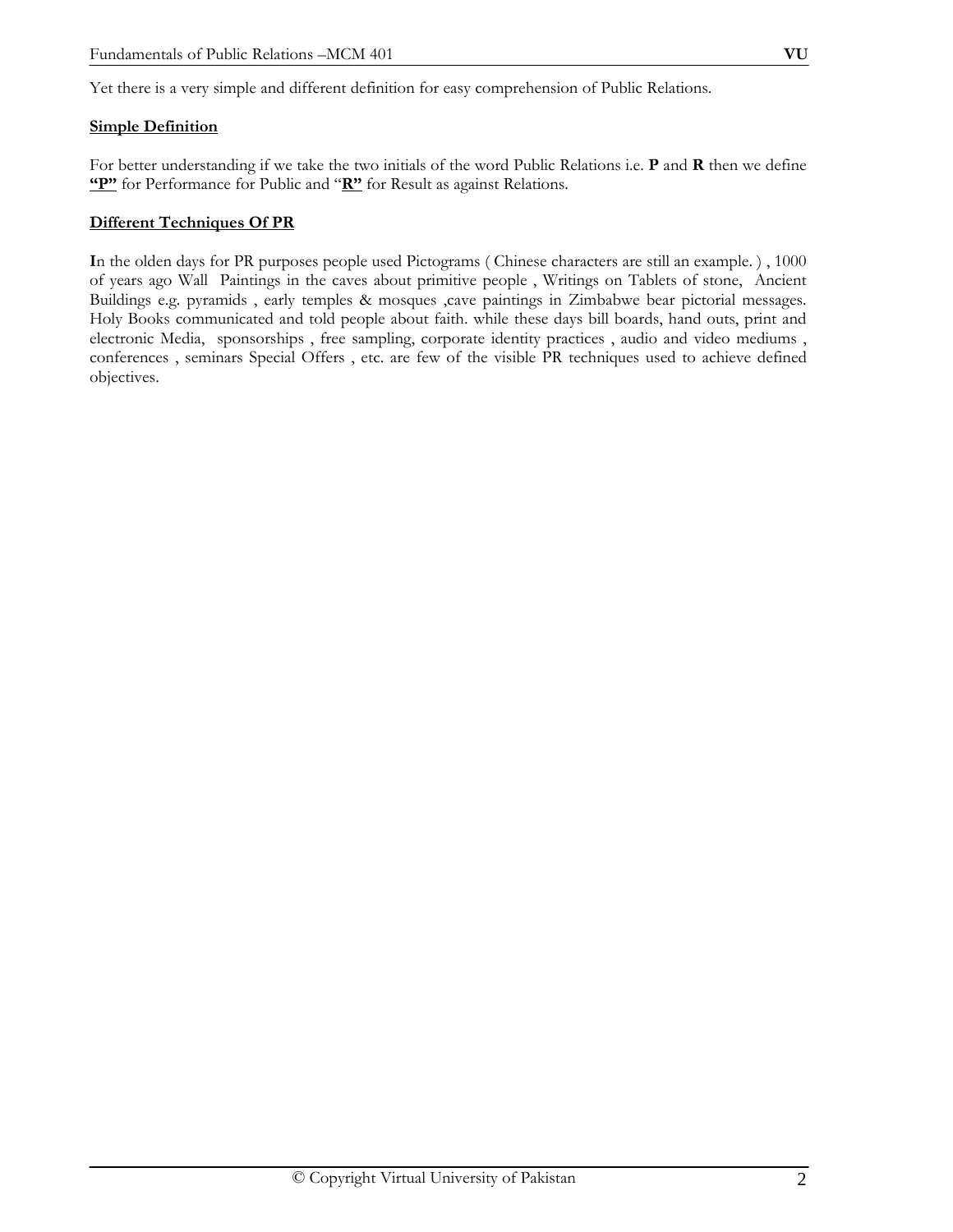# **Lesson 2**

## **HOW DOES PR WORK?**

## **OVERVIEW**

**I**n this lecture we will study the different aspects relating to the public relations subject with special reference to its working, different phases of public relations which affect people's attitude. Besides this we will identify various classifications of organizations. The students will also be told about what public relations aims to accomplish and what are the dos and don'ts of practicing public relations. Finally we will determine the keys to success in public relations profession.

## **How does PR work.**

**W**hether the PR of an organization is sound or not depends upon the type of organization and on a situation at a given time. It is therefore imperative that we should assess as to how PR serves various organizations. Let us therefore first of all classify the type of organizations.

#### **Classification of Organizations**

- **1. A business corporation.**
- **2. A trade organization**
- **3. A non profit organization.**
- **4. A public utility company.**
- **5. A communication medium** 
	- a) **Newspapers**.
	- b) **Radio stations**.
	- c) **TV channels**.
- **6. An educational institution.**
- **7. A financial institution.**
- **8. A religious group.**
- **9. A political party.**
- **10. A labour union.**
- **11. 11. A travel group.**
- **12. A government agency.**

**A**lthough PR activity / Plan will vary from different classification of organizations yet basic and broad principles would remain common. Let us analyze and determine various phases of PR for organizations. At this time we will only remain confined to the general principles and at later stage we will discuss them specifically. Basically the hallmark of good PR policy is to attract and achieve the goodwill of the concerned public. We therefore consider **5**(Five) Phases of different factors which influence people's attitude.

#### **5 Different Phases which Affect People's Attitude.**

**A P**ublic relations for business today involves complete analysis and understanding of all the factors that influence people's attitudes towards a company. It usually has five phases:

#### **I. Determining the attitude of public towards the company/ organization.**

**T**his may be the employees, the customers, the shareholders, or some other segment of the public. When the attitudes are known, it is possible to see where the company is misunderstood and where its policies and actions are creating unfavorable opinion.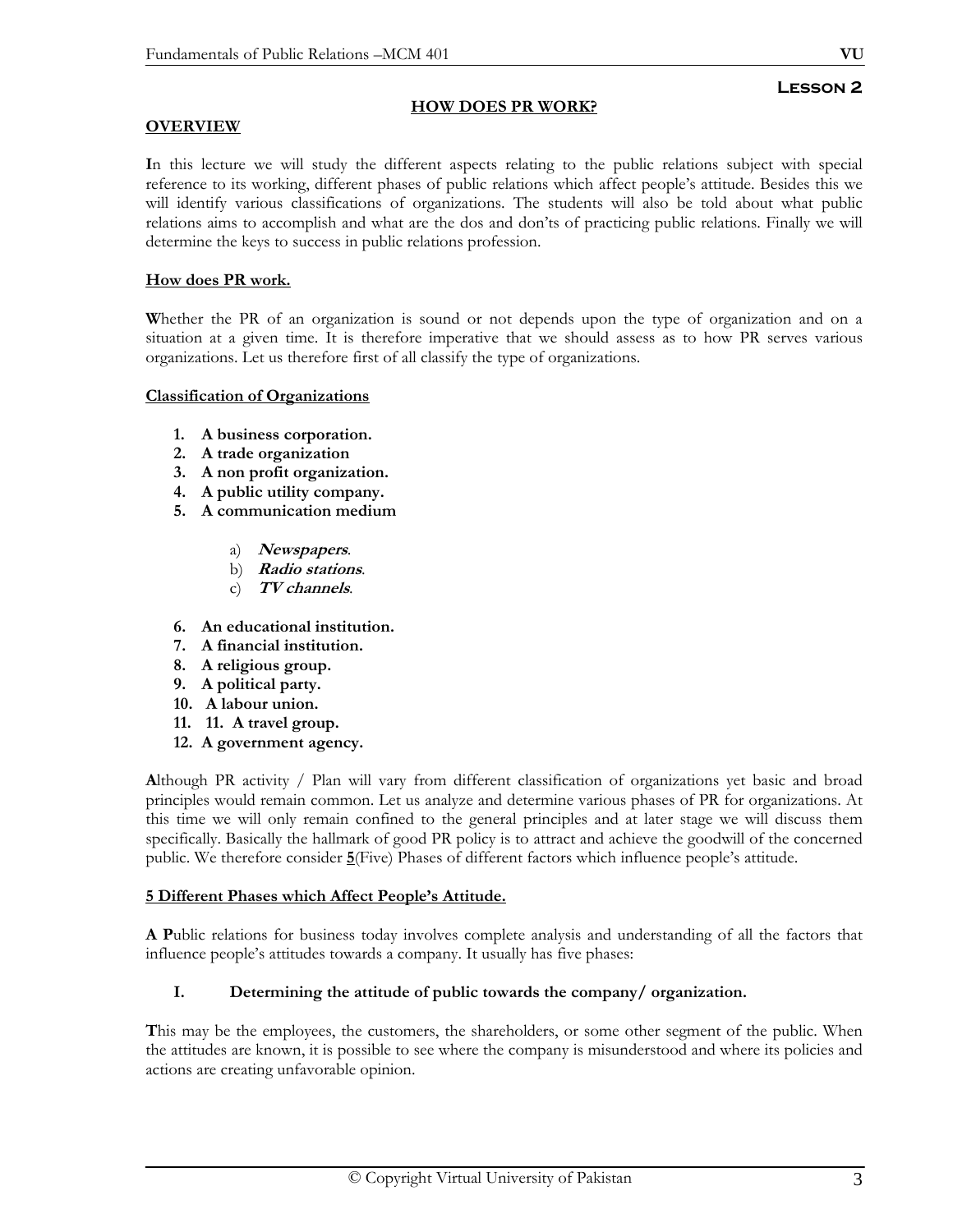#### **II. Analyzing the state of opinion.**

**I**t may be that investigation discloses unrest among a group of employees – unrest that may well break out into very serious uprising. Or the shareholders may express the desire to know more about the company and its products.

### **III. Formulation of policy**.

**A**nalysis may indicate that certain policies of the company should be modified to improve the attitude held by certain groups. Often the change involves eliminating causes of misunderstanding and misinterpretation.

### **IV. Planning means of improving opinion/attitude of public.**

With an understanding of what people think of the company and a clarification of the company's policies on matters that affect public opinion, the groundwork has been laid. Next comes the programming of activities that will explain the company and its products, will overcome misunderstanding and will promote goodwill.

#### **Implementing Planned Activities**.

**T**he tools of public relations -- publicity, institutional advertising, printed materials, employee activities, shareholders reports, company publications and other things – are then employed to do the job.

## **What does Public Relations Accomplish?**

**T**here are many objectives that may be achieved through expert public relations activity. Any one of them, any group of them, or all of them may be the basis for accompany's public relations program. Professional public relations direct every activity toward reaching a selected objective; extraneous efforts are avoided – mere volume of press clippings is meaningless. Objectives that may be sought include:

- **Prestige or favorable image and its benefits.**
- – **Promotion of product and sales, idea and rewards.**
- – **Goodwill of Employees.**
- – **Prevent and solve Labor problem.**
- – **Goodwill of stock / shareholders.**
- – **Overcoming misconceptions and prejudices against the Company/group/organization.**
- – **Goodwill of customers/consumers.**
- – **Formulation and guidance for making policies.**

#### **Do'S and Don'ts IN PUBLIC RELATIONS**.

**Public Relations are** a tough job. But all said and done it is worthwhile to render such services. These services are needed and recognized on a rapidly broadening scale. But these are already being accepted quite universally. In order to practice public relations there are certain **do's** and **don'ts** which are identified below:

- **D**o not try to run a business without knowing / learning a great deal about the people you have to do business with – employees, investors, suppliers, customers – in other words, **Your publics**.
- If you are overcommitted and cannot give enough thought to PR then hire someone to assist you.
- **D**o not rely upon public relations techniques to "**mop up**" after mistakes are made. Always use public relations thinking before any new policy or practice is developed.
- **B**e sure people close to you understand your public relations thinking and your program.
- Seek the assistance of your executives and employees in developing good public relations.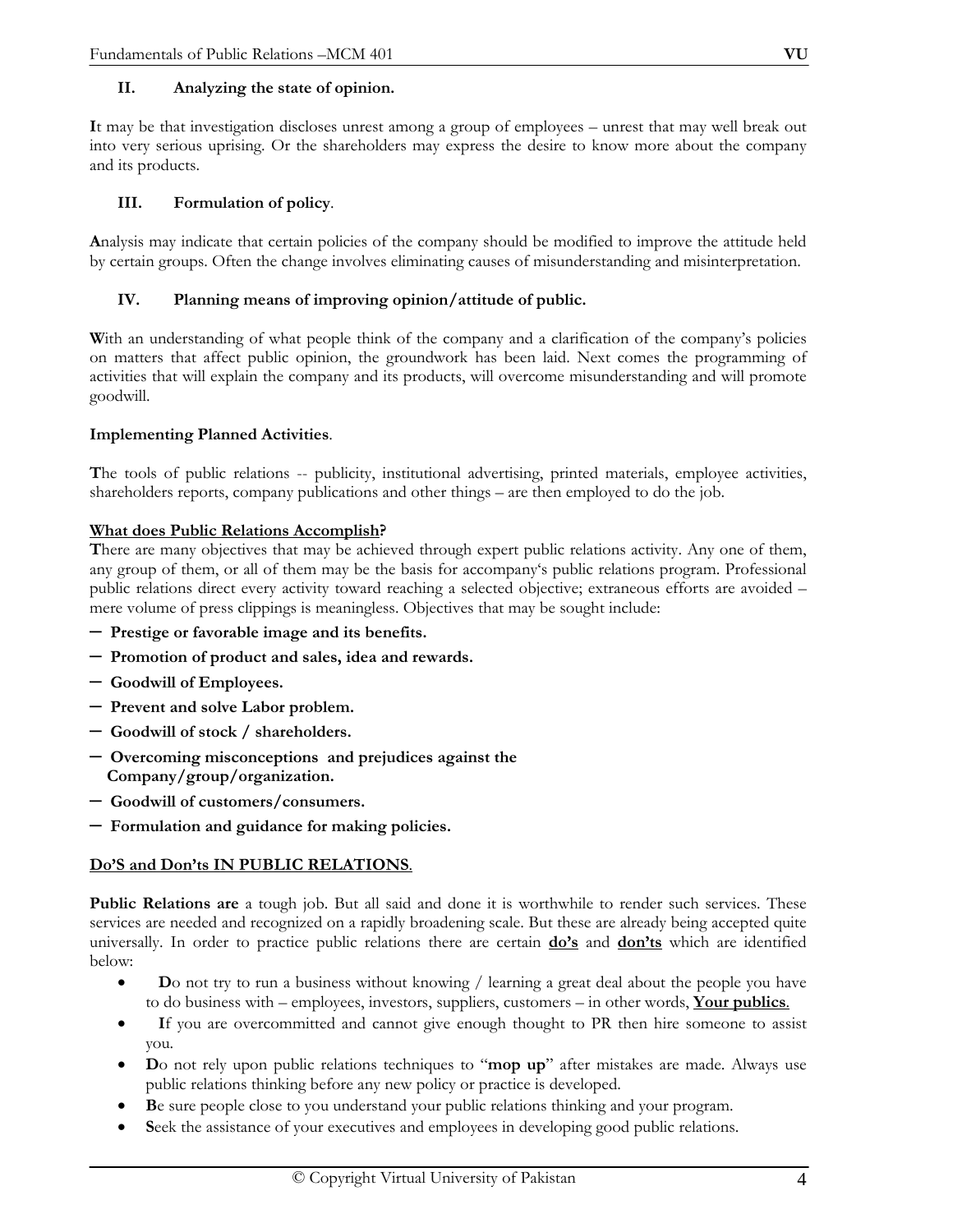- **D**o not depend upon too much on your own guesswork regarding what others feel and think. Use adequate and objective surveys.
- **T**ry to select a very few points --- **preferably just one** -- that you want to get across to any given public. Then concentrate your PR effort on establishing that viewpoint.
- Never forget that PR should be supported by Performance that deserves goodwill of your public i.e. **Result.**

## Keys to Success in Public Relations

## 1. **MANAGEMENT MUST UNDERSTAND AND COOPERATE WITH PR ACTIVITY.**

**T**he busy senior executive needs to take some time out for concentrated study of public relations, calling on specialists for guidance and practical assistance, as he does in other phases of his business. In policy formation he should remember that public relations serves as a voice of conscience as well as useful business technique. In fact sufficient emphasis should be placed on management as without the understanding and support of management it will be impossible for public relations to aid in policy formation.

## 2. **PUBLIC RELATIONS COUNSELLER / MANAGER MUST BE OF SOUND CHARACTER.**

**T**o be successful the key factor is that the public relations manager should be highly sensitive to the thoughts and feelings of other persons. Forgetting his personal reactions and beliefs, he must put himself in the other person's shoes. He should concentrate his efforts on finding desirable ways and means of getting his viewpoints presented effectively. All this should be supported by his sound character , conviction and personal ethics of the highest standards.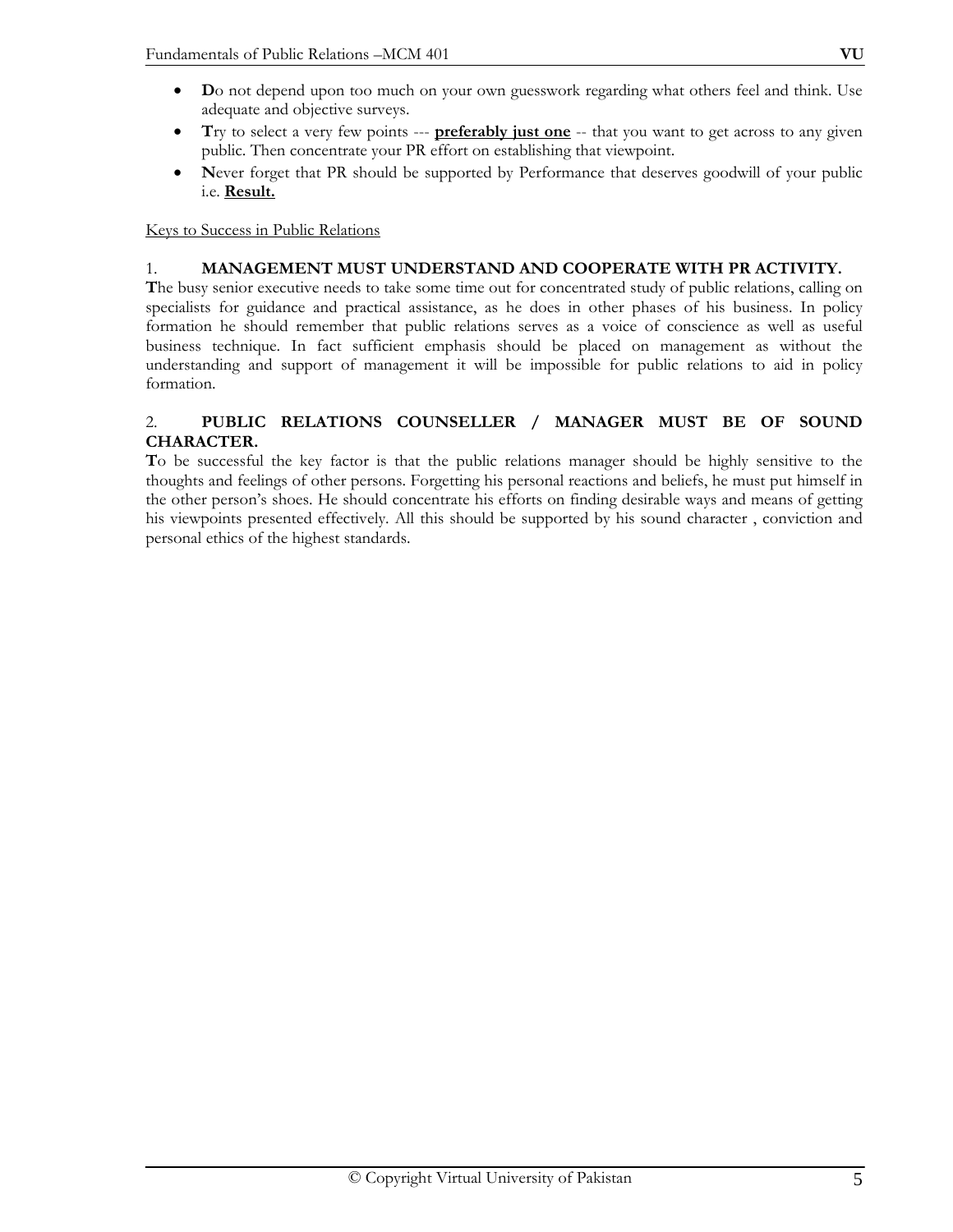#### **PUBLIC RELATIONS DISTINGUISHED.**

#### **Overview**

In this lecture we will try and distinguish public relations from other activities in which an organization indulges to project its image or for the conveying of a particular message to the target public. We will distinguish public relations from advertising, marketing. sales promotion, publicity and propaganda. This will enable the students to precisely know the difference between these various applications of public relations.

#### **Difference between PR & Advertising**

Public relations and advertising are normally confused to be same, which is not at all true or correct. The best way to distinguish it from advertising will be to first of all try and define advertising and public relations. This definition will clearly explain the difference.

**A**dvertising presents the most persuasive possible selling message to the right prospects for the product or service at the lowest possible cost. While public relations role is of **informing, educating** & **creating understanding** through **knowledge for the same product**. In fact advertising will be more successful when prior PR activity has created knowledge and understanding of the product or service being promoted --- also known as **Market Education**. Therefore advertising is merely a tool of public relations, where by market research PR manager decides type of advertising and on this basis determines choice & use of media. So to sum up following will explain the difference between PR and advertising.

- 1. PR is not a form of advertising, and is in fact bigger activity than advertising.
- 2. PR relates to all the communications of the total organizations, while advertising is mainly limited to marketing functions.
- 3. PR is neither "free advertising" **nor** "unpaid for advertising". In fact it is time consuming & time costs money.
- 4. At times advertising may not be used by an organization, but every organization is involved in PR.
- 5. PR embraces every one & everything, while advertising is limited to special selling & buying tasks
- 6. Marketing is the management process responsible for identifying, anticipating & satisfying customer requirements profitably.
- 7. PR is about creating & understanding through knowledge "**Market Education"** *the basis of effective marketing policy as it has to be applied to every part of marketing mix.*

#### **Difference between PR & Sales Promotion**

**S**ales promotion consists of short term schemes, usually at the point of sales, but also in direct response marketing, to launch products or to revive or increase sales. At times sales promotion may have PR aspects yet it is not PR.

 PR is confused with sales promotion, mainly because Sales promotion brings the producer closer to consumer. Sales promotion consists of short / long term specific schemes while PR takes care of larger benefits through broad based plans based on knowledge.

#### **Difference Between PR & Propaganda**

Propaganda is the means of gaining support for an opinion, creed or belief. This is another form of communication & by no means PR. Successful PR must be credible, whereas propaganda is liable to invite suspicion or at least disagreement.

#### **Difference Between PR & Publicity**

A simple definition would explain publicity as resulting from information being made known. So as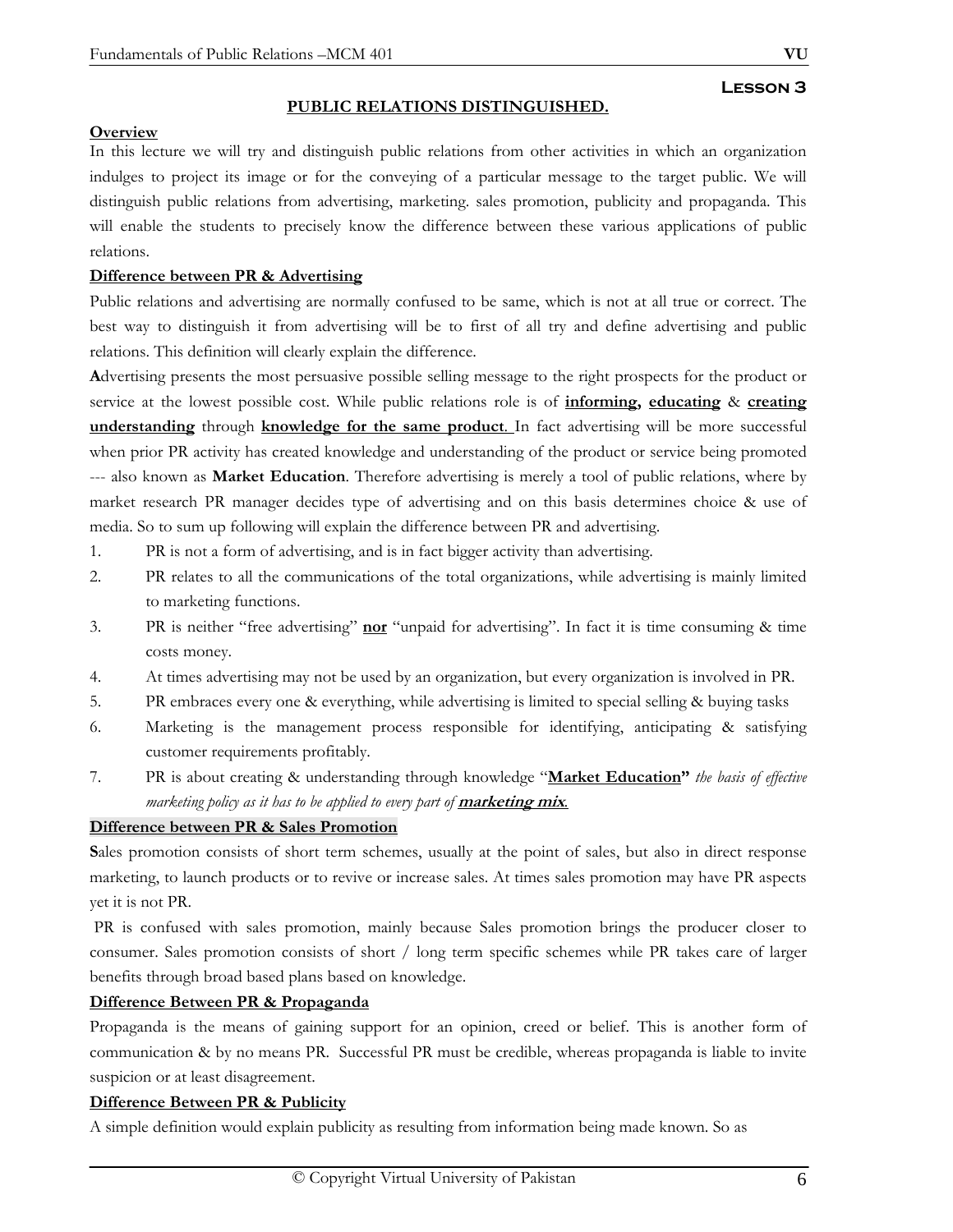- Publicity results from information being made known by PR plan.
- PR is very much about the behavior of individuals, organizations, products & services.
- Publicity only yields an image, subject to PR which provides adequate knowledge for that image.

## **Public Relations Department**

When a company is engaged in lot of PR work then it is recommended that it should be handled through the company's internal Public Relations Department.

The PR Practitioner is more of an All Rounder. He is at the same time a communicator, advisor and a campaign planner.

## **Size of a PR Department.**

**P**R department may be large or small depending upon:

- a) Size of the organization.
- b) Value placed on PR by management;
- c) Special PR requirements of the organization.

Taking (c ) a stage further, a mass consumer product manufacturer may spend much more on advertisement than on PR, while a technical or industrial company may spend little on advertisement but rely strongly on PR.

## **PR Department Staff**.

**T**he PR department may consist of no more than a PR Manager and a secretary with word processing capability. Depending upon the activity & size of operation the organization may have Press officer, photographer and a presentation specialist. See chart below for possible staffing of a PR department in a large manufacturing company.

## **Role Of PR Manager**

PR manager is the executive who manages the company's PR. His / Her responsibilities can be;

- ¾ **To set the targets or define objectives for PR operations;**
- ¾ **To estimate the working hours and other resources that needs to be cost.**
- ¾ **To decide priorities that will control the choice of publics, media to reach Them, timing of operations, best use of manpower and other**
- ¾ **Resources such as equipment etc.**
- ¾ **To decide the feasibility of carrying out the declared objectives in the light of available funds, existing staff and equipment etc.**

## **Four Fold Specialist Task Of PR Manager**

- 1. To establish and maintain a correct image of the organization and its policies, products, services and personnel.
- 2. Monitor outside opinion & convey this intelligence to management;
- 3. Advise management on communication problems, solutions & techniques; Inform all publics about policies, activities, products, services & personnel so that maximum knowledge & understanding is won.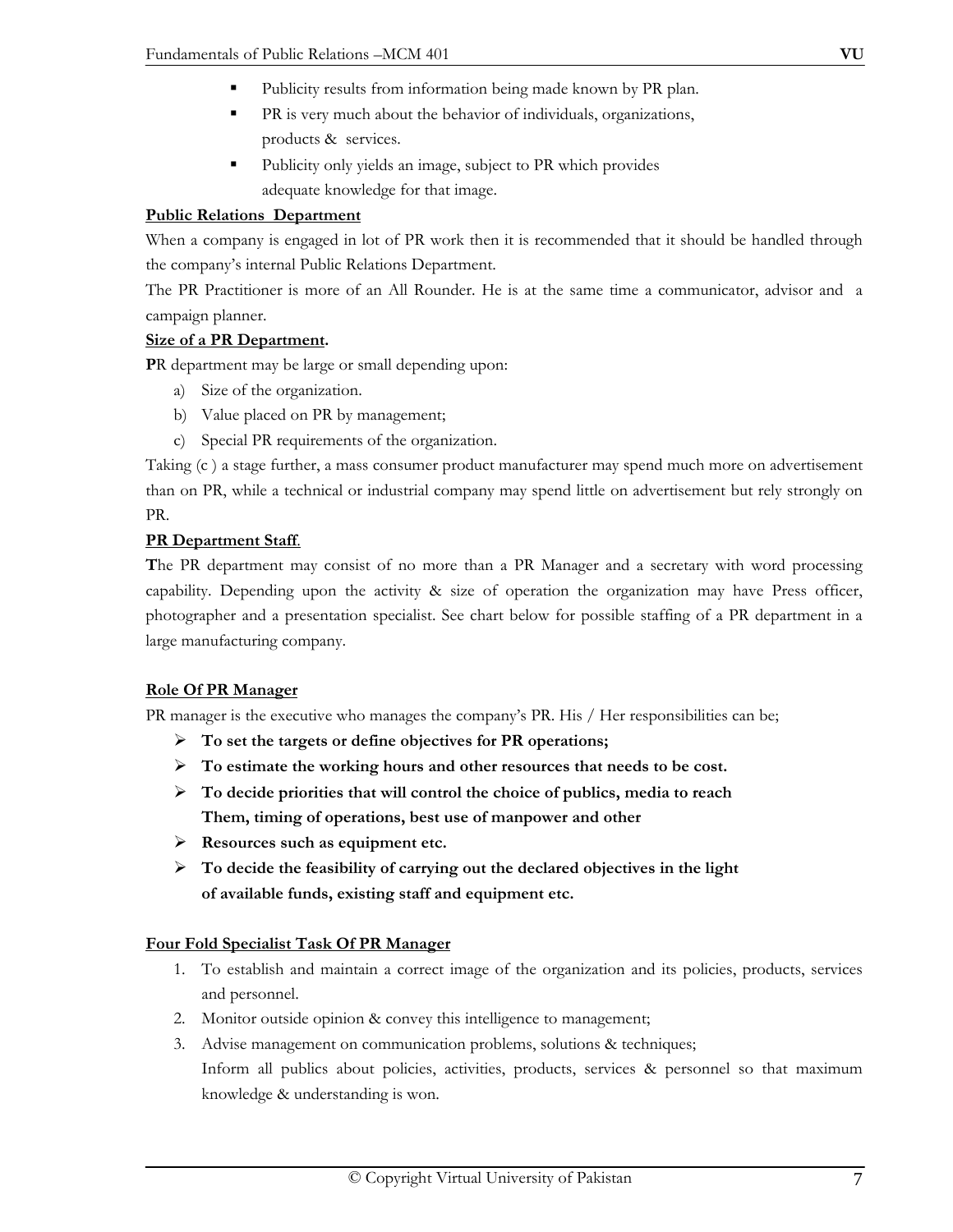# **A Typical Organization Chart of A PR Department**

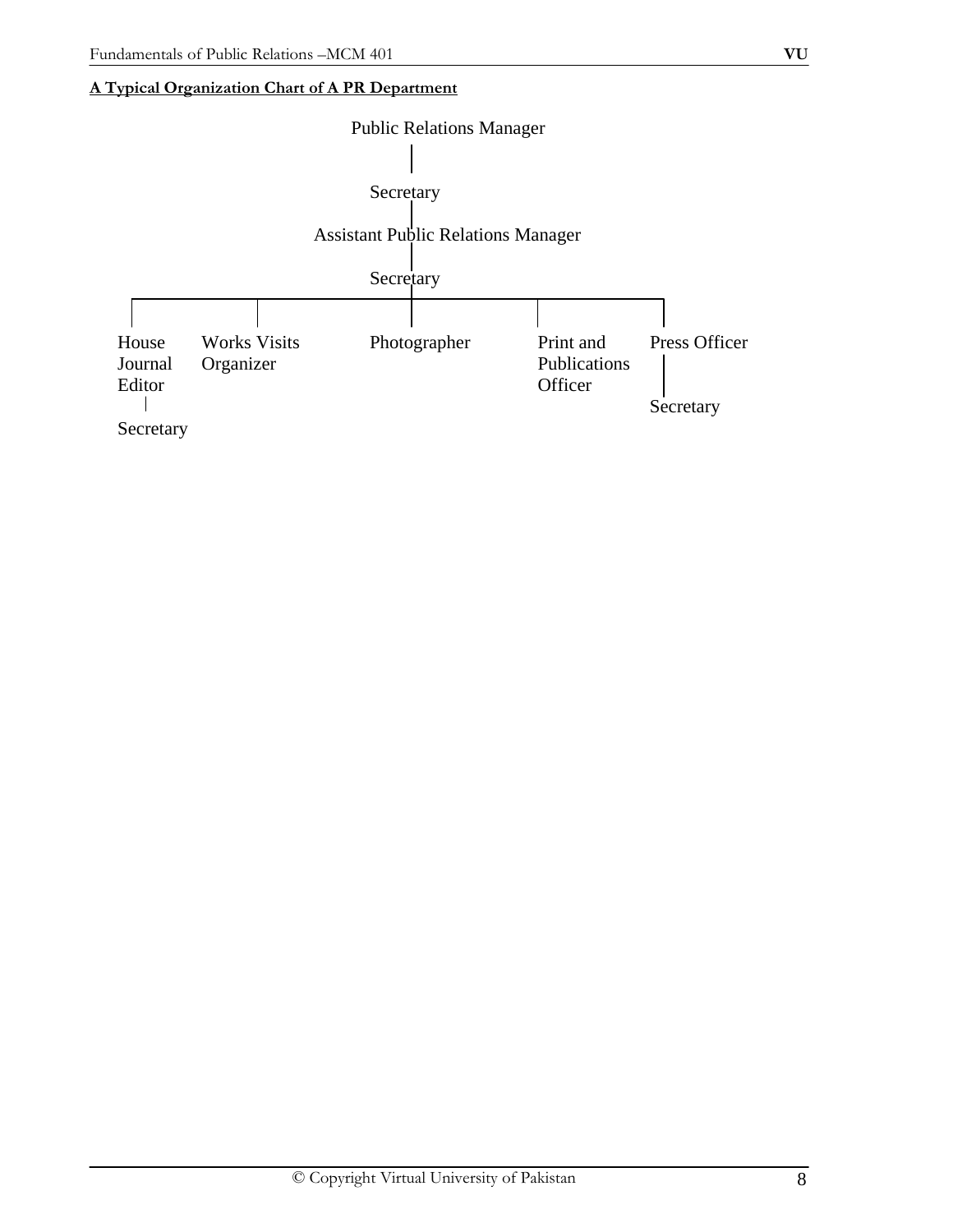### **PUBLICS OF PR**

## **Overview**

This lecture will identify various jobs required to be performed by public relations department. In fact the kind of work carried out by a PR manager and staff will obviously differ from one organization to another and can be composed of many variables. We will also discuss different publics of public relations, its definition and its importance.

## **A To Z Of Work Undertaken By PR Department**

As has been reiterated before PR department has multifarious duties to perform, so these are generally enumerated as below:

- (a) Writing and distributing news releases, photographs & feature articles to the press, compiling press lists.
- (b) Organizing press conferences, receptions and facility visits.
- (c) Maintaining a media information service.
- (d) Arranging press, radio and television interviews for management.
- (e) Briefing photographers and maintaining a picture library.
- ( f) Editing and producing staff magazines or newspapers and organizing other forms of internal communication e.g. videotapes, slide presentations, wall newspapers, etc.
- (g) Editing and producing external journals aimed at distributors, users, customers, etc.
- (h) Writing and producing print material such as educational literature, company histories, annual reports, induction literature for new staff, educational posters for schools, etc.
- (i) Commissioning audio visuals such as synchronized slide presentations and videotapes together with their distribution, cataloguing, showing and maintenance.
- (j) Commissioning and organizing PR exhibitions and displays, including provision of vehicles.
- (k) Commissioning and maintaining all forms of corporate identity and house styling e.g. logos, color schemes, print house style and typography, livery of vehicles, distinctive clothing, etc.
- (l) Handling PR sponsorships.
- (m) Organizing works or similar visits, e.g. facility flights, sailings, site tours, etc.
- (n) Attendance at appropriate meetings of the board and meetings of production, marketing, sales and other executives.
- (o) Attendance at sales and dealer conferences.
- (p) Representation of the company at trade association meetings.
- (q) Liaison with PR consultancy if one is employed.
- (r) Training PR staff.
- (s) Commissioning opinion surveys (or other research).
- (t) Supervising advertising liaison with advertising agency
- (u) Liaison with politicians and civil servants.
- (v) Official openings of new premises arrangements for VIPs, guests and press.
- (w) Arranging visits by royalty, MPs, VIPs, foreign visitors.
- (x) Celebrating centenaries, Award for Industry, etc.
- (y) Organizing feedback of press cuttings, radio and television transcripts, monitoring and other reports from outside.
- (z) Analysis of feedback and evaluation of the results of efforts in relation to the declared objectives.

**Lesson 4**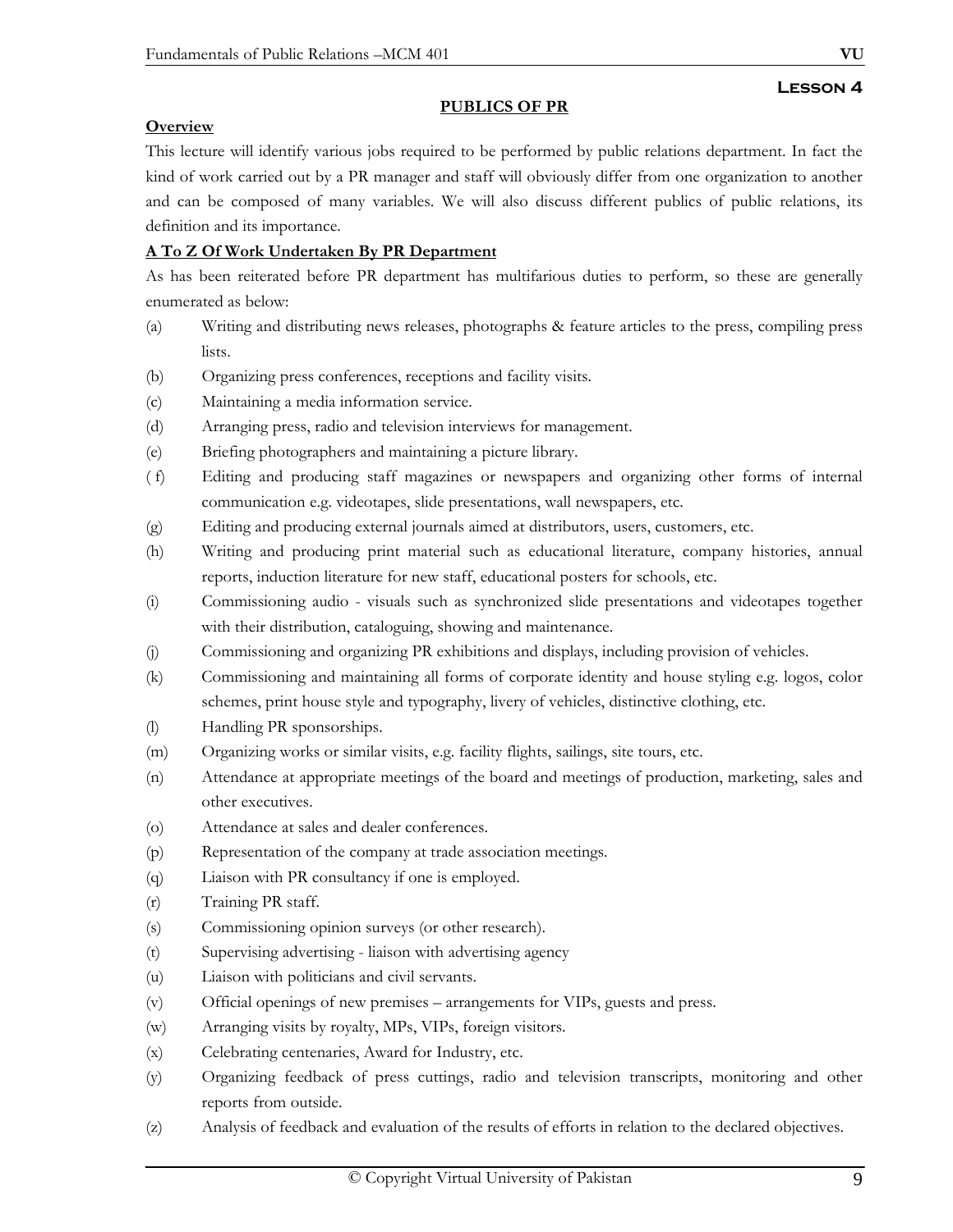## **Publics Of PR**

Although the publics of Public relations can be various yet these can basically be divided in to two major categories.

## a) **Internal** b) **External**

But with operations, problems and expectations increasing manifold, these have expanded a lot. For understanding purposes a generalized list is given below:

## **Expanded Publics.**

- The Community;
- Potential Employees;
- Employees;
- Suppliers of services and materials;
- Investors --- the money market;
- Distributors;
- Consumers and users;
- Opinion leaders.

## **Why Should We know Or Define Publics?**

Unless we know our Publics, it will be almost impossible to plan a proper and useful PR campaign. Basically following are the purposes of determining and defining the Publics.

- To identify all groups of people relative to a PR program;
- To establish priority within the scope of the budget & resources;
- To select media & techniques;
- To prepare the message in acceptable & effective forms.

#### **What Happens If We Do Not Define Publics?**

As has been mentioned above, following problems will have to be faced if we do not define or know our publics.

- **E**fforts & funds will be scattered indiscriminately in the attempt to reach too many publics;
- The same message will be issued irrespective of its suitability for different groups of people;

– **W**ork would not be timed to make the most cost effective use of working hours, materials & equipment;

**S**o in short we should remember that if it happens as enumerated above then the:

Management would be dissatisfied with the lack of results & management would be justified in regarding PR as being intangible & worse still, a waste of money and resultantly the PR practitioner may be branded as incompetent which will be total disaster from PR point of view.

#### **Few Examples Of Publics**

- Members, donors, voluntary workers,
- – *B*eneficiaries and users of the service;
- – *P*otential supporters and helpers;
- – *S*uppliers of services and materials;
- – *P*oliticians, political parties;
- Various Groups;
- – *C*entral and local government officials;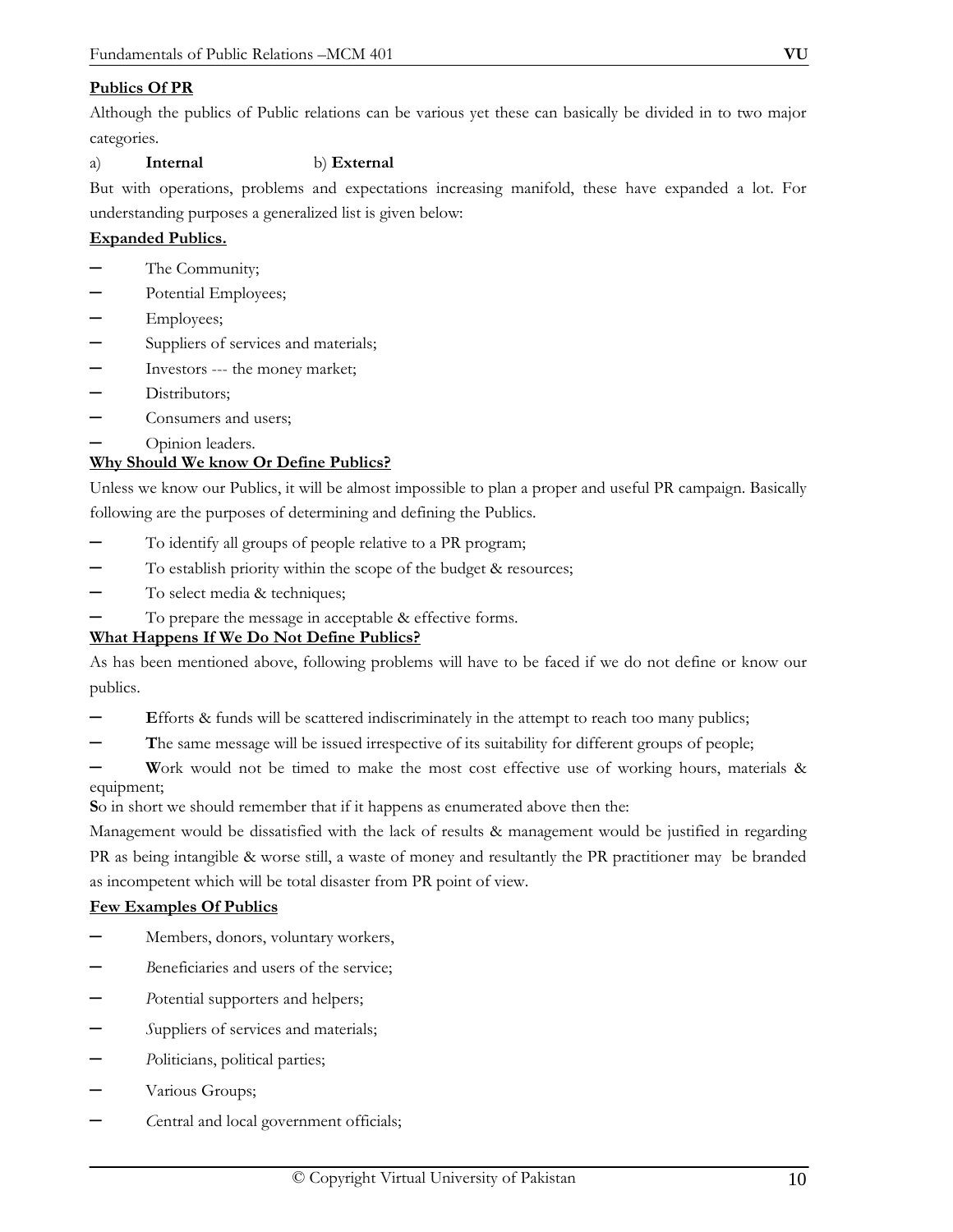- – *M*edical and health professionals;
- – *C*harities;
- Opinion leaders.
- – *M*PA 's; MNA's Senators; Government Officials; *D*istributors, travel agents;
- Convention organizers;
- – *T*ransport operators rail, sea, air, road;
- – *B*anks, credit card and travelers' cheque operators; Currency dealers;
- – *H*otel owners including international hotel groups;
- – *V*isitors holidaymakers, business people, students;
- Conference delegates, sportspeople;
- Opinion leaders writers, politicians, teachers;
- Community in vicinity of a manufacturing industry;
- Potential staff local factory/office labor, management and sales staff from other firms;
- All grades of management, office, factory, warehouse, transport, sales staff;
- Suppliers of local services, e.g. public services, and suppliers of raw materials, packaging, advertising and other professional services;
- Stock market city editors, investment analysts, institutional buyers and shareholders;
- Consumers present and potential, including school children;
- Trade unions, trade associations;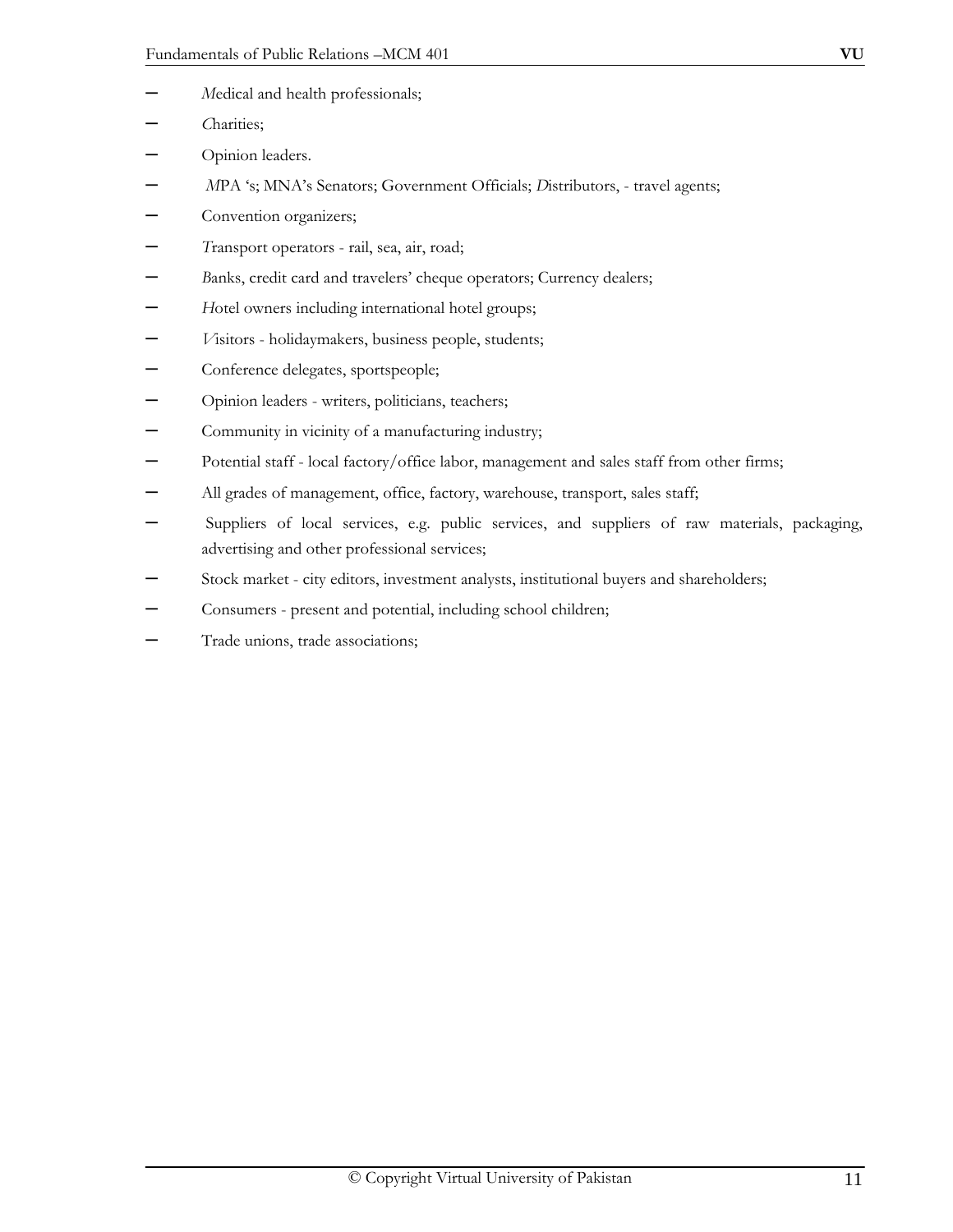## **PLANNING PUBLIC RELATIONS PROGRAMMES**

### **Overview**

This lecture will explain about the methods and essentials of planning public relations program. It is important to consider and determine as to how these can be planned for tangible results. Although once again we will be talking on broad scale yet this can be adapted to suit particular or more modest requirements.

## **4 Reasons for Planning PR Programmes**.

- 1. Set targets for PR Operation -- (Against which results can be assessed.)
- 2. Estimate the working hours and other costs involved for such PR Plan.
- 3. Select priorities which will control the number and timing of different operations in the program.
- 4. Decide feasibility of carrying out declared objectives according to availability of:
	- **Sufficient staff of proper caliber.**
	- **Specific equipment like computers, cameras, vehicles etc.**
	- **Adequate Budget.**

## **6 Point PR Planning Model**

In order to plan a successful and result oriented PR plan following model should be adopted;

- Appreciation of the situation.
- Definition of objectives.
- Definition of publics.
- Selection of media & techniques.
- Planning of a budget.
- Assessment of results.

Let us now study the above enumerated parameters of successful PR plan model individually.

## **Appreciation Of The Situation**



## **Methods Of Appreciating A Situation**

In order to prepare an effective strategy to counter a situation it is important that the gravity of situation should first be assessed and appreciated. Following are the universally tried and accepted methods of appreciating a situation.

- Opinion, attitude or image surveys.
- Press clippings, monitored broadcasting scripts.
- Sales figures trends & sales report indications,
- State of competition within & from imports.

**Lesson 5**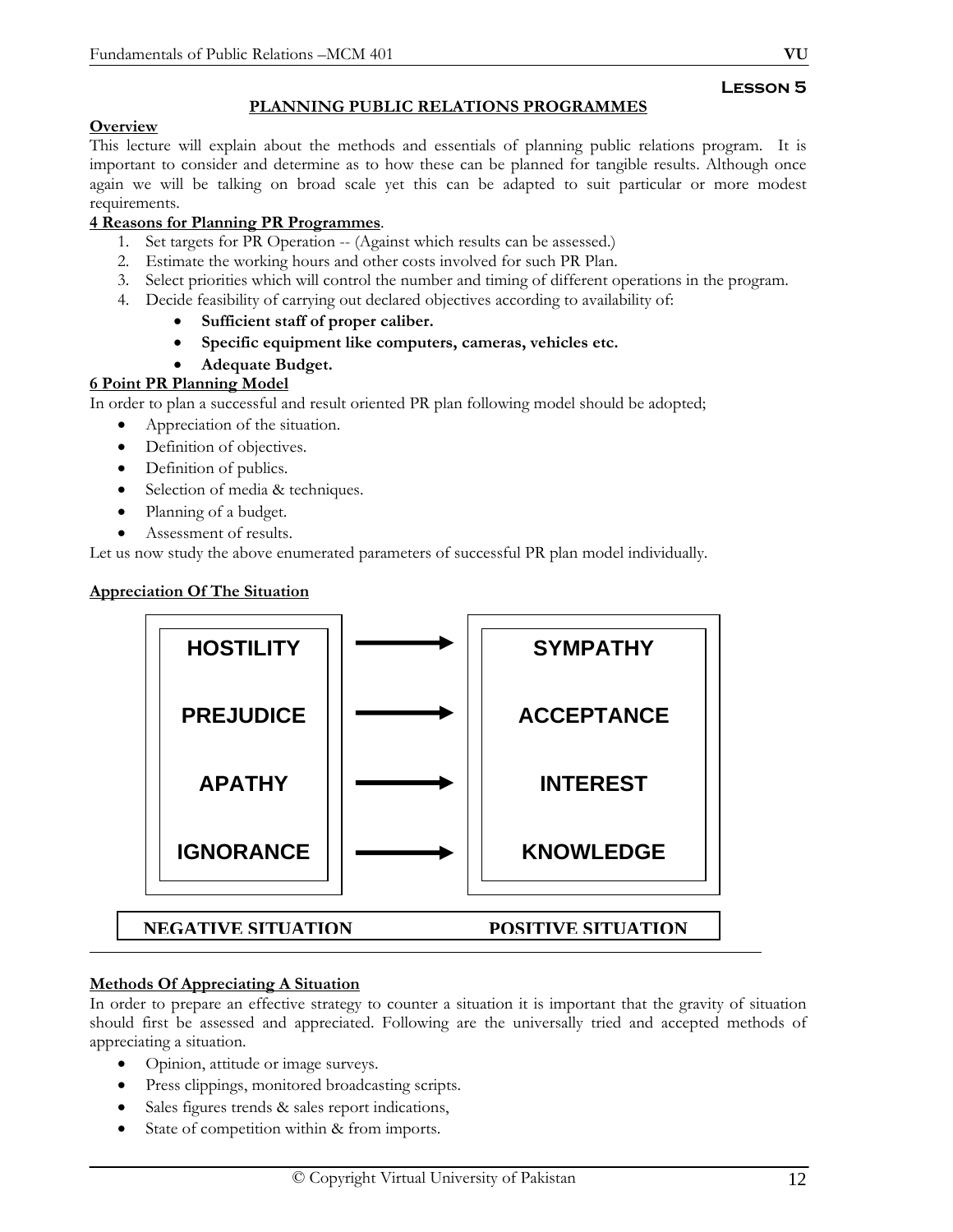- Share price if Public Company, dividends, balance sheet etc.
- Industrial relation situation.
- Customer complaints, test reports & product performance.
- Discussion with sales force & distributors.
- Prices & effect of price changes.
- Market forces, economic, social & political.

## **Definition Of Objectives.**

- 1. Change the image because company has changed its activities.
- 2. Improve the caliber of job applicants.
- 3. Tell people about little known story of the company & gain credit for achievement.
- 4. Make company known & understood in new local & international markets.
- 5. Prepare stock market for a new share launch.
- 6. Improve community relations following public criticism based on misunderstanding of company's intention.
- 7. Educate installers, users or consumers about the product.
- 8. Regain public confidence after a disaster which had portrayed company as inefficient in any way, the cause having been rectified.
- 9. Establish a new corporate identity.
- 10. Support a sponsorship scheme.
- 11. Make politicians better informed about company's activities, perhaps because of some impending **legislation** which could affect the company unfavorably.
- 12. Propagate company's research activities.

When we determine the objectives it is essential that we should first of all identify the public we want to target from various publics, as already enumerated in the previous lectures also. Broadly speaking there are two major publics classified as internal and external while following are the **expanded publics** in the modern day.

## **Expanded Publics**.

- The Community.
- Potential Employees.
- Employees.
- Suppliers of services & materials.
- Investors --- the money market.
- Distributors.
- Consumers & users.
- Opinion leaders.

## **Selection of Media & Techniques.**

Once the objectives have been worked out and the publics selected, it will be necessary to select the media and technique to be adopted for the achievement of the desired objectives. It is important as in relation to the objectives, determined publics identified, only the selection of proper public will yield positive results. Following is the classification of different media as in use in the present days.

- **Print Media Electronic Media**
- 1. Press. 1. Radio
- 2. Printed Material. 2. Television.
- 3. Direct Mail.
- 4. House Journals

## **Misc. Media**

- 1. Exhibitions.
- 2. Air balloons & ships.
- 3. Electronic Bill Boards.

While determining the media and required techniques it is essential and important that before launching a public relations plan a budget should also be worked out. In this context following is the five point strategy.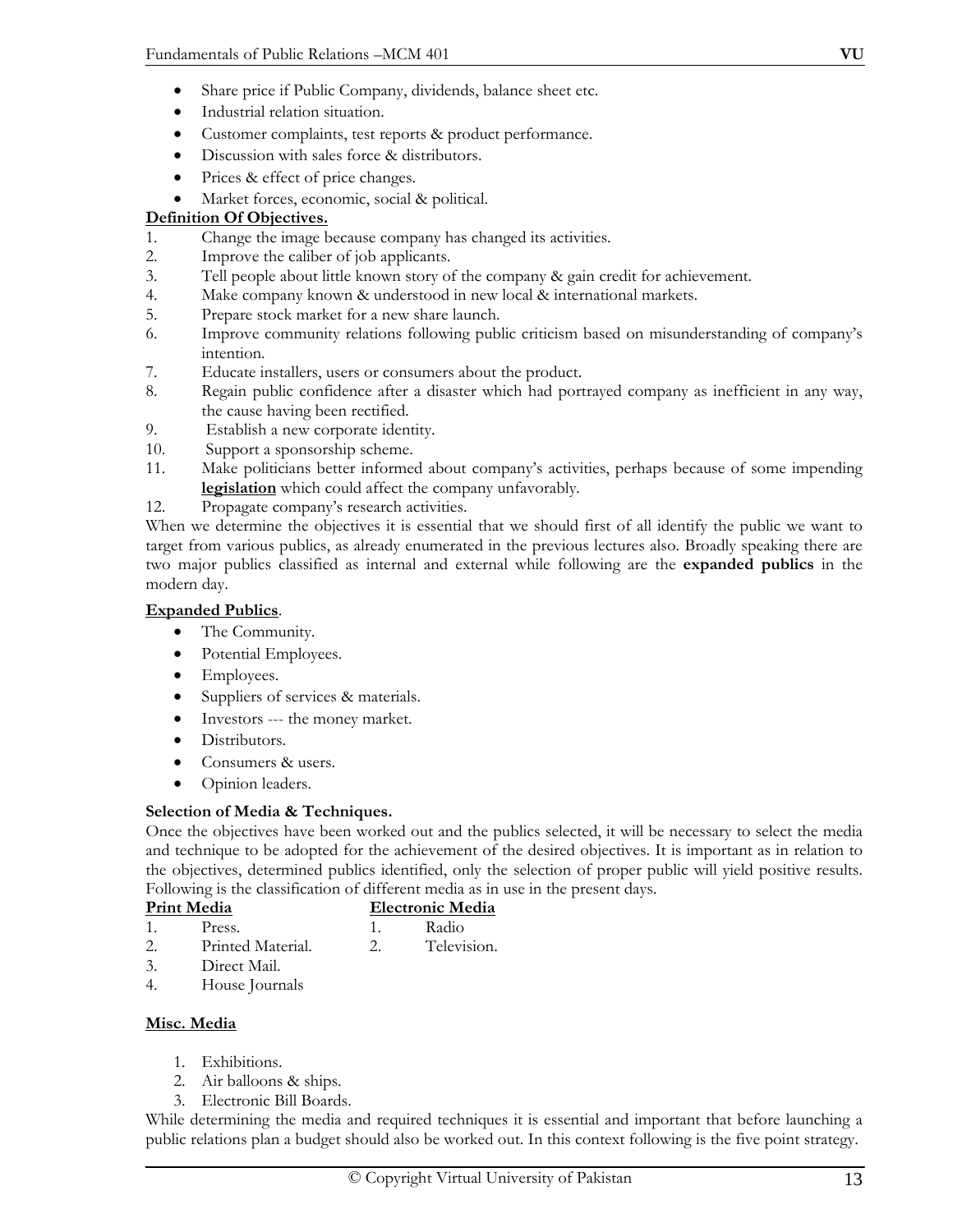## **5 Points For Planning PR Budget**

- 1. To determine, what will it cost to carry out a PR Plan.
- 2. What sort of plan can be carried out for a given sum of money?
- 3. After agreeing to a cost & Plan, budget provides a check list to tasks, to be done as per a time table.
- 4. Budget sets a discipline for both expenditure & over expenditure.
- 5. After completion of campaign, results can be measured against the budget.

### **Assessment Of Results**

Once all essentials like objectives, proper identification of publics and selection of media and techniques are in place and the cost involved for such plan has been worked out on the above explained strategy, it is imperative that an assessment should be made with regard to the public relations plan about the results or achievement of the objectives on following lines even if these may be **qualitative** and not **quantitative.**

- **Evaluate results.**
- **Adopt proper evaluating methods.**
- **Compare results against Objectives**.

Sometimes the results may not be measurable statistically, but by experience and self evident qualities such as the evidence that now job applicants are better educated and more proficient or in some other way more suitable than before. These are basically the qualitative results. However, the quantitative results may show increased sales, awareness and reduced number of complaints, increased job applicants, oversubscription of shares or even increased number of mentions of the company name in the media.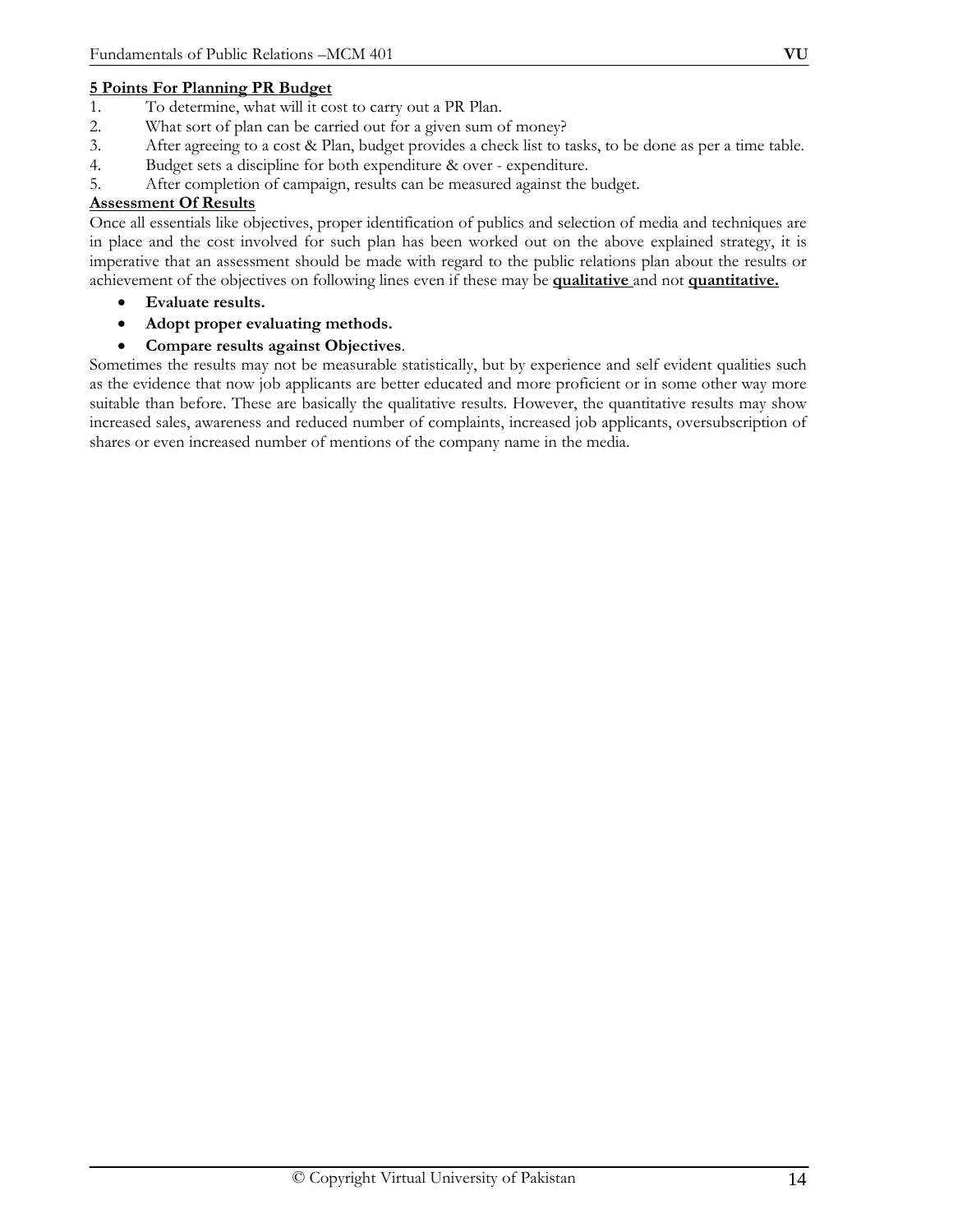# **Lesson 6**

### **MEDIAS OF PR**

## **Overview**

In this lecture we will explain about various Medias of public relations and its various classifications and usages. It will be basically a broad outline at this stage however; these will be individually dealt with in later lectures.

## **Medias Of PR**

## **I Print Media:**

**Press.** 

National & Regional newspapers, magazines, directories, year books & annual reports etc.

## **Printed Material.**

Educational, informative, prestige, promotional, balance sheets etc.

#### **Direct Mail.**

Personal letters, direct correspondence, mailing information etc.

#### **House Journals.**

Company newsletters both internal and external.

## **II. Electronic Media:**

- 1. Radio -- National, Local, International etc.
- 2. Television National, Regional, Tele text etc.

## **III. Other Media:**

**Exhibitions:** Special PR exhibitions, Trade & Public shows, trade fairs local and overseas.

**Airships:** Gas filled air balloon ships for promotional purposes.

**Electronic Bill Boards:** New concept & replacements for conventional bill boards.

**Mobile Vehicles:** New type of scrolling computer aided advertisements.

## **Media for Internal Publics** (**Co Newsletter**)

#### **Objectives.**

1. The value of understanding, teamwork and commitment by employees in achieving bottom line results.

2. The need to build a strong management-employee communication network for more than job related also key business & public issues.

## **7 Conditions for better working**

- 1. Confidence & Trust between employer & employees.
- 2. Candid information flowing freely up, down & sideways.
- 3. Satisfying status & participation for each person.
- 4. Continuity of work without strife.
- 5. Healthful surroundings.
- 6. Success for the enterprise.
- 7. Optimism about the future.

## **Media for External Publics**.

- Newspapers.
- Magazines.
- Radio.
- Television.

#### **Working with the Media** (Basic *Principles*)

**Understand Media**. **Know each Media**.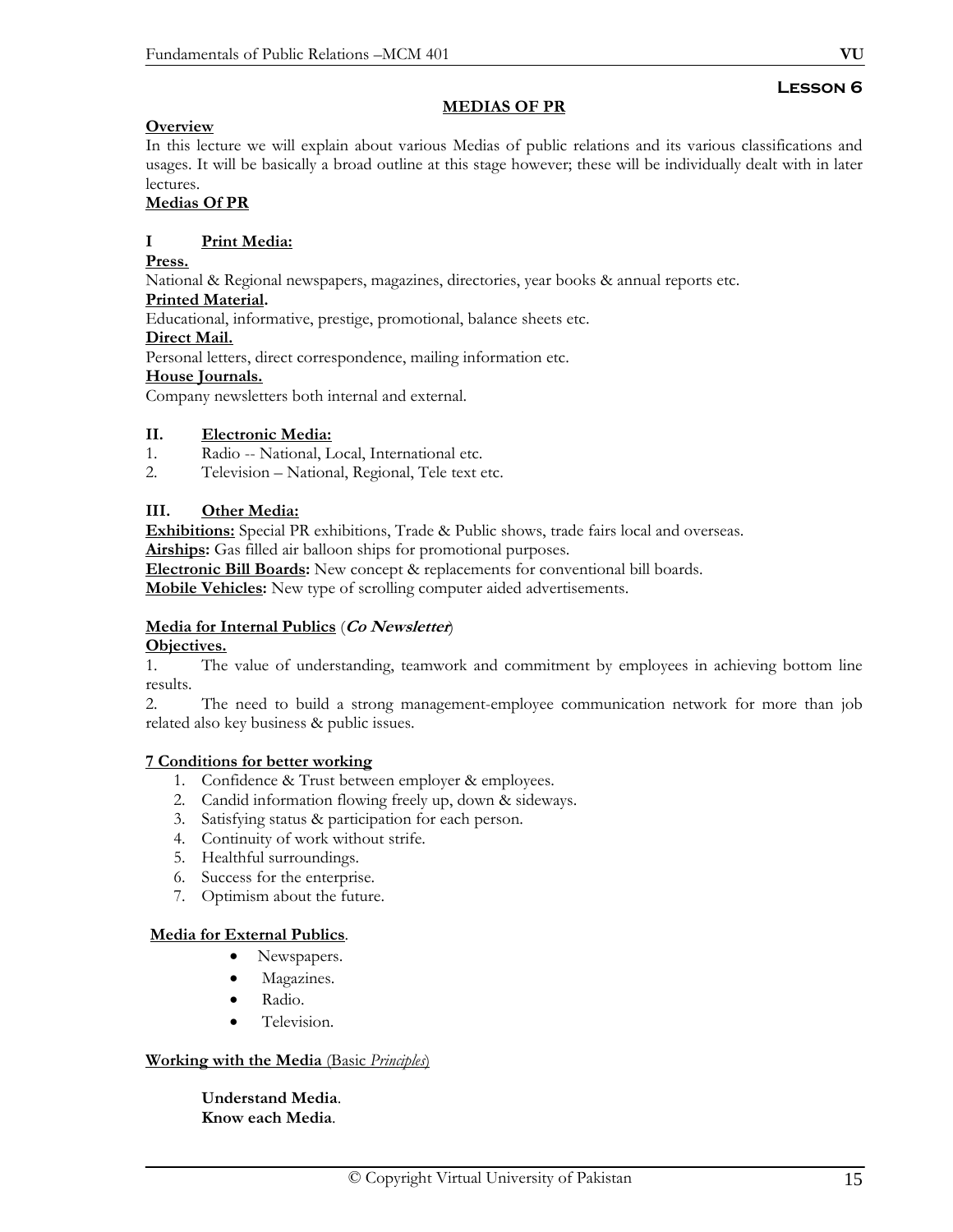## **Essential Points to know about Press**

- Editorial Policy.
- Frequency of Publication.
- Copy Date.
- Circulation Area.
- Readership Profile.
- Distribution Method.

## **Principles of Good Press Relations**

- Maintain 2 ways Relationship.
- Establish reputation of reliability.
- Provide good copy.
- Cooperation in providing material.
- Provide Verification Facilities.
- Building Personal rapport with the Media.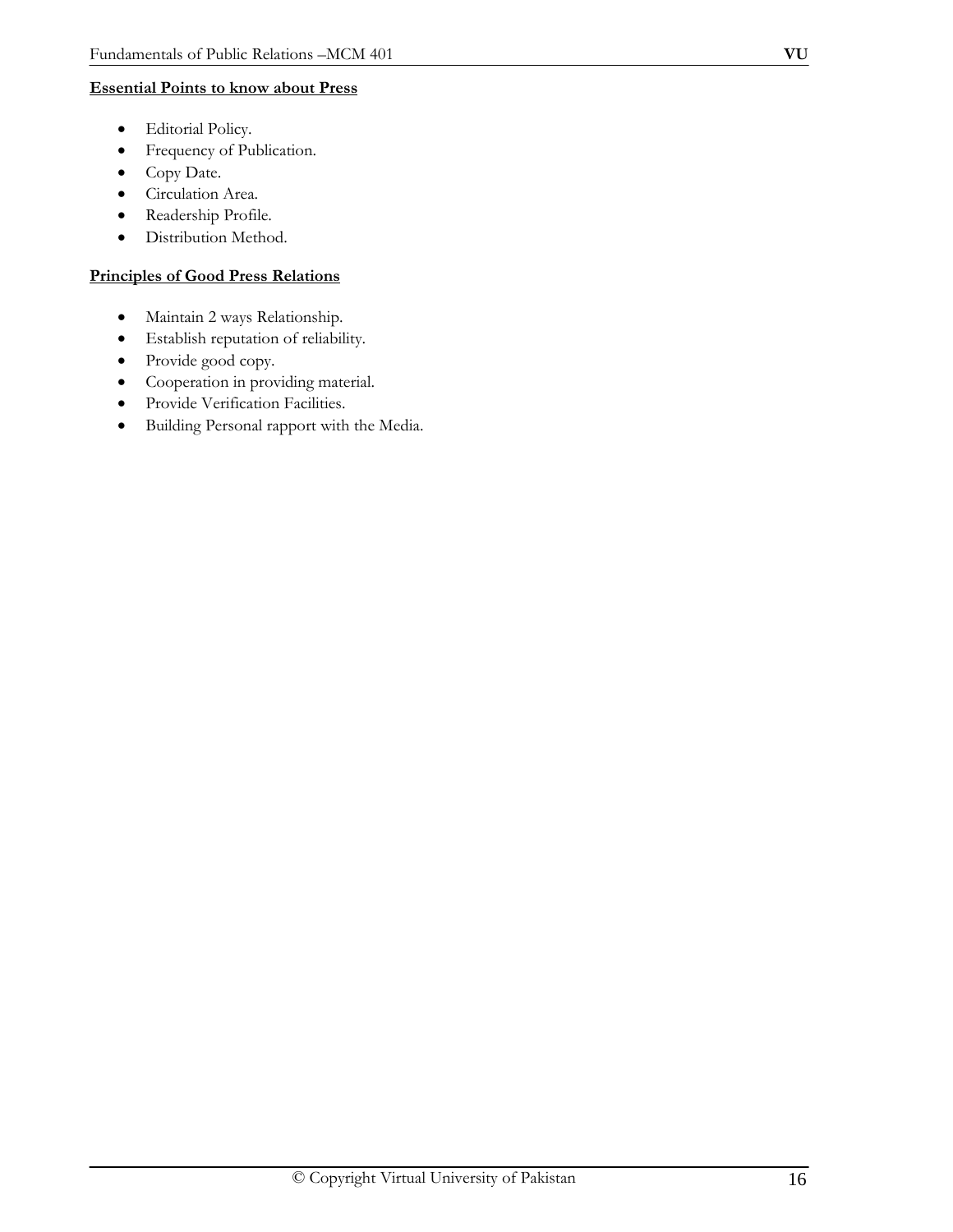## **PRESS RELATIONS IN PR**

## **Overview**

In this lecture we will study about press relations. Basically what are its methods and how does a PR professional maintain these and what are basic ingredients for good press relations. The students will also be apprised about the definition of press relations and explain about News and news releases and how should these be written.

## **6 Points For Good Press Relations**

A good public relations practitioner will take following six steps to maintain good relations with the press

- 1. He will maintain TWO way Relationship.
- 2. He will by his conduct establish reputation of reliability.
- 3. The press will always provide good copy.
- 4. He will always cooperate with the press in providing material.
- 5. As and required he will provide Verification Facilities.
- 6. The PR practitioner will build personal rapport with the Media

## **Definition**

- The word **Press**, as commonly known should not be confined to press. It covers all news media, like, radio, TV & cinema.
- The objective of press relations is to **'**create knowledge & understanding.' and not what the employer or client wants to be printed for favorable mentions

All press material should be of 'interest & value' to the readers, listeners or viewers, as the material is likely to be used and the resultant publicity will ultimately please the client or employer.

## **What is News**.

## **'News is information which is not already known to recipients.**

#### **News Release**.

Whenever a news release has to be prepared following essential points should be kept in mind.

## 1. **The test of a PR story**.

It means that it has news worthiness i.e. the information will be of interest to readers and is therefore worth publishing.

#### 2. **Bad releases are bad PR**.

A news release creates an image of the organization in the critical eye of the editors. A badly written release will create a very bad impression of the sender's organization.

#### 3. **Good presentations**.

Primarily following **4** things contribute to happier relations .with the press.

- 1. Releases should be composed in the style acceptable to journalists.
- 2. Release should be in manuscript style, and not in business letter style.
- 3. Releases should be appropriate to the journals to which they are sent.
- 4. Carefully select journals to which releases are sent and moreover send them well ahead of time of publication.

## **How Should The News Releases Be Written)**

The easiest way to learn how to write news release is to study newspaper reports and observe how they are written: there is a special technique. Following **TWO** fundamental characteristics will be apparent from reading newspapers.

- A. The **subject** is stated in the opening words.
- B. The opening paragraph is a **summary** of the whole story.

## **( The 7 Point Formula**

- 1. Subject What is the story about?
- 2. Organization What is the name of Organization?

**Lesson 7**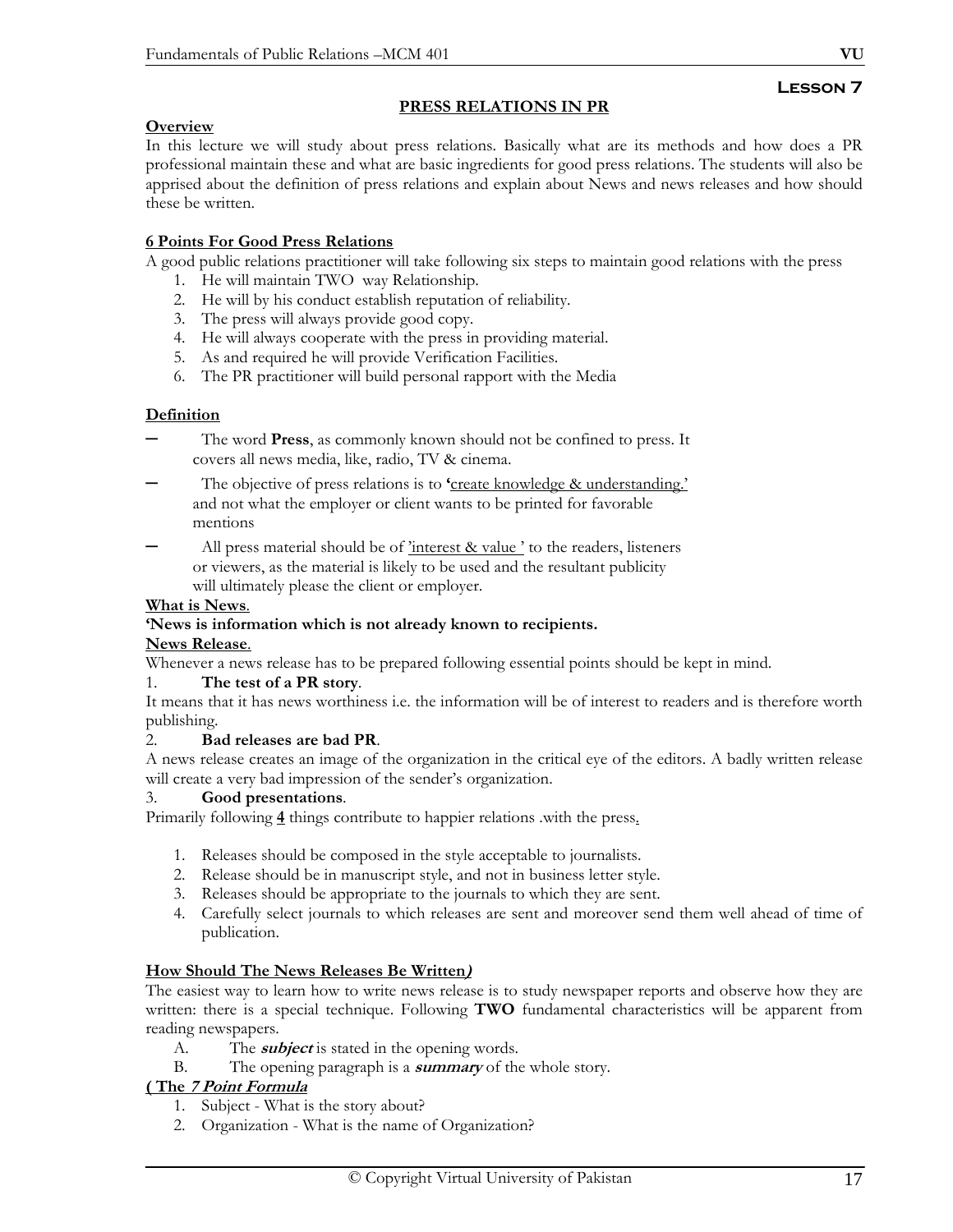- 4. Advantages What is new? What are the benefits?
- 5. Details What are the colors, sizes, prices, performance figures or other details?
- 6. Applications What are the uses & who are the users?
- 7. Source Is this different from location, e.g. location might be where the work is done, source will be the head office.

#### **(Model Layout Of A Press Release)**



#### **WHY 7 Point Formula?**

The value of the above 7 point formula can be summarized as below:

- 1. It provides a Checklist of data before writing a press release.
- 2. It is the plot for the release, indicating the sequence of information.
- 3. It provides a checklist to apply after writing the release.
- 4. It proposes an orderly sequence of information.
- 5. First paragraph should always state the subject, the name of the organization(although not the full business address.)
- 6. Last paragraph should state full name, address and telephone numbers of the organization.

#### **Secrets Of Good News Release**.

In order to explain further following key points are enumerated below for writing a good news release.

- Good press release should have short paragraphs, , short sentences & simple words.
- The story should not be more than ONE page.
- The superlatives should always be avoided, such as "the world's biggest"
- Avoid vague generalizations like 'economical money saving" etc.
- Do not use cliches like "unique, wide range, this point in time "etc.
- Do not quote remarks from leaders unless they have something special and or original to say.

#### **Presentation of a News Release**.

For effective and authentic news release following points should never be ignored as the release is a manuscript.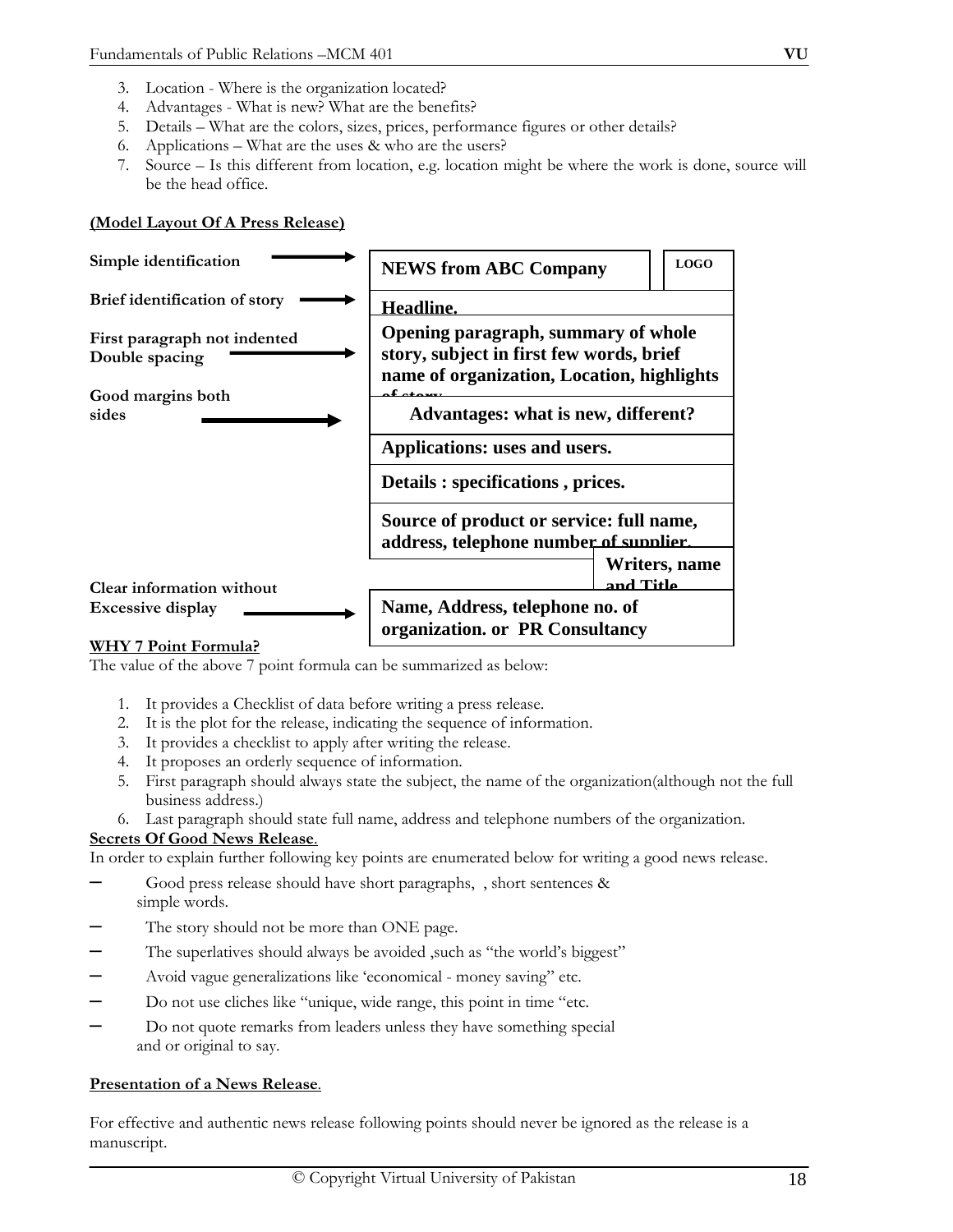- Important points should be given headlines.
- Subheadings will help in emphasizing points.
- Indented paragraphs will always give good looks and effective response.
- Capital Letters should be used only when necessary.
- Underlining special points will help in easy identification.
- Full points or full stops in abbreviations should only be used when necessary.
- Figures. Will substantiate your message or claims.
- Dates are important for up to date information..
- Continuations will inform the reader that the story is still continuing.
- Quotation Marks are essential for quoting sayings.
- Authorship gives the ownership of the story or release.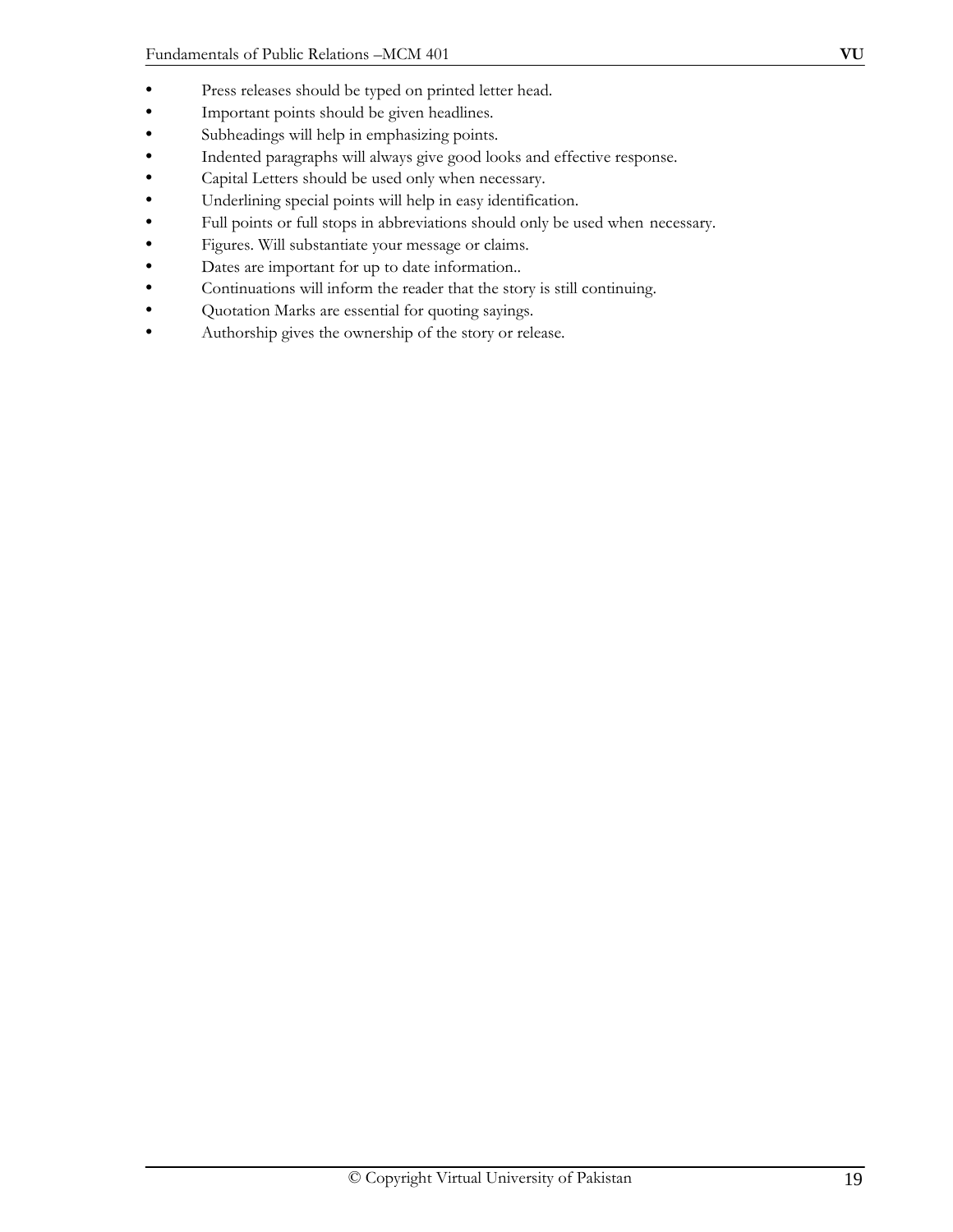## **Lesson 8**

#### **Overview**

In this lecture information will be provided about various created private media, its different kinds and their importance. We will also explain about various types and points regarding house journals; and how to plan them. We will also deal with methods of assessing results and matters pertaining to market research, its

**CREATED PRIVATE MEDIA**

importance and how to conduct it.

In order to reach certain publics to achieve particular objectives, the mass media of press, radio and television may not be appropriate, especially if these publics comprise small or specialized groups. One public which comes to mind is the staff (or the membership) who may be best reached by house journal. The main forms of such created private media are given below.

#### **Private Media.**

| 1. House Journal. | 2. Videos                 |
|-------------------|---------------------------|
| 3. Slides.        | 4. Audio Cassettes.       |
| 5. Spoken word.   | 6. Private exhibitions.   |
| 7. Seminars etc.  | 8. Educational Literature |

## **4 Types of House Journals.**

- 1. Magazines A4 size.
- 2. Newspapers - like a tabloid.
- 3. Newsletter - 2 to 8 pages.
- 4. Wall newspaper - like a poster.

#### **Points To Note When Planning A House Journal**

1. Determining Readership . 2. Quantity. 3. Frequency of publication 4. Policy. 5. Title. 6. Printing process. 7. Style & Format. 8. Priced or free. 9. Advertisements. 10. Distribution. 11. Budgeting. 12. Considerations. 13. Obtaining material 14. Designing.

#### **New Forms of House Journals.**

In recent years following **4** new forms of house journals have given new dimension to managementemployee relations.

- 1. Audio Tapes. 2. CD/Video House journals.
- 3. Corporate video . 4. Electronic Newspaper.

# **Videos.**

CD ROMs, Videos etc.

#### **Slides.**

Another important media for TV's Cinemas etc.

Transparencies, 35mm slides, OHP films.

#### **Audio Cassettes**.

Use of Audio cassettes in cars, conferences etc.

#### **Educational Literature**.

For encouraging, explaining use of a product.

#### **The spoken word**.

Talks etc.

#### **Seminars & Conferences.**

Receptions in hotels, basically educational for the consumers, users, beneficiaries so that they are made aware about its proper usage and benefits.

#### **Private Exhibitions**.

Could be permanent on company premises or at a special venue/site. Evaluating Results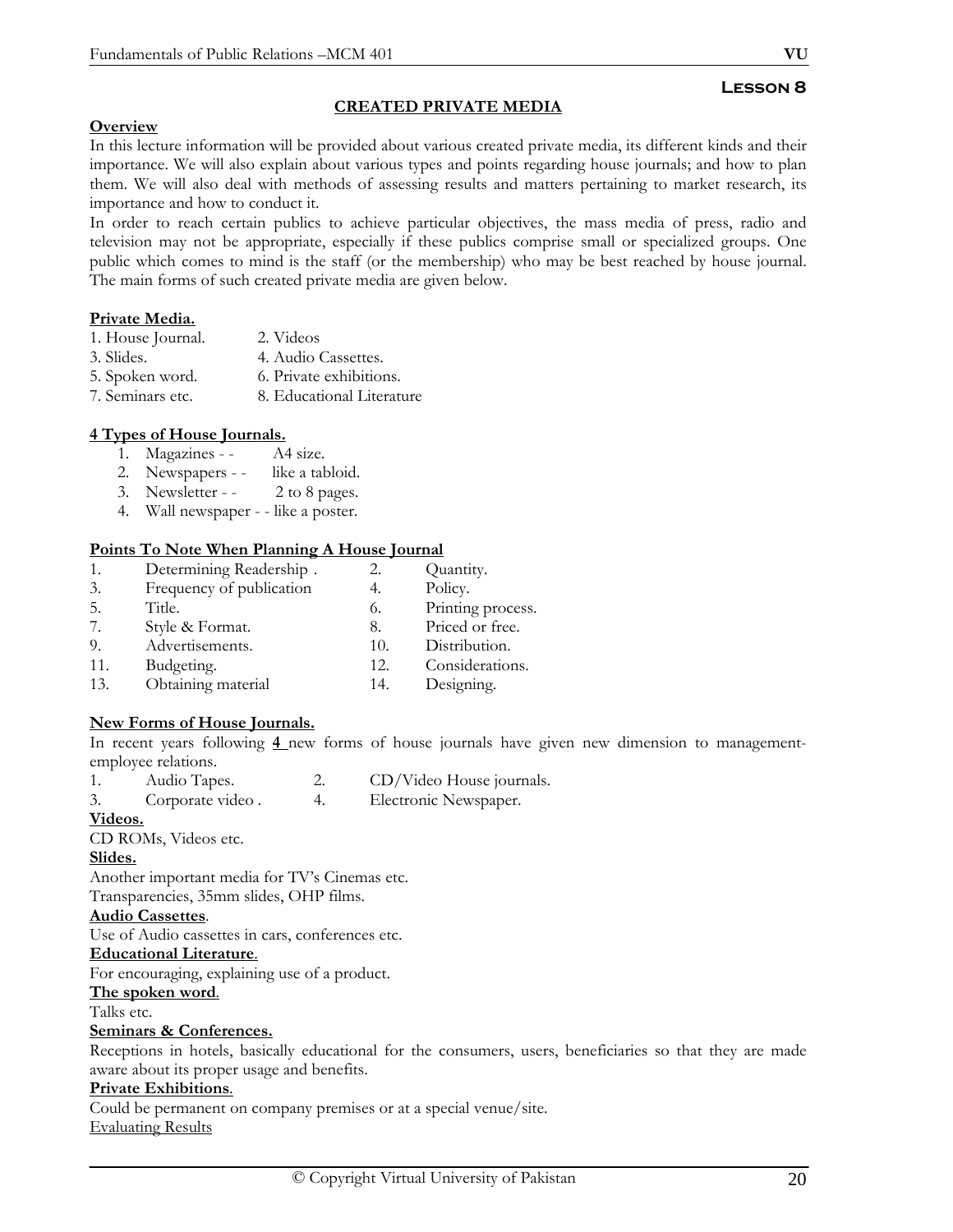Once all parameters of a public relations plan are in place, it is imperative to evaluate the results to determine the success and benefits accrued from such plan. There can be basically two types of results;

#### **2 Kinds Of Results.**

**Qualitative**. These cannot be measured statistically. Many results of PR activity will be of this kind, that is, these will be only judged by experience and self-evident qualities e.g. the evidence that the job applicants are now better educated, more proficient or in some other way more suitable than in the past.

**Quantitative**. These are statistics based results. These are generally self evident results which are seen or experienced for instance a percentage increase in awareness , a reduced number of complaints, improved sales etc..

#### **Methods of Assessment**.

**By Enquiries Received**. When media coverage produces direct enquiries their numbers can be totaled, and if they are converted into sales their value can also be calculated.

**By Statistical Data**. Readership figures and audience ratings can be a good measure.

**By Source.** Another good method of evaluating media coverage is to give values to each newspaper or magazine and so arrive at a source for each news release issued. This will vary from product to product, but for understanding purpose let us take the value of a financial /commercial /stock market story i.e. press release, following chart will explain the rating valuations. However it will be totally different in case of house hold products or consumer goods.

| Newspapers                     | <b>Financial Story</b> | Household        |
|--------------------------------|------------------------|------------------|
| <b>Daily Business Recorder</b> | 12                     | Goods, etc.<br>4 |
| Daily Dawn                     | 10                     | 8                |
| Daily Jang                     | 9                      | 12               |
| <b>Daily News</b>              | 8                      | 7                |
| <b>Daily Nation</b>            | 7                      | 6                |
| Daily Nawa-i-Waqt              | 6                      | 11               |
| Daily Khabrain                 | 5                      | 10               |
| Daily Pakistan                 | 4                      | 9                |
| TOTAL                          | 61                     | 67               |

**Opinion Polls**. The shift of opinion or the extent of awareness can be measured by means of an opinion poll. If samples of relevant publics are interviewed after every six months, it is possible to measure the upward or downward trend of these shifts.

**Media Feedback.** If the media have shown misunderstanding, skepticism or hostility in the past, does the media now is well informed and more sympathetic? This could be direct result of Public relations activity such as news releases, feature articles, press information service, press receptions and facility visits.

## **Marketing Research**.

#### **Definition**

'A branch of social science which uses scientific methods to collect information about markets for goods & services*.'*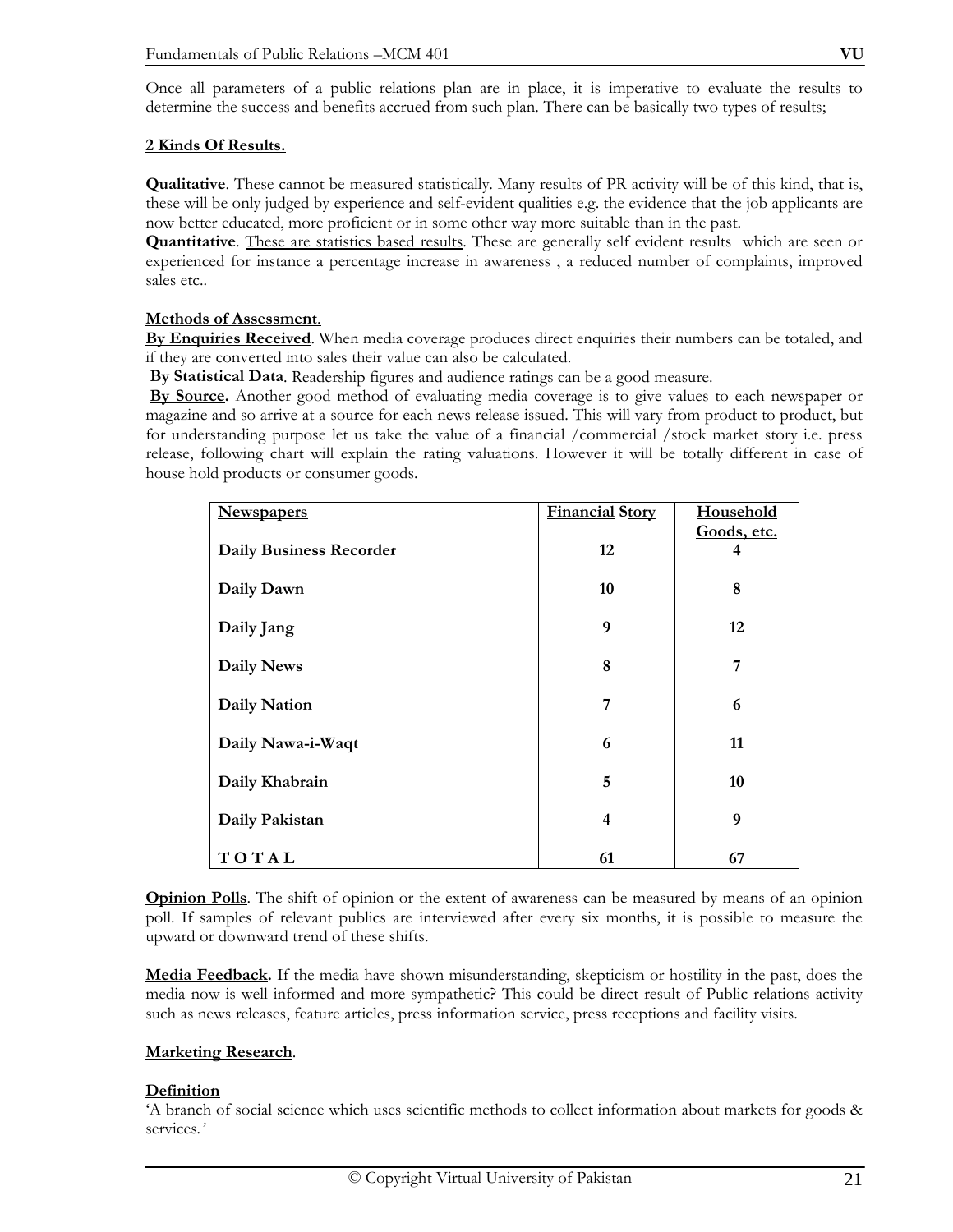## **Research Terminology**

Marketing research has its own special language. Some of the terms have lay meanings and the student ought to be careful to understand the precise research meanings of the following terms.

- 1. **Population or universe** –in marketing research both words means the total number of people relevant to a particular survey. E.g. all dentists or university students depending upon the subject of study.
- 2. **Respondent or interviewee** A person questioned in a survey.
- 3. **Sample** This should not be confused with a 'free sample', in fact it means a survey of a proportion of the population or universe to be questioned.
- 4. **Characteristics** distinctions which are known to exist in the population.
- 5. **Sampling frame** specification of the kinds of people.
- 6. **Random walk** list of names & addresses may not exist. Random method calling homes like select every 10<sup>th</sup> house.
- 7. **Structured interview** conducted with a prepared questionnaire.
- 8. **Depth interview** one with no prepared questionnaire.
- 9. **Questionnaire.** A specially devised format has to be prepared to meet the demand the particular survey requirement.
- 10. **Social grades** classification of people into socio economic groups based on incomes. Can be a very effective and useful method of survey for the assessment of results.

## **Marketing Research Methods**

**Published Survey Findings**. For various purposes beginning with the census of population, surveys may have been made by official, institutional or commercial organizations. These findings may have been published and made available to concerned and interested parties.

**Commissioned Surveys**. For marketing and advertising purposes the PR practitioner may have commissioned surveys and the results could be helpful when determining the current image and planning a PR program.

**Advertising Media Research**. Advertising media research could be useful when measuring press readership and television ,radio and poster audiences.

**Original Or Primary Research**. As a matter of appreciating the situation (using image studies or opinion /attitude surveys) and of monitoring the progress and success of PR campaign, original research can be commissioned.

## **Types of Research**

– **Desk Research** – It is basically a study of existing statistics and survey reports.

– **Field Research** – This normally done by interviewing people 'in the field', as when interviewers contact respondents.

– **Ad hoc Research** – This means one - off surveys, complete in one project only.

– **Continuous Research** – These are the surveys carried out regularly e.g. monthly, thus recording changes or trends.

#### **Marketing Research Techniques**.

– **Opinion, attitude or shift surveys**. These are usually for seeking "yes" or "no", "don't know", answers, often continuous or at least repeated at regular intervals to know what people know, think or believe and to measure changes or shifts in awareness opinions or beliefs.

– **Consumer Panels**. A panel is a recruited group of respondents who serve more or less permanently to answer questions or to test products.

– **Motivational Research**. This research seeks by means techniques similar to those used in clinical and intelligence testing, to reveal hidden motives, instead of stated opinions.

– **Discussion Group**. This is a much modified and less expensive form of motivational research.

–**Tele(phone) Questionnaire**. Surveys of distant or scattered respondents can be conducted by pre arranged telephone interview. This can be pretty useful in industrial research.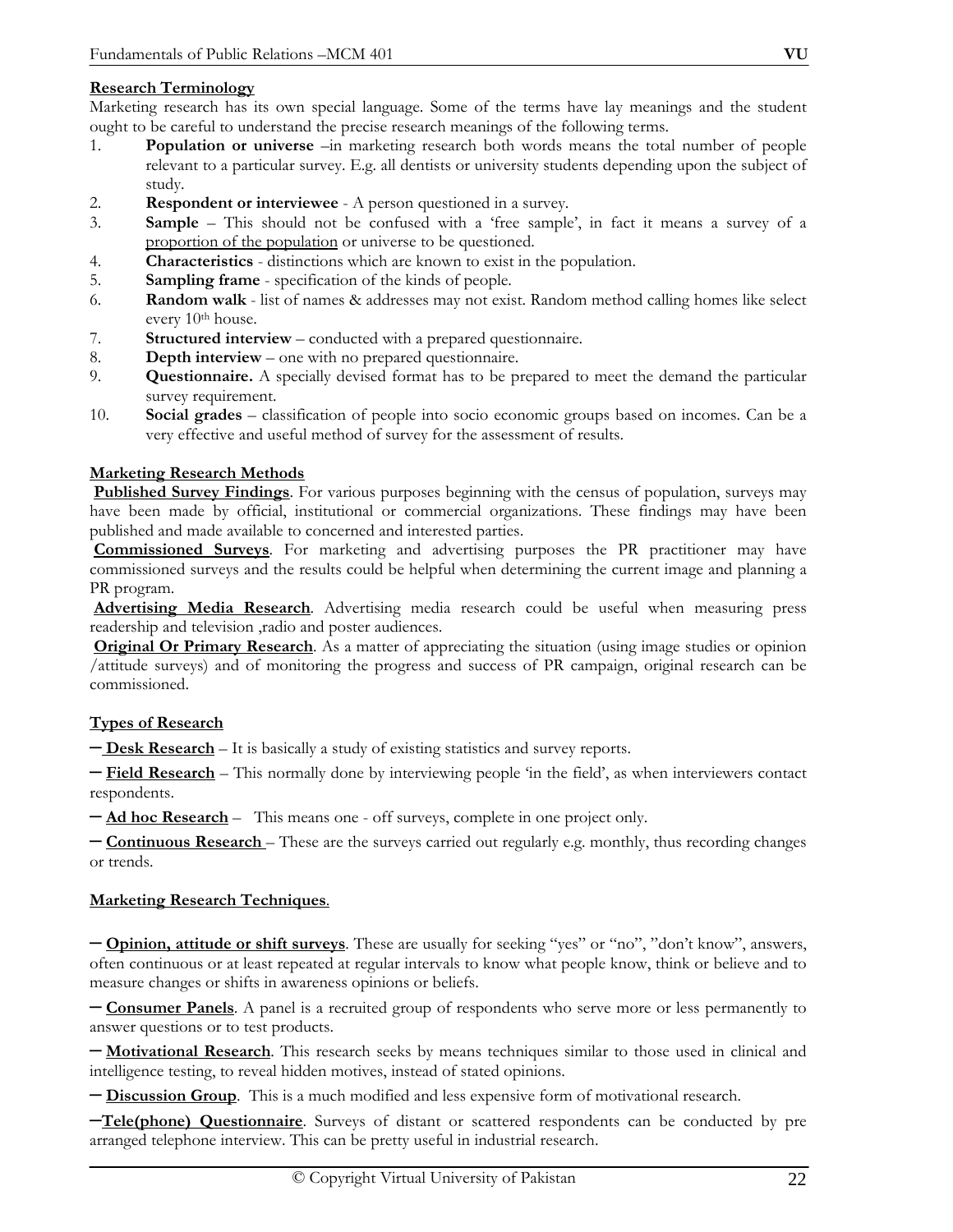– **Postal Questionnaire**. This is posted to respondents and return of the completed forms will depend upon the extent to which the respondents are motivated or will cooperate, perhaps because they are committed to the subject.

– **Coupon Survey**. This is a survey published in the press, but it has the obvious weakness that only those very interested will bother to submit answers.

– **Dealer, retail or shop audit**. This is in fact a form of continuous research, whereby the stocks and invoices of a recruited panel of dealers are checked at regular intervals. The figures are taken of goods bought and remaining in stock thus revealing how various brands are moving out of the shops, making comparison between rival brands, and in the aggregate showing the market share of each brand.

– **Qualitative Research**. This is like depth interviewing, which overcomes some of the difficulties which hamper research in developing countries where facilities are different from those in industrial countries.

– **Image study**. The object of an image study is to compare the strengths and weaknesses of a number of similar companies, of which the sponsor is one although not identified as such to respondents.

**Marketing Research (** a model survey form **)**



**(c) How would you rate the reliability of the car you normally drive?** 



**(d) State briefly why you would, or would not buy the same make of car again --------------------------- ---------------------------** 

#### **Press Events. --- 3 kinds**.

- 1. Conference.
- 2. The Press Reception.
- 3. The Facility visit.

#### **How to organize?**

- Plan the reception well in advance, so that all pros and cons are considered ahead of time.
- Choose a convenient venue. Location always plays a vital role as easy access will not only improve image but will also attract larger audience.
- Send invitations to selected named guests in good time. (May vary). Although the list may vary but enough time margin should be given for dignitaries and celebrities to plan well in advance to attend them.
- State the time table on the invitation card. This will let the guests know about the plan of events.

• Make sure catering is good & adequate. This helps in good image and leaves a good taste about the whole event.

- Rehearse & time speakers. It is important so that the whole program runs according to schedule.
- Make sure everything required is provided on time. This will leave good impression on the audience.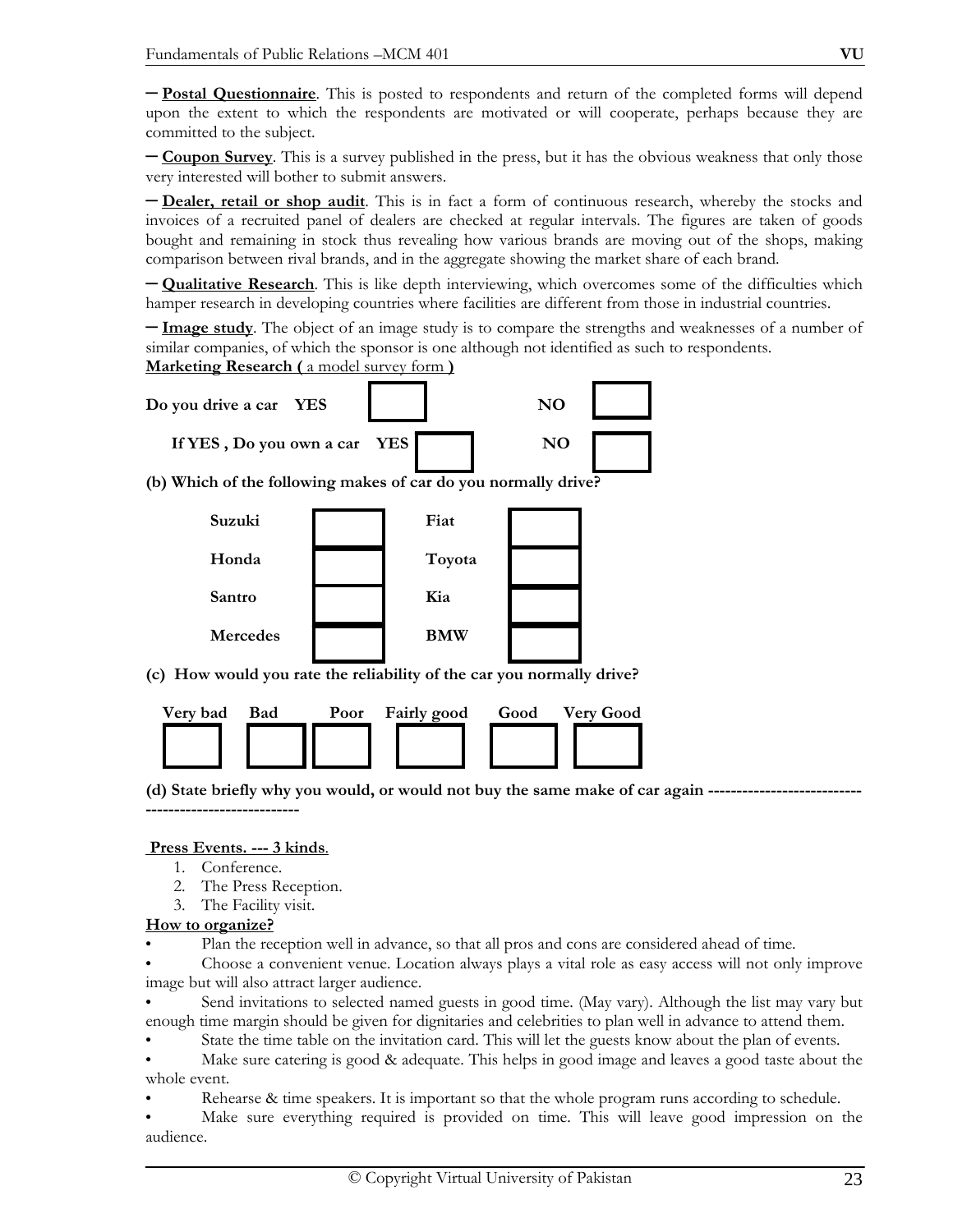• Identify staff from guests with different colored badges. It is essential for ushering and help to the guests and also differentiate for better service.

• Get on with business on time & stick to timetable. It helps in swift and quick culmination of the proceedings.

• Do not mix journalists with other guests like customers.

• Have enough hosts to take care of the guests. Ensure those guests are properly taken care of for better service resulting in better PR.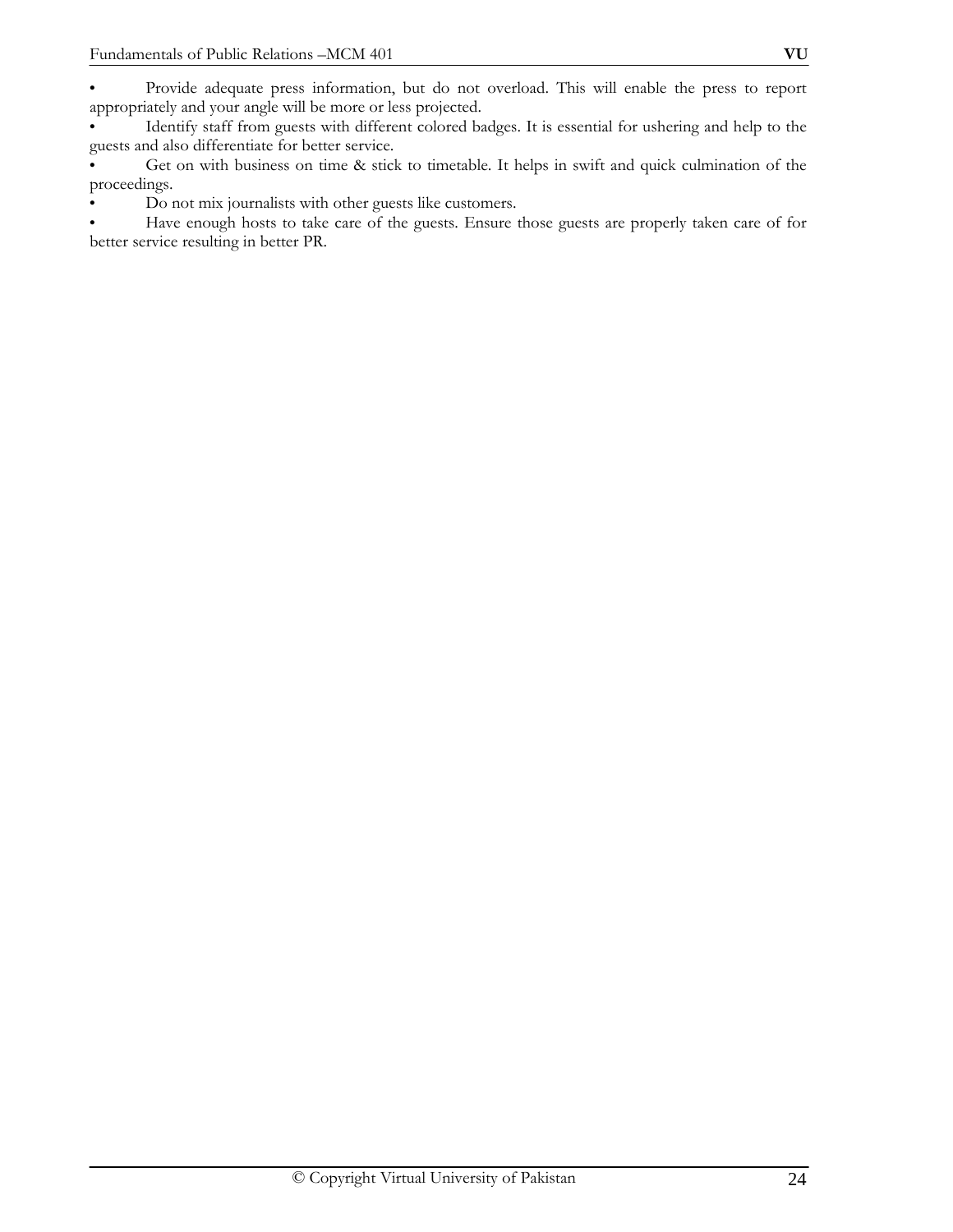## **SPECIAL USES OF PUBLIC RELATIONS**

### **Overview**

In this lecture we will look at some of the areas where Public relations has been particularly beneficial to organizations in recent years. This will also demonstrate the versatility of PR, and show how it satisfies the needs of leaders of industry, commerce and in other fields .It will also answer the criticism of the PR practitioners that management rarely understands and appreciates PR. This lecture will also explain as to how the managements of these days have discovered the need for PR. Besides this it will also cover the skills of PR and methods of presentations

– **Crisis Management**….Likely & unlikely. There is hardly any company or organization which does not pass through some kind of crisis in its life. It is imperative that a crisis management program should be in place to effectively counter such a situation ,like having a permanent crisis management team, who should take cognizance of crisis both likely and unlikely.

– **Desk top Publishing**. The printed house journal, the world's oldest form of organized PR for now more than 170 years. The print has the permanence and portability which can be retained and read almost anywhere at any time and by a wide readership. Desk top publishing has made this very simple and effective.

– **Corporate Identity**. The creation of corporate identity scheme is often a PR responsibility, because it applies to all aspects of an organization and is significant part of total communication.

– **Parliamentary Liaison**. It covers relations between organizations, perhaps using specialist consultants with the government, houses of the parliament. PR helps to create a favorable lobby on various counts and for different reasons and objectives. Basically it is of two kinds; firstly, keeping politicians and civil servants aware of an organization's interests, and secondly; keeping organizations aware of parliamentary activities and procedures.

– **Financial PR.** Financial PR has become very important growth area, calling for special knowledge, calling for special knowledge of the financial world, and how it works..

#### **Skills Of PR**

| $\overline{\phantom{a}}$ | Writing --         | One of many effective PR Tools |
|--------------------------|--------------------|--------------------------------|
| $\overline{\phantom{a}}$ | Presentation --    | CD ROMs, Power Point.          |
|                          | Media Interview -- | Do things, the right way.      |

#### **Skills Of PR Writing**

- Short reports.
- Memos.
- Lists to break monotony.
- Highlight actions.
- Short introductions & summaries.
- When your boss prefers it.
- Correct format.

#### **Presentations**

#### **Important points for Presentations**

- Collection of data. Sufficient and required data should be collected.
- Structure. You have to determine the structure of presentation.
- The words used. Appropriate and simple words should be used.
- Talking. You have to explain verbally also in tandem with visual presentation.
- Timing. It should be as brief as possible to avoid boring the audience.
- Workshops. Proper workshops would also assist.

**Lesson 9**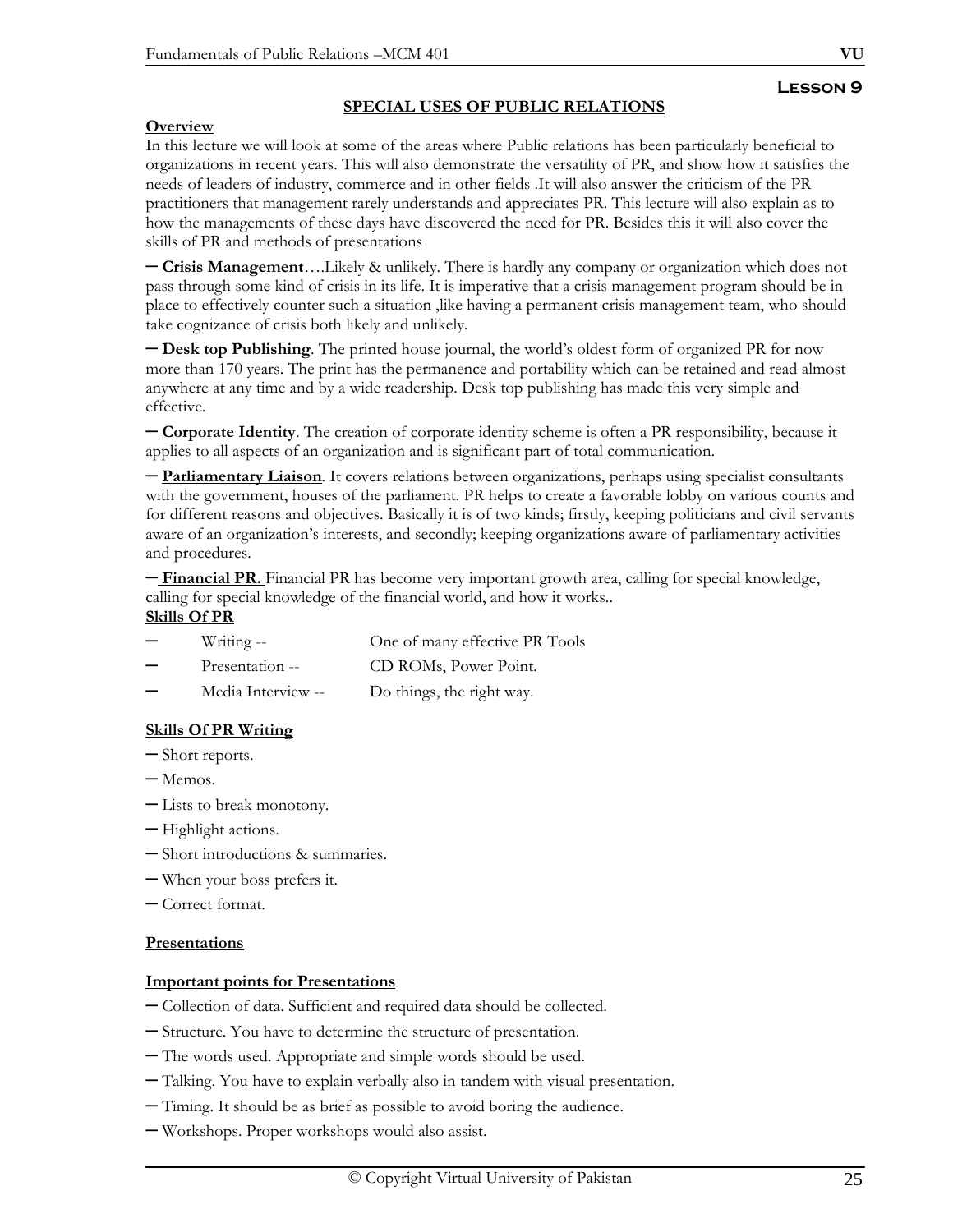- The Venue. Convenient and easily accessible location should be selected.
- Your Voice. Talk slowly and in a reasonable and clearly audible tone.
- Rehearse. Properly practice before going for presentation.
- Impromptu. You may ready to explain at the spur of the moment too.

#### **Media Interview Technique**

PR practitioners need to organize & manage interviews & TV appearances efficiently. They should always take following things into considerations to conduct such interviews.

- Become used to making presentations.
- Know the subject.
- Should be a competent & confident communicator.
- Teach yourself or rehearse.
- Participate in Q&A session, even with friends.
- Arrive early.
- Be appropriately dressed.
- Do not lead answers to more questions.

#### **Methods of Presentations**.

- Computer.
- Audio.
- Video.
- Sampling.

#### **Presentation Objectives**.

#### **For manufacturing companies**.

– Organize a program of dealer activities to improve trade understanding of the company.

 $-$  Improve the flow of corporate & financial news to the city  $\&$  the financial press, to be ready for a share or rights issue.

– Make a video of a sporting event which the company has sponsored.

– Develop more in-depth understanding of the company by relevant journalists by organizing a series of presentations.

– Develop International PR in those overseas markets where the company intends to set up distribution network.

#### **For a charity**.

- Increase public awareness of the charity's independence & that it is supported by voluntary contributions.
- Make known the continuous story of the charity's work.
- Seek a sponsor for & make a video or a CD Rom about the charity's work for people in disaster situations.
- Organize a series of interviews for relief and donation appeals.
- Seek industrial donors of advertising space in the press, Radio, TV etc.
- Promote & Project Fund raising campaigns.

#### **For a Local Government.**

- 1. Organize a program of talks & slide / Video / Computer based presentations to school.
- 2. Organize a town history exhibition, visits by schools & seeking coverage by press, radio & TV.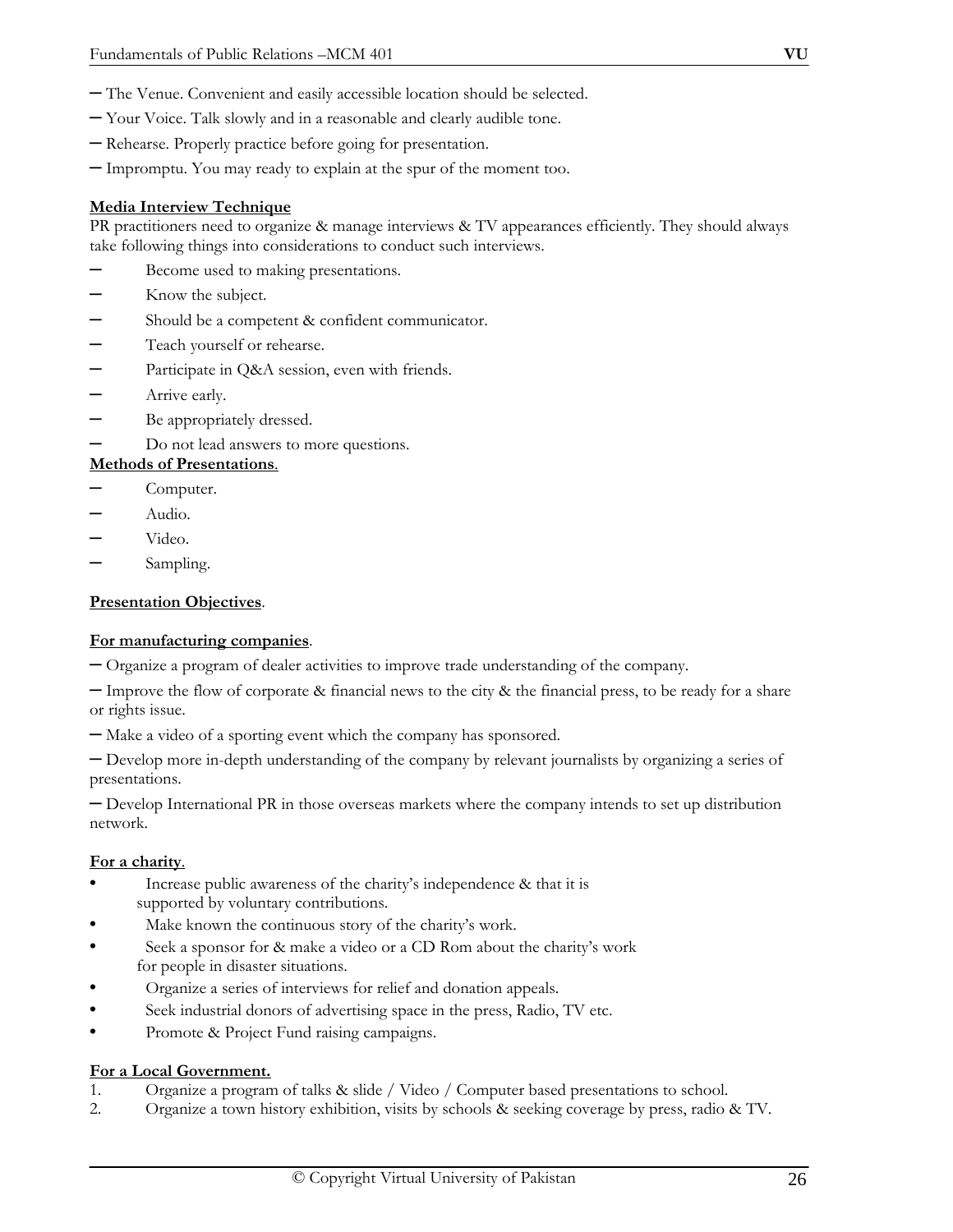3. Publish, Edit & distribute a civic newspaper to make people residing in that council to make them aware about the local authority's services.

- 4. Organize & train team of councilors & officials to act as spokespeople about council's affairs.
- 5. Organize both local & national coverage of the opening of the town new facility.

#### **For a Trade Association**.

- 1. Make better known the association's code of practice.
- 2. Revamp the association's newsletter for members and issue it monthly instead of quarterly.
- 3. Obtain maximum media coverage of the association's campaigns.
- 4. Organize seminars for members.
- 5. Participate in the annual trade exhibition.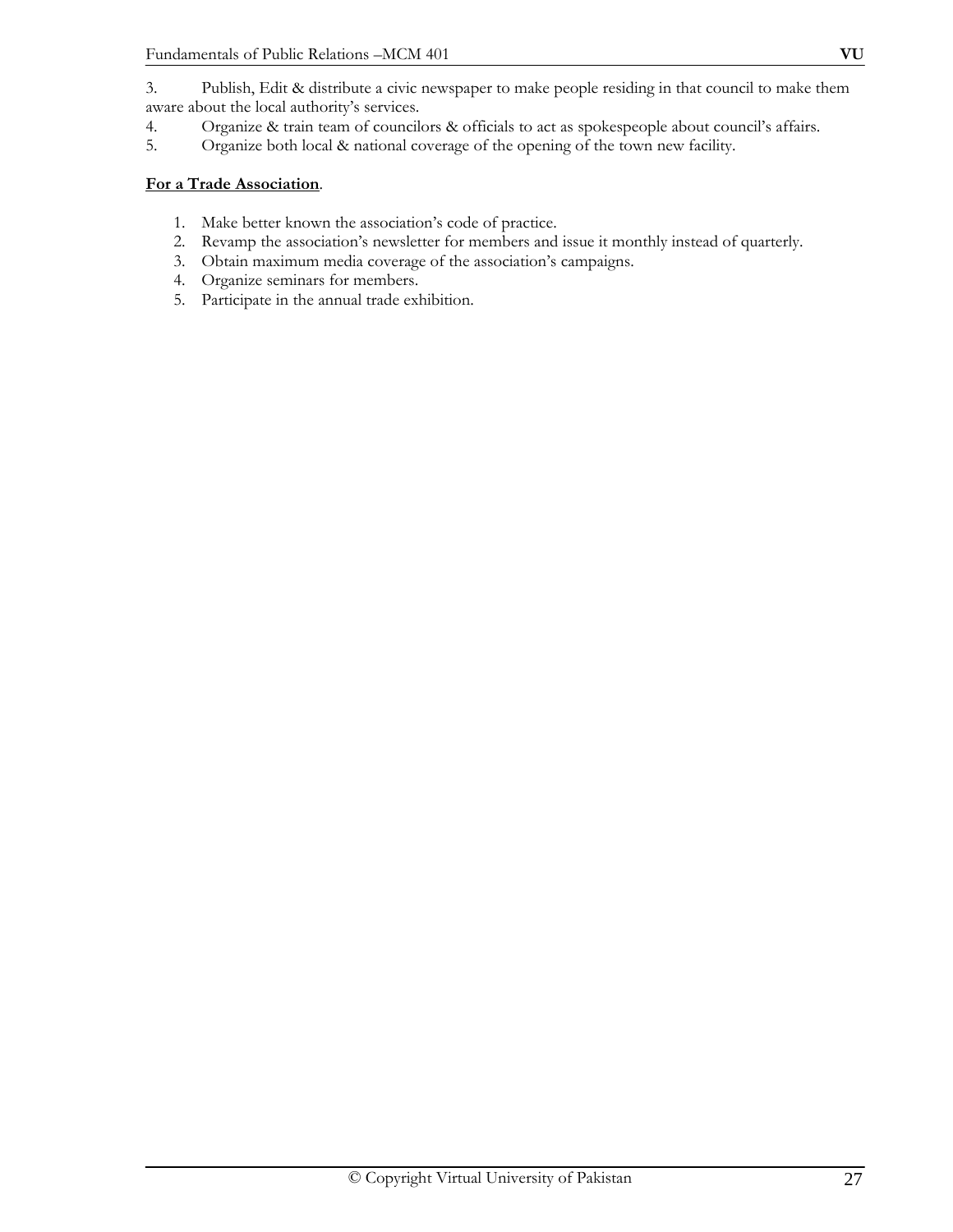## **Lesson 10**

## **BUDGETING IN PR**

## **Overview**

**I**n this lecture we will look at the most important aspect of public relations i.e. budgeting. We will establish the need for it and its important elements. We will also look at the importance of photography in Public relations and how to use it effectively without it being wasteful.

Like any other plan budgeting is very important for a PR program and PR department. Let us discuss what is the need for budgeting?

## **Why Budgeting**

- 1. To learn what will it cost to carry out a PR Program.
- 2. Or; to learn what sort of program can be carried out for a given sum of money.
- 3. Budgeting helps in controlling the program cost.
- 4. Budgeting provides a discipline for both expenditure & over- expenditure.
- 5. After completion of campaign, results can be measured against the budget.

## **Elements of a PR Budget.**

## – **Elements.**

- **Labour.**
	- Includes salaries. Biggest component.
- **Office Overheads.** Fixed costs electricity, rent, insurance etc.

## • **Materials**.

Items like stationery, postage, print, visual aids, and mobile exhibitions stands etc.

## • **Expenses.**

 Out of pocket expenses, expenses of organizing PR events e.g. catering, Public address system, TV, screens, video players, chairs, tents etc.

## **PR Budget for a large organization**.

Following are few of the important expense headings.

- 1. Salaries 2. Overheads 3. Depreciations
- 4. Insurance 5. Press receptions 6. Staff journals
- -
- 
- -
- 16. Exhibitions 17. Photography 18. Vehicles
- -
- 
- 22. Traveling 23. Contingency say 10%

# **PR & Photographs**

Photographs play a very important role in PR activities**.**

# **3 Public Relations Requirements**

- 1. How to tell a story with pictures.
- 2. The sort of pictures editors want.
- 3. How to work with a photographer.

# **6 ways to avoid wasteful distribution of pictures**.

- 1. Pictures should be sent to only those publications who are likely to print them
- 2. Editors may be phoned & asked if they would like a picture to be printed with the story.
- 3. Pictures can be reproduced on the news release, & editors invited to request prints.
- 4. If there is a set of pictures then, a sheet of miniatures can be sent enabling editors to choose.

- 7. External journals 8. Slides 9. Video / CD. ROM Costs. 10. News releases 11. Feature articles 12. Radio Tapes 13. TV properties 14. Printed literature 15. Sponsorships
	-
	-
- 

19. Stationery 20. Postage 21. Telephone, fax, internet etc.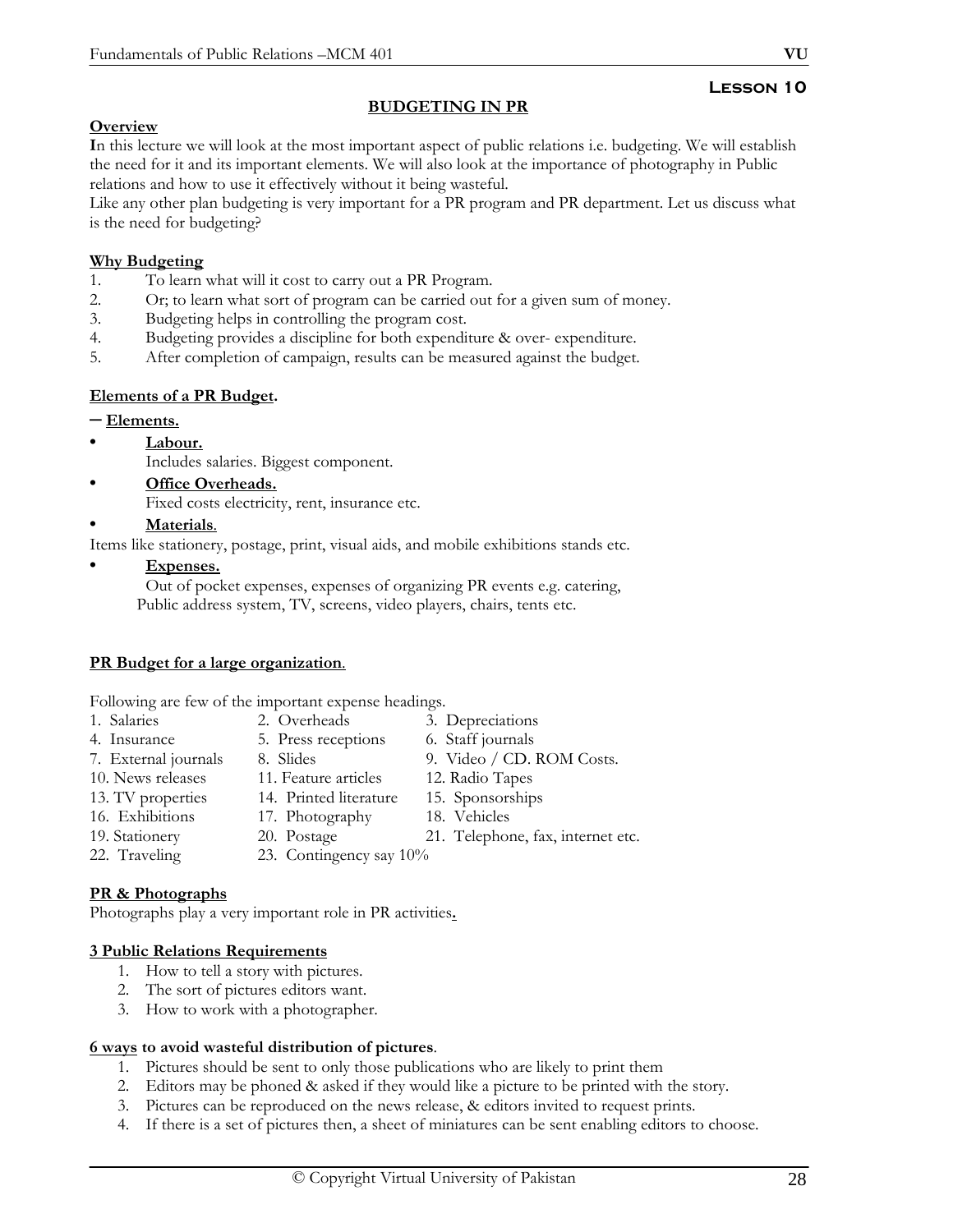- 5. At the foot of the release one can state that pictures are available.
- 6. Color pictures should only be sent if requested.

#### **Why Photo Captions?**

Without captions the recipient does not know*:* 

- **What is the picture about?**
- – **Who sent it?**
- – **Who owns the copyrights?**

#### **PR Uses Of Photography**.

- To build a photographic library;
- To provide / supply with press releases;
- To illustrate feature articles;
- As picture stories, sometimes in sets;
- For window & showroom displays;
- For display in seminars, press receptions & other events;
- For display as "blow –ups on exhibitions;
- For illustrating house journals;
- For stills as used in TV studio backgrounds to speakers or during news Bulletins.

#### **How to produce good pictorial material!**

- Presentations & handshakes.
- People at work.
- Human interest.
- Large objects.
- 'Busy' pictures.
- Perspectives.
- Color pictures.
- Flat or profile pictures.
- Impression of size.
- Name display.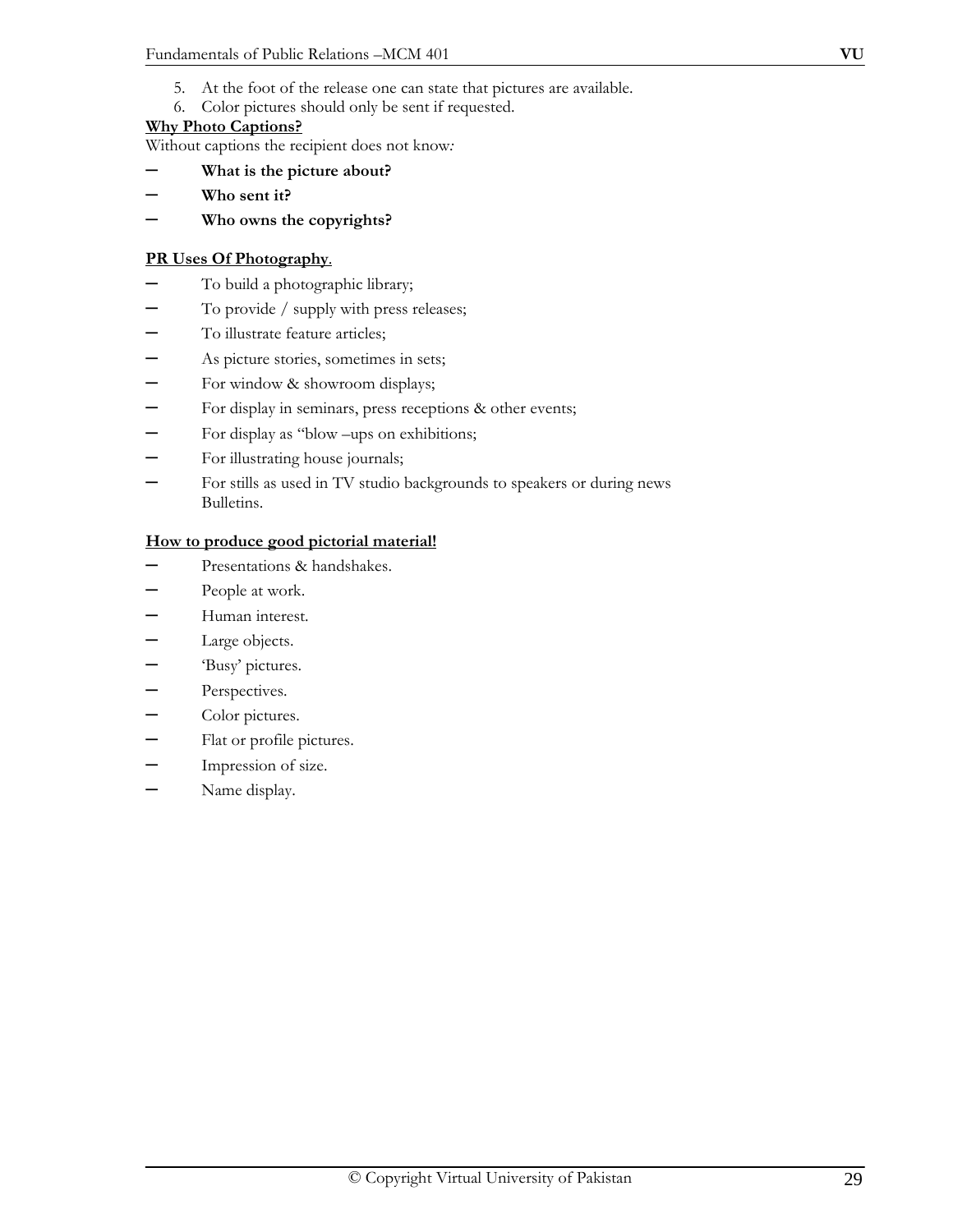#### **Lesson 11 PUBLIC RELATIONS PROBLEMS**

## **Overview**

This lecture will cover the problems which a PR practitioner has to face in the course of his performance. We will define the problems and its causes and how to resolve them. We will identify the crisis and will explain the strategy to overcome them besides warning against common mistakes which could be made to solve them.

## **4 Step Problem Solving Process**

- 1. Defining the problem (or opportunity).
- 2. Planning & Programming.
- 3. Taking action & communicating.
- 4. Evaluating the program.

## **Defining PR problems**.(Problem Statement)

*--* Written in present tense, a problem statement describes a situation in specific & measurable terms.

- *What* is the source of concern?
- *Where* is this problem?
- *When* is it a problem?
- *Who* is involved or affected?
- How are they involved or affected?
- *Why* is this concern to the organization  $\&$  its public?

To develop action & communication strategies with a detailed analysis of the problems of target publics.

## **4 Questions Need Answering***.*

- 1. How much do people use information in the problem situation?
- 2. What kinds of information do people use?
- 3. How do people use information?
- 4. What predicts information use?

#### **Mission of Public Relations Is to help the organization achieve its mission by:**

- Collecting & analyzing information on the changing knowledge, opinion & behaviors of key publics & stakeholder groups.
- Serving as the central source of information about an organization and as the official channel of communication between an organization & its publics.
- Communicating significant information, opinions, & interpretations to keep an organization's public & other stakeholders aware of organizational policies & actions.
- Coordinating activities that affect an organization's relationships with its publics & other stakeholder groups.

## **How does PR work to solve problems?**

- **1. A searching look backwards!**
- **2. A wide look around!**
- **3. A deep look inside!**
- **4. A long, long, look ahead!**

## – *Basically it is "***learn – feel – do"** *theme which guides PR program for solving problems"*

**Information Gain** 

**Opinion Change** 

**Behavioral Change**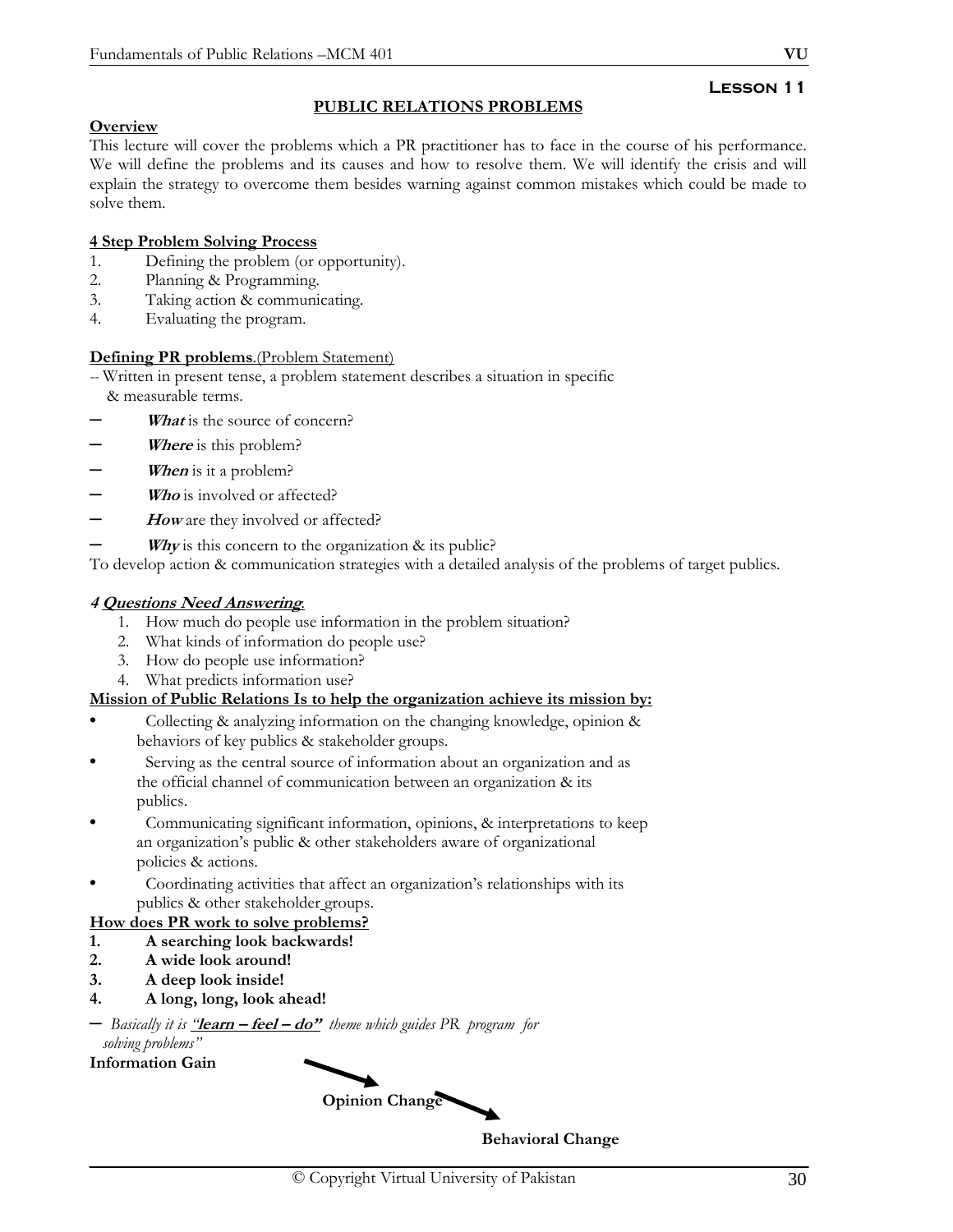#### **How To Anticipate Crisis (Disasters) ?**

- **Immediate crisis.**
- – **Emerging crisis.**
- – **Sustained crisis**.

### **Common mistakes in handling crisis**.

- **Hesitation.**
- – **Retaliation.**
- – **Pontification.**
- – **Confrontation.**
- – **Litigation.**

#### **How To Prepare For Public Relations Crisis?**

- Identify things that can go wrong & become highly visible, assess weaknesses throughout the organization.
- Assign priorities based on which weaknesses are most urgent & most likely.
- Draft questions, answers & resolutions for each potential crisis scenario.
- Focus on the two most important tasks what to do  $&$  what to say during the first critical hours following a crisis.
- Develop a strategy to contain & counteract, not react & respond.

## **Countering Crisis With Strategy**.

**7 C's** of PR are effective means of strategy to counter crisis

- **1.** C REDIBILITY.
- **2.** C ONTEXT.
- **3.** C ONTENT.
- **4.** C LARITY.
- **5.** C ONTINUITY & CONSISTENCY.
- **6.** C HANNELS.
- **7.** C APABILITY OF THE AUDIENCE.

#### **7 C's of PR explained.**

- 1. **Credibility**.
	- Communication starts with Belief, built by the institution on performance.
- 2. **Context**.

A communication program must confirm not contradict the message.

- 3. **Content**.
	- Message should have meaning for recipients.
- 4. **Clarity**.

Message must be put in simple words.

- 5. **Continuity & Consistency**.
	- Communication is an unending process, requires repetition to achieve results but with variation.
- 6. **Channels**.
	- All established channels of communication should be used.
- 7. **Capability** of the audience. Take into consideration the habits, reading ability, and prior knowledge.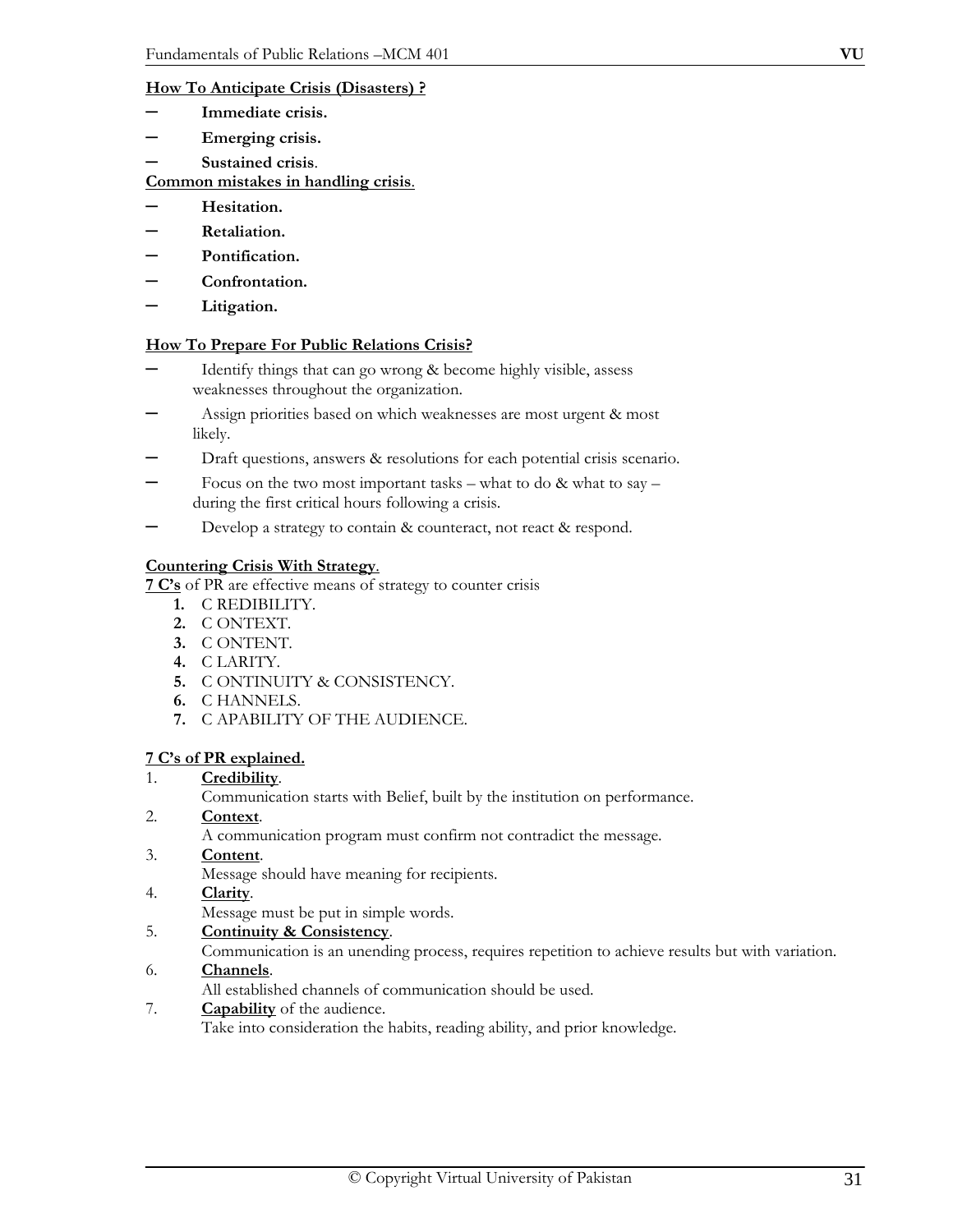## **Lesson 12**

## **Overview**

Practicing Public Relations is a psychology in itself. We will determine the importance of it and also explain and define various methods of communication. We will also explain the different communication methods for various companies as well.

**METHODS OF COMMUNICATION**

## **Psychology of Public Relations**

- --- Basically the purpose of public Relations is to
	- "create understanding & knowledge*."*

--- But come what may, the message should be **short & simpl**e*.* As for example The word *"*STOP*"* is simpler than *"*Do not move*" "*or

Stay where you are".

## **How Do We Communicate?**

## **5 Main methods**

- 1. By words, whether printed or spoken.
- 2. By sound, such as music or sound effects.
- 3. By movement, such as action in films, video, TV, or by gestures & body movement.
- 4. By the use of symbols such as symbols such as identity logos, badges & signs.
- 5. By the use of colors which have different effects or meanings.

## **PR For Utility Companies**

## **Utility Companies & its Public**.

Generally following can be classified as utility companies;

#### A. **Electricity** B. Gas C. Water

#### *In fact all utilities have basically similar approach and problems.*

- For utility the word Publics is generally synonymous to Customers.
- Generally, A utility with good public relations is with customer –oriented objectives, sound management & the ability not only to give customers good service but to communicate with them favorably in every way.

## **Objectives Of PR In A Utility Company.**

- The utility company is well managed & efficiently run.
- The company is always striving to improve its services.
- Its rates are fair.
- It is an honest & ethical company, with no discriminatory practices in regard to customers & to any firm / s dealing with it.
- Company also takes good care of its employees.
- It will help in the improvement of environment.
- It will not indulge in profiteering.
- It will keep its employees informed about its business & better orientation.

## **How PR Helps Utility Companies**

– Releases to newspapers & financial journals concerning earnings, refinancing operations, personnel changes & other business news.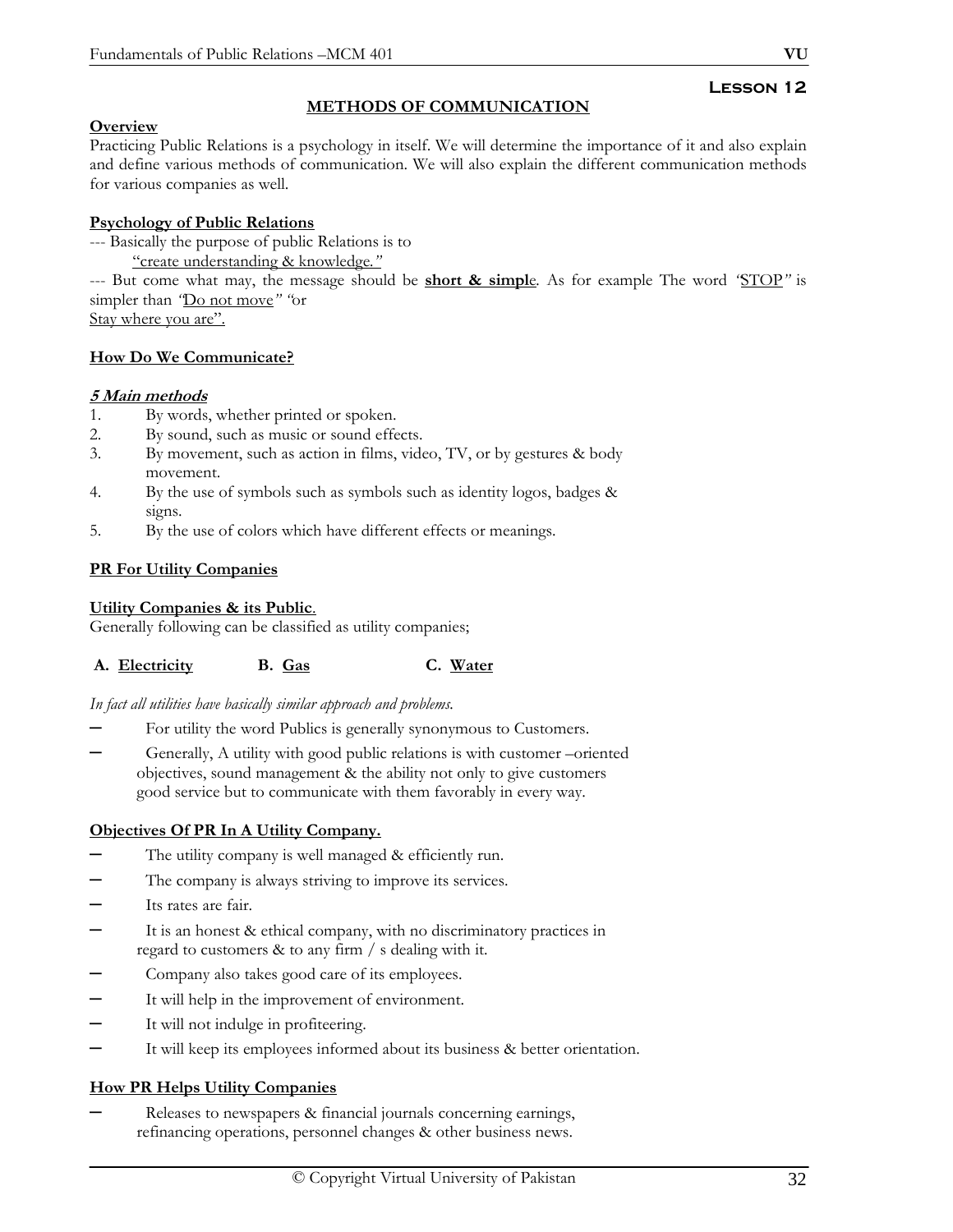- Attractive & informative quarterly reports to stockholders.
- Answering all stockholders queries as promptly as possible.
- Special releases on annual reports & meetings.
- An annual report advertisement.
- Detailed economic analysis & review once a year. Some times statistical

booklets are issued separately & sometimes included with the annual report.

## **Advertising Essential For Utility Companies**.

### **6 reasons.**

- 1. Inform public on the best use of the service. This helps in increasing customer satisfaction.
- 2. To increase sales of its products.
- 3. To inform the public about company & its plans.
- 4. To improve the company image.
- 5. To encourage area development.
- 6. To attract investor's money and confidence.

## **We can always review and check company's activities. through regular check by following 6 questions.**

- What is the company doing now?
- If some practice is discontinued, where was it done before?
- Who is doing it?
- How is it being done; what tools are used?
- What needs to be done?
- Who should do it?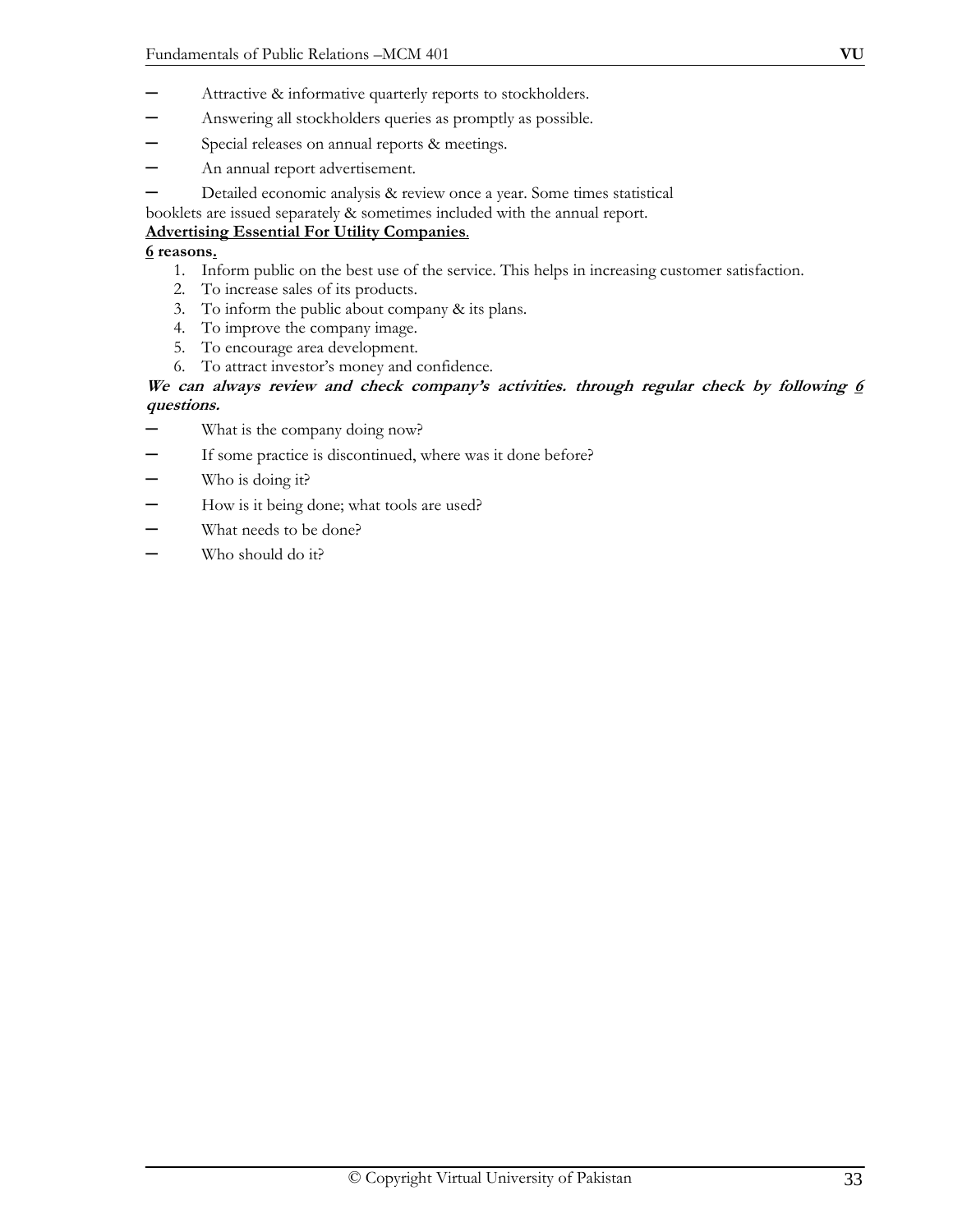## **PR IN VARIOUS ORGANIZATIONS**

## **Overview**

Public Relations in its applications vary from one organization to another. In this lecture we will identify these different roles and purposes. We will also determine assignments and different techniques required therein besides the support provided by the public relation program.

### **Public Relations For Trade Associations**

Predominantly, Public Relations is a significant function of most of these associations.

### **Purposes Of Trade Association P R Programmes.**

- Promoting sales through product publicity.
- Creating consumer understanding of how to use the industry's products.
- Overcoming inequities or other problems in the competitive situation.
- Creating public understanding of the regulation of an industry by government.
- Combating government interference in or competition with an industry.
- Creating public support for legislative proposals that the industry favors or public opposition to legislation it opposes.
- Obtaining public recognition for the social & economic contributions that an industry makes to the nation.
- Recruiting qualified people for careers in an industry.
- Creating public understanding of the industry's labor policies & of its labor union relations.

#### **Steps To Develop Trade Association PR Programmes.**

- 1. Analysis of the public relations situation.
- 2. Definition of problem area.
- 3. Identification of concerned publics.
- 4. Establishment of specific objectives.
- 5. Planning of program.
- 6. Implementation of program.
- 7. Periodic appraisal of progress.

#### **Techniques of Trade Association PR***.*

#### – **Research**

PR primarily adopts two universally accepted methods for conducting research

- a) **Public opinion**.
- b) **Industry data**.
- Publicity & personal contacts with media people.
- Institutional advertising.
- Motion pictures, slides & CD ROMs.
- Periodic publications.
- Pamphlets.
- Instructional leaflets.
- **To Sum up as per "Reuel Elton**"
- Trade Association does not order, it advises.
- It does not coerce, it persuades.
- It does not issue mandates, or even instructions.

### **Lesson 13**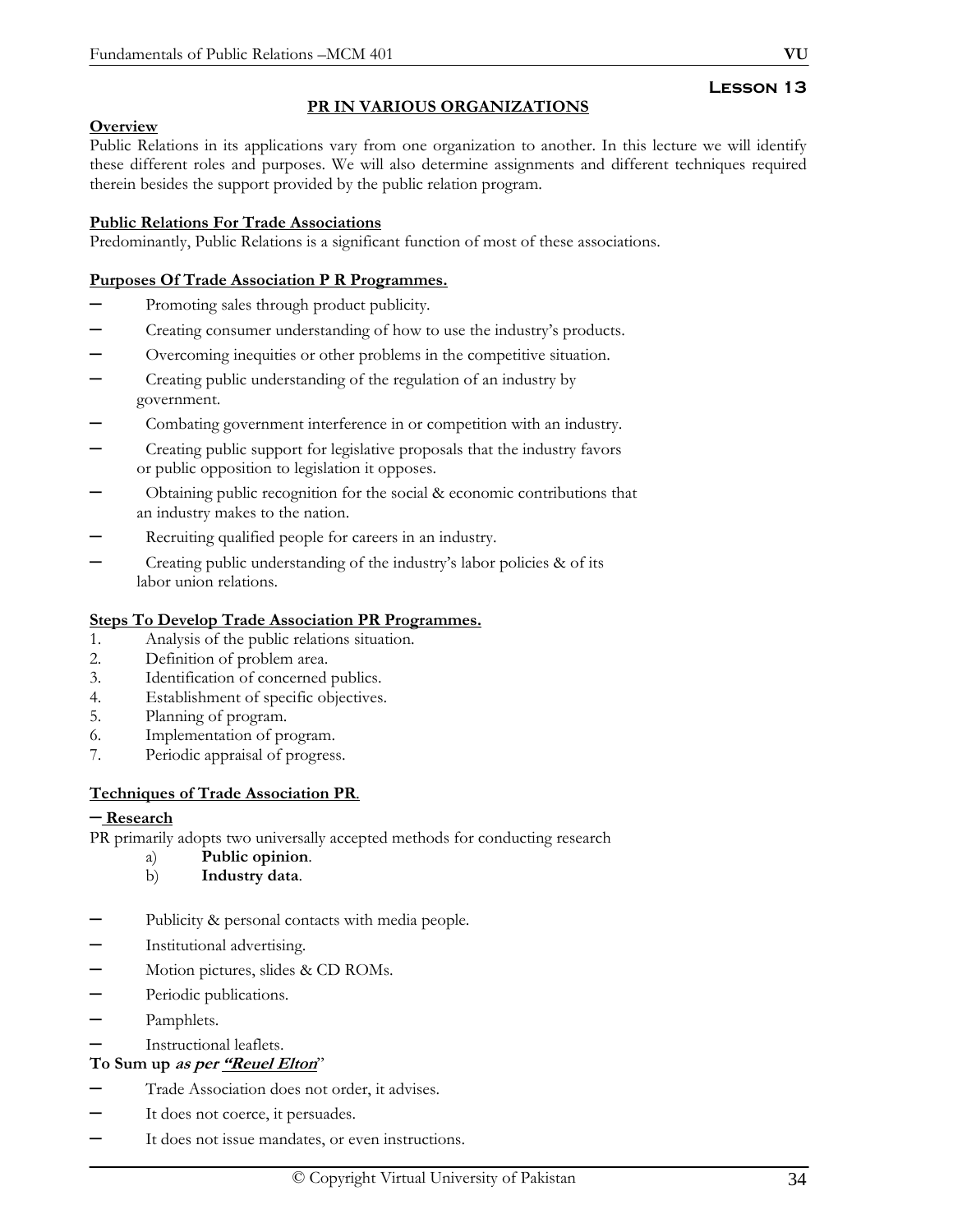It uses only the moving eloquence of a reasoned appeal to the self interest of its members.

## **Public Relations For Financial Institutions.**

- Banking institutions.
- Leasing companies.
- Insurance companies.
- Stock exchanges.

## **Usual Assignments For PR**

- 1 Measuring opinions towards the company of shareholders, financial analysts & legislators.
- 2. Recommending communication strategy, particularly for corporate goals.

3. Assisting with preparation of financial literature, such as letters to new shareholders, interim & annual reports, dividend enclosures etc.

4. Making arrangements & preparing informational materials for financial meetings, facility tours & presentations for the investor groups, analysts & financial media.

5. Writing financial news releases & handling of inquiries from financial media.

## **One of the important role of Financial PR is in the preparation of annual reports.**

## **What Should Annual Reports Contain**

- An attractive & distinctive cover.
- An inviting design that helps reader get the main message.
- A table of contents and / or highlights.
- Identification of members of the Board of directors.
- A statement or letter from the chairman or the CEO or both, summarizing the past year's events & emphasizing goals for the future.
- Consolidated balance statements of earnings, shareholder's interest, & operating cash flows for the year.
- Financial highlights & comparisons with at least the previous year, but often with the past  $5~10$ years.
- Auditor's statement of independence & adhering to accepted accounting principles.

## **Public Relations Typical Support**.

It is essential to identify the type of technical support PR can provide which is enumerated below:

- Helping with physical arrangements.
- Creating handouts & other on site communications.
- Assisting with tours & souvenirs.
- Accommodating news media, including all necessary arrangements.
- Generating publicity support.
- Preparing Q&A sheets for top executives in anticipation of questions from shareholders.

## **Role Of Public Relations In Government**

"A popular government without popular information or a means of acquiring it, is but a prologue to a farce or tragedy, or perhaps both.*"* **James Madison**

## **Government public relations rests on 2 fundamental premises:**

- 1. A democratic government must report its activities to the citizens
- 2. That effective government administration requires active citizen participation & support.

## **Overall Goals For Government PR Plan.**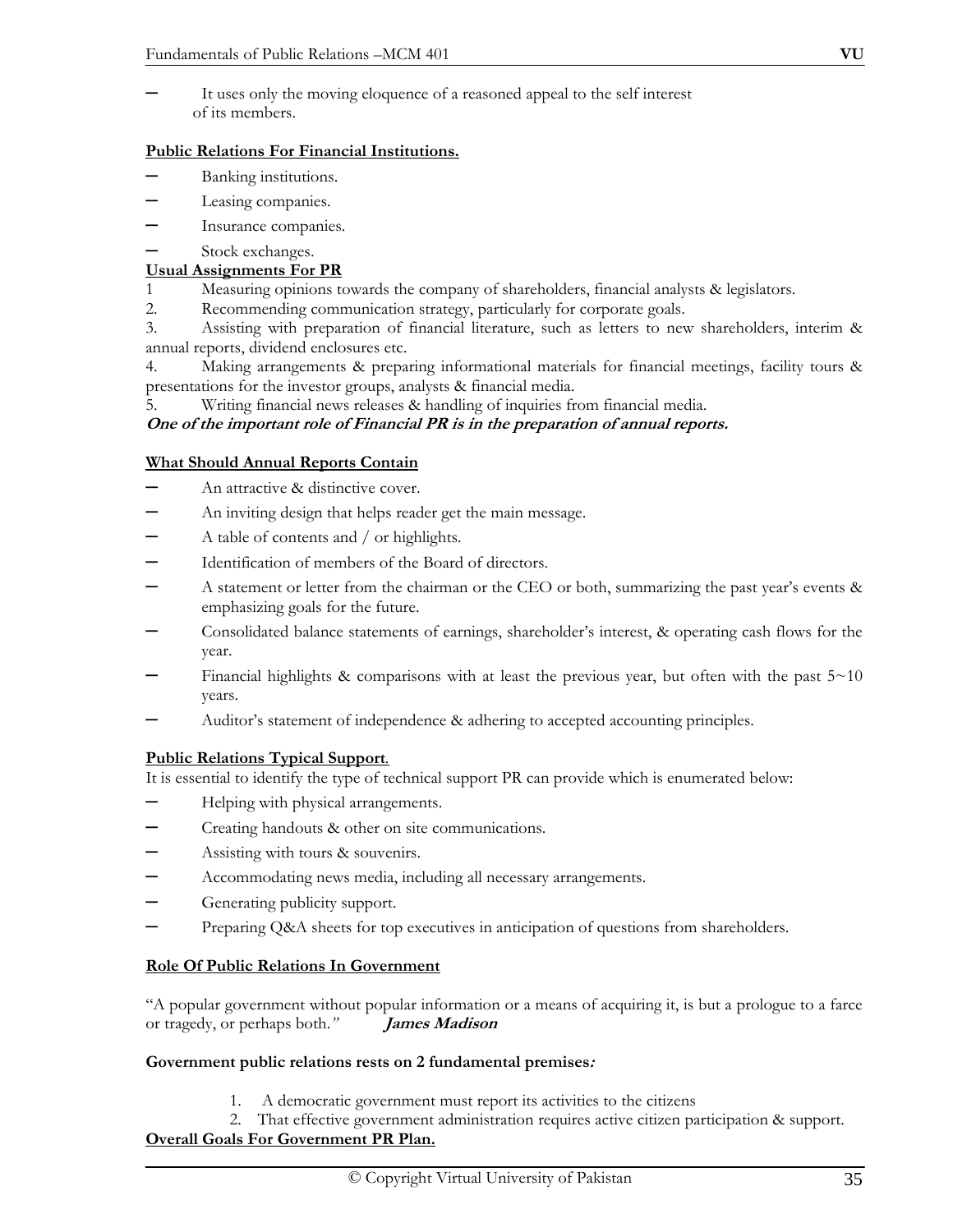- Informing constituents about the activities of the government agency;
- Ensuring active cooperation in government program e.g. voting, seat belt use, anti smoking ordinances etc.
- Fostering citizen support for established policies & programs e.g. foreign aid, welfare etc.

#### **Public Relations For (NPO) - Non Profit Organizations.**

#### **Aims Of PR In N.P.O's.**

- To gain acceptance of an organization's mission.
- To develop channels of communication with those an organization serves.
- To create & maintain a favorable climate for fund raising.
- To inform & motivate key organizational constituents such as employees, voluntary workers, trustees to dedicate themselves & work productively in support of the organization's mission, goals & objectives.

#### **Changing Functions Of PR In N.P.O's.**

- 1. Paid advertising.
- 2. Communication selectivity & reach.
- 3. Marketing concepts & management by objectives have emerged as important part of communication strategy.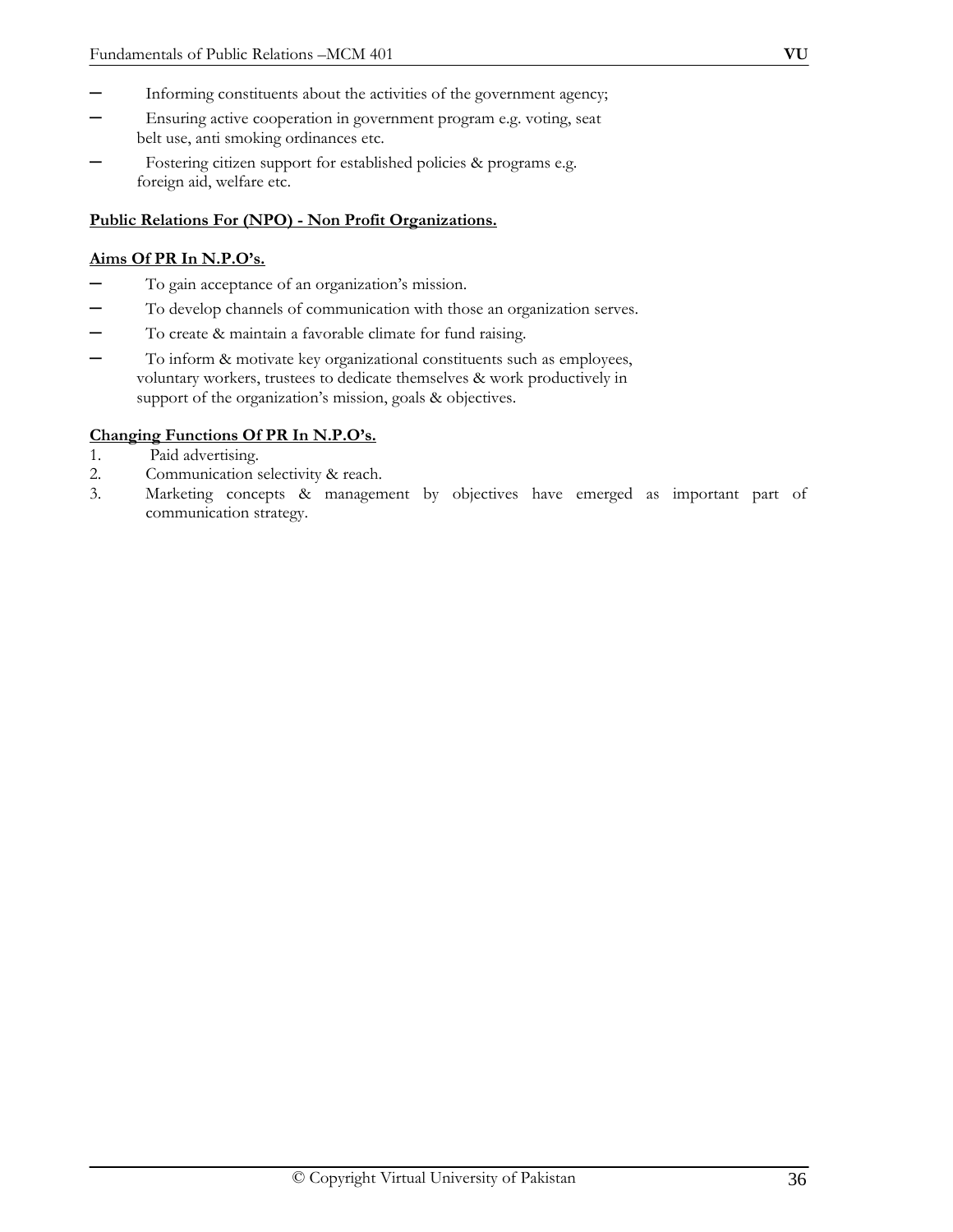# **PR IN LABOUR UNIONS & RELIGIOUS GROUPS**

# **Overview**

Continuing with the role of public relations we will in this lecture study the PR aspects in labor matters while determining the role in labor unions in relation to community. We will also find out what role PR can play for religious groups and also explain the acrostics of public relations.

# **.PR Aspects Of Labour Matters.**

- Identification of key groups; & analysis of the company's responsibilities towards them.
- Anticipation & observation of their reactions to the company.
- Development of understanding of the company, its aims, and actions.

# **Community Public Relations**

# **Importance Of Community Public Relations**.

- It makes friends.
- It is good business.
- It helps the welfare of your employees.
- It is social obligation of modern day business.

# **What it calls for**

- Understanding the community.
- Organizing to fit the community relationship needs.
- Conducting the business in tune with the community.
- Sharing time, talents, facilities and money.
- Informing the community about what you are doing & why?

# **Public Relations For Religious Groups.**

# **An Acrostic Of Public Relations**

**P**utting yourself in the other person's place.

**U**nderstanding the public,& especially those units vital to you & your ministry.

**B**eing aware of latest & most effective techniques & approaches in gaining cooperation.

**L**aunching a program that makes full use of all channels of understanding & support.

 **I**nfluencing your congregation in such a way that everyone becomes an active agent in PR programs.

- **C**harting your course after careful study by
	- 1. analyzing the problem *and*…
	- 2. solving it in a manner that wins support & approval.

**R** cognizing the fact that actions speak louder than words.

**E**ncouraging, advising & stimulating associates, employees.

**L**inking all phases & divisions of your religious programs so that all work in harmony & unity.

**A**nalyzing each situation for its effects on individuals & groups.

**T**hinking & planning in terms of the greatest good for the greatest number.

 **I**nterpreting your program to show that it is interesting, timely & informative.

**O**rganizing your setup so that goodwill grows from within.

**N**aming friendly, competent, enthusiastic persons to positions which demand a "public relations consciousness."

**S**eeking at all times to keep your public informed through full, frank & frequent reports.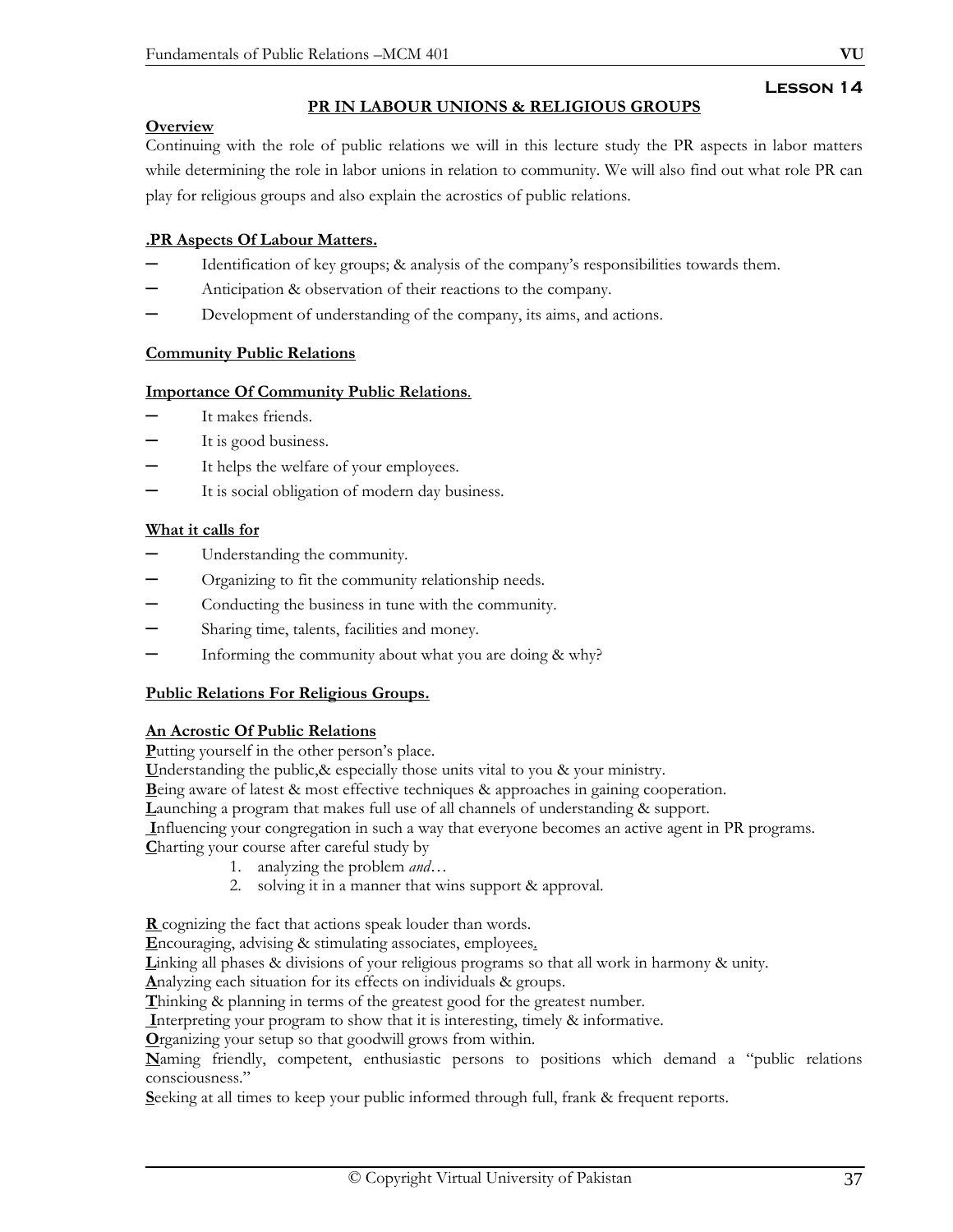# **Problems Of PR In Religious Groups.**

- The intangible nature of many religious activities.
- The sacred nature of many religious activities requiring dignified approach.
- The problem of showing the practical worth of some religious values.
- The problem of interpreting a program that follows a traditional pattern.
- The difficulty of knowing at which level to project ideas so they will appeal to persons of all ages.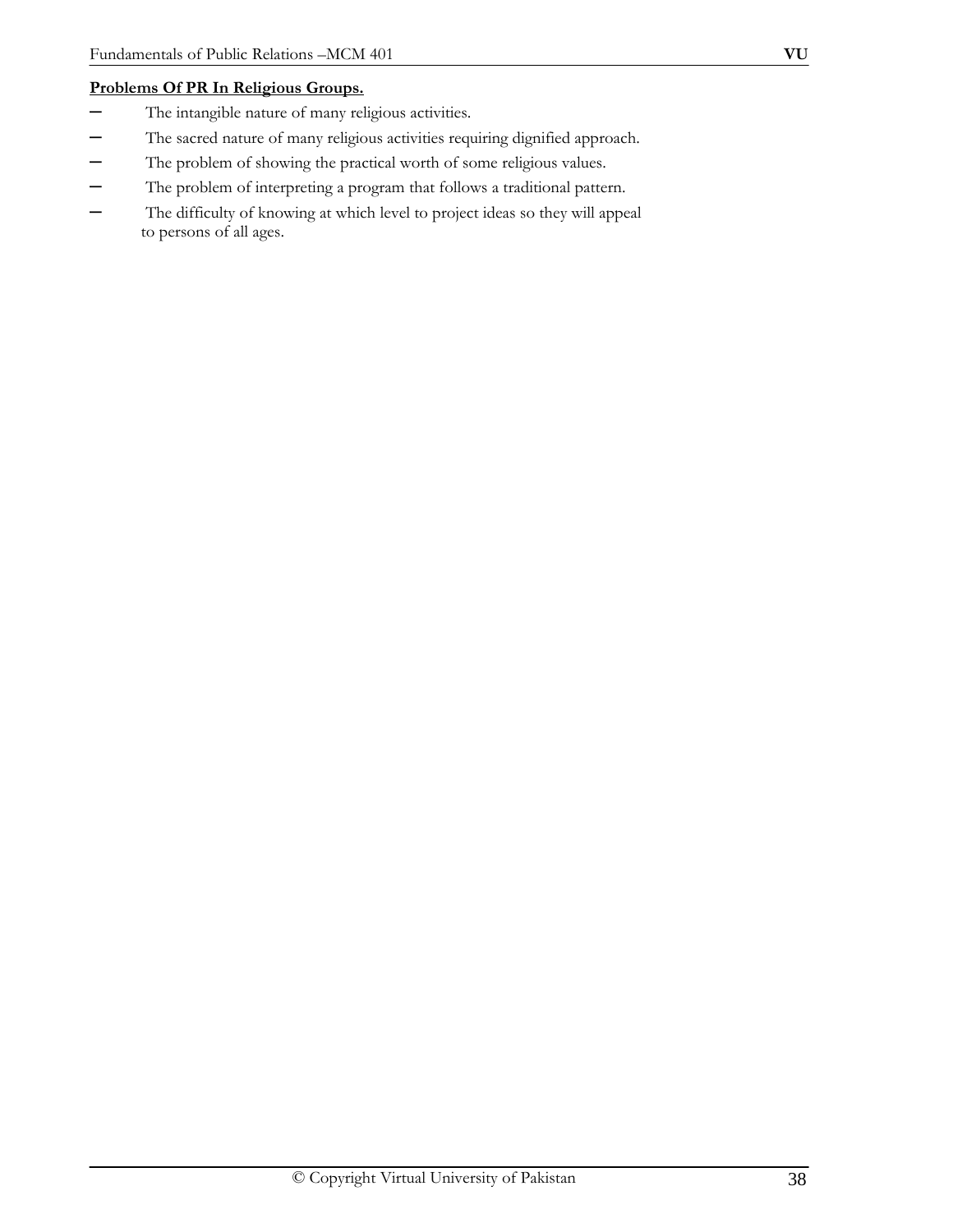# **Lesson 15**

# **PR IN EDUCATIONAL INSTITUTIONS & IN MEDIA CHANNALS**

## **Overview**

Practicing Public Relations for educational institution is entirely different. We will also provide guidelines for a good PR man in this regard. Now a days newspapers, Radio and TV have also become very conscious of their PR requirements so we will identify various connotations and the role PR can play in better relations between a newspaper management and its employees.

## **Public Relations For Educational Institutions**

#### **For a good PR professional he / she should:**

- Possess integrity, strength of character & good judgment.
- Know how to plumb & judge public opinion.
- Have a strong desire to help and understand people.
- Have the ability to organize.
- Have a logical & objective mind.
- Have a keen sense of tact & diplomacy.
- Have the ability to inspire cooperative action by his colleagues & by the institution's publics.
- Have the courage of his convictions. and
- Understand importance of communications.

## **List Of Good PR For Employees.**

The management of educational institutions should ensure that it will provide

- Pleasant working conditions.
- Equitable salary scale.
- Fair promotion policy.
- Recognition for faithful service & achievements.
- Considerate policy on vacations & sick leaves.
- Weekly offs / leaves, exchange professorships.
- Retirement benefits.
- Special tuition rates or scholarships for children of employees.
- Cards or letters of appreciations.
- Respects when ill, birthday & Eid greetings.
- Displays & exhibits.
- Copies of important news releases.
- Clippings of these stories.

# **Public Relations For Newspapers**

General principles and essentials of PR for newspapers are similar to those of various organizations yet these may differ for identification and application purposes.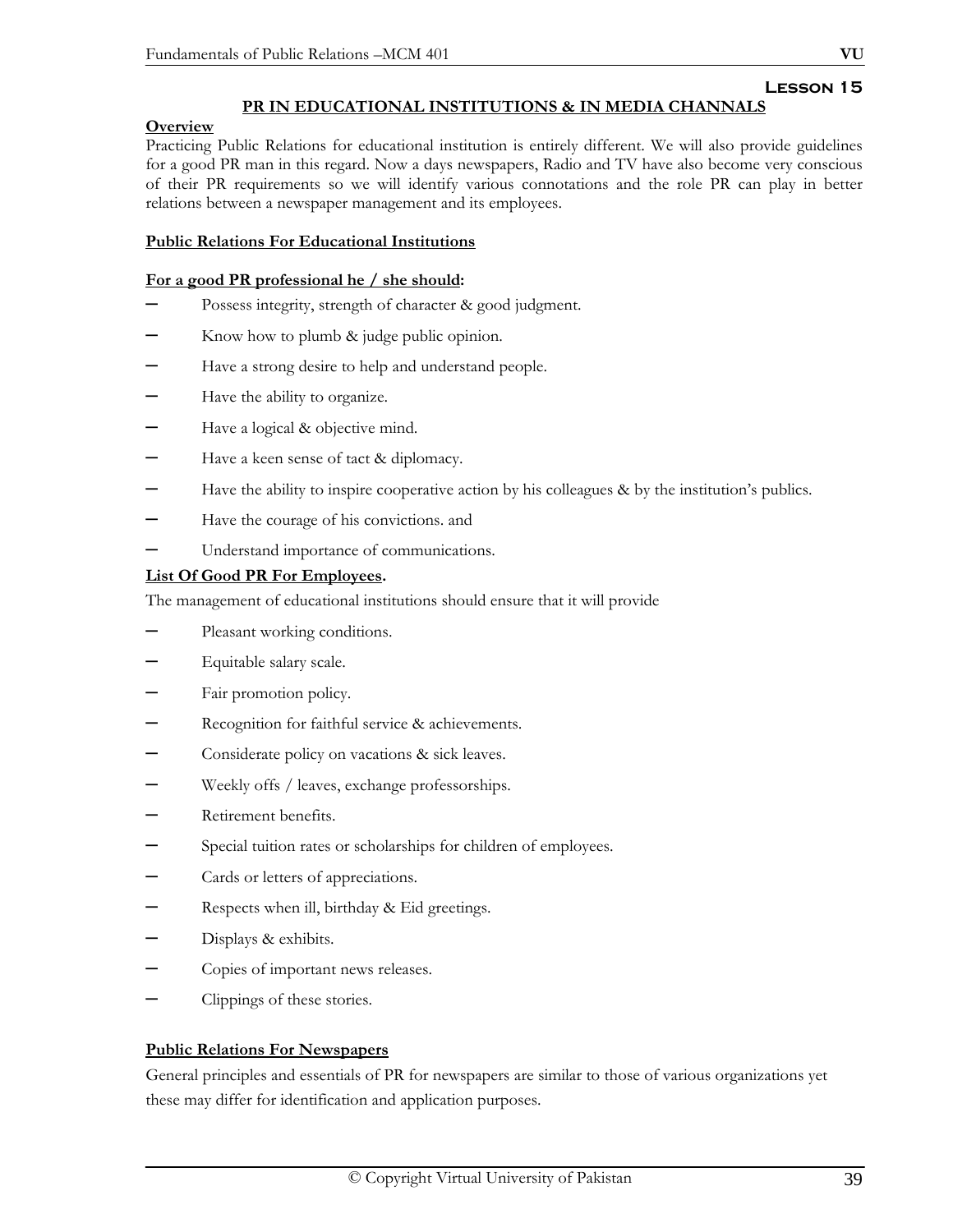#### **Publics of Newspapers**

- Employees.
- Readers.
- Advertisers.
- General public i.e. the community.
- The trade.
- Government Officials.
- Shareholders.

#### **Problems Of Newspapers Employees.**

- –Failure to be treated as human beings
- Failure to consider a partner in the enterprise.
- No visible career advancement.
- A feeling that management is trying to keep labor from earning enough pay.
- Resentment against in charge because of incompetence, favoritism.
- A feeling that management fights ,never cooperates with labor/unions.
- Simple physical discomforts.

#### **Newspapers Major PR Problems**

| a. | Need to strengthening goodwill of the | paper.      |
|----|---------------------------------------|-------------|
|    | Monopoly ownership of the             | newspapers. |

- c. Newsprint shortage, criticism from readers.
- d. Employee relations.

#### **Newspapers PR with a Purpose**

- –Newspaper Public Relations should be its promotion with a purpose.
- A good newspaper to be portrayed as a symbol & an institution.
- Newspaper should be portrayed as practicing good citizenship.
- Newspaper is progressive & fair.
- Newspaper renders justice to all & fights injustice to anyone.
- Newspaper is tolerant & encourages mutual understanding among persons of all faiths & origins.
- Newspaper preaches local way of life, expounding its faults as well as its virtues.

#### **Public Relations For Radio & TV**

With the communication horizon expanding immensely, Radio and TV have also entered a new phase where besides government owned privately owned stations even in our part of the world are opening up in big numbers.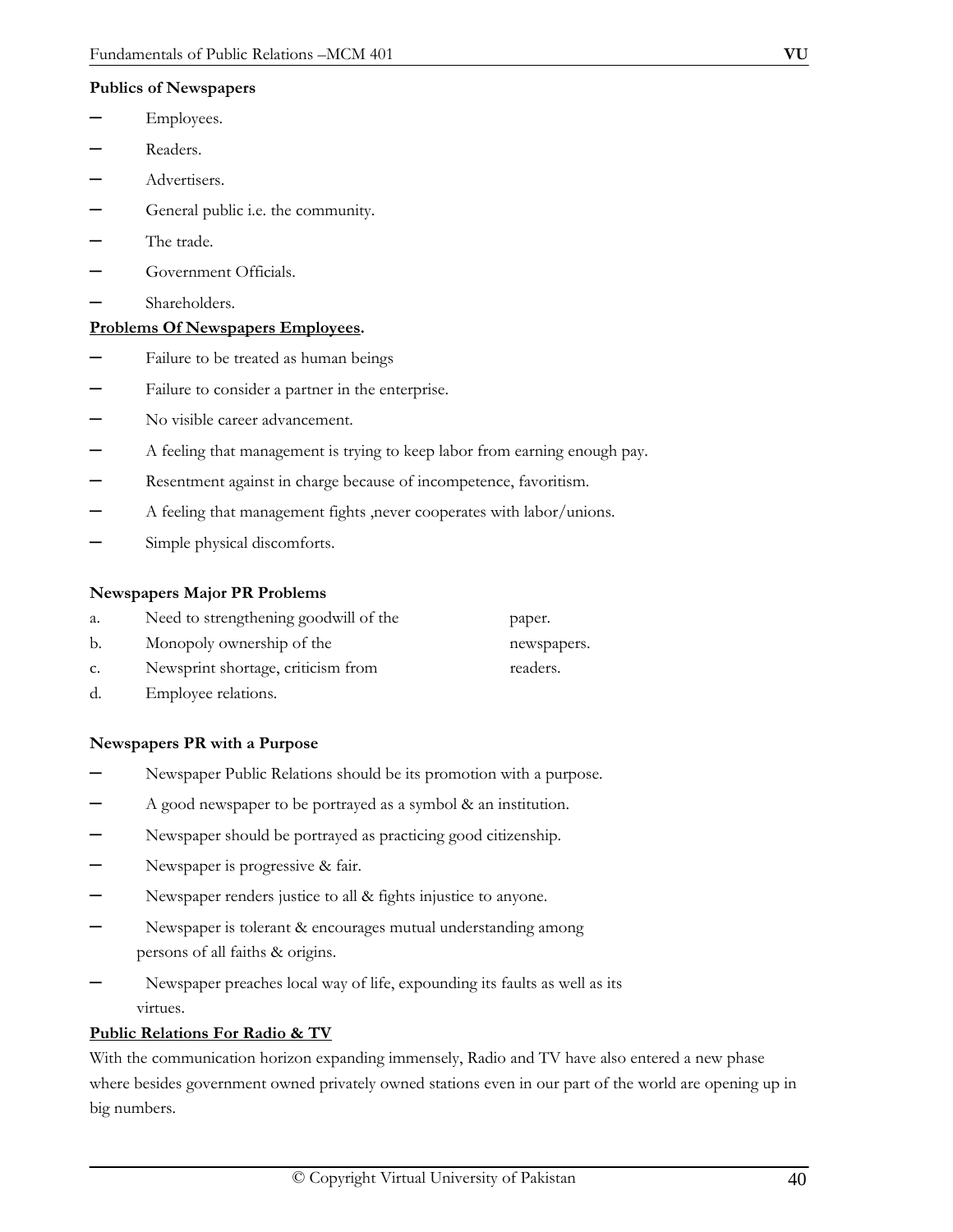## **Two Types**

- 1. State Owned.
- 2. Privately Owned.

## **Major Keys to Success**

- –Station.
- Programmes.
- Business practices.
- Commercial standards**.**

## **10 Little Public Relations Things For Radio/Tv To Do.**

- 1. Guest speakers / Dignitaries.
- 2. Officials should be freely available.
- 3. Make your talent available to perform.
- 4. Welcome newcomers to the community.
- 5. Invite meetings of women clubs, civic organizations to your station.
- 6. Organize community Radio & TV workshops with nationally known guest speakers.
- 7. Maintain up-to-date lists of various categories aside from business prospects.
- 8. Leave no opportunity to participate in a noble cause.
- 9. Help community in case of a disaster.
- 10. In case of an error, it should immediately take the public into confidence.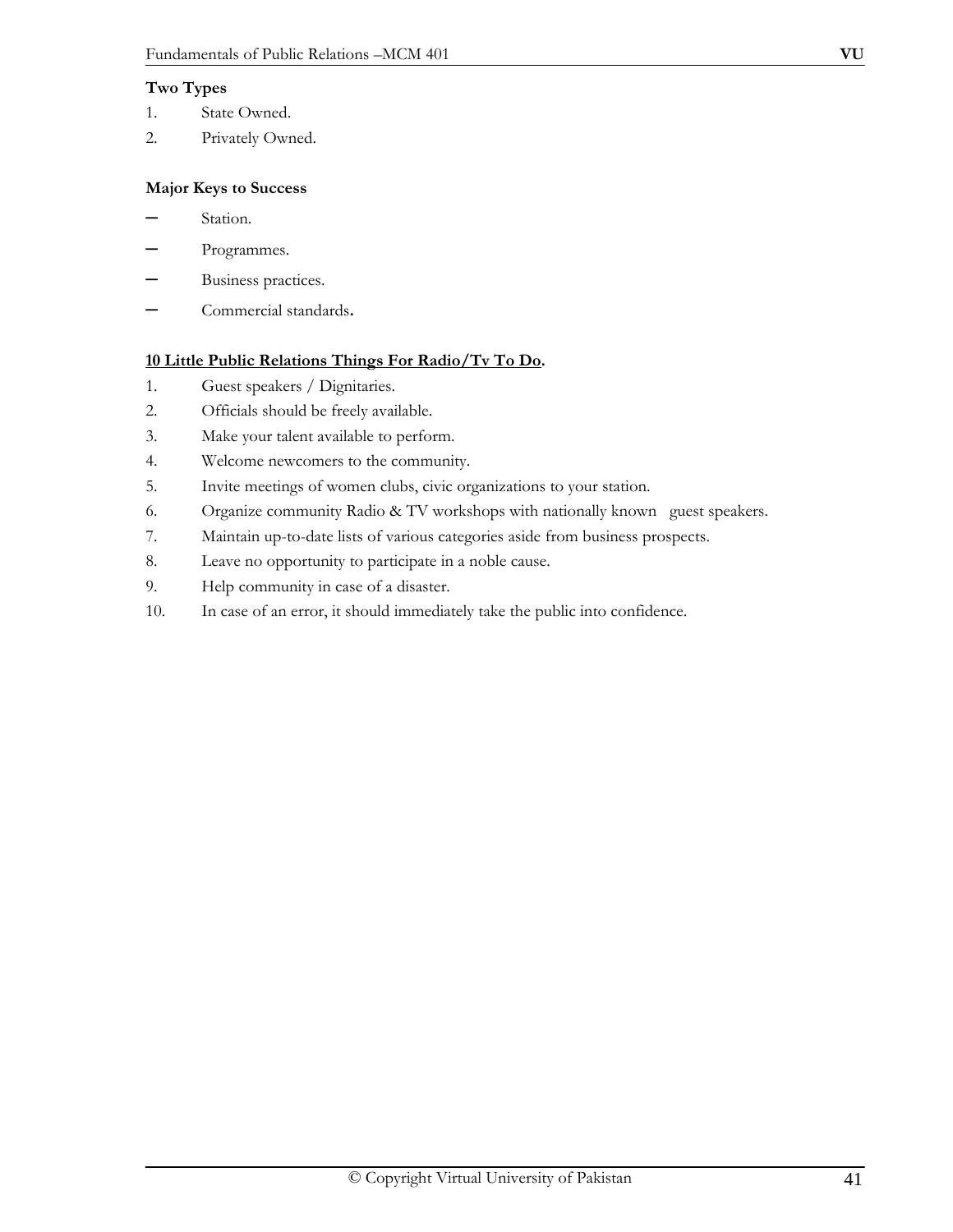# **USING ADVERTISING FOR P R COMMUNICATION**

## **Overview**

Public Relations and advertising work in very close coordination in various activities. We will establish as to why advertising is used for PR communication and how does advertising help PR. We will also study corporate public relations and its importance. PR counsel service is also becoming popular, which will also be dealt with in this lecture.

# **. Why Advertising?**

- Developed in to an important technique long before most of the other matured.
- It financially supports so many of the media of communication.
- It is always immediately apparent to be a communication from an interested party seeking to reach the public.
- It is essential to the sale of vast quantities of goods produced.
- It is always clearly visible & often measurable.

# **How Does Advertising Help PR**?

#### – **Conveys information like**

- 1. Company planning to establish a new plant.
- 2. Notifying personnel of changes in work schedules, layoffs or recalls.
- 3. Explanation of interruptions in service & what the public should do.
- 4. A report on change of company name & why?
- 5. Explanation of the issues in a strike or work stoppage.
- 6. Reports on company's activities to desired public.
- 7. Contributing to the company's image.

#### **Corporate Public Relations**

#### **Role Of PR**

Basically creating & maintaining corporate Goodwill --- protecting that which the company has & building sustained goodwill for the future.

#### **Two Different Postures***.*

- Defensive in the face of an attack.
- Positive in the effort to enhance goodwill.

# **PR To Provide 4 Basic Services**

- ADVICE & COUNSEL
- COMMUNICATION SERVICE
- PUBLIC RELATIONS RESEARCH & ANALYSIS
- PUBLIC RELATIONS PROMOTION.

#### **Functions of PR Department.**

- 1. Public Relations Advice & Counsel.
- 2. Corporate Publicity.
- 3. Product Publicity.
- 4. Community relations.
- 5. Shareholder relations.
- 6. Public Relations Programs.
- 7. Corporate donations.
- 8. Government relations.
- 9. Guest relations.
- 10. Internal communications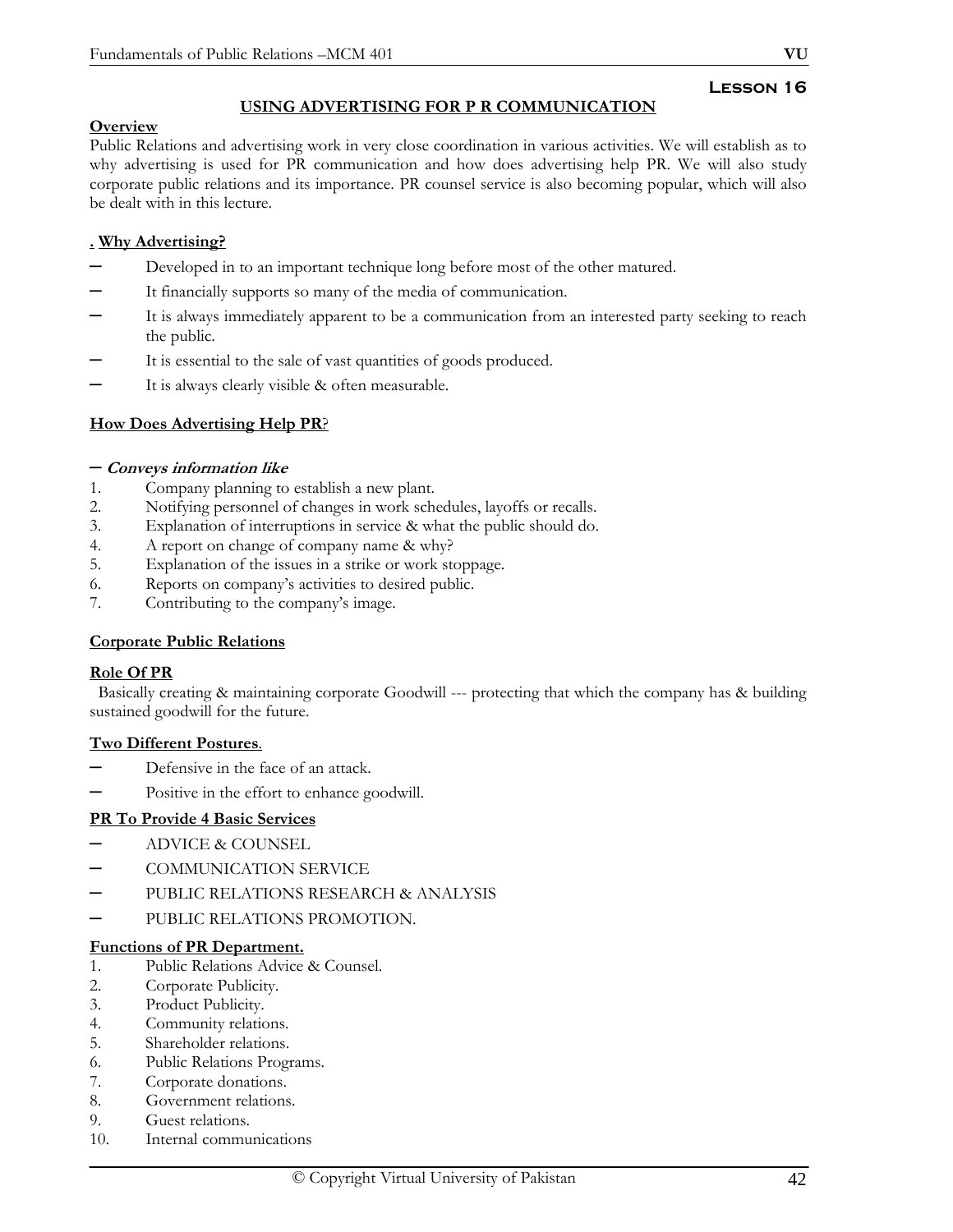## **Place & Function Of Public Relations Counsel**

#### **Who should be a PR counsel**?

- 1. Man with extensive training.
- 2. Man with good judgment.
- 3. Man with the ability to think in sharp, logical patterns.
- 4. Ability to express himself clearly, both orally & in writing.
- 5. Ability to plan on a broad scale going below the surface far beyond the immediate horizon.
- 6. Executive ability to direct extensive operations involving much detail & many abstract elements.
- 7. Sales ability, to know how to put over an idea, a product or a cause.
- 8. Constant objectivity --- keeping himself in the background, able to evaluate any situation from the outsider's view point.
- 9. Open-mindedness even after almost all the facts seem to lead to one conclusion.
- 10. Humility, to be able to acknowledge that his judgment may be wrong.
- 11. Courage to be willing to lose a client if continuing would require compromising his convictions & judgment.
- 12. Ability to put just as much stress on details as on vast plans.
- 13. Interest in people, in their ideas, in why they do things.
- 14. Lively imagination, tempered by good judgment.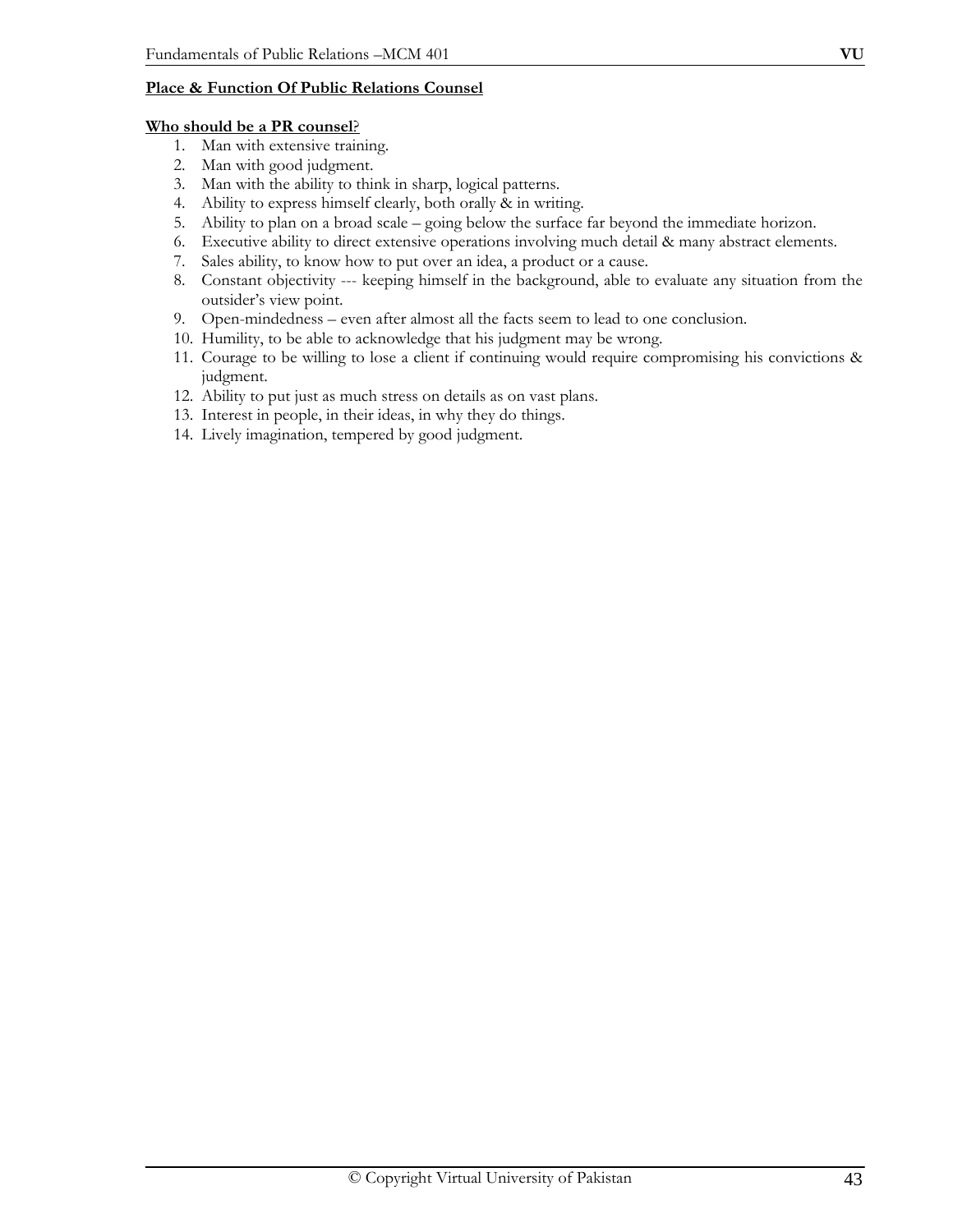# **ROLE OF PUBLIC RELATIONS IN MARKETING**

## **Overview**

This lecture will explain various functions and roles of public relations in marketing and how does it provide support in this effort. The students will also be apprised of the role of public relations in market education, besides providing a guide line in relation to the market mix and for devising an effective market education strategy.

Public Relations has become a very important profession as it provides the desired support as and when needed for the implementation of various programs including marketing. In fact marketing now a days primarily depends upon the support provided by the public relations department .The major components of the support provided by PR in marketing are enumerated below:

- 1. Publicizing news & events.
- 2. Promoting established products or services.
- 3. Creating a favorable reputation of the company.
- 4. Arranging & publicizing public appearance of marketing spokespersons.
- 5. Probing public opinion. (research)
- 6. Attracting news media coverage of sales conferences, trade shows &other sales promotion events.
- 7. Assisting in programs concerning consumerism.
- 8. The following figure will explain the role of PR in marketing by using four P's signifying different segments of this this role.



The basic purpose of dividing the role in four "P's" as illustrated in above figure is to explain the scope in which PR provides support to marketing.

- The **first "P"** denotes Product meaning thereby the PR determines the features by ascertaining its quality and standard.
- The **second "P"** pertains to the place of origin and the territory of marketing.
- The **third "P"** determines the price keeping in mind the market trend, acceptability and the prevalent competition. **and** ;
- The **fourth "P"** ascertains the role in the promotion of the product.

# **PR And Marketing Mix.**

- 1. Conception, innovation or modification of new product.
- 2. The place of the product in product life cycle.
- 3. Marketing research.
- 4. Naming & Branding.
- 5. Product image.
- 6. Market segment.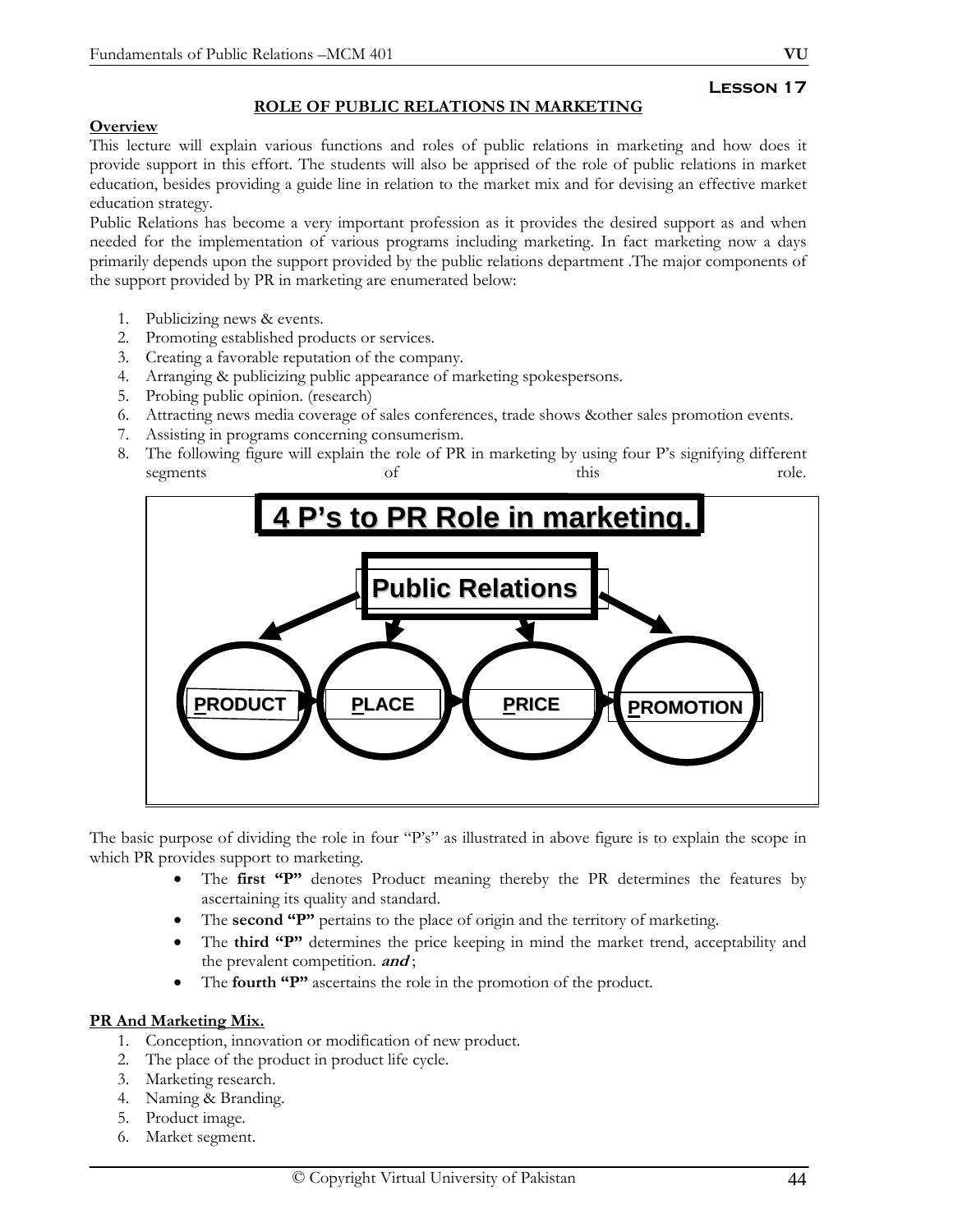- 7. Pricing.
- 8. Product mix, rationalization & standardization.
- 9. Packaging.
- 10. Distribution.
- 11. Sales force.
- 12. Market education.
- 13. Corporate & financial public relations.
- 14. Test marketing.
- 15. Advertising.
- 16. Industrial relations.
- 17. Advertising research.
- 18. Sales promotion.
- 19. The after market; after sales service, spares, guarantees, instructions.
- 20. Maintaining customer interest & loyalty.

## **Public Relations & Market Education**

## **3 Fold Effect Of Market Education In Advertising.**

- 1. Will help to make advertising more quickly acceptable & productive in response.
- 2. Could make less weighty advertising possible.
- 3. Whatever advertising is conducted, it is likely to be more economical.

-- Thus overall marketing expenses could be reduced if more was spent on Public Relations**.** 

## **How To Educate The Market**

#### **2 Kinds of Market Education**

**One** kind of market education prepares the market in advance… *Also called* **pre-selling.** 

**Second** kind of marketing education occurs with products & services that are already on the market.

# **2 Types of Market**

**1st type of market**: The people who sell your products or service --- **Trade***.* 

#### **2nd type of market**: *The people who buy or use your products* **--- Consumers or users.**

# **Effects Of Adopting Market Education Strategy.**

- 1. It helps to minimize sales resistance.
- 2. Easier for the sales force to achieve 'adequate distribution' prior to advertising.
- 3. It helps to reduce the cost of advertising.
- 4. It makes advertising more effective.

# **Techniques Adopted For Market Education.**

- 1. A media relations campaign in press, radio and TV.
- 2. Testing of prototype by potential users often providing material for media relations.
- 3. Production of slides, videos & other audio & visual aids for use at dealers, customers conventions etc.
- 4. Work visits for dealers.
- 5. Special campaigns aimed at particular opinion leaders or influential groups.
- 6. The production of printed material which may be needed to support these activities.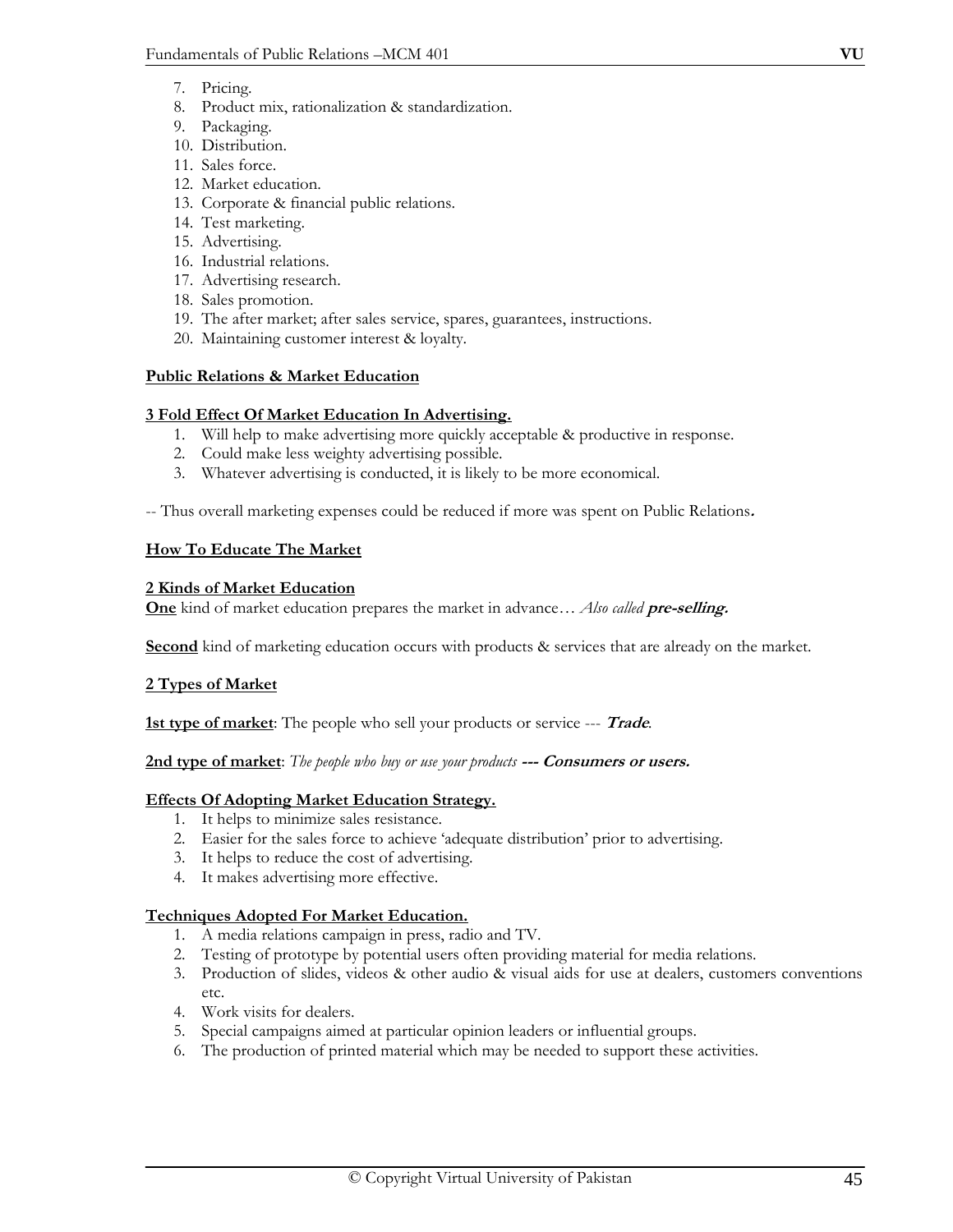# **PUBLIC RELATIONS AND CORPORATE STRUCTURE**

## **Overview**

Public relations a very vital role in the image building and developing identity in the corporate structure. This lecture will identify and explain various aspects and highlights of public relation relations activity in the achievement of this objective and helps in developing the basic psyche of image and identity. This lecture will also cover elements of corporate image and identify corporate identity essentials and basic components of corporate identity.

## **Corporate Image & Corporate Identity**

These are basically 2 different things**.** 

One should always remember that **corporate image is mental** i.e. What one thinks about the company?; while **corporate identity is physical** . i.e. how one sees or identifies it?

#### **Elements Which Constitute A Total Corporate Image.**

- 1. The date of founding of company.
- 2. It has plants / factories all over the country.
- 3. It makes building materials, but diversified in aluminum windows.
- 4. It has excellent industrial relations record & has a profit sharing scheme.
- 5. Chairman/CEO plays an important role in trade association affairs.
- 6. Share prices are steady but rising, dividends are conservative, and profits have been invested in new factory equipment.

## **Elements Involved In Corporate Identity.**

- 1. Paint on vehicles & other forms of transportation.
- 2. All stationery, invoices, business cards, letterheads etc.
- 3. Name displays on factories, head office buildings etc.
- 4. Exhibition stands, showrooms, mobile exhibitions etc.
- 5. Sales literature, price lists, catalogues, etc.
- 6. Labels, packaging & containers.
- 7. House journals.
- 8. Instructional leaflets, service manuals.
- 9. Uniforms, overalls, caps, lapel badges etc.
- 10. Point of sales display materials.
- 11. Advertisements in all visible media.
- 12. Credits on Video tapes & slide presentations.
- 13. Diaries & calendars.
- 14. Giveaways, company ties etc.
- 15. Annual reports.

#### **Checklist Of Things Which Affect Corporate Image.**

- 1. The after market.
- 2. Is advertising credible?
- 3. Is your website credible?
- 4. How good are your industrial relations?
- 5. How convenient is your packaging or delivery services?
- 6. How good are your trade relations?
- 7. How does the stock market treat you?
- 8. How do people like your premises?
- 9. How do you deal with the correspondence?
- a) What is the quality of your correspondence?
- b) Are your letters replied the same day?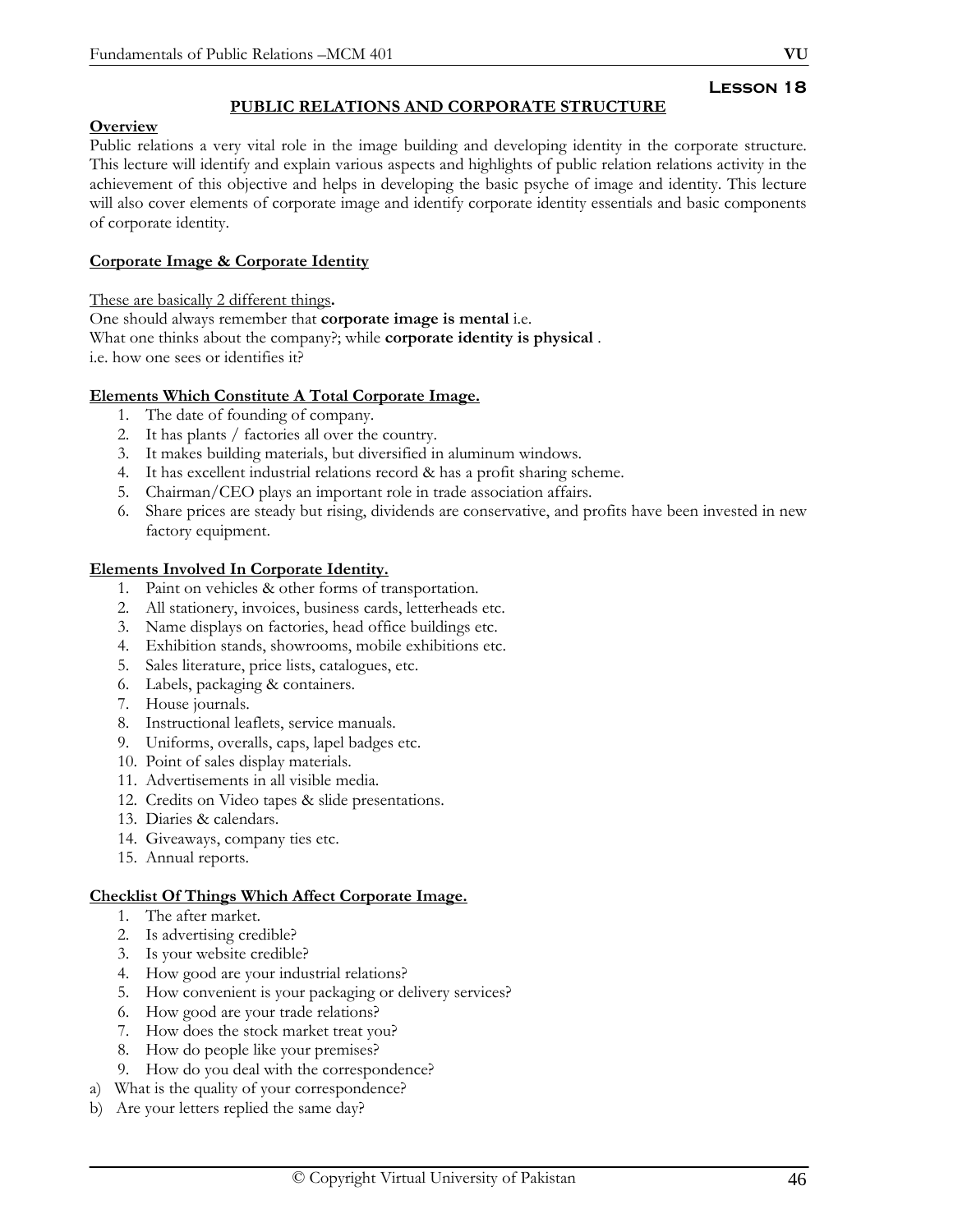# **Corporate Identity Essentials**

- 1. IT SHOULD BE DISTINCTIVE.
- 2. EASILY RECOGNIZABLE.
- 3. EASILY REMEMBERABLE.
- 4. IT SHOULD BE CHARACTERISTIC.

# **Basic Components Of Corporate Identity**

- A. LOGO
- B. COLOUR
- C. SPECIAL TYPEFACE.
- D. TRADE CHARACTER.
- E. PERMANENT SLOGAN.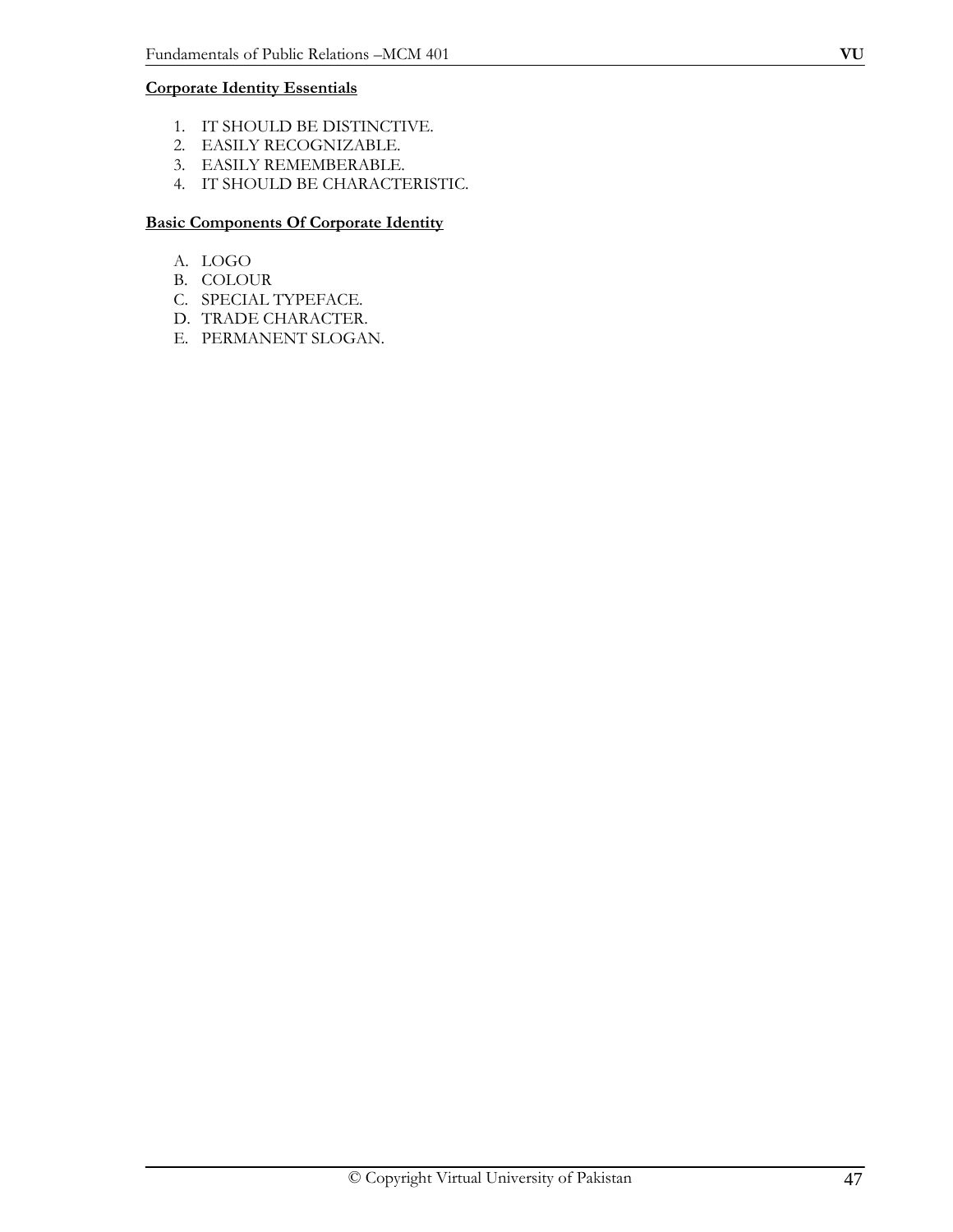# **E-PR & ITS TOOLS**

# **Overview**

The use and benefit of Internet and Email has been greatly identified as a useful tool for public relations practice. But how and when to use this is a question which needs to be pondered upon in the modern day practice of public relations. This and the use of laptops or note book will also be looked at and its advantages and disadvantages will also be compared in this lecture.

# **How To Develop E-PR**

This is the age of electronic communication. It is therefore important to know the different aspects of developing PR in this sector.

# **Immediate Points To Consider.**

- 1. Immediate Impressions.
- 2. Wise use of colors & illustrations in a purposeful way.
- 3. Quick download of information possible from the site.
- 4. Use small images, storing them as highly compressed file.
- 5. Your site should /could include:
	- a) An overall mission statement.
	- b) Details of products or services.
	- c) Secure means of ordering.
	- d) Compact, relevant & informative material easily readable.
	- e) Information about key personnel & company locations.
	- f) Good links to other /own, and / or relevant sites.
	- g) Publicity about awards, 'good works'.
	- h) Frequently asked questions. (FAQs)
	- I) membership or registration offers.
	- j) Competitions, quizzes or other entertaining items.
	- k) Some form of feedback.

# **Your site should not include:**

- 1. Unnecessary flashy & fancy graphics.
- 2. Curious backgrounds that render text almost impossible to read.
- 3. A lead page that merely shows your logo or company name.
- 4. Unclear and useless links or other devices that viewer may not recognize.

# **Using Email As PR Tool:**

- 1. Email is addressed to individuals, who each receive a personally addressed item with no copy marked elsewhere.
- 2. Email is sent to individuals on a list, so that all know who else has received it.
- 3. Email is posted on web so that anyone who wants to, can download it.
- 4. Email is available to be sent to auto responder to anyone who logs in.

# **E - Press Releases.**

- A. Start with a bold heading FOR IMMEDIATE RELEASE.
- B. Choose an eye catching headline, short, relevant, truthful & to the point.
- C. Keep the size to maximum of 500 words.
- D. Include your web address (URL) for future contact.
- E. Use simple & readable fonts.
- F. Do not have large attachments.

# **Signature Files – The new PR Tool.**

- Simple Messages that conclude all your emails.
- These are seen by every e-mail recipient.
- This keeps your names & concepts in mind.
- Useful & legitimate way of promoting your key purpose.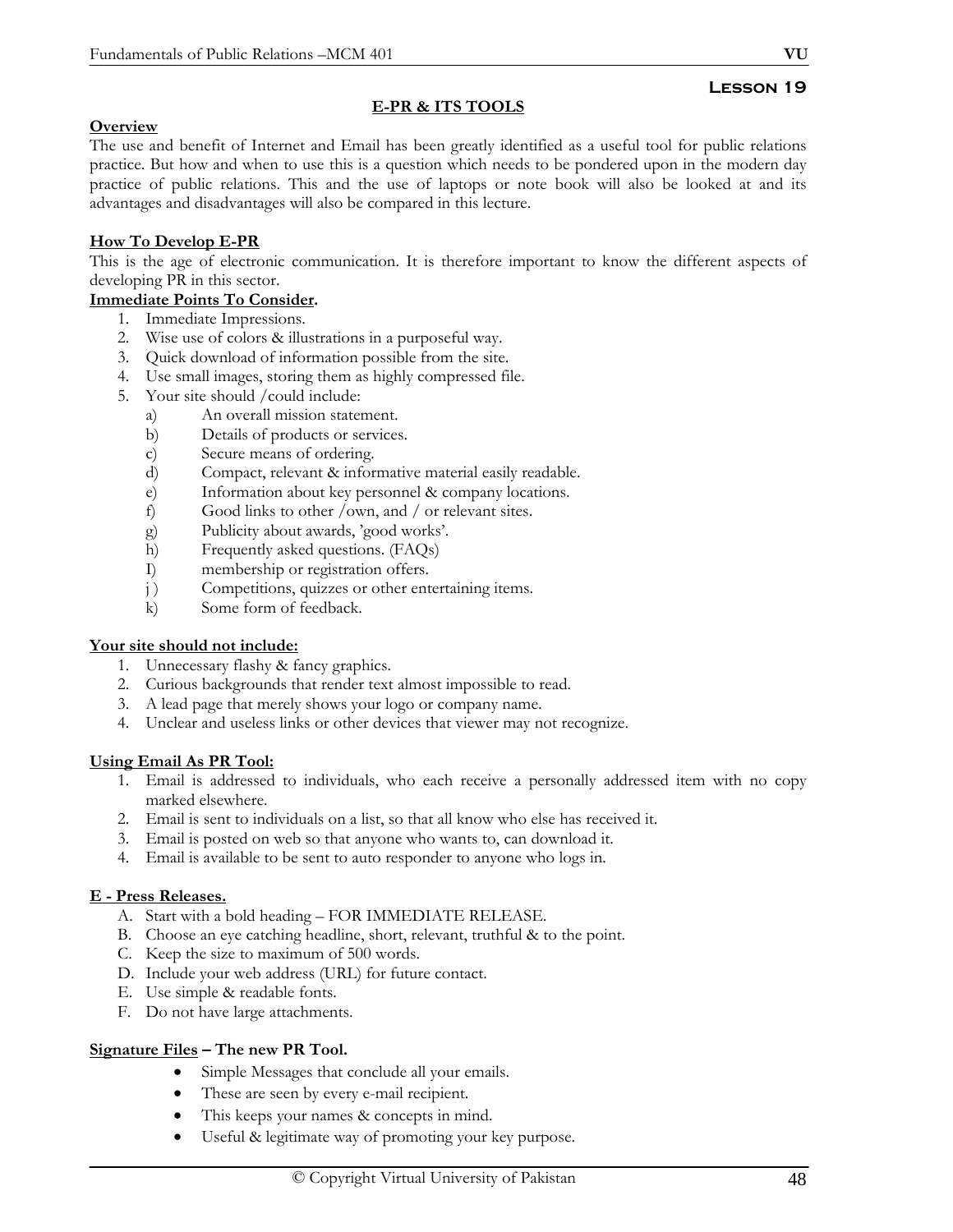#### **Writing An E Press Release.**

Internet - a useful medium for press releases*.* 

#### **Special recommendations:**

- Start with a bold heading.
- Add a date always.
- Choose eye catching headline short & relevant.
- Use a simple font e.g. Arial & avoid block letters.
- Avoid attachments to a press release.

#### **How To Develop E-PR Using Laptops & LCD Panels Well**

| The Up Side |                                                              | The Down Side                                               |
|-------------|--------------------------------------------------------------|-------------------------------------------------------------|
|             |                                                              |                                                             |
|             | Many excellent graphics<br>programs available.               | Encourages a display for<br>$\bullet$<br>every thought.     |
|             | Many striking visual<br>effects possible.                    | Requires special equipment.                                 |
|             | Visual parts of<br>presentations can be<br>prepared quickly. | Long setup / boot up times.                                 |
|             | Programs can make not<br>only                                | Can detract attention from<br>presenter.                    |
|             | Electronic visuals but<br>with other features.               | Easy to overdo visual effects.                              |
|             | Lend high tech<br>credibility to presenter                   | May require dim room<br>lighting.<br>May be hard to tailor. |
|             |                                                              |                                                             |

## **Techniques For Using Laptops For Presentations.**

- Don't overdo visual effects; don't make a visual for every single thought.
- If possible index slides for quick reference tailoring to your requirements.
- Have plan B --- a hard copy version of your slides --- as a stand by.
- Rehearse carefully & thoroughly.
- Get there early; check everything twice.
- If using a TV monitor use at least 30 inch screen. (better to use LCD data show).
- If using an LCD Panel & reflective screen, try to get a super high resolution projector.
- Allow sufficient setup / boot up time.
- Ensure image is large enough to be seen & is clearly readable.
- If presenting in a darkened room, emphasize your voice dynamics.
- If you anticipate long discussion on slides turn off screen saver.
- For commands, use a remote portable mouse as opposed to tapping the laptop.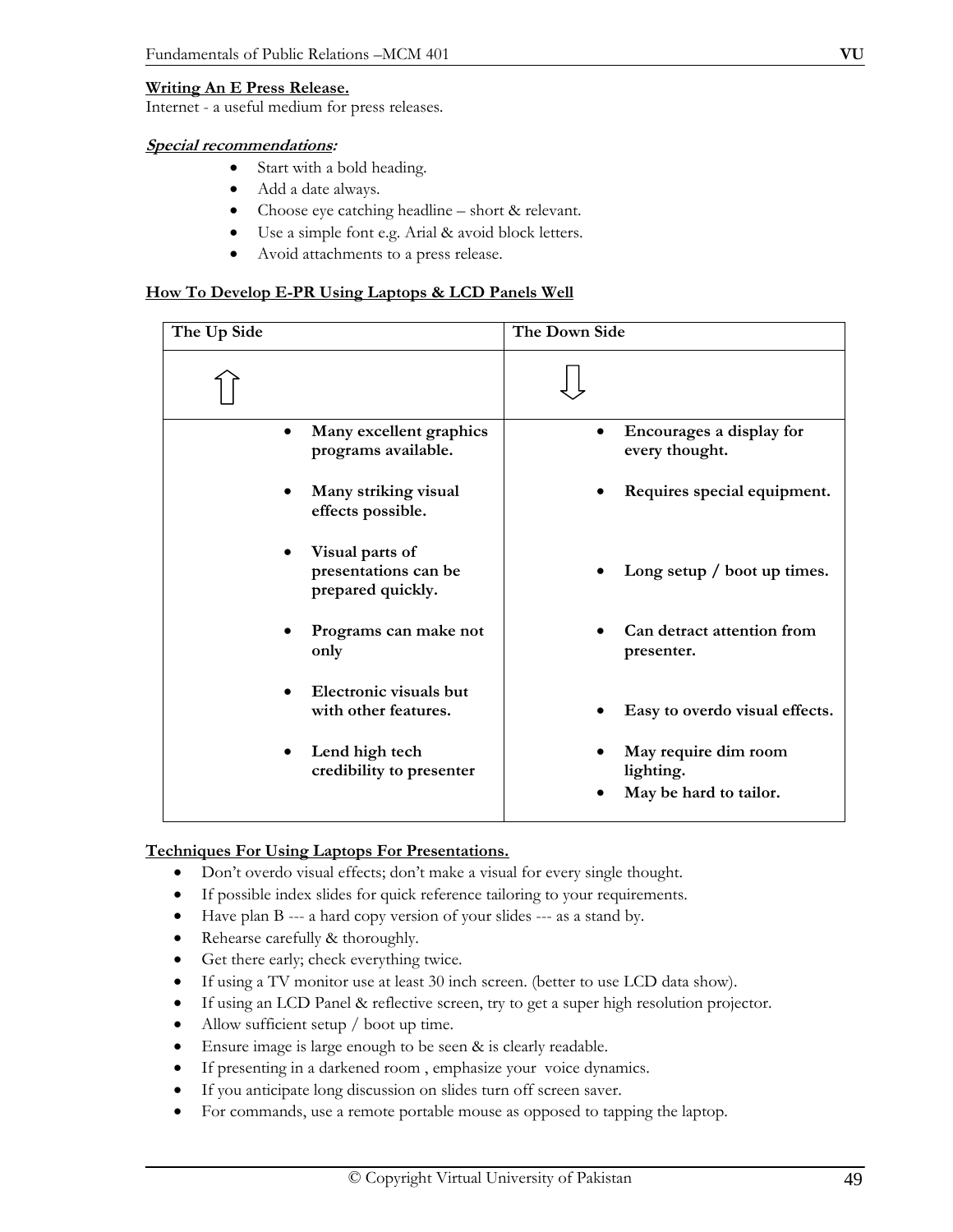# **SPONSORSHIP—AN IMPORTANT PR TOOL**

# **Overview**

This lecture will cover the importance of sponsorship as a public relations effective tool and its benefits. The important public of public relations i.e. employees will also be discussed with its importance and how to keep good communications with them are essential points discussed in this lecture as well.

# **Why Sponsorship?**

"*A wise man will make more opportunities than he finds*."

- -- Francis bacon
- **4 Questions?**
	- 1. Why Sponsor?
	- 2. What should you sponsor?
	- 3. What are the total costs involved?
	- 4. How can the sponsorship be organized?

# **Sponsorship—An Important PR Tool**

## **1. Why Sponsor?**

- Want to enter a new segment of market.
- Increase familiarity with your name.
- Want to improve customer relations.
- Enhance your corporate image.
- Show how your products perform.
- Want maximum media coverage.
- Support your distributors.
- Want your company known in export markets.
- Want to increase goodwill.

# • To be able to offer Hospitality to business guests.

- **What To Sponsor?**
- SPORTS
- ARTS & CULTURE
- PUBLICATIONS
- PROFESSIONAL AWARDS
- EDUCATIONAL
- CHARITABLE CAUSES.

#### **How Does PR Support Employees Communication Important Questions**

•How much employees know about board room decisions?— *Should they or should they not?*

•How much interest management takes in employees' attitudes and aspirations.

•To what extent modern technologies like internet, mobile phones, pagers and PC's are exploited for better communication with employees.

# **How Does PR Communicate With Employees**

•Knowing the difference between Management -- Employee *and* Employee -- Management communications – downward & upward & even sideways internal communication.

•Do you have anyone directly responsible for managing such communication? **"as it is a challenge!"**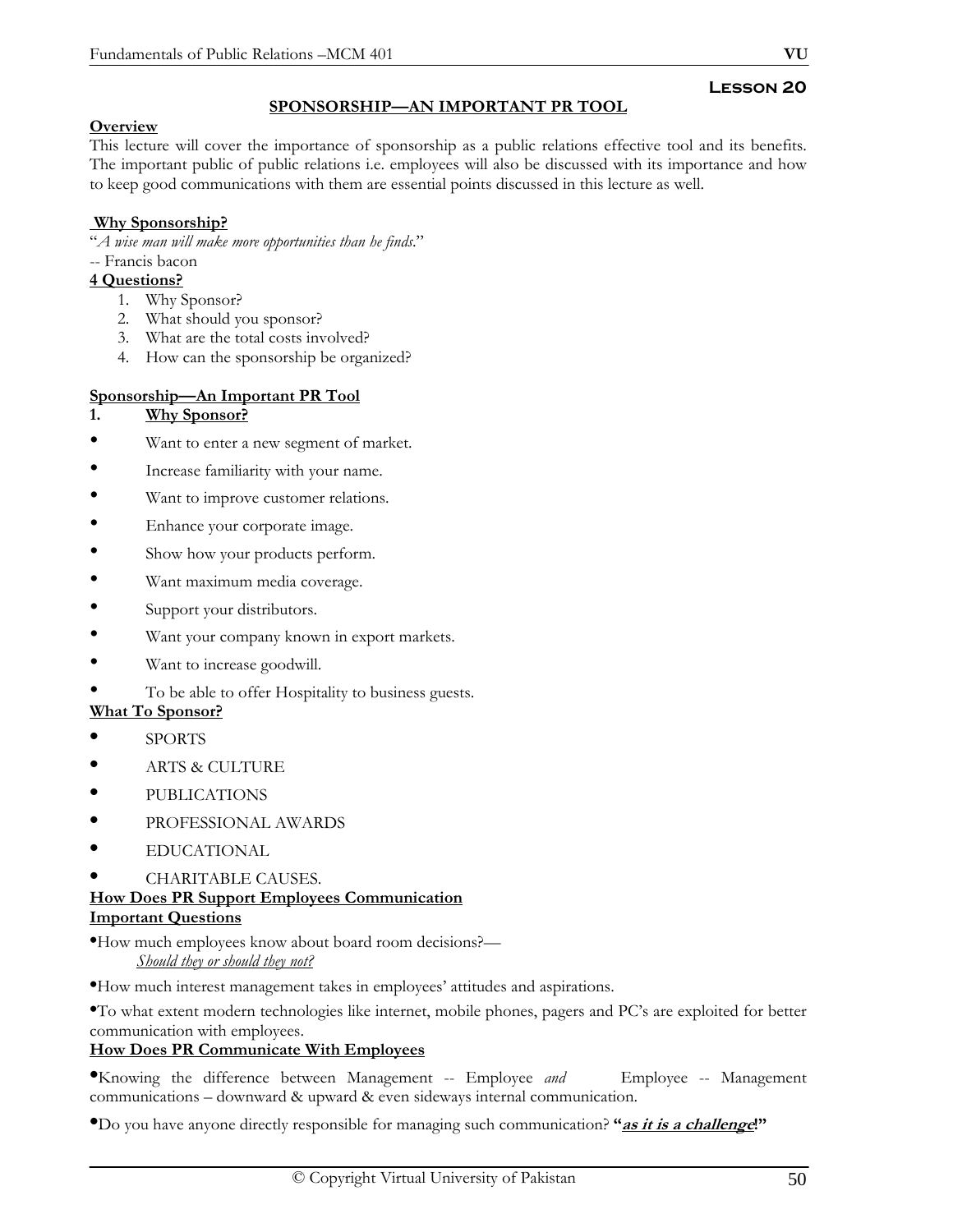## **What Are Employees Aspirations?**

- Are they secure?
- Are their salaries higher?
- Do they have longer holidays?
- Do they have shorter working hours?
- Do they have greater safety?
- Do they have opportunities for promotion?
- Are they given equity ownership?
- Do they have more participation in decision making?

#### **Other Methods**

#### **E- Newspapers.**

Using website to keep information available.

#### **Video Magazines.**

Occasional playing of information on video or through interactive CD.

#### **Notice Boards.**

Controlled notice boards are very effective way to communicate with employees.

#### **PR & Communication Audit**

- Employees very critical of company's advertising.
- Employees require more access to policy information.

•Issue a questionnaire to employees to know what they want & expect on various subjects.

• Employees expect more profit than shown.

# **Positive Indicators**.

- Reduction in staff losses.
- Reduction in absenteeism.
- Increased take up of equity schemes.
- Better understanding of organization's policies.

•Better understanding of the organization's managerial structure, & who is responsible for each function.

There is evidence of greater job satisfaction.

#### **PR & Communication Audit**

|                               | Very<br>Good | Good | Fair | Poor | <b>Bad</b> |
|-------------------------------|--------------|------|------|------|------------|
| Working conditions            |              |      |      |      |            |
| Salary / wages                |              |      |      |      |            |
| Bonus / Profit sharing        |              |      |      |      |            |
| Promotion prospects.          |              |      |      |      |            |
| Staff training program.       |              |      |      |      |            |
| Special facilities            |              |      |      |      |            |
| Communication with Management |              |      |      |      |            |
| Company business Prospects.   |              |      |      |      |            |
| Company environment Behavior. |              |      |      |      |            |
| Company's image               |              |      |      |      |            |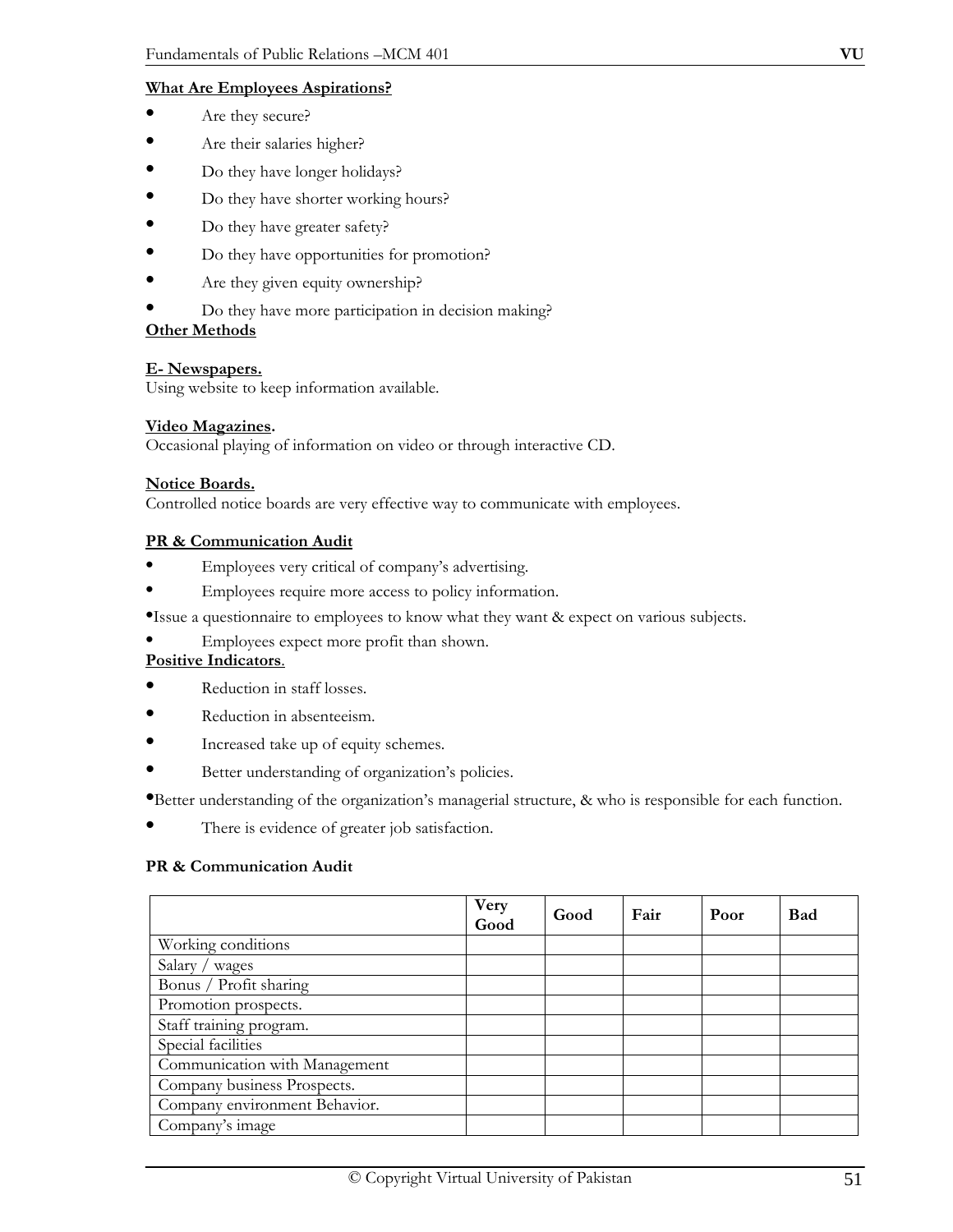



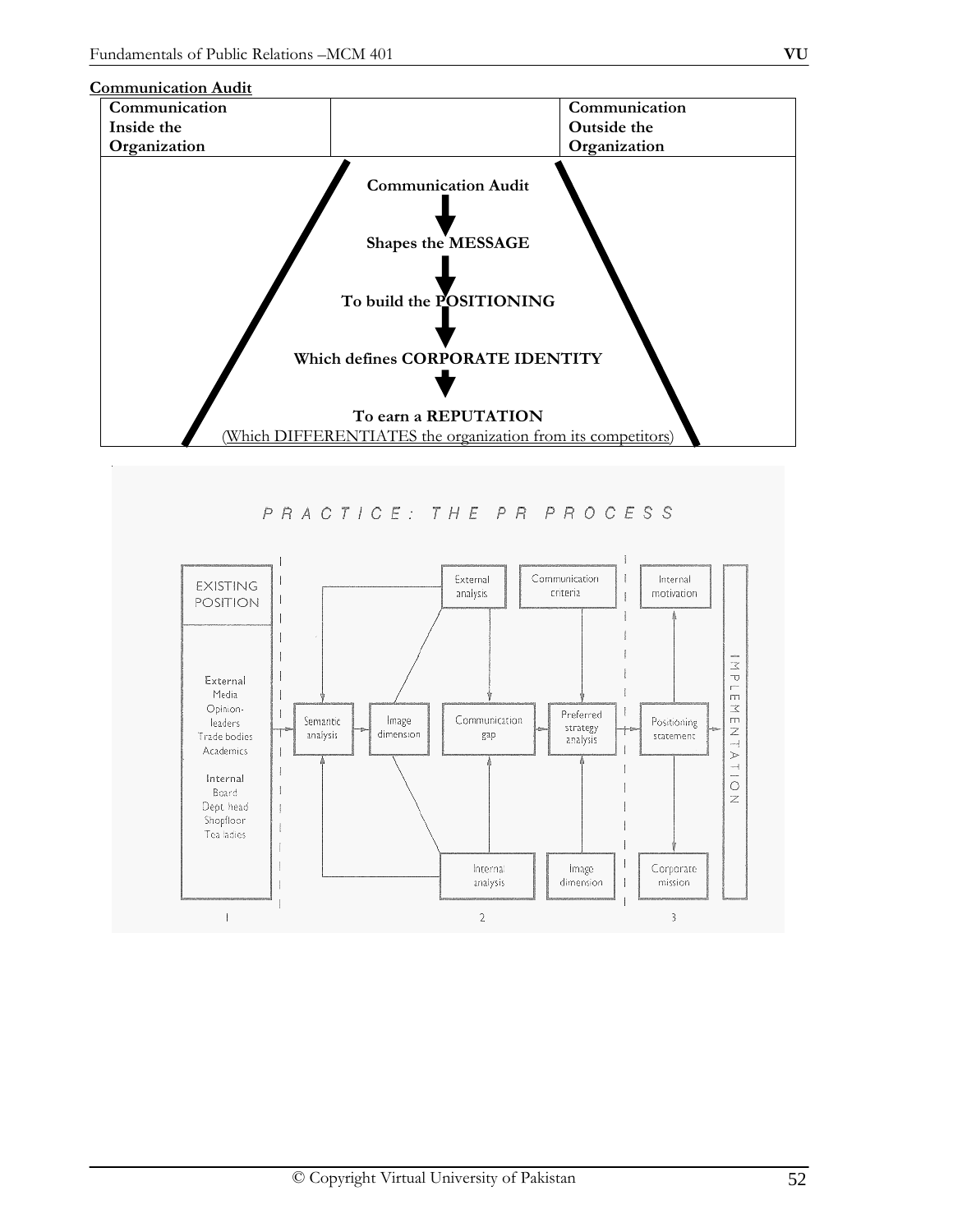## **HOUSE JOURNALS**

## **Overview**

In this lecture we will explain the importance of house journal, its history, types and its application and utility in the public relations practice. We will also explain different publics and furthermore cover the role of public relations in customer relations with its different aspects. We will also briefly touch the subject of exhibitions and seminars, its different kinds, aspects and different purposes.

## **House Journals**

This is more or less a 150 year old PR Medium or a form of public relations. These have been given different names like, house organs, employees' newspapers, company newspapers or newsletters also. However, before we study the purpose and types we will study the employee response to such a publication.

•Do the employees welcome such journal?

•Do they regard it rather cynically as something imposed by management?

•Are employees invited to contribute to the contents? – *Reader participation Very important.*

•Are employees (Readers) critical letters permitted/printed?

•Does it look like it interests the employees or it only satisfies the vanity of the management?

#### **Types Of House Journals.**

**•Sales Bulletin** – Normally exchanged between a sales manager & sales staff which could even be weekly.

•**Newsletter** – A digest of news for busy employees like management, technicians and also acts as external communication.

•**The magazine** – This contains feature articles & pictures and its frequency can be monthly or quarterly.

•**Tabloid newspaper** – It resembles a popular newspaper.

•**Wall newspaper** – This is a very useful form of staff communication who are contained in one location like a factory, a store or a hospital. It will be something like a poster – something like used by Pakistan / British rail for its stations etc.

#### **Possible Publics Of House Journals**

**The Trade**…. *Distributors which can be educated about a company and its products.* 

**Users**. Formulators*,* designers,& others who could be shown how to use products such as materials, components or ingredients.

**Professionals**…. To whom Products & services of interest can be described and explained*.* 

**Patrons** ….The in-flight magazine are a good example, or like the ones supplied to hotel guests.

**Customers**…. Journals issued or sent to customers, generally free of charge.

**Opinion Leaders**…. Those who matter need to be informed.

#### **How PR Can Conduct Good Customer Relations.**

Basically public relations depend on 2 major requirements for good customer relations.

•Quality products or services.

•Responsible acceptance of after market needs. **Secret Of Good Customer Relations.**

•To determine what customer wants & would like.

•What problems of product or services need to be addressed?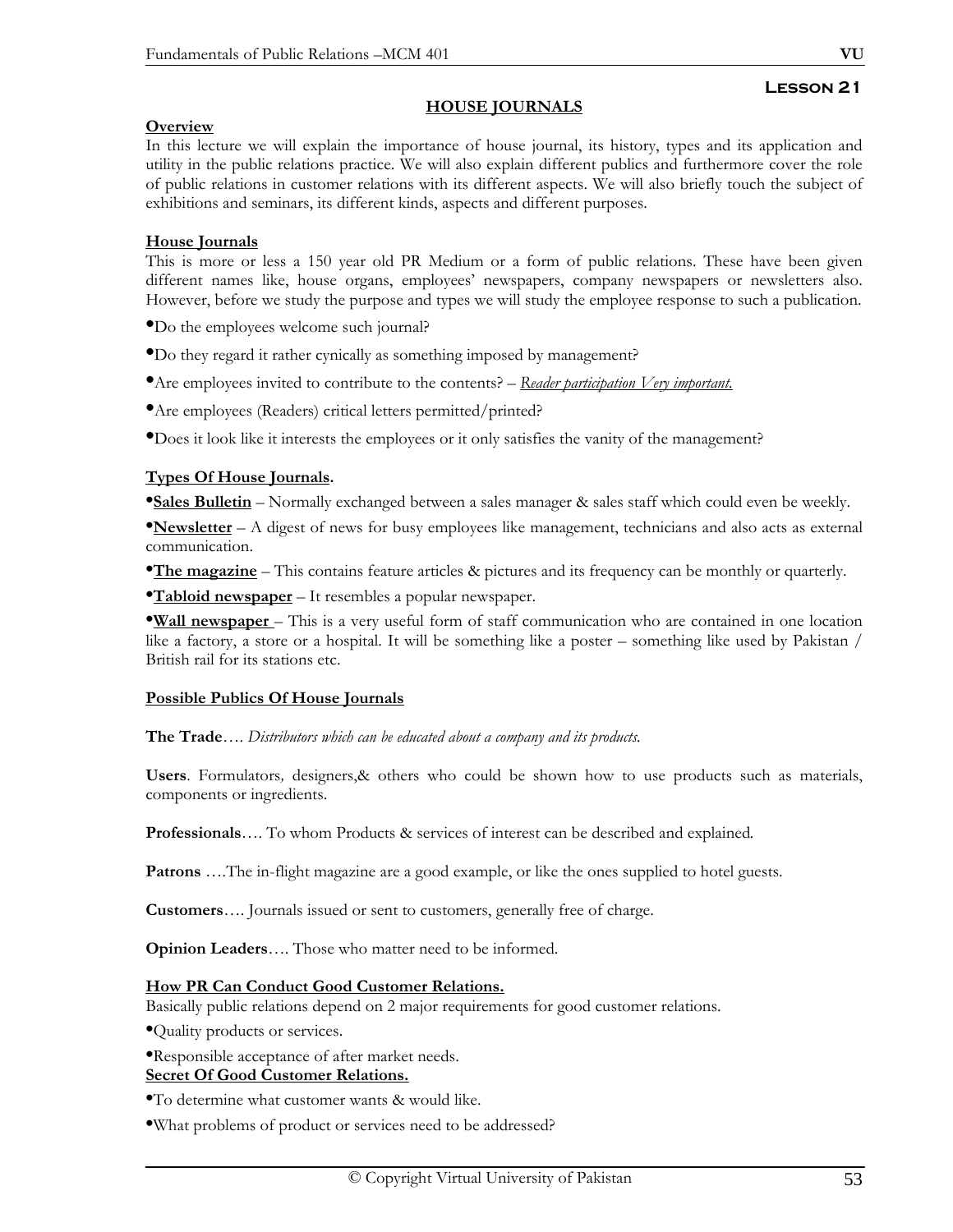- •What doubts the product or services raise?
- •Attractive and smart Packing has to be designed
- •The after market policies have to be seriously devised and implemented.

## **The After Market ( After Sales )**

- •Can your customers find spares and / or service agent easily?
- •Do you train service engineers?
- •Do you provide them with explanatory manual?
- •Does your product carry an explicit, well illustrated service manual?
- •Does the guarantee with your product has complicated & infuriating exclusion clauses?

## **Exhibitions & PR 4 Aspects.**

- •Participation in a public or trade exhibition.
- •Public relations support for a participant.
- •Exhibitor's promoter's public relations.
- •Public relations exhibition.

## **Special Characteristics**

Following characteristics need to be kept in mind.

- •Attractiveness.
- •Visibility.
- •Personal Confrontation.

## **Exhibitions & PR**

## **Public Relations Support to the participants.**

Following is the main service of support public relations can provide in an exhibition to the participants.

- •Contact the Exhibition officer to offer support.
- •Identify & approach the Chief guest for visiting the stand during the tour.
- •Ensure coverage in the media.
- •Make available company's important officials in the press conference of the exhibition.
- •Secure exclusive media coverage during exhibition.
- •Advise, inform & advise export promotion department about your product.
- •Producers of relevant Radio & TV programs are invited to provide information about future products.

#### **Exhibition Promoter's Public Relations.**

Following support public relations can provide to a promoter of an exhibition;

- •Organize PR activities like press conference, issue of news releases to announce future exhibitions.
- •Release a diary of all upcoming exhibitions.
- •Cooperation with government exhibition agencies, which circulate information about exhibitions.
- •Seek advance information from exhibitors.
- •Cooperate in arrangements for the official opening.
- •Arrange full press coverage of the official opening.
- •Release "curtain raisers" for the upcoming exhibitions.
- •Maintain a PR office throughout the exhibition.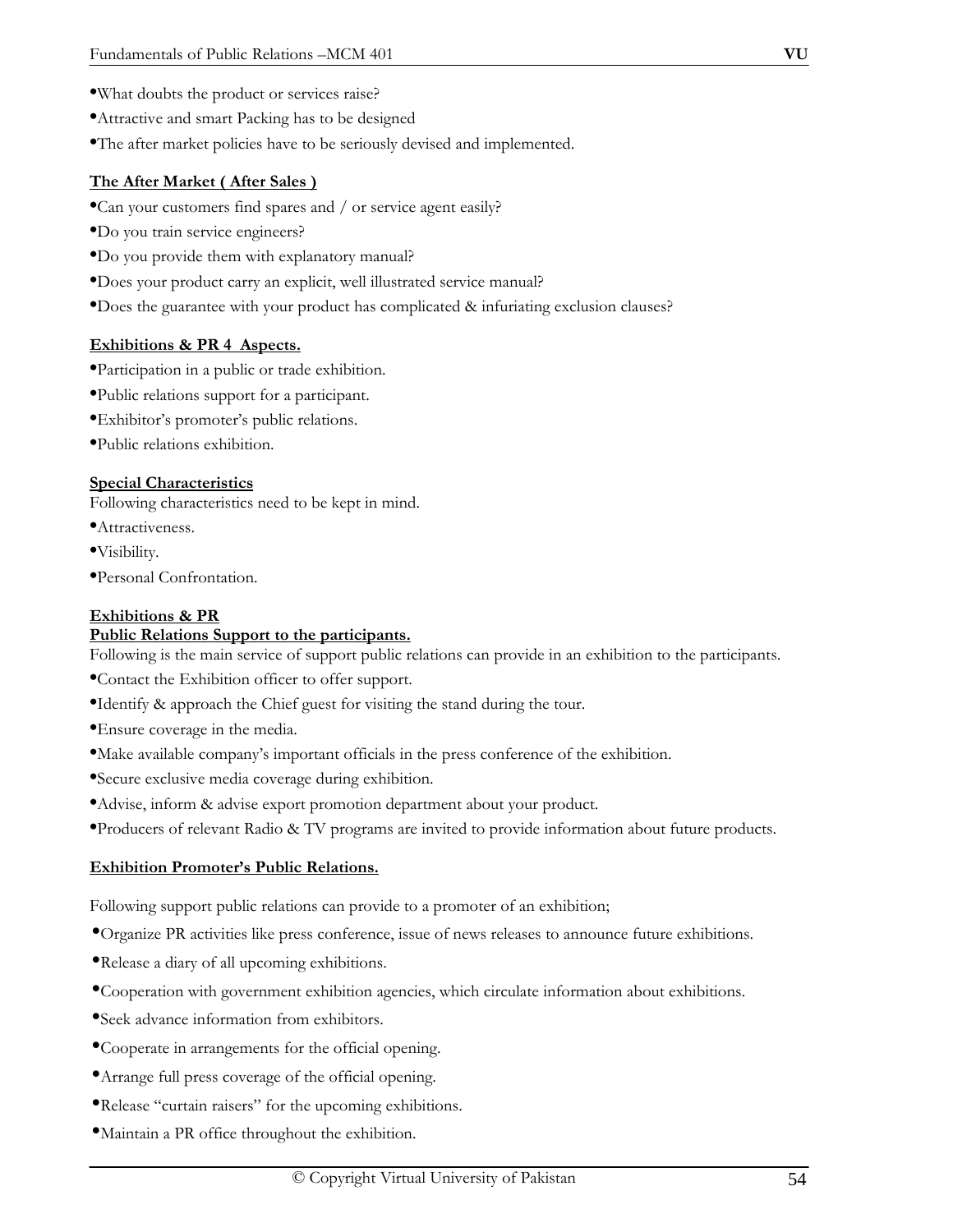- •Coordinate with exhibitors for any special activity.
- •Produce an end of exhibition report on exhibitor's comments.

# **Various kinds Of PR Exhibitions.**

- •**Portable Exhibitions** Modular, which could be taken apart and moved to site.
- •**Permanent Exhibitions** Usually at company premises but can be at trade centers as well.

•**Mobile Exhibitions** – Moving from place to place, floats etc.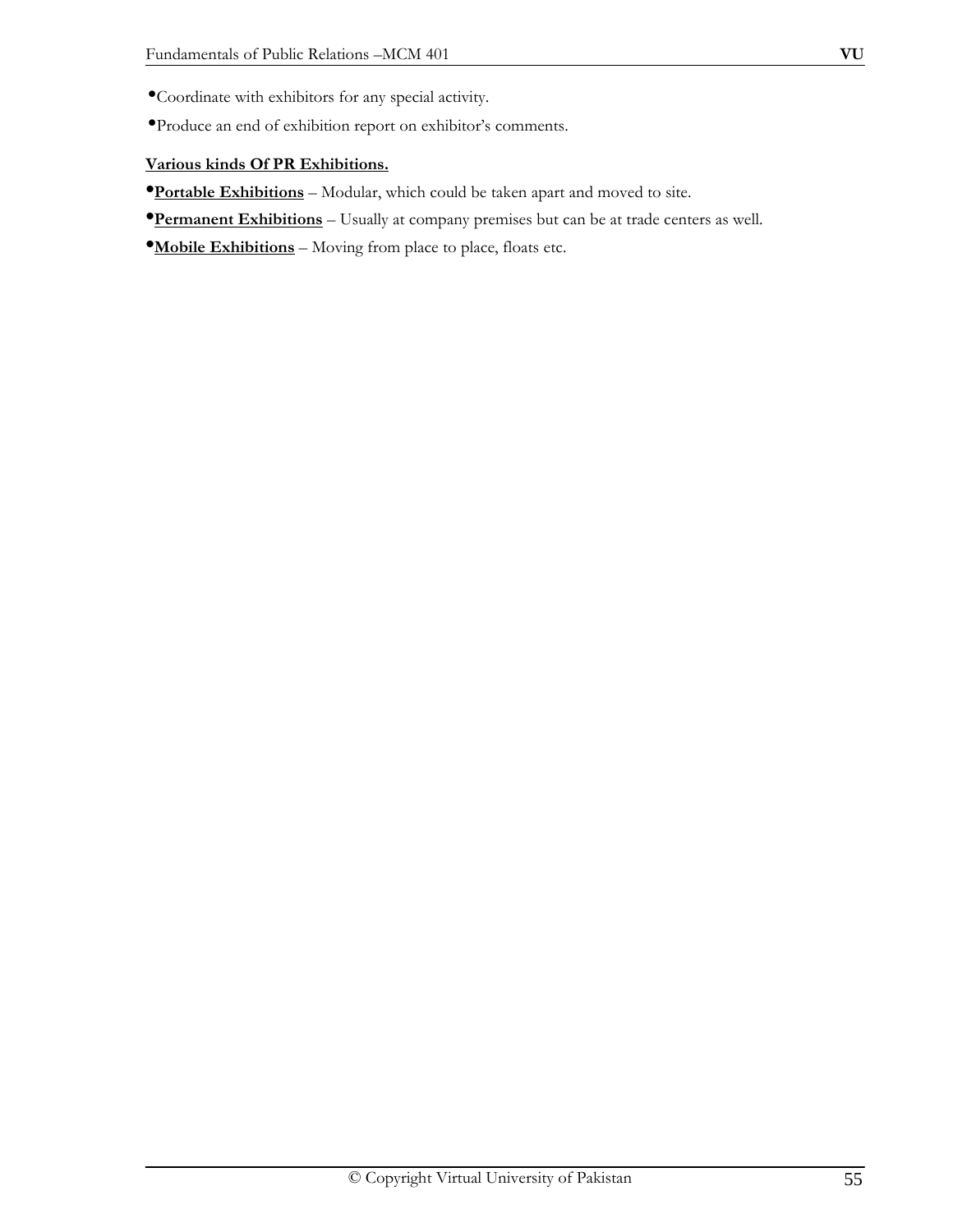# **Lesson 22**

# **CRISIS MANAGEMENT IN PR**

## **Overview**

A public relations professional or a counsel has to be prepared for the crisis as because of his devious nature of business he may have a magic wand to overcome them. In this lecture we will explain the meaning, type of crisis and how does the PR professional overcome them. We will also explain the do's and don'ts in a crisis and cover the role in dealing with opinion leaders besides suggesting the ways to conduct interviews and to deal with interviewers and reporters.

## **Crisis & Public Relations**

## **Meaning of crisis**

The best meaning which is appropriate from PR point of view is that crisis means

**"both danger & opportunity".** Or an appropriate response to a challenge depends upon an appropriate decision.

#### **2 Things Necessary For Preparedness.**

- 1. Better to have a crisis committee consisting of CEO, Personnel manager, works manager, now a days security officer & Public relations manager.
- 2. These people should have regular contact by meeting for an overview & regular appraisal of the situation.

#### **Do's In A Crisis Situation.**

Basically in a crisis situation like an individual a public relation professional or the management tends to panic. Therefore following are important things to do and not to do in order to face and resolve the crisis in an efficient manner. Firstly let us identify the Do's in such a situation.

•Gather all facts.

- •Only credible spokespeople to speak or talk.
- •Be accessible to the media.
- •Report crisis yourself.
- •Provide sufficient evidence of statements.
- •Record events as the crisis evolve.
- •Update crisis communications plan periodically.

#### **Dont's In A Crisis Situation.**

Following are the Don'ts in a crisis which must be avoided at all costs to face them effectively.

- •Avoid "no comment" as it leads to speculation.
- •Don't debate the subject.
- •Don't attempt to assess blame, rather address & solve the problem at hand.
- •Don't over react & exaggerate the situation.
- •Don't deviate from corporate policy or agreed upon crisis procedures.
- •Don't make "off the record" statements, there is no such thing.

#### **A typical PR Crisis Situation**

In order to explain a crisis and how to overcome them following example of *Survey report for Buner Poppy Substitution Project: (Pakistan) by PNCB is explained below:.*  **FACTS:** 

- •Buner in Lower Swat where almost 1/3rd of total opium poppy was being cultivated.
- •The survey was to be conducted over an area of 600 square miles or 155,400 hectares.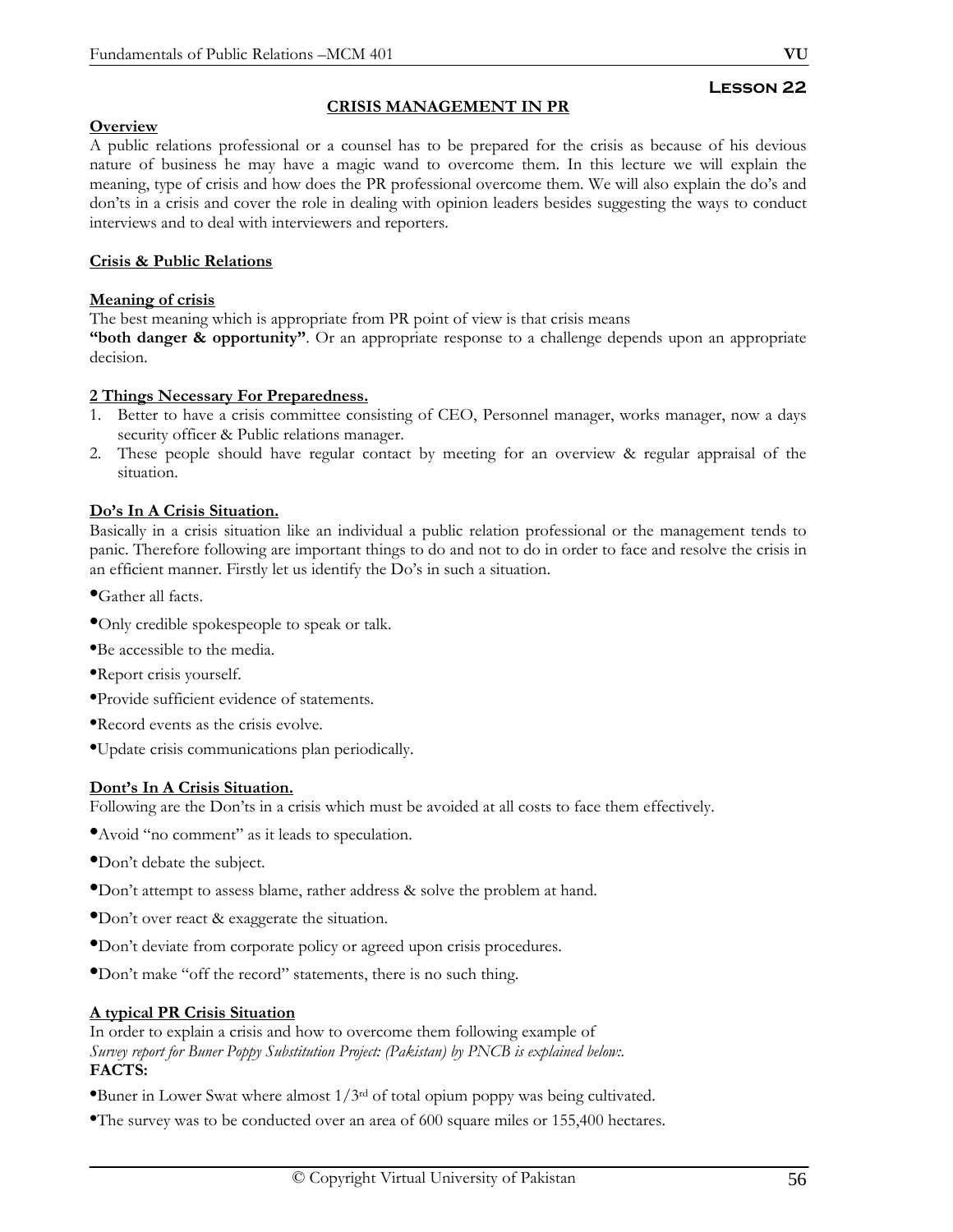•The people living in this area were hostile to the idea of abandoning poppy cultivation.

•The concerned staff was apprehensive for non cooperation of the residents.

#### **Objectives of the Plan, To convince inhabitants that:**

•This socio economic survey was in their interest.

•That the Government wanted to develop this neglected & under-developed area.

•The Government could launch development schemes only after collecting the necessary data through a survey.

•Furthermore the inhabitants were to be assured that the proposed development schemes would open up new avenues for jobs & bring the area (Buner) at par with rest of the country.

#### **Plan Of Action Adopted**

Once the objectives were determined and identified following plan of action was adopted:

•Specially written articles were inserted in newspapers.

•Radio & TV was used to run special programs in local dialects (Pushto & Gojri) mainly spoken in the region.

•Leaders of public opinion, including headmasters, notable religious figures apprised of the importance of the survey & motivated to lend their support.

#### **Results. Of Action Plan**

The above carefully devised plan of action resulted in following manner:

•Inhabitants became cooperative and were ready to help.

•They also not only provided all help but also extended hospitality.

•The earlier resistance faded and the survey went on smoothly.

•The inhabitants were convinced that survey was in their interest and for their benefit..

#### **How To Deal With Opinion Leaders.**

•Who are opinion leaders.(*Whose opinions are listened to with respect.)* 

•What can they do?

- •They can be dangerous  $\&\,$  / or indispensable.
- •They can help or hinder.
- •They have to be identified.

#### **How To Deal With Reporters & Interviewers.**

Reporters and Interviewers are generally well prepared and critical people .It is therefore essential that they are tackled carefully and professionally.

#### **Keys To Tackle Effectively.**

Following the keys to tackle them effectively.

#### **Interview at your place. Here you are the Host**

The big question is, why does the Journalist want an interview?

•Make sure you know your facts.

•Do your homework.

•Be articulate, as this shows confidence.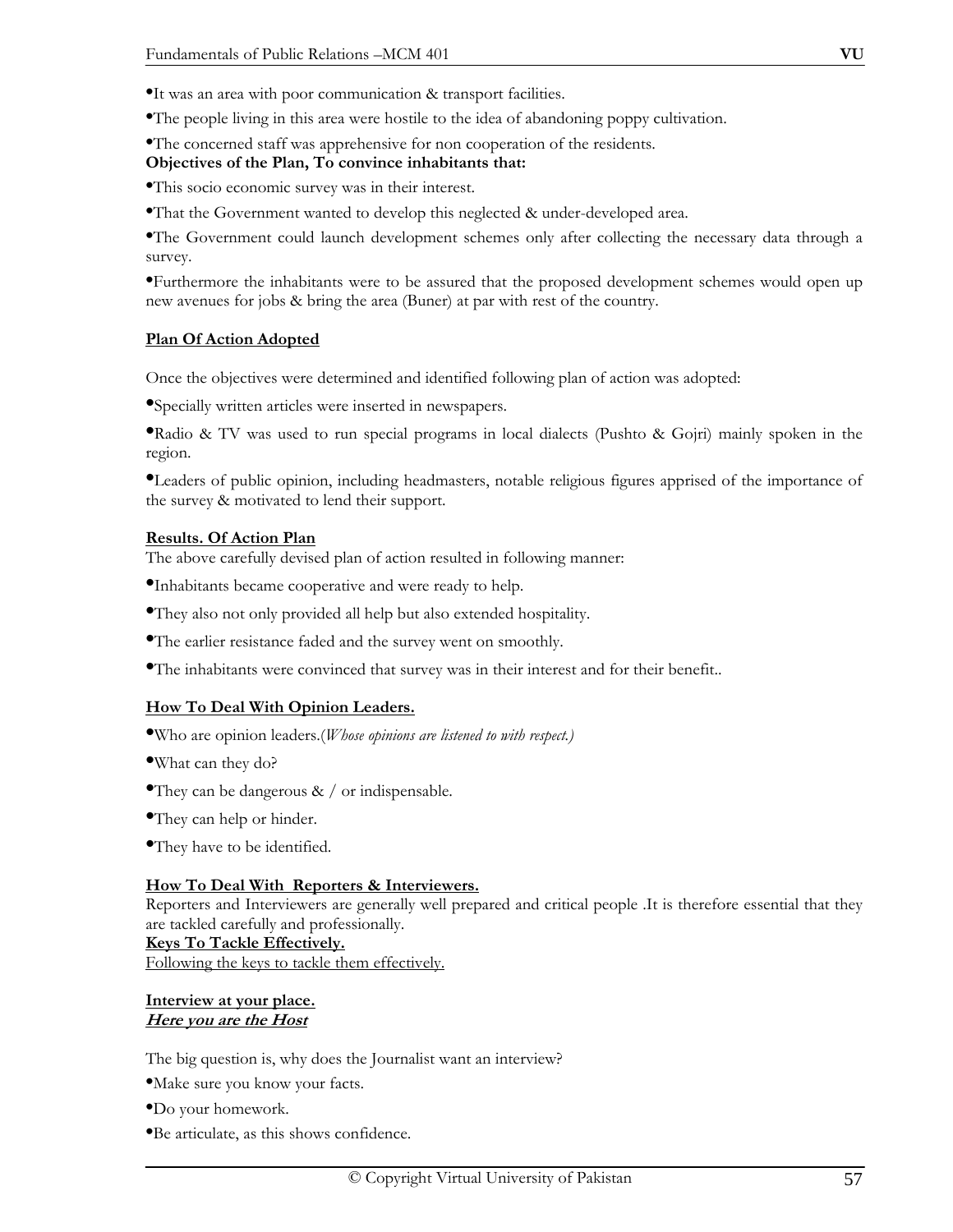- •Welcome journalists courteously. Thank them for coming.
- •Do not fudge issues. Always have some answers ready.
- •You are the host. They are your guests so look after them well.

# **Interviews In The Studio**

## **Here you are the Guest**

- •How do you sound?
- •Be more guarded, and don't be provoked.
- •Speak slowly, confidently, in a warm attractive style.

•You should sound as if you are enjoying the broadcast and communicating with the audience.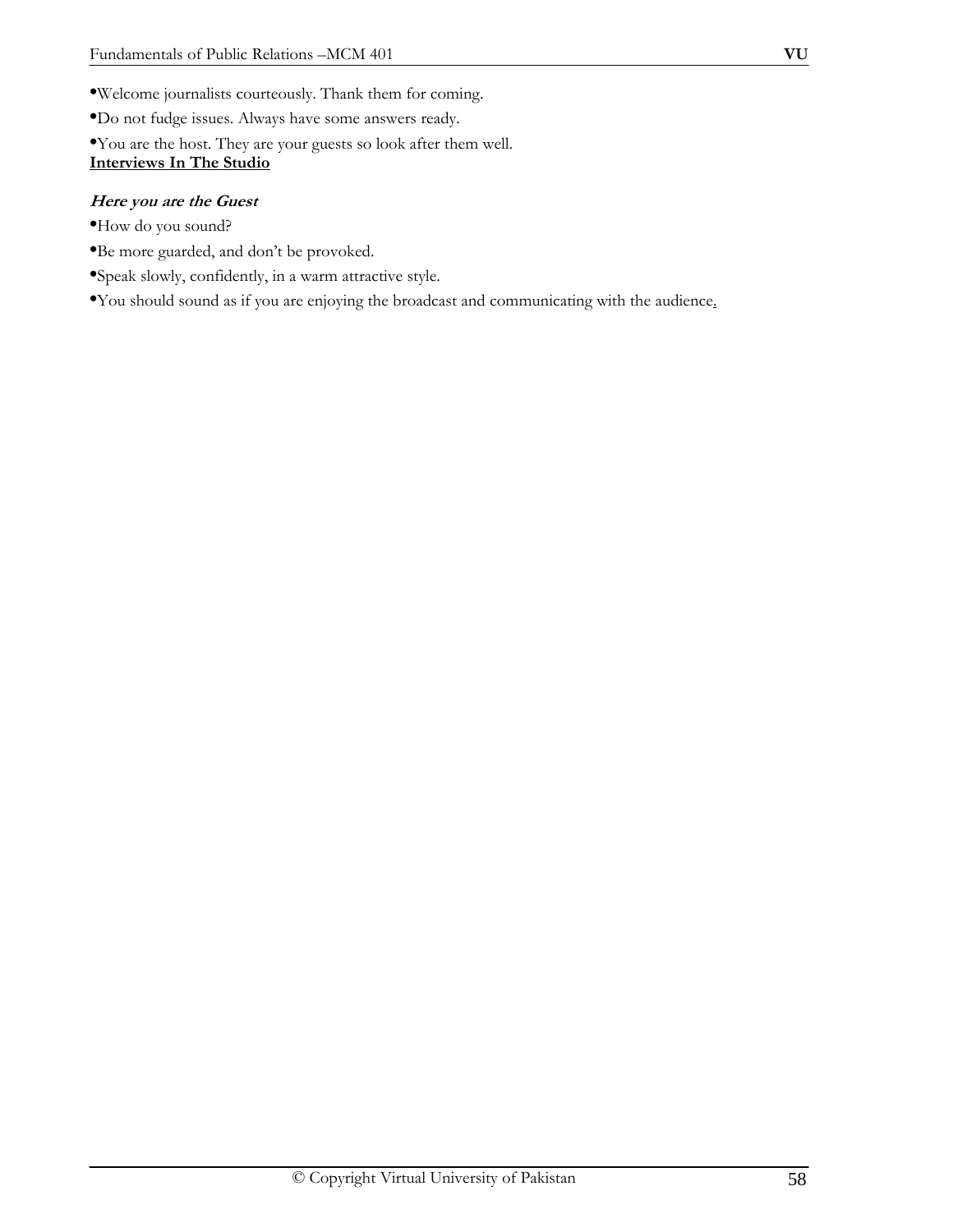# **Lesson 23**

#### **ADVERTISING IN PR**

## **Overview**

In this lecture we will apprise the students with an important tool of public relations that is "Advertising". We will cover brief history, definition, objectives, types and the future of advertising. We will also acquaint the students with publicity campaigns; and the guiding principles to public relations thinking

## **Advertising**

## **Brief History.**

Advertising was used as popular form of spreading information throughout ages. Egyptians are considered as originators of advertising & it began to flourish there around 3200 B.C. Later on ancient Romans learnt this art from Egyptians. In England the first printed advertisement pertaining to sale of a book was published in 1477.Newspaper was the first major revolution in advertising while the second major revolution was the introduction of TV.

## **Definition Of Advertising.**

*"A form of communication which intends to promote the sales of goods, products or services , to influence public Opinion , to gain political support , to advance a particular Cause , or to elicit some other response desired by the advertiser."* 

**(British Institute of Advertising)**.

*"Any paid form of non - personal presentation and promotional ideas, goods or services by an identified sponsor."* 

**(American Marketing Association)**.

#### **Broad Objectives Of Advertising**

- 1. To produce awareness and knowledge about the product or service.
- 2. To create liking and preference for it.
- 3. To stimulate thought and action about it.

# **Specific Objectives Of Advertising**

•**To build primary demand**. This is done in case of launch of a new product

•**To introduce a price deal**. This shows the competitiveness of the product.

•**To inform about a product's availability**. Once the product is in market you have to inform the target public about its availability.

•**To build brand recognition or brand preference, or brand insistence.** In order to create the acceptance and recognition of the brand.

•**To help salesperson by building an awareness of a product** among retailers. Mainly used to acquaint the retailers about the product.

•**To inform about a new product's price or features**. The main purpose is to inform about the product's pricing and highlight its special features against the competition.

# **Advertising**

Following important objectives can be achieved through advertising:

- •To create a reputation for service, reliability or research strength.
- •To increase market share.
- •To modify existing product according to the requirements of the buyers.
- •To increase the frequency of use of a product.
- •To inform about new uses of a product.
- •To build overall company image.
- •To effect immediate buying action.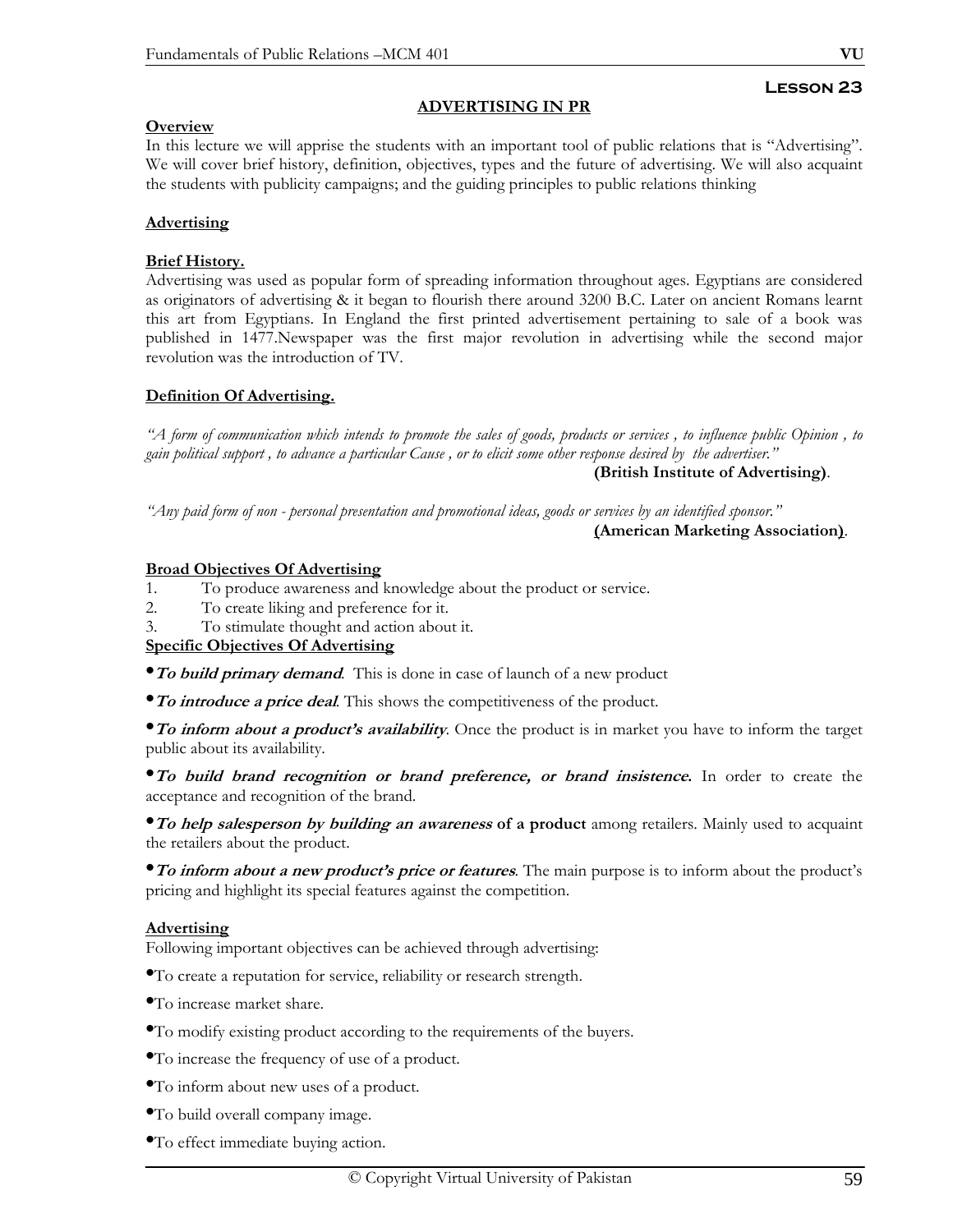•To develop overseas market.

#### **Types Of Advertising**

• **Direct Advertising**. Such as packaging, wrapping paper, book jackets etc.

• **Indirect Advertising**.

Greeting cards, various gift items & souvenirs. **Future Of Advertising**

# **2** FACTORS.

•**Information Technology**.

## •**Current Popular Means Of Entertainment**.

## **Publicity Campaigns**

- **7 "W" Notes.**
- •**W** hat is the objective of the campaign.
- •**W** hat problems you want to address through it
- •**W** hat extent do you anticipate to achieve the results.
- •**W** hat media will you prefer to use? For staff, local residents & all publics.
- •**W** hat will be the likely cost?
- •**W** ho is going to launch the campaign.
- •**W** hen is the campaign planned to be launched?

# **Public Relations Thinking ( Guiding Principles )**.

- •Declare your interest.
- •Fitting the organization's purpose & aims.
- •Think through to the possible consequences.
- •Do not make assumptions. Use knowledge to take decisions..
- •Research the background before taking any step or action..
- •Have clear objectives or positive results..
- •Think as specifically as possible about relationship.
- •Use as many channels as possible.
- •Make sure your messages are consistent.
- •Approach different publics in and on their own terms.
- •Think through everything be prepared.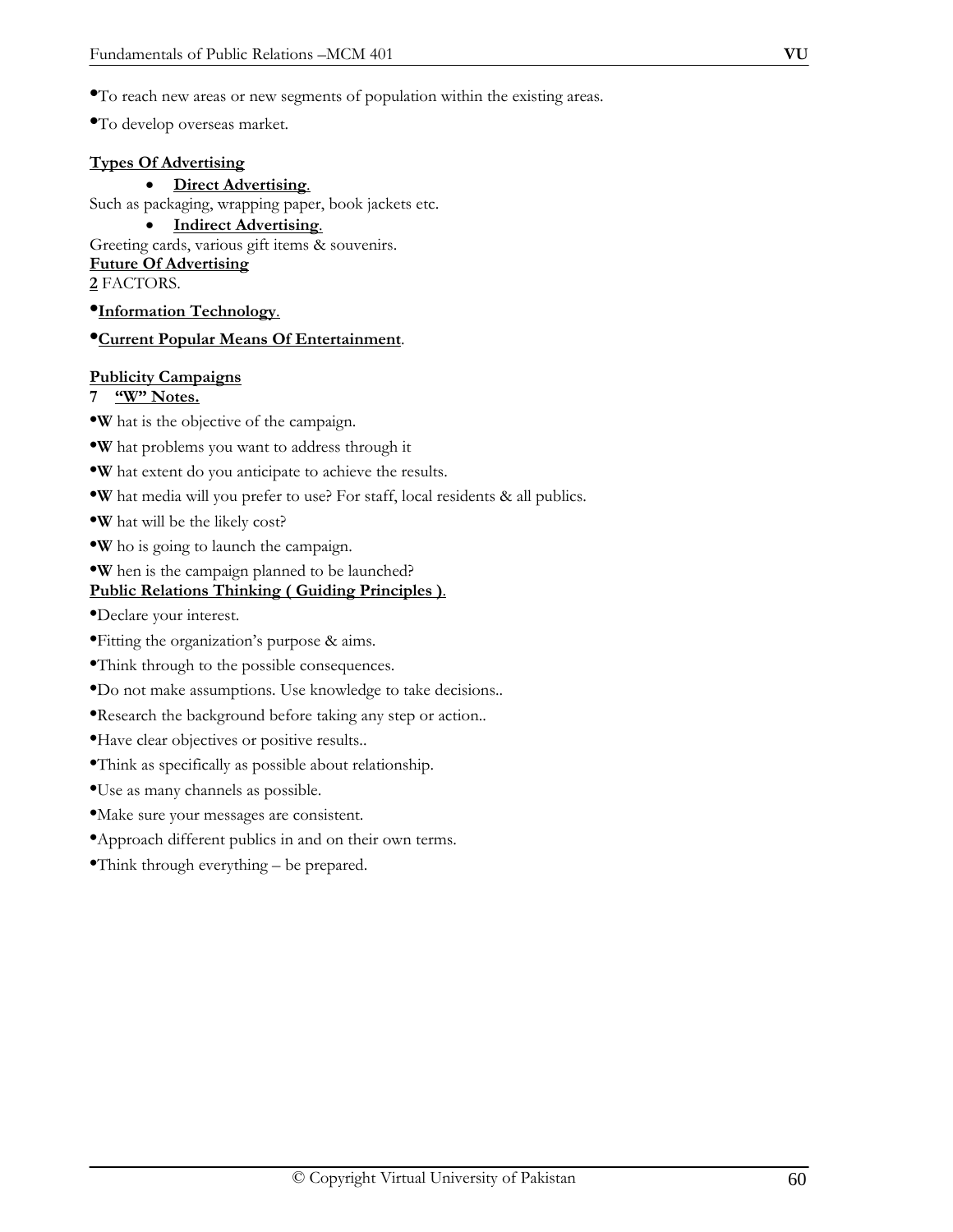## **INTERNATIONAL PUBLIC RELATIONS**

## **Overview**

Public Relations now –a-days has become very important in view of the rapid changes taking place in the global economics and political circumstances. In this lecture it is this role and its significance which the students will be explained besides its applications and utility in this perspective. In view of the population explosion specifically in the developing countries retail business has become very popular and useful. How can public relations help the retailers both large and small will be explained too?

## **International Public Relations**

•Rapid changes in world economies require greater interchange of techniques.

•Understanding differing attitudes.

•Increase in importance of foreign trade.

#### **Basic PR Role**

- 1. To counteract unfavorable government, political, or consumer attitude.
- 2. To build company's prestige abroad.
- 3. To reinforce those groups of "pro-company" people who form the hard core of favorable opinion (about) & knowledge of the company.
- 4. To support its overseas advertising & selling program.

## **Public Relations For Retailers**

Large Retailers.

Basically, it is reasonable to ask

" W*hat do people think of the* **store**?"

#### **Policy Outline**

•It is an upcoming organization with a solid background of history & accomplishments.

- •A liberal, progressive policy.
- •Merchandise fairly priced & widely used.

•Fair salary range.

- •Progressive & efficient executives.
- •Proper operation & only reasonable profits.

•An intelligent hiring & employee training program & policy of promoting from within the store wherever possible.

•Part of the life of the city, interested & wanting to be helpful in everything that pertains to the general welfare of the community.

#### **What Are Publics Of Retailers.**

- 1. EMPLOYEES.
- 2. CUSTOMERS.
- 3. COMMUNITY.
- 4. RESOURCES.
- 5. PRESS, RADIO & TV.
- 6. SHAREHOLDERS / PARTNERS.

## **Media Used**

•Paid advertising, including institutional ads. Newspapers, radio, TV & magazines.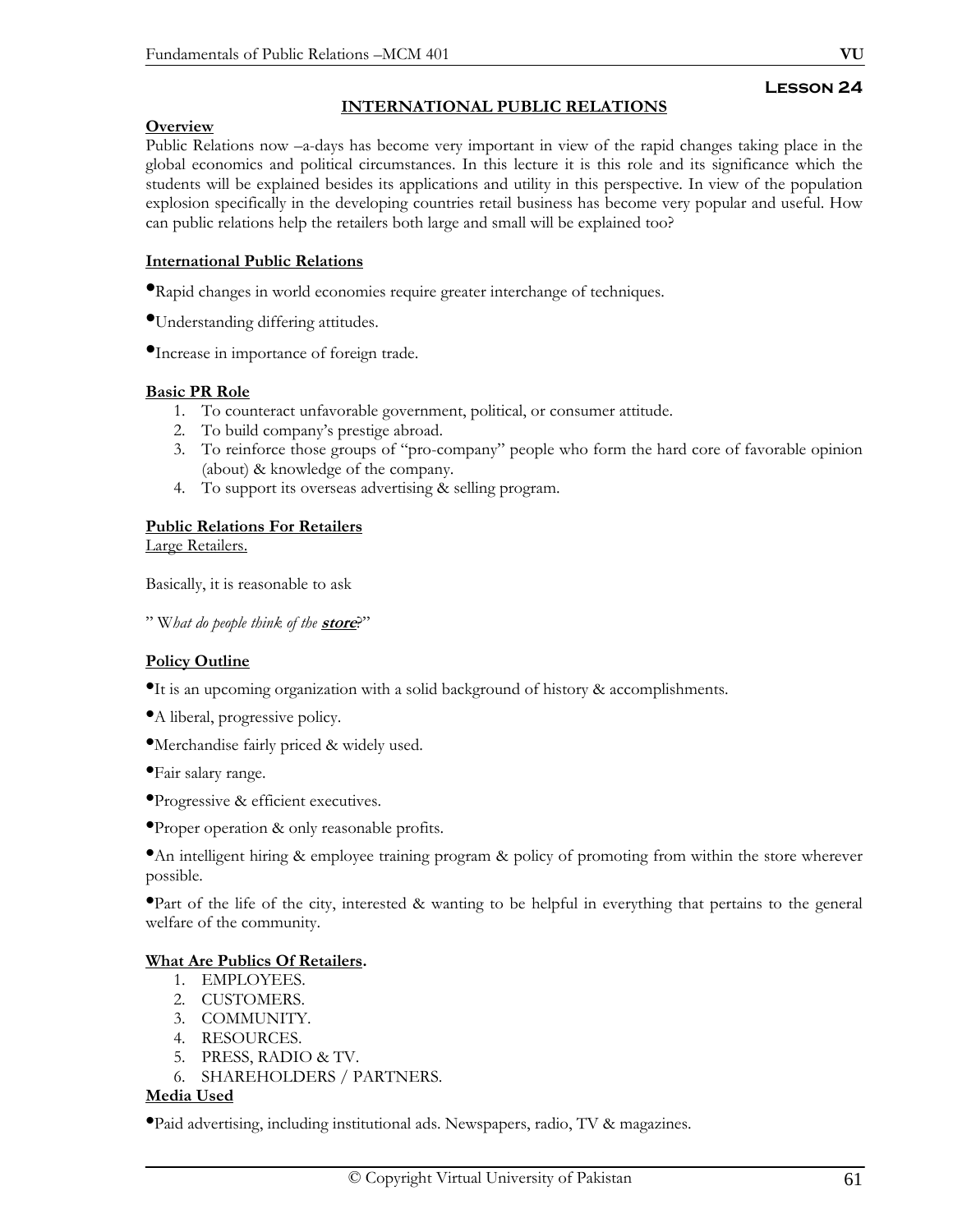- •Printed information, bulletins, catalogs & leaflets.
- •Store suggestion service.
- •Window & interior displays.
- •Store promotions fashion and civic.
- •Direct Mail.
- •Visitors open house, entertainment.
- •Employees' treatment of public.

#### **Within Store Contacts**

- •Salespeople to public.
- •Credit department to public.
- •Delivery department to public.
- •Telephone operators.
- •Adjustment department to public.
- •Elevator operators to public.
- •Mail order department to public.

#### **Small Retailers.**

- •Be fair to all customers.
- •Set a price on each item.
- •Be scrupulously honest.
- •Provide liberal guarantees.
- •Offer as much service as you can afford.
- •Remember little things that please

## •Customers. **Briefly, a question What does PR do for Retailers?**

- •Public Relations produces sales & profits
- •Public Relations produces more net profit for everyone engaged in retailing.
- •Good Public relations plan is insurance for success or it acts as "stabilizer" for business.
- •It helps in the growth of the retailer/store.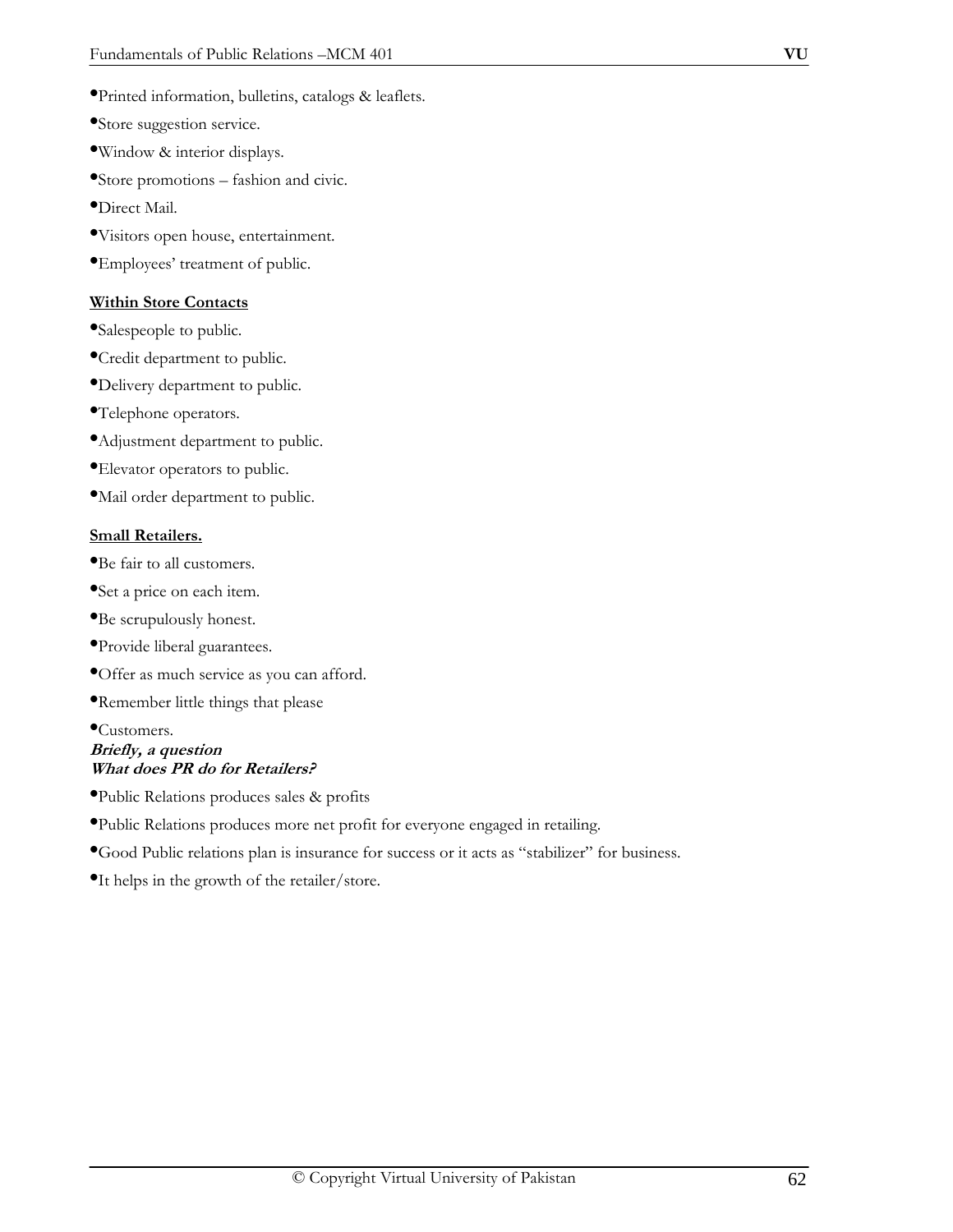## **PUBLIC RELATIONS CONSULTANCY**

## **Overview**

In the modern days public relations services are also hired by way of consultants so as to keep the company image steady and strong. The students will be explained the definition of a public relations consultant besides evaluating the advantages and disadvantages of such an exercise., We will also study the ethics of public relations with special reference to the professional conduct and character of the public relations consultant. Moreover, the students will also be told about the market and its related dilemmas as well as the public relations role in educating the market.

## **Definition of A PR Consultant?**

" It is the provision of specified & creative services by an individual or a group of individuals qualified to do so by reason of experience and training by way of professional fees paid for its services by clients under an agreed contract."

## **Advantages Of A PR Consultancy**

•It is an independent advisor, able & willing to criticize.

- •It has wide experience gained with many clients requiring diversity of techniques.
- •It is familiar with more media than the staff PR manager.

•It has more facilities & has access to specialist services with whom good working relations are enjoyed, like printers, photographers, research units, translators etc.

•It has skilled specialist staff.

•It may have central urban location close to media, venues for receptions & suppliers of services.

#### **Disadvantages**

•It is remote from the internal organization of clients.

•Generally works through only one person in the client organization, or at best through only a few people & lacks internal line of communication.

•It is limited in operations to the size of fee unlike the staff PR manager who works full time.

- •It has to share loyalties between clients.
- •It may know little about the client's trade, industry or special interest.

#### **Ethics Of Public Relations**

*As is normally said*:

"It pays to be honest". A business is more likely to succeed if it is trusted. Similarly in PR credibility is vital, i.e. not only it is believable but it should also be true.

You must have also heard an old saying; "Honesty is the best policy"

#### **PR Professional's Conduct Towards Practice Of PR**

•Should have a positive duty to observe the highest standards in the practice of public relations & to deal fairly & honestly with employers & clients.

•Be aware of, understand & observe the above in letter & spirit.

•Conduct his or her professional activities with regard to the public interest.

•Has a positive duty at all times to respect the truth and not disseminate false or misleading information knowingly.

#### **Ethics Of Public Relations**

•Honor confidences received or given in the course of professional activity.

•Should not misuse information regarding his or her employer's or client's business for personal gain.

•Shall make every effort not to publish or otherwise disseminate false information.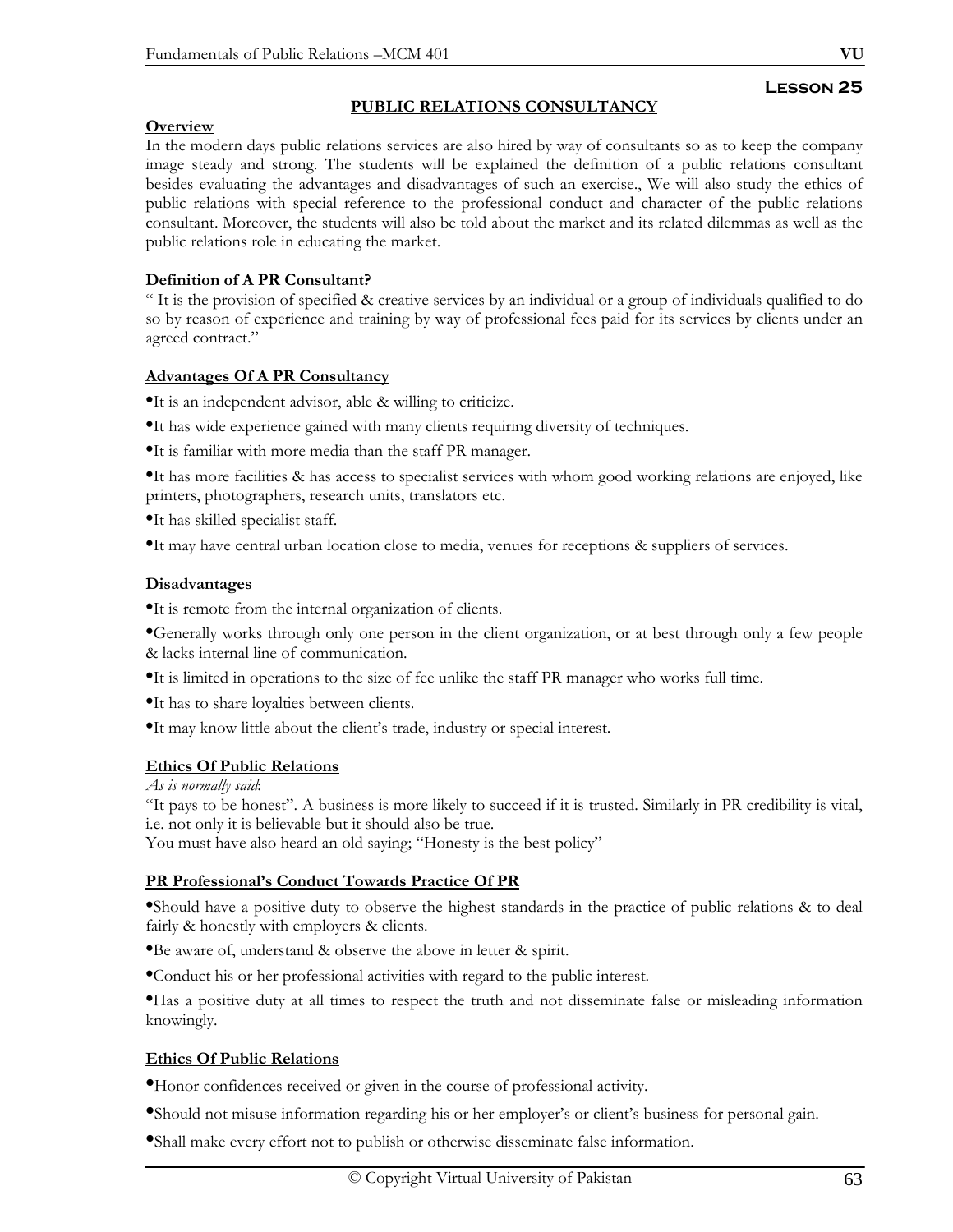•Will not conduct in a manner which is likely to be detrimental to the interest of the reputation of a public relation professional.

•Will never use inside information for personal gain.

•Will maintain complete secrecy if working for many clients during the course of their professional duties.

#### **PR In Developing Countries Problems of PR in Developing Countries 1. Communication "Difficult"**

*Because of lack of western style media*

•Distances between cities & remote rural communities.

•Poor literacy.

•Numerous ethnic groups.

•Many regional languages & dialects.

•Religious & tribal taboos.

#### **2. Marketing**

#### **Two Dilemmas**

- 1. Half the population will be under 15 years of age.
- 2. Many rural people may be subsistence farmers who sell little of their produce.

#### **Therefore**

At least if not more half will probably be outside the cash economy, thus having no buying power.

**3. Publics**

**Only 10~20%** read newspapers, and own television sets

#### **As A Result**

People have attitudes and expectations similar to those in the West but even so 80% will not, & women in particular may generally suffer an inferior position.

#### **4. Mass Communication**

Because of low literacy rate and around 70% population living below poverty line newspapers only reach a specific segment of society. Moreover, different regional languages also result in limited readership. So there is, even these days, a big handicap in mass communication.

#### **5. Advertising Dilemmas**

Normally those who advertise even to the educated, literate, well to do minorities either have very little knowledge of the product or have no understanding of the public.

#### **As A Result**

#### **Such advertising will be bad PR for the companies concerned**

#### **6. Educating The Market**

PR situation in developing countries is totally different to the West. EDUCATION an essential characteristic of PR is the primary aspect of development.

# **As A Result**

#### **PR job is to educate the market**.

**Media In Developing Countries Differences from Western Media**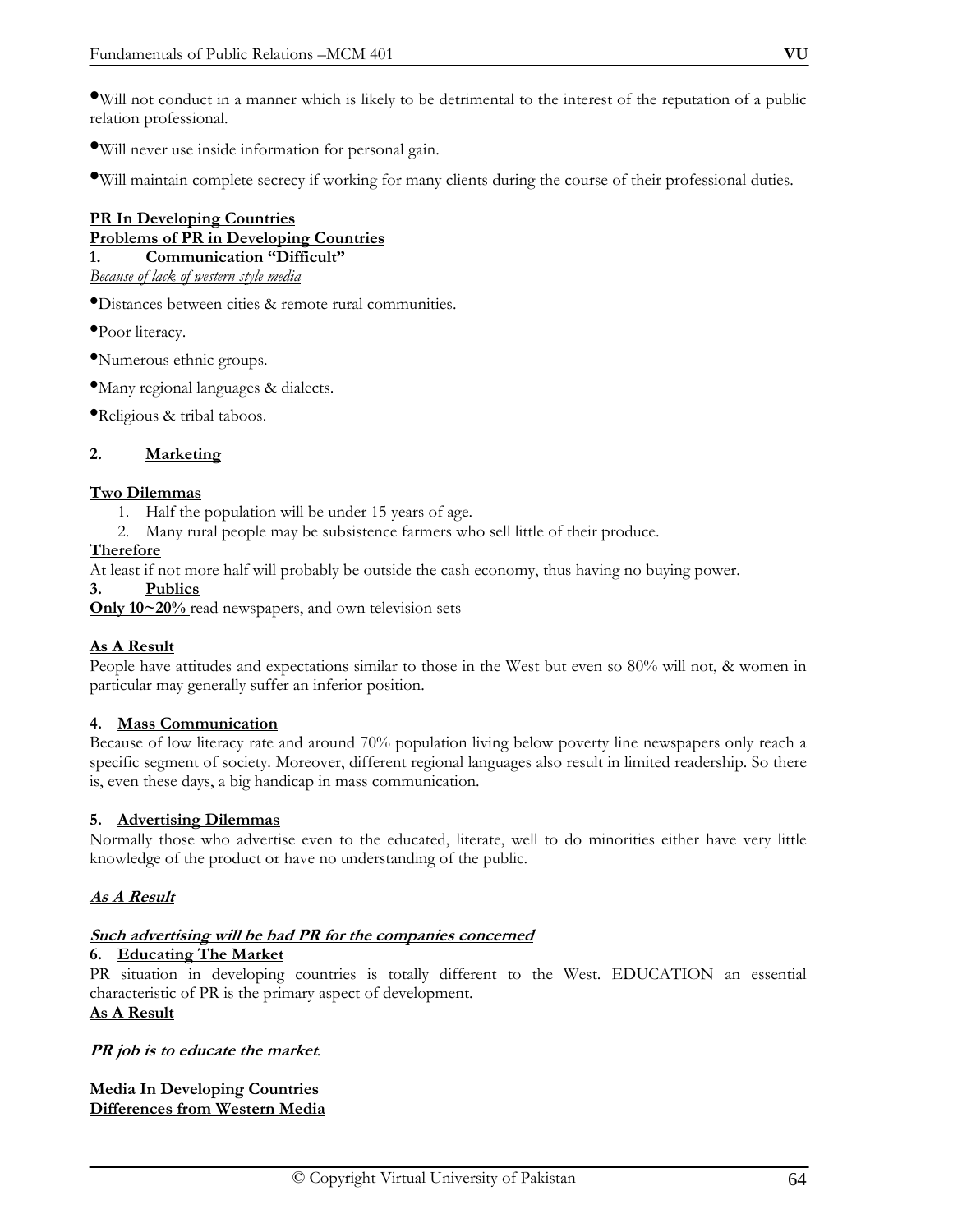•Unlikely to be the mass media in same sense that most people read newspapers & watch television, though radio may be widespread.

•The media may have to go to people living in distant locations with inadequate traveling facilities.

•Media regarded as popular or mass in the west may be regarded as elitist or minority media.

•Most media will be divided into editions which serve different language groups. This will make circulations smaller.

•Traditional or folk media may have more appeal.

## **Public Relations Consultancy**

## **Definition of a PR consultant?**

" It is the provision of specified & creative services by an individual or a group of individuals qualified to do so by reason of experience and training by way of professional fees paid for its services by clients under an agreed contract."

## **Advantages Of A PR Consultancy.**

•It is an independent advisor, able & willing to criticize.

- •It has wide experience gained with many clients requiring diversity of techniques.
- •It is familiar with more media than the staff PR manager.

•It has more facilities & has access to specialist services with whom good working relations are enjoyed, like printers, photographers, research units, translators etc.

•It has skilled specialist staff.

•It may have central urban location close to media, venues for receptions & suppliers of services.

## **Disadvantages.**

•It is remote from the internal organization of clients.

•Generally works through only one person in the client organization, or at best through only a few people & lacks internal line of communication.

•It is limited in operations to the size of fee unlike the staff PR manager who works full time.

•It has to share loyalties between clients.

•It may know little about the client's trade, industry or special interest.

# **How Can Political PR Help**

Somehow or the other businesses are bound to be affected by Politics…

# **Has to be identified**!

…. **How, when & why political action**?

# **Is it going to help or harm you!**

- Do you include Political PR as part of your in-house PR Program?
- Do you identify the MPs and Councilors who take a special interest in your subjects (and not just your trade or industry) & how to plan to lobby them?
- Which ministries or local government departments should you approach through civil servants?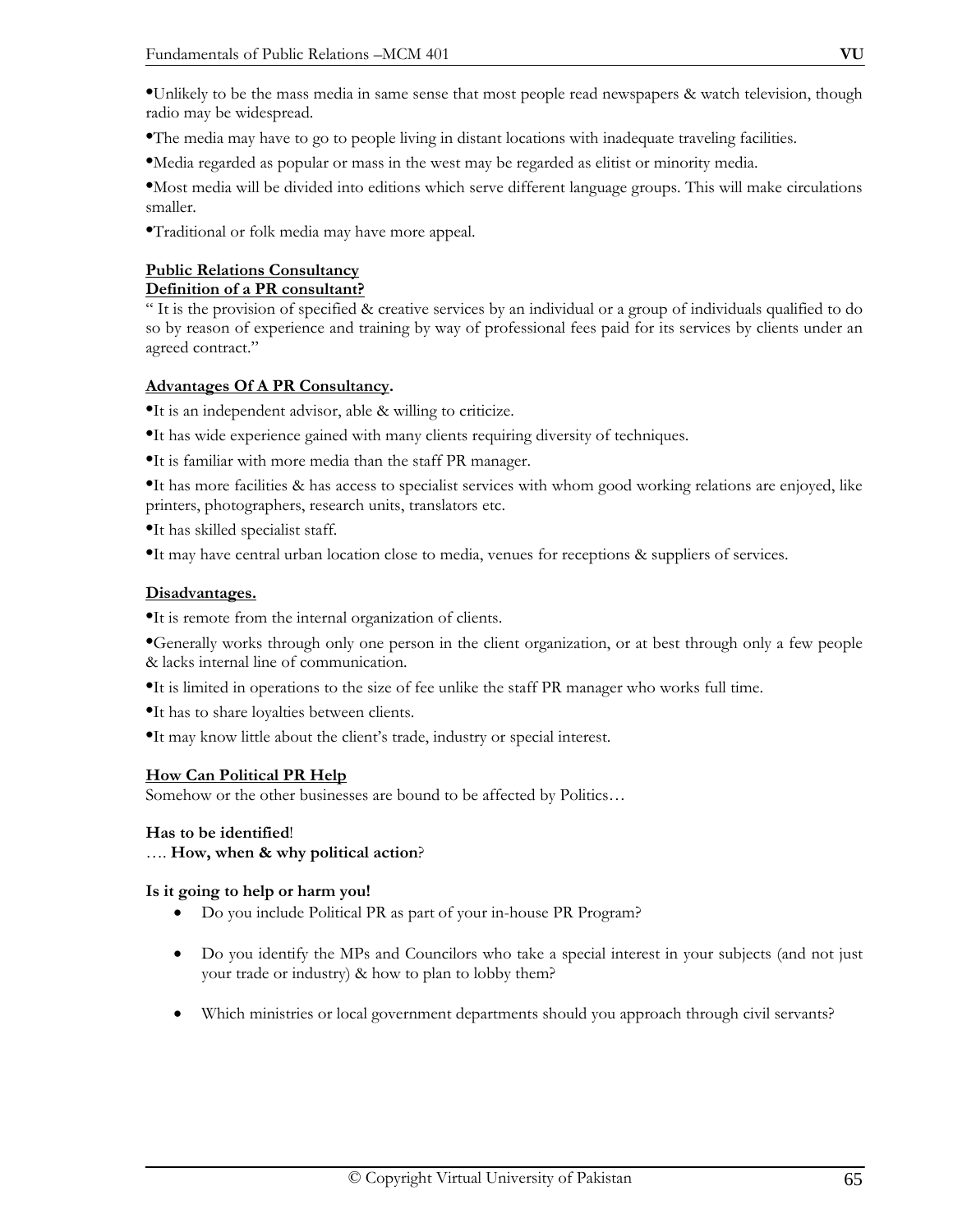# **PUBLIC RELATION'S ROLE IN MARKET EDUCATION**

## **Overview**

As public relations play a vital role in proving support in marketing; it is imperative that students should be apprised with its role in market education. Simultaneously we will also study the importance of public relations in providing support and help in the exports keeping in mind the global perspectives. We will also study the latest trends in public relations and will discuss the restructuring of the role of public relations in modern days.

#### **How To Educate Market 2 Kinds of Market Education**

•To prepare the **market in Advance**.

•For Products & Services **already on the market**.

## **2 Kinds Of Markets**

•**People who sell your product**. -- *SELLERS*

•**People who buy your product**.-- *BUYERS* 

## **Effects Of Market Education Strategy**

- It helps to minimize sales resistance.
- Makes easier for sales force to achieve 'adequate distribution' prior to advertising.
- It helps to reduce the cost of advertising.
- It makes advertising more effective because market is always well aware of the product or service.

# **How To Educate Market Techniques To Be Applied**

- •A media relations campaign ranging over press, radio and TV as appropriate.
- •Testing of prototypes by potential users.. This often means providing material for media relations.
- •Special slides, videos, CD's, for presentations to dealers, customers & the media.
- •Work visits for dealers.
- •Special campaigns aimed at particular opinion leaders.
- •Production of printed material needed to support these activities.

#### **How To Educate Market Test marketing Program Tactics.**

•Training sales staff.

- •Providing sales people with counter-top demonstration units e.g. slide video.
- •Works visits.
- •Dealer conferences with presentations of product & advertising.
- •Distribution of dealer magazines. ( If available )
- •Trade press receptions.
- •Picture stories of the pack, stills from TV commercials & details of media schedules.

# **How Can PR Help Exports**

#### **There is an old English proverb**

"*One half of the world does not know how the other half lives*." **Important Points To Consider**

- •Determine & Identify any adverse or resistant behavior.
- •Identify markets where sales are possible.
- •Determine priority markets.
- •Analyze opportunities for using PR.
- •Define Methods.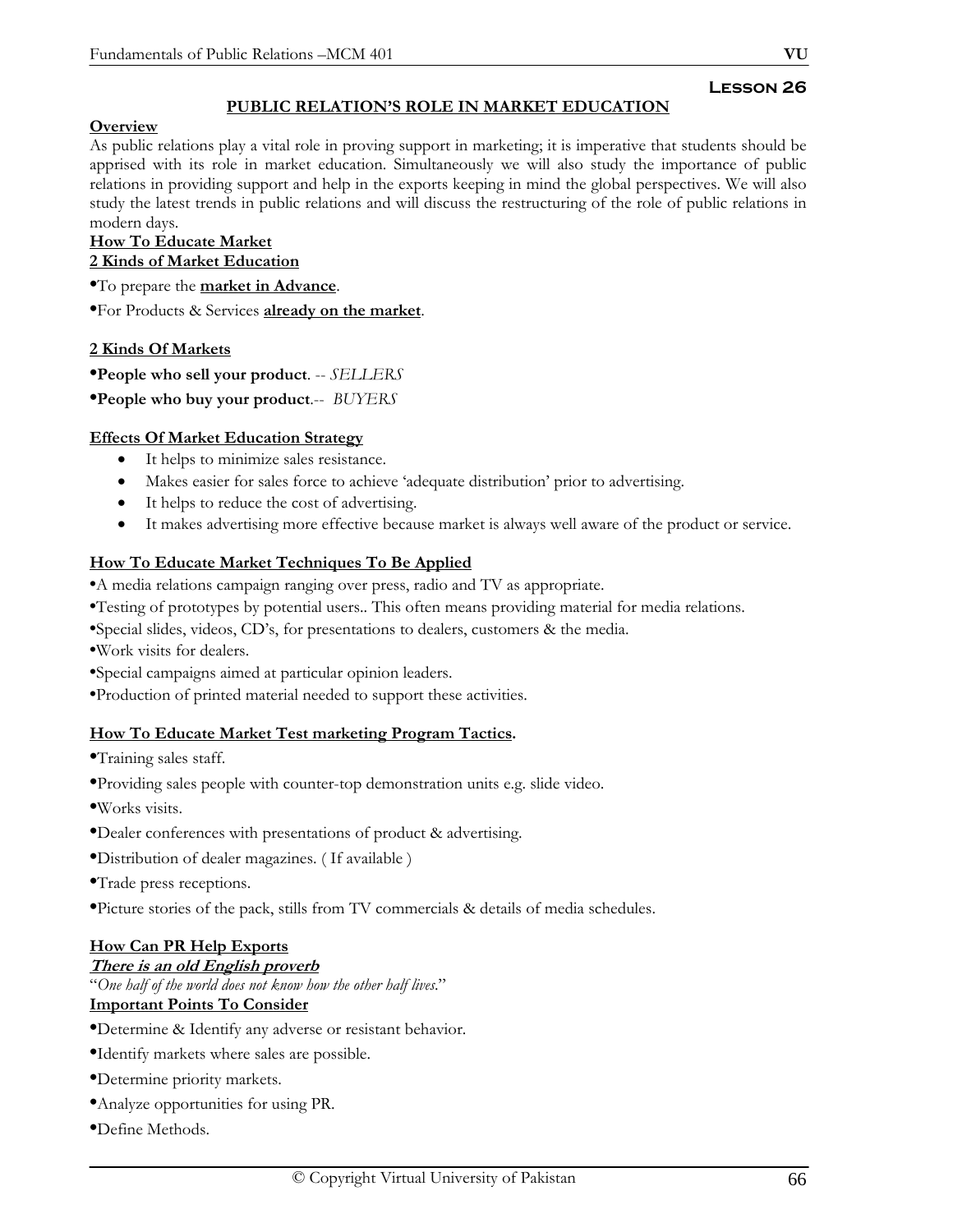*What should be done?* 

•Support an existing agency subsidiary or licensee.

•Back up traveling overseas sales force.

•Prepare grounds for entry into new foreign market.

•Determine that not only market demand can be satisfied but that you are welcome.

•Keep on repeating the PR criteria of media relations that your material must be of interest and value to the target public.

## **Usual Acceptable Methods**

- Publishing Promotional literature.
- External house journals.
- Sales tours.
- Use of Videos or CD ROMs.
- On the spot service.
- Trade fairs & Exhibitions.

## **Public Relations Trends**

#### **Need To Re - Evaluate What it is** and **where it is going**?

•To find a balance between a) Communications products manufacturing b) strategic counseling & training of all members of organizations for their responsibility --- since relationship-building is everyone's job.

•PR has to broaden its view of the world we live in & of the institutions that employ us.

•To provide strategic advice to understand the business we are in – not only the public relations part , but the business itself.

#### **New Names For PR**

#### •**British practitioners** now call PR as **"REPUTATION MANAGEMENT".**

# •**Burston Marsteller** largest PR firm **"PERCEPTION MANAGEMENT"**

•Some even call it **"BRAND MANAGEMENT"** and add **"INTEGRATED COMMUNICATION"** as the new name**.** 

#### **Restructuring PR Roles.**

Corporate downsizing & subsequent outsourcing is considered to be the order of the day. According to *John Budd* PR needs to be "Re - invented rather than re- engineered." PR now has to emphasize on 2 major functions*.* 

•**Editorial** *…* like PR communication, will attend to high priority, high profile & high leverage needs of the organization.

•**Public policy and programming** *…similar to* PR management role. It is the heart, soul  $\dot{\mathcal{O}}$  nerve centre of the *operation."* 

# **Organizational Changes**

The important point is that should these organizational changes be in "management & editorial" as per John Budd or in "Strategy & execution" as opined by Harold Burson.

*However,* 

**2** ways of organizing PR functions have emerged.

•**In house corporate model**, if the company is national or international in its scope. ( A mix of strategist & tactics)

•**A small core of specialists** with outside contracting for regional or smaller companies. (primarily strategist with tactics services bought)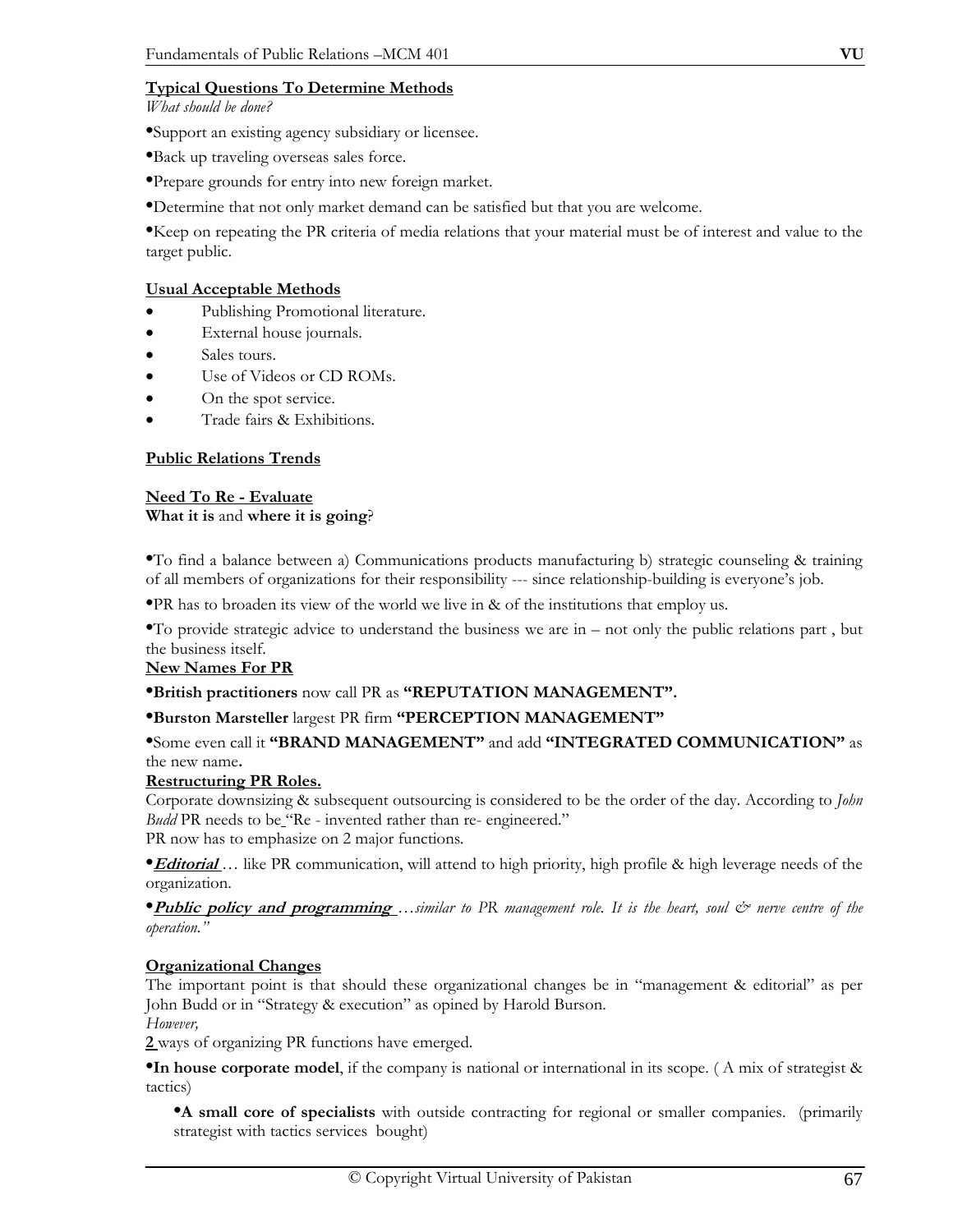# **Lesson 27**

# **Overview**

As has been reiterated on many occasions role of public relations has completely changed from indirect to direct and very active on global basis, so it is essential that modern day values of public relations should be identified for better understanding. It is in this perspective that the ethics of public relations have also to be redefined and studied again.. The students will also be informed about the six public relations management golden principles.

**MODERN DAY VALUES OF PR**

# **Modern Day Values Of PR**

- Public relations represent & articulate the desire & interests of various publics to society's sometimes unresponsive institutions. While interpreting & speaking for publics, it also speaks to them for the institutions.
- Public relations help establish smoother relationships between institutions & society by encouraging mutual adjustments to benefit society.
- Public relations offers for the communication system to help in keeping people informed about various aspects of their lives.
- Public relations personnel can frequently help stimulate an institution's social conscience.
- Public relations functions in all aspects of life, since its principles reflect the basic human impulses of seeking acceptance, cooperation and/or affection from others. PR practice just formalizes that activity.
- Public relations can help management formulate better objectives, advocate them and reach them.

There are basically **Three** ways to get people to do what they want

| Power. 2. | Patronage |  | Persuasion. |
|-----------|-----------|--|-------------|

## **Public Response To Persuasive Information**.

| Phase I.   | Awareness                  | Also called presentation                         |
|------------|----------------------------|--------------------------------------------------|
| Phase II.  | Information                | Also called <b>attending.</b>                    |
| Phase III. | Evaluation.                | Also called <b>comprehending</b>                 |
| Phase IV.  | Trial Also called yielding |                                                  |
| Phase V.   |                            | <b>Adoption</b> Also called <b>retaining</b>     |
| Phase VI.  |                            | <b>Reinforcement</b> Another aspect of retaining |

#### **Ethics Of Public Relations**

Although the importance of ethics has been discussed earlier too yet in order to emphasize and stress upon its paramount importance it is being reproduced here again specially in the context of obtaining positive public response.

#### **As is normally said:**

**"It pays to be honest".** A business is more likely to succeed if it is trusted. Similarly in Public Relations credibility is vital , i.e. not only it is believable but it should also be true. You must have also heard an old saying; *"Honesty is the best policy."* Lee Jaffe,1st female PR Gold Anvil winner said **"Never, never, do anything or say anything that you are unwilling to see in print."** 

# **Why Honesty Is Important**

•Dishonesty leads to lack of trust and cynicism.

•Lying is an exercise in coercion, forcing someone to act differently from the way he or she would have behaved if given the truth.

•Lying is resented by those deceived, even if the deceived ones are liars themselves.

•Dishonesty is likely to be discovered & no climate for credibility can be reestablished.

•Decisions about when to lie are often made without calculating either alternatives or consequences.

•A lie often demands another lie to cover it up, and then others to maintain them.

# **Remember**

*Ethics are founded on moral principles*.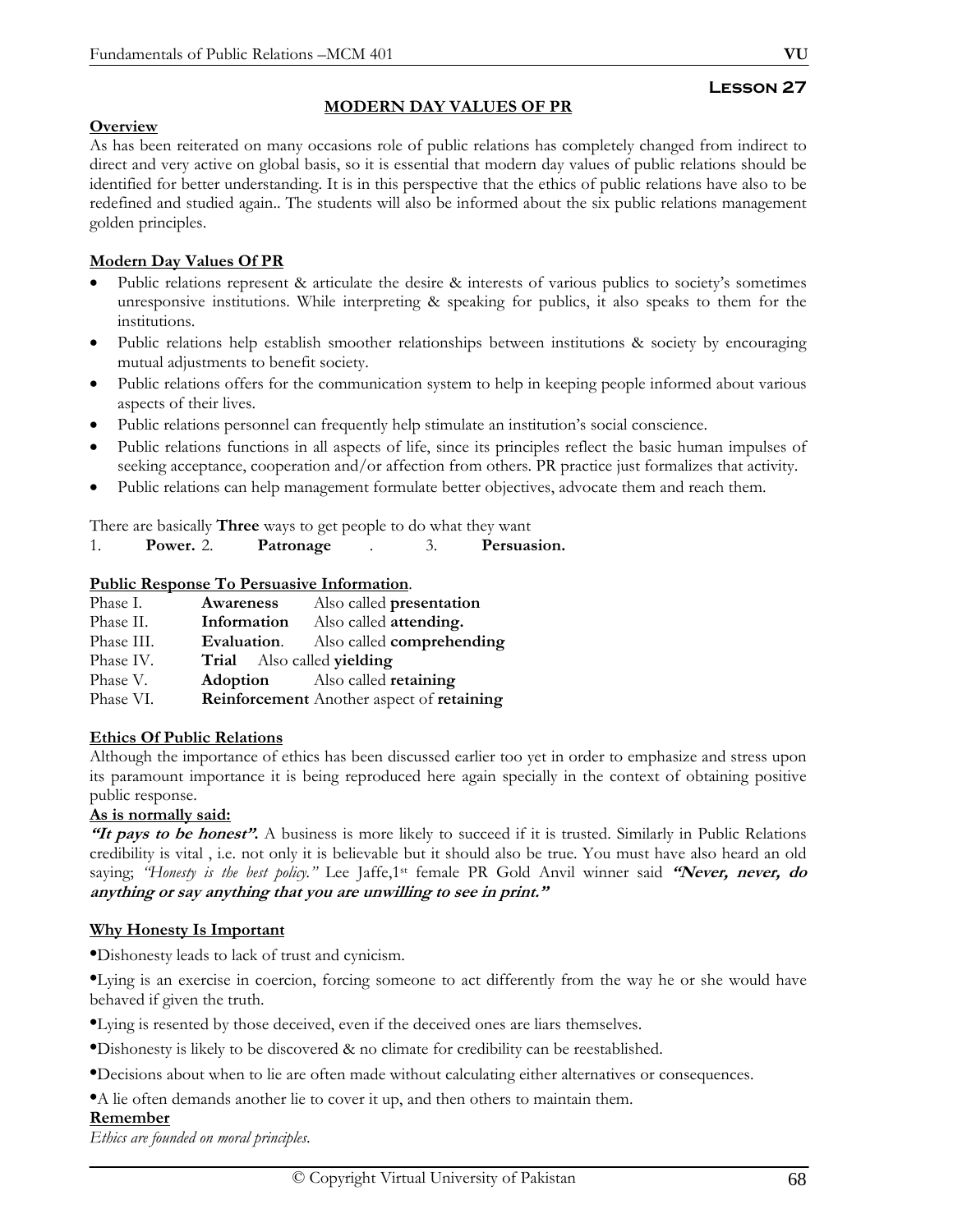Judgments about an organization's standing are based on **3** areas:

- 1. **Ethics**
- 2. **Social Responsibility**
- 3. **Financial Responsibility**

## **Ethics Of Public Relations**

•Decisions about what is right or wrong some hold to be absolute: to others situation is the factor.

•The fact that the PR works to change people's views causes the individual practitioner ethics to be closely connected to the organizational responsibility.

•Political PR people often find themselves caught in the middle of conflicts resulting from use of news media by public officials & vice versa.

•Ultimately the ethical, responsible practice of public relations is a personal choice.

## **PR Professional's Conduct Towards Practice Of PR.**

•He should have a positive duty to observe the highest standards in the practice of public relations & to deal fairly & honestly with employers & clients.

•He should be aware of understand & observe the above in letter & spirit.

•Conduct his or her professional activities with regard to the public interest.

•He has a positive duty at all times to respect the truth and not disseminate false or misleading information knowingly.

•He should honor confidences received or given in the course of professional activity.

•He should not misuse information regarding his or her employer's or client's business for personal gain.

•He shall make every effort not to publish or otherwise disseminate false information.

•He will not conduct in a manner which is likely to be detrimental to the interest of the reputation of a public relation professional.

•He will never use inside information for personal gain.

•He will maintain complete secrecy if working for many clients during the course of their professional duties.

#### **To Sum Up --- 6 PR Management Golden Principles.**

- 1. Tell the truth. Let public know what is happening and provide an accurate picture of company's character & practices.
- 2. Prove it with action. Public perception is determined  $90\%$  by doing & 10 % by talking.
- 3. Listen to the customer. Determine their needs and wants.
- 4. Manage for tomorrow. Anticipate public reaction & eliminate practices that create difficulties. Create Goodwill.
- 5. Conduct public relations as if the whole company depended on it. It does. Corporate relation is a management function. The PR practitioner is a policy maker not just the publicist.

Remain calm, patient and good humored. Lay the groundwork for public relations miracles with consistent, calm & reasoned attention to information and contacts, because when & if crisis come you will be prepared & know exactly what to do to defuse it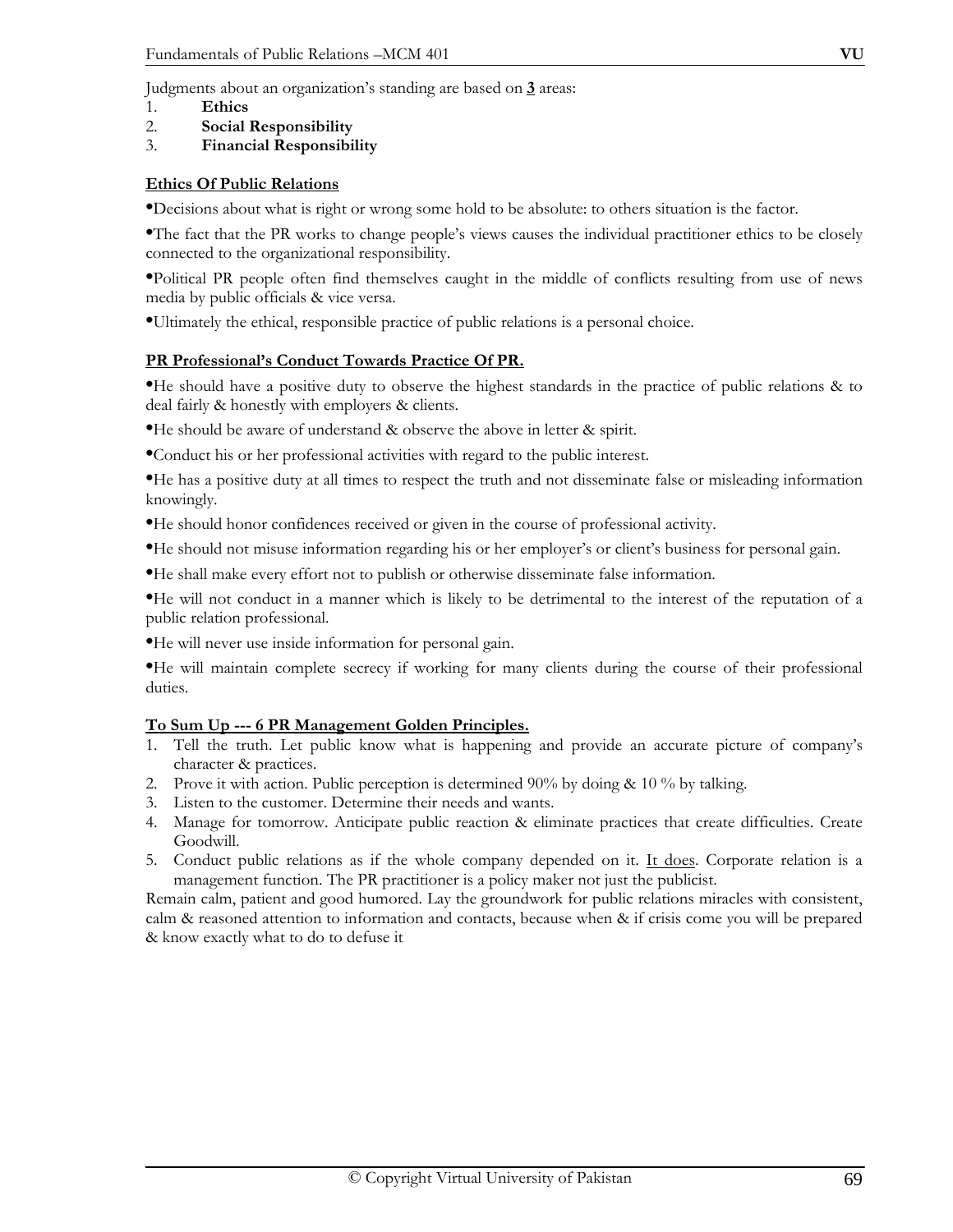# **CHOICE OF MEDIA FOR PR COMPAIGN**

# **Overview**

As has often been explained the choice of media in a public relations campaign is very important. However, in order to make this choice it is essential that the public relations professional should be aware of the advantages and disadvantages of different media. This will enable him to select the appropriate media for better and positive results.

## **Communication Channels & Media---- Television**

Now a days Television has become a very important media with the advent of round the clock coverage and "presence always" on every occasion.

|    | <b>ADVANTAGES</b>                          |    | <b>DISADVANTAGES</b>                   |
|----|--------------------------------------------|----|----------------------------------------|
|    | 1. Combines sight, sound & motion          |    | Message limited by restricted time     |
|    | attributes.                                |    | segments.                              |
| 2. | Permits physical demonstration.            | 2. | No possibility of referral to message. |
| 3. | Believability due to immediacy of message. | 3. | Availabilities sometimes difficult to  |
|    |                                            |    | arrange.                               |
| 4. | High impact of message.                    | 4. | High time costs.                       |
| 5. | Huge Audiences.                            | 5. | Waste coverage.                        |
| 6. | Good product identification.               | 6. | High production cost.                  |
|    | Popular medium.                            |    | 7. Poor color transmission.            |
|    |                                            |    |                                        |

## **Communication Channels & Media--- Radio**

Although Radio had lost its charm as an effective and desired media yet it has bounced back with distances increasing to and from residence to place of work, the in car radio and popular programming has reinvented its importance as an effective media.

| <b>ADVANTAGES</b>                                                               | <b>DISADVANTAGES</b>                                                                          |
|---------------------------------------------------------------------------------|-----------------------------------------------------------------------------------------------|
| 1. Selectivity of geographical markets.<br>2. Good saturation of local markets. | 1. Message limited by restricted time segments.<br>2. No possibility for consumer referral to |
| 3. Ease of changing advertising copy.<br>4. Relatively low cost.                | message.<br>3. No visual appeal.<br>4. Waste coverage.                                        |

# **Communication Channels & Media---Newspapers**

News papers since its emergence as important media is still in extensive use as effective media.

| <b>ADVANTAGES</b>                       | <b>DISADVANTAGES</b>                          |
|-----------------------------------------|-----------------------------------------------|
| 1. Selectivity of geographical markets. | 1. High cost for national coverage.           |
| 2. Ease of changing advertising copy.   | 2. Shortness of message life.                 |
| 3. Reaches all income groups.           | 3. Waste circulation.                         |
| 4. Ease of scheduling advertisements.   | 4. Differences of sizes & formats.            |
| 5. Relatively low cost.                 | 5. Rate differential between local / national |
| 6. Good medium for manufacturer/dealer  | advertisements.                               |
| advertisements.                         | 6. Sometimes poor color reproduction.         |
|                                         |                                               |

# **Communication Channels & Media Magazines**

Magazines are also useful media as typical subject magazines can serve the media campaign purposes to a great extent.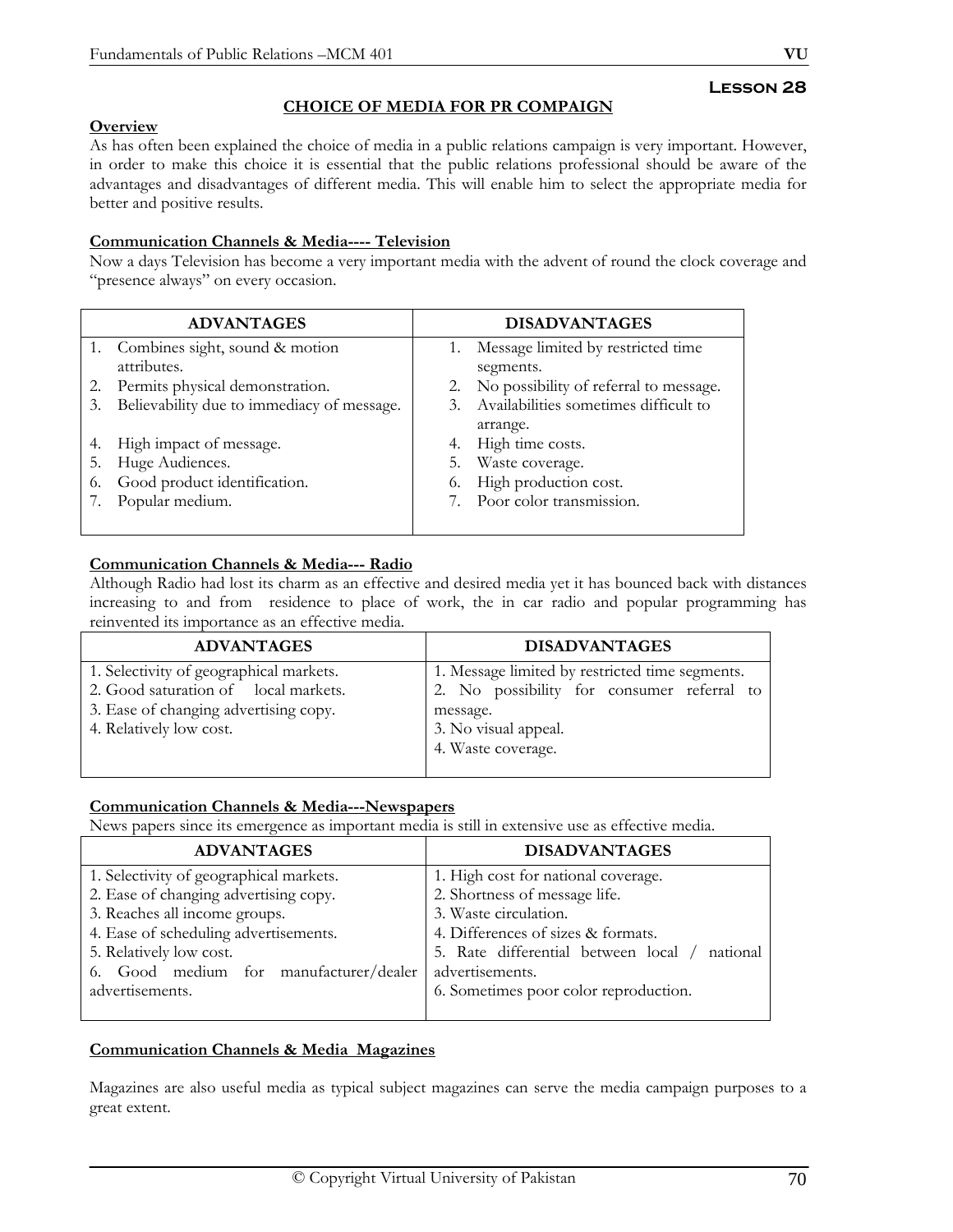| <b>ADVANTAGES</b>                    | <b>DISADVANTAGES</b>                          |
|--------------------------------------|-----------------------------------------------|
| 1. Selectivity of audience.          | 1. Often duplicate circulation.               |
| 2. Reaches more affluent consumers.  | 2. Usually cannot dominate in a local market. |
| 3. Offers prestige to an advertiser. | 3. Long closing dates.                        |
| 4 Pass along readership.             | 4. No immediacy of message.                   |
| 5. Good color reproduction.          | 5. Sometimes high production cost.            |
|                                      |                                               |

# **Communication Channels & Media Direct Mail**

Direct mailing method is very commonly used as it is an inexpensive and easy method of conveying the message to the desired public.

| <b>ADVANTAGES</b>                                | <b>DISADVANTAGES</b>                      |
|--------------------------------------------------|-------------------------------------------|
| 1. Extremely selective.                          | 1. Often has poor image.                  |
| 2. Message can be very personalized.             | 2. Can be quite expensive.                |
| 3. Little competition with other advertisements. | 3. Many restrictive postal regulations.   |
| 4. Easy to measure effect of advertisements.     |                                           |
| 5. Provides easy means for consumer action.      | 4. Problems in maintaining mailing lists. |
|                                                  |                                           |

## **Communication Channels & Media Pamphlets & Booklets**

Pamphlets help a great deal in communicating the detailed message at point of sales and also as an enclosure with the direct mail.

| <b>ADVANTAGES</b>                            | <b>DISADVANTAGES</b>                     |
|----------------------------------------------|------------------------------------------|
| 1. Offer detailed message at point of sale.  | 1. Dealers often fail to use.            |
| 2. Supplement a personal sales presentation. |                                          |
| 3. Offer to potential buyers a good referral | 2. May have a relatively high unit cost. |
| means.                                       |                                          |
| 4. Good color reproduction.                  | 3. Few creative specialists.             |
|                                              |                                          |
|                                              | 4. Effectiveness difficult to measure.   |
|                                              |                                          |

# **Communication Channels & Media -Media Transit Posters**

This is also an effective media channel.

| <b>ADVANTAGES</b>                       | <b>DISADVANTAGES</b>                 |
|-----------------------------------------|--------------------------------------|
| 1. Selectivity of geographical markets. | 1. Cannot be employed in all areas.  |
| 2. Captive audience.                    | 2. Waste circulation.                |
| 3. Very low cost.                       | 3. Surroundings may be disreputable. |
| 4. Good color reproduction.             | 4. Few creative specialists.         |
| 5. High repetitive value.               |                                      |

#### **Communication Channels & Media ( Point Of Purchase Displays )**

| $1.9$ and $0.11$ and $0.00$ and $0.00$ and $0.00$ |                                   |
|---------------------------------------------------|-----------------------------------|
| <b>ADVANTAGES</b>                                 | <b>DISADVANTAGES</b>              |
| 1. Presents message at point of sale.             | 1. Dealer apathy in installation. |
| 2. Great flexibility for creativity.              | 2. Long production period.        |
| 3. Ability to demonstrate product in use.         | 3. High unit cost.                |
| 4. Good color reproduction.                       |                                   |
| 5. Repetitive value.                              | 4. Shipping problems.             |
|                                                   | 5. Space problem.                 |
|                                                   |                                   |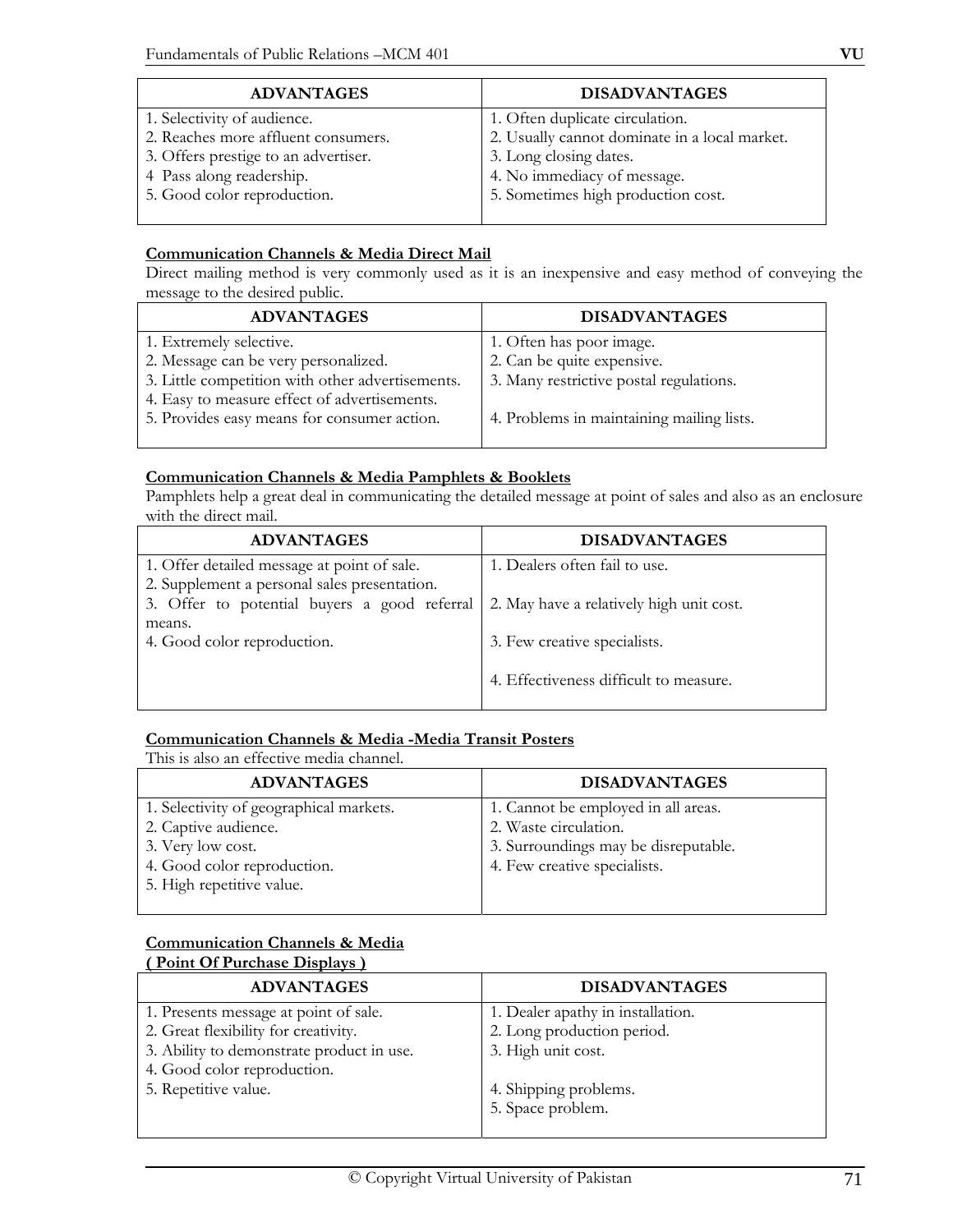# **Communication Channels & Media**

## **Advertising Specialists**

Advertising specialists can also be a useful media channel.

| <b>ADVANTAGES</b>         | <b>DISADVANTAGES</b>                   |
|---------------------------|----------------------------------------|
| 1. Unique presentation.   | 1. Subject to fads.                    |
| 2. High repetitive value. | 2. Message must be short.              |
| 3. Has a "gift" quality.  | 3. May have relatively high unit cost. |
| 4. Relatively long life.  | 4. Effectiveness difficult to measure. |
|                           |                                        |

## **Publicity Through Mass Media Follow 6 Rules**

- 1. Make sure information you offer is appropriate to the medium in content & style, and that it is timely.
- 2. Check all facts carefully for accuracy & double check for missing information.
- 3. To deal with any questions, depute a person.
- 4. Include captions on photographs with felt pen.
- 5. Never call to find why a story was not published or when will it appears.
- 6. Do not send out a note asking for clippings as newspapers do not run clippings.

# **Cardinal Rules For Direct Mail**

## **7 Rules Governing Direct Mail.**

- 1. Concentrate on objective of mailing.
- 2. Use correct mailing list.
- 3. Write copy what the product or service does for the recipient.
- 4. Design the layout & format to fit the image of the product or service you are presenting.
- 5. Make it easy for the prospect to take the action you want.
- 6. Tell the story at least THREE times  $\&$  repeat mailings  $2$  or  $3$  times.
- 7. Research all direct mail by testing the offer, package & list for attractiveness & make alternative offers.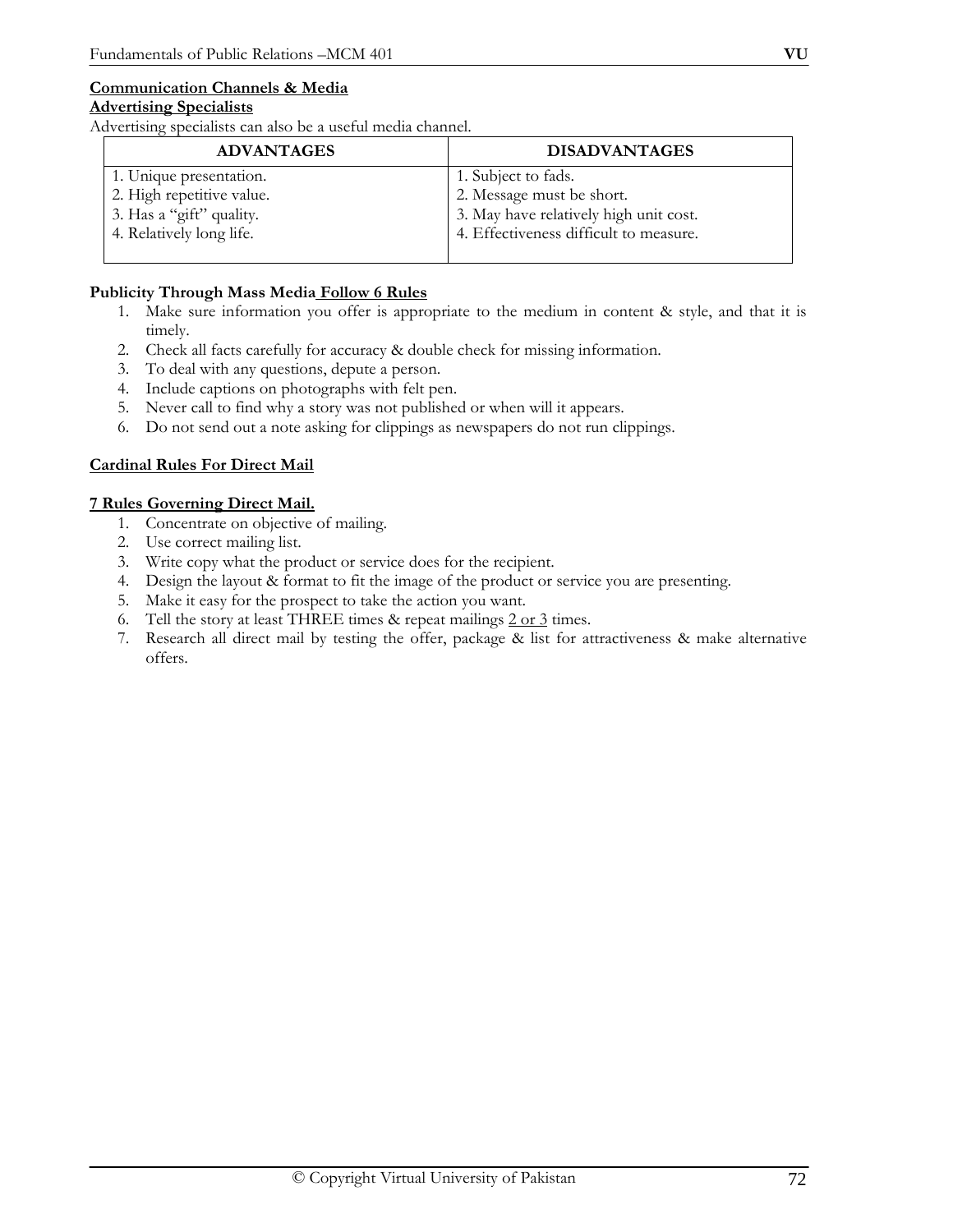# **Lesson 29**

#### **PR TECHNIQUES**

#### **Overview**

In this lecture we will study different tactics and techniques used and employed by public relations professionals, to make the public relations strategy work effectively. Moreover, we will also study the preparation of annual reports, its different stages and managing meetings or speeches .We will identify the organizational responsibilities and methodology for the public relations professionals to be in action.

#### **Tactics & Techniques**

#### **Production Time Table Of Annual Reports.**

#### **Week 1:**

Start analysis of previous books, develop goals, themes, contact department heads for ideas copy, circulate time table with delivery date.

#### **Week 2:**

Begin rough design exploration. Begin copy outline.

#### **Week 3, 4:**

Continue with design and copy outline.

#### **Week 5:**

First design review & copy outline.

#### **Week 6:**

Start photography. Develop copy & comprehensive design.

#### **Week 7, 8:**

Continue developing copy & comprehensive design.

#### **Week 9:**

Begin production & time estimating.

#### **Week 10:**

Final review of comprehensive design with photos. Review Copy.

#### **Week 11:**

Start retouching. Develop charts, illustrations, typesetting if needed & possible.

#### **Week 12, 13:**

Typesetting & mechanicals.

#### **Week 14:**

Copy to printer, check proof.

#### **Week 15, 17:**

Printing & binding.

#### **Week 18:**

DELIVERY

#### **How To Prepare For Meeting Or Speech**

- 1. Prepare in advance A day or a at least 2 hours before.
- 2. Ensure that no disturbance occurs from adjoining areas.
- 3. Check out the sound system.
- 4. Find access to lighting controls.
- 5. Check access to electrical outlets.
- 6. Have spare heavy duty extension cables ready.
- 7. Have proper number of chairs & tables on hand & place them correctly.
- 8. Make arrangements for water & sufficient glasses, cups for tea or coffee.
- 9. Locate a telephone besides a cell phone.
- 10. Make out name tags & have additional blank tags in hand.
- 11. Set up a table for guest information.
- 12. Maintain a list of guests.
- 13. Have attendants to help guests.
- 14. Prepare a program of activities for the speaker & for guests too.
- 15. Have information kits ready for guests & Press.
- 16. Be sure all computer components are compatible.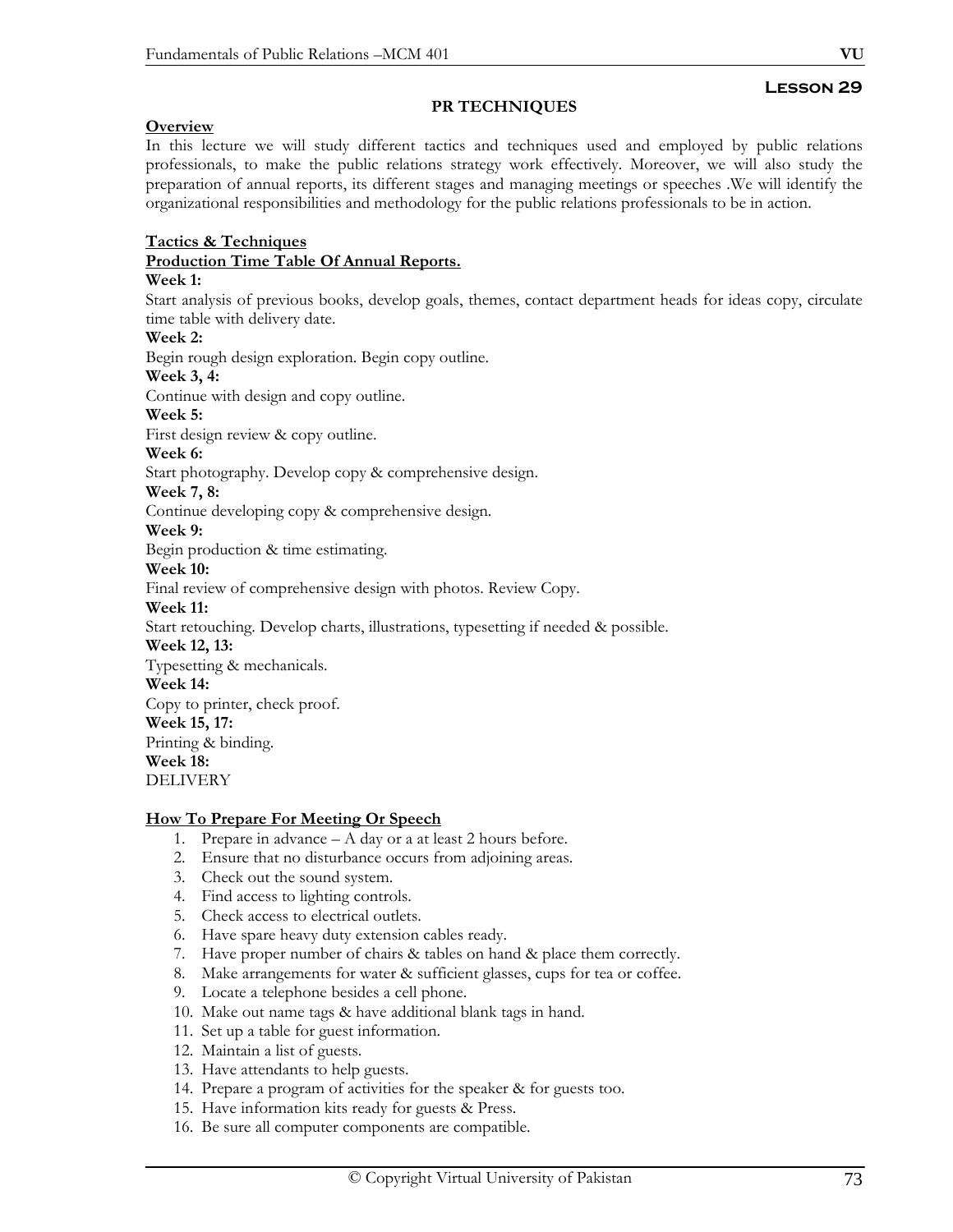# **Lesson 30**

# **Overview**

**DESIGNING PR COMPAIGNS**

In the last lecture the students were briefly told about public relations being in action .We will now study about its role in campaigns and its role in effectively combating rumors and then how to overcome and recover from problems occurring out of rumors.

# **Campaigns**

#### **3 Objectives.**

- To address an issue.
- To solve a problem.
- To improve a situation.

#### **Purpose Is To Accomplish These By :**

- Changing a behavior.
- Modifying a law or opinion.
- Retaining a desirable behavior, law or opinion.

# **Six Types of Campaigns.**

- 1. Simple awareness.
- 2. Offer information along with awareness.
- 3. Public education campaign.
- 4. Re enforce the attitudes & behaviors of those who agree.
- 5. Change or attempt to change attitudes, behaviors of those who do not agree.
- 6. Carry out behavior modification campaigns.

# **Characteristics Of Successful Campaigns.**

- 1. Assessment of needs, goals & capabilities of priority publics.
- 2. Systematic campaign planning & production.
- 3. Continuous monitoring & evaluation.
- 4. Consideration of complementary role of media.
- 5. Selection of appropriate media

# **Campaign Model**:

- 1. **Definitive Mission statement**.( Values )
	- the distilled essence of organization's reason for being.
	- Implies its positioning, goals, policies.

*This is carried out by* **….** 

- 2. **Corporate culture**. (Shared values)
	- Demonstrated by role model.
	- Re enforced by rituals, stories.
	- the source of teamwork, morale, productivity
- 3. **Positive Public Relationships** (Expressed values).
	- more than marketing or communication
	- the source of loyalty, credibility, trust.

*Over a period this creates***…**

- 4. **Reputation**. (Understood values)
	- Generates latent readiness to like, accept, trust, and believe.
	- a self powering force that lies at the core of all human interface.
	- Honor & integrity of its maker.

# **How PR Helps To Deal With Rumors**

•Analyze the scope & seriousness of the nature & impact of the rumor before planning & engaging in any active correction.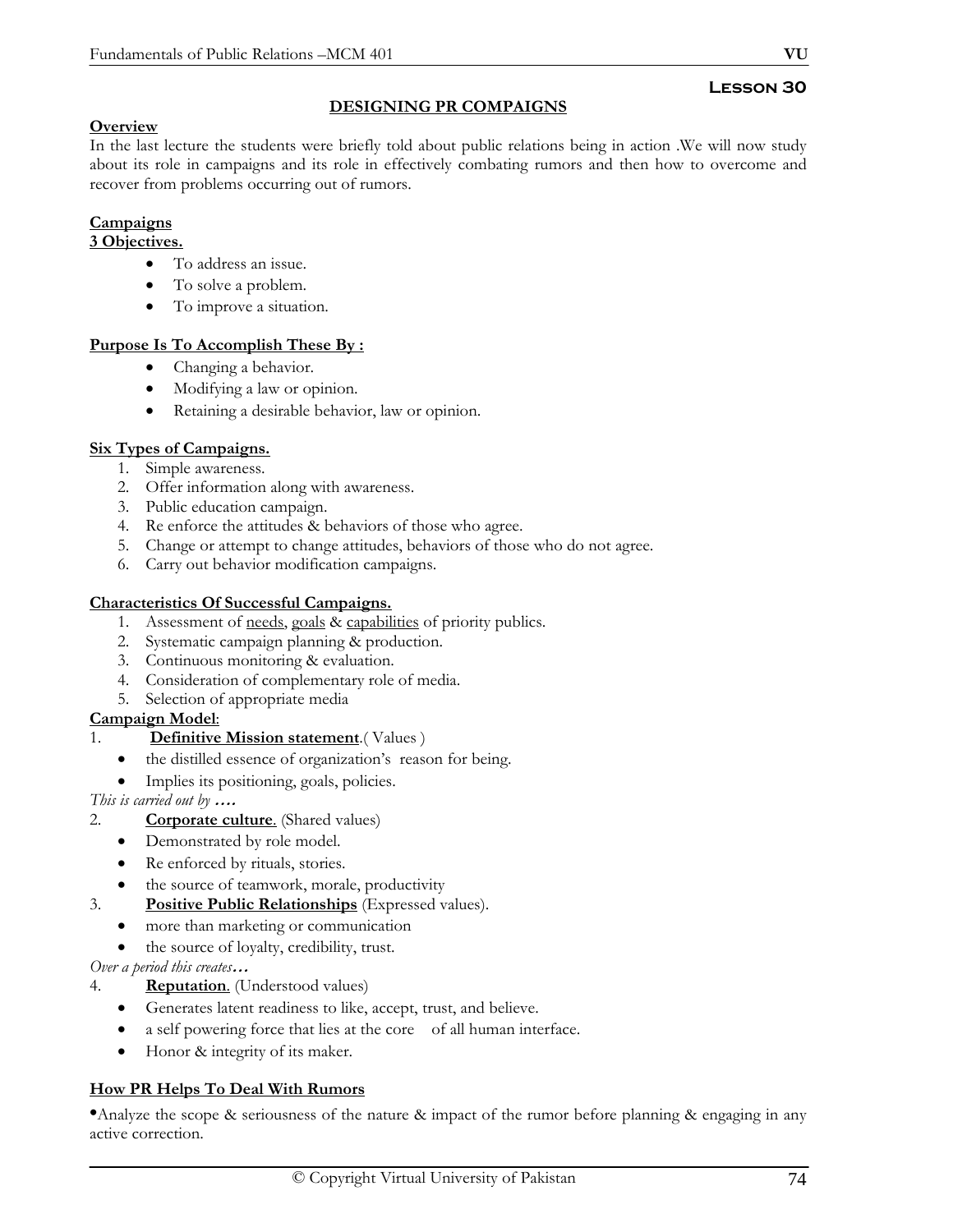•Analyze the specific causes, motives, sources and dissemination of the rumors.

•Confer with persons affected by or being damaged by rumors. Level with them & assure them of your concern & collect authentic information regarding the matter.

•Immediately (& massively, if it appears advisable) supply complete & authentic information regarding the matter.

•Feed the rumors yourself with counter rumors placed by trusted colleagues & confidants.

•Call key status & informal leaders, opinion molders and other influential people together to discuss & clarify the situation & to solicit their support & assistance.

•Avoid referring to the rumor in disseminating truth. You should not try to reinforce rumors itself, unless it already is in wide circulation.

•Conduct meetings with the staff & others at the grass root level to dispel rumors, if necessary.

# **How To Recover & Evaluate**

•Determine the causes of crisis (rumors).

•It is imperative to undercut rumors & speculations that may have been rampant.

•Decide which strategies & policies can be developed that will prevent similar or related crisis.

•Ask whether the crisis plan itself worked and whether changes should be made in it. i.e.(fine tuning)

•Evaluate the performance of all personnel in the crisis situation.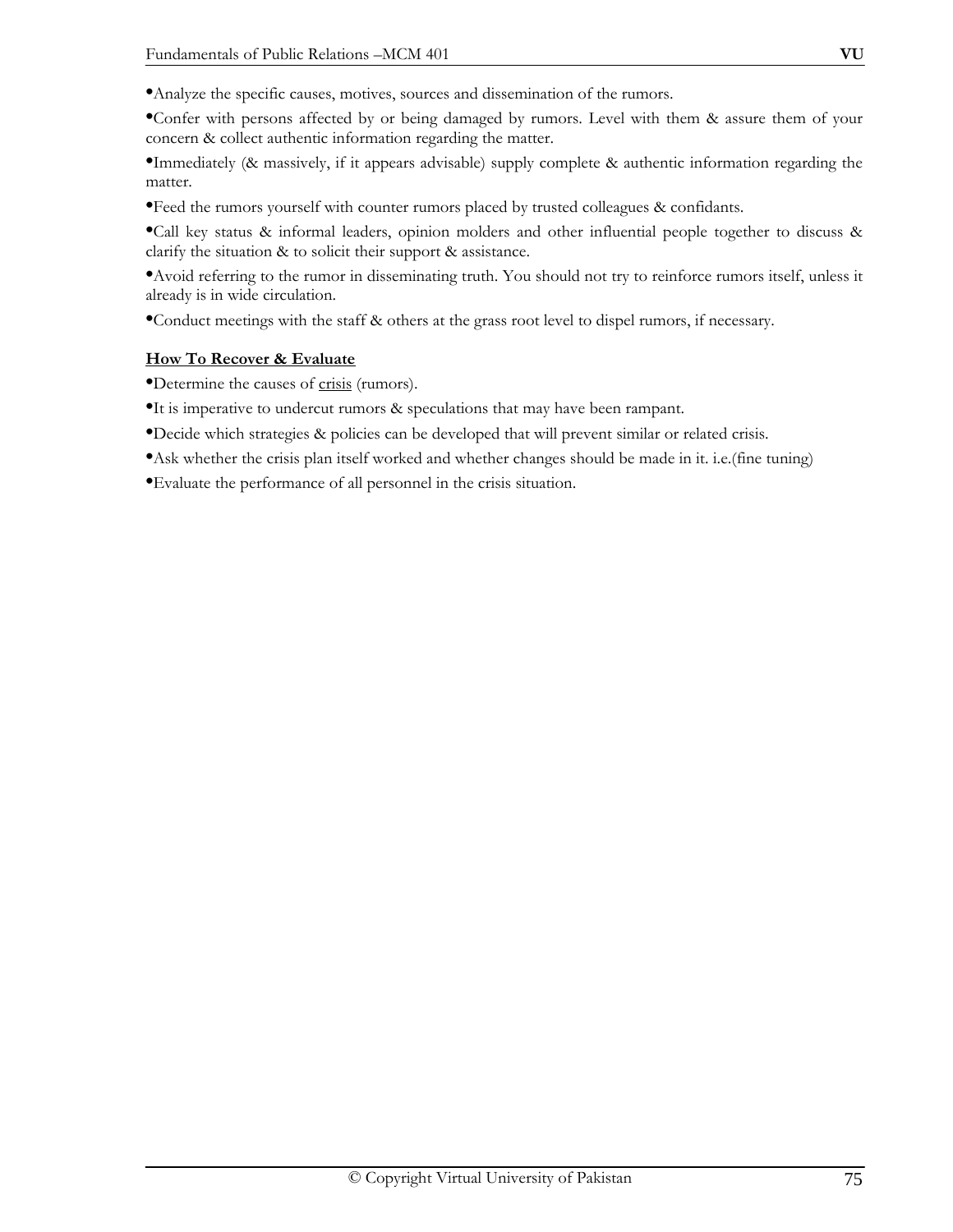# **Lesson 31**

# **Overview**

So far we have studied various aspects of Public Relations with special reference to its different publics and their identification. In this lecture the students will be explained more about the Publics and Public opinion and how to identify and determine priority publics. The important ways of handling public and public opinion will also be explained. Moreover, the students will also be acquainted with the laws of public opinion.

**PUBLIC OPINION**

### **PR Publics & Public Opinion Identifying & Describing Publics**

There are various types of publics and types of public opinion.

#### **PR publics & Public Opinion**

- Modern Day Publics
- Media Publics
- Employee Publics
- Member Publics
- Community Publics
- Government Publics
- Investor Publics
- Consumer Publics
- International Publics
- Special Publics

#### **Identifying Priority Publics**

It is important to note and know the method of identifying priority publics. The following index named as public vulnerability importance is an easy and comprehensible appropriate method to do this.

#### Through **Public Vulnerability Importance**. (**PVI**) Index.

#### **FORMAT**

| Scale $(1 \sim 10)$ | Scale $(1~10)$    |               |
|---------------------|-------------------|---------------|
| Potential for       | Vulnerability of  | Importance of |
| Organizations       | organizations for | publics to    |
| to influence        | being affected    | organizations |
|                     |                   |               |

#### **Audience or Public**

#### **3 Ways To Describe Priority Publics**

1. **Nominatively**--- just by giving public a **name**, such as **"stockholders"**.

\_\_\_\_\_\_\_\_\_\_\_\_\_\_\_\_\_\_\_\_\_\_\_\_\_\_\_\_\_\_\_\_\_\_\_\_\_\_\_\_\_\_\_\_\_\_\_\_\_\_\_\_\_\_\_\_\_\_\_\_\_\_\_\_ \_\_\_\_\_\_\_\_\_\_\_\_\_\_\_\_\_\_\_\_\_\_\_\_\_\_\_\_\_\_\_\_\_\_\_\_\_\_\_\_\_\_\_\_\_\_\_\_\_\_\_\_\_\_\_\_\_\_\_\_\_\_\_\_ \_\_\_\_\_\_\_\_\_\_\_\_\_\_\_\_\_\_\_\_\_\_\_\_\_\_\_\_\_\_\_\_\_\_\_\_\_\_\_\_\_\_\_\_\_\_\_\_\_\_\_\_\_\_\_\_\_\_\_\_\_\_\_\_

- 2. **Demographically**--- by a look at **public's statistical characteristics** such as **age**, **gender**, **income, education**.
- 3. **Psycho graphically** --- by examining the **public's defining emotional** and **behavioral characteristics**.

#### **6 Segments of Public. As per Global Values.**

**Altruists** slightly older, more women than men.

**Strivers** more male , medium age.

Fun seekers more men than women, younger.

**Creative** even split between men & women.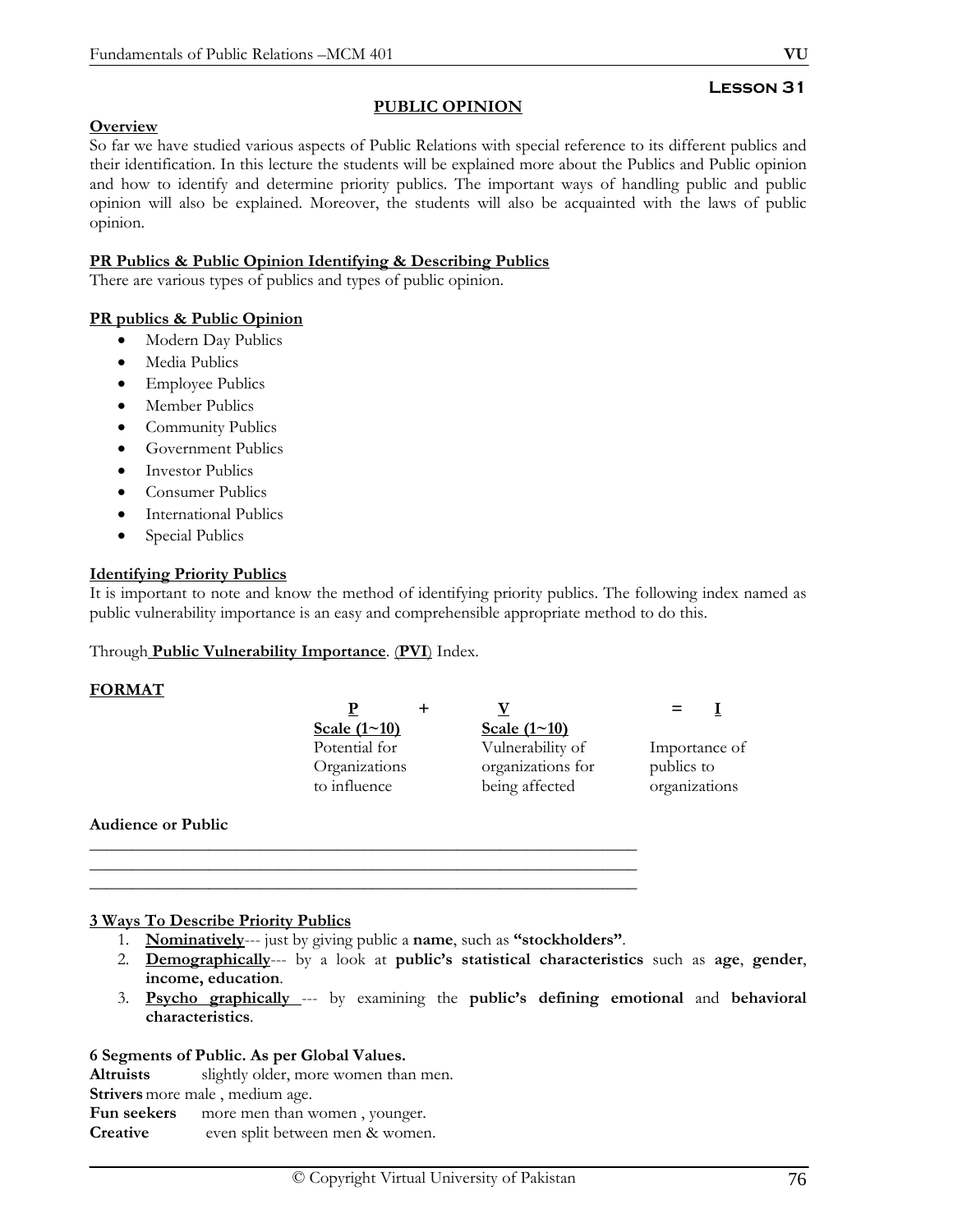**Devout** older, more women than men, anchored in religion, faith, tradition.

**Intimates** slightly more women than men, younger, focused on personal relationship.

#### **Tackling Issues In Relation To Public Opinion.**

- 1. Sensing the problem. (Research)
- 2. Defining the problem. (through judgement & priority setting)
- 3. Deriving solutions. (through policy & strategy selection)
- 4. Implementing them.
- 5. Evaluating outcomes.

# **Tips On Influencing Publics.** (S Plous Univ.of Illinois)

# **If Goal Is Attitude Change**

- Do not use graphic images unless accompanied by specific actions people can execute.
- Go to public instead of asking them to come to you.
- Do not assume that attitude change is essential for behavioral change

# **If Goal Is Behavioural Change**

- Use moral arguments as adjuncts rather than main arguments.
- Do not offend the people you seek to change.

# **"Laws" Of Public Opinion – (Hadley Cantril)**

- Opinion is highly sensitive to important events.
- Opinion is generally determined more by events than by words unless those words are themselves interpreted as events.
- Verbal statements have maximum importance when opinion is unstructured, & people seek interpretation from a reliable source.
- By & large public opinion does not anticipate emergencies it only reacts to them.
- Opinion is basically determined by self interest.
- Once self interest is involved, opinion is not easily changed.
- Public opinion, like individual is colored by desire.
- Opinion does not remain aroused for any long period of time unless opinion is aroused by words is sustained by events.
- Events of unusual magnitude are likely to swing public opinion temporarily from one extreme to another. Opinion does not become stabilized until the implications of events are seen with some perspective.
- The important psychological dimensions of opinion are direction, intensity, breadth and depth.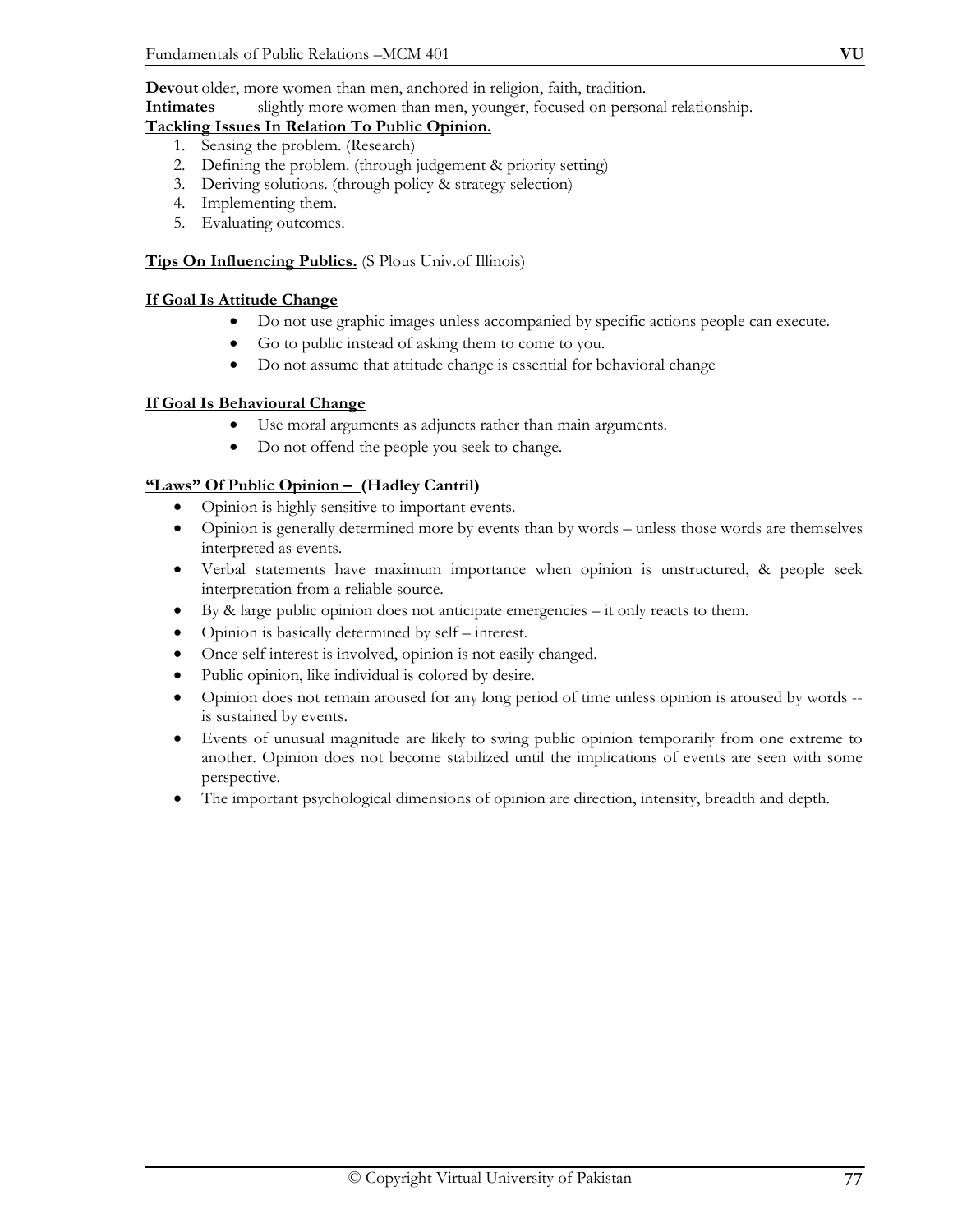# **PUBLIC RELATIONS AND RESEARCH**

# **Overview**

Public relations strategy can be more effective and successful if it is backed up by research for collecting and remaining abreast with happenings and events pertaining to either the relevant subject or generalized facts required and usable in appropriate situations. This is what we will cover in this lecture besides identifying methods to conduct research and various desired objectives, advantages and procedures to evaluate the benefits and results of such research.

# **PR & Research**

What is research is an important question required to be answered**.** Two eminent management and public relations experts defined and explained research as under:

*"Research is the one important source of Ideas for public relations practice."* 

#### **--- Edward J. Robinson**

Management Training & development Authority.

*"We can't manage what we don't measure*."  **David R. Drobis**  Chairman, CEO, Ketchum Public Relations Worldwide.

*"No Public Relations strategy can succeed without background and knowledge of a Situation."*  **--- M. Tariq Bucha**  President Pakistan Public Relations Society.

# **2 Methods.**

Following are two main universally accepted methods of conducting research.

#### • **Primary**

Collecting raw data that has not been compiled before.

#### • **Secondary**

Reading or consulting available material that someone else has compiled before.

#### **What Questions Need Answers.**

While conducting research there are certain important questions which need to addressed and answered.

- **Who are our publics?**
- • **What is our action / message?**
- • **What channels of communication reach our publics?**
- • **What should we do to keep in touch?**
- • **How will this activity be understood by our publics?**
- • **What will our publics say or do as a result of our efforts?**
- • **What is their feeling about us?**

#### **What Does Research Do?**

One important question is regarding the objects achieved by research. Following are few important support factors resulting from research.

- **It supports audience.**
- • **It supports media & trend analysis.**
- • **It does message testing**
- • **It does issue monitoring, forecasting & evaluating.**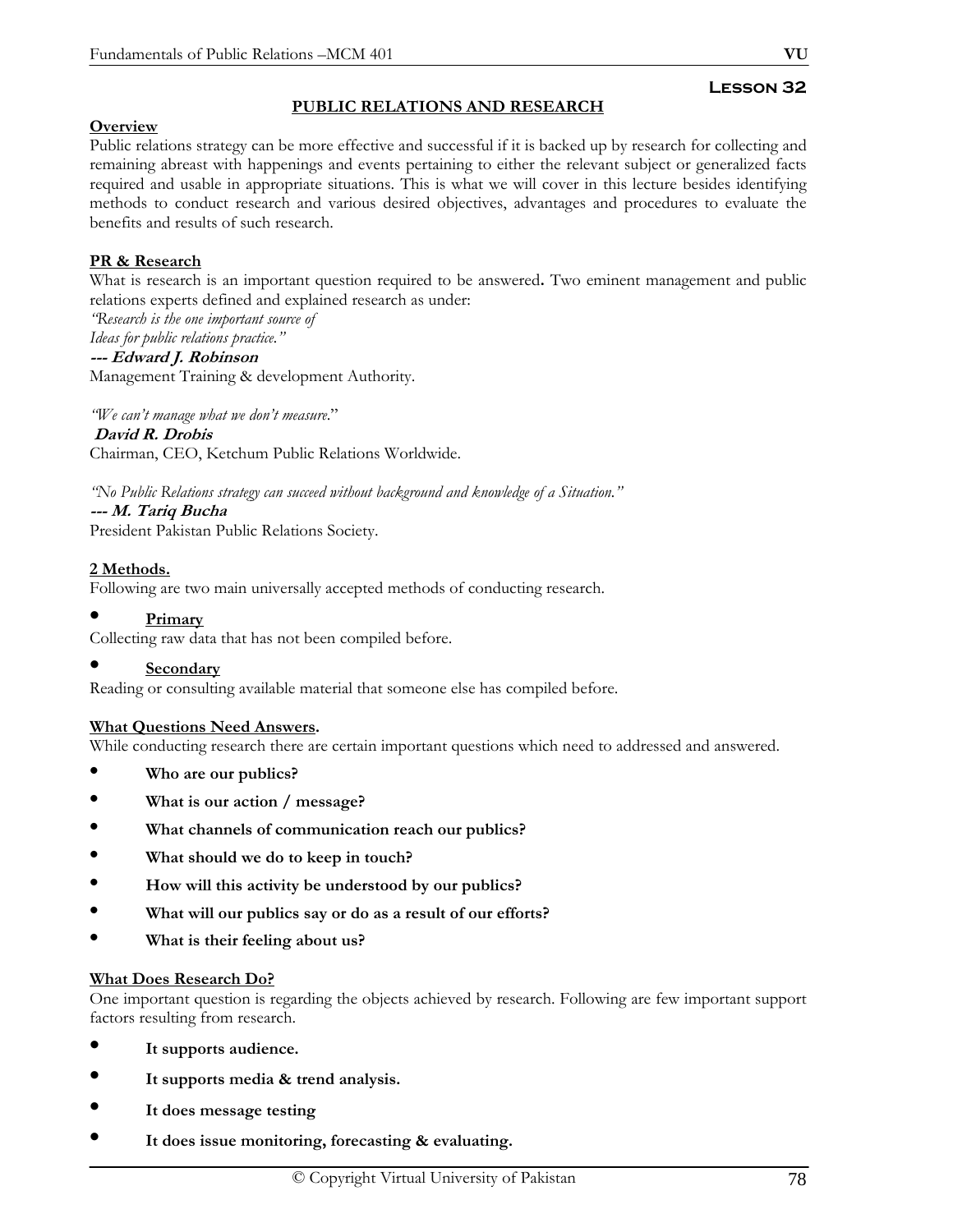# • **It often provides essential data for effectively presenting information**.

#### **Research Sources.**

Following are two important and significant sources of research**.** 

#### • **Scholarly**

Academic institutions and faculty do scholarly research, sometimes with funding from the government, foundations or from professional associations.

#### • **Commercial**

This is done by research firms, advertising and Public relations firms / agencies & other marketing related companies.

#### **How To Use Research?**

It is imperative and pertinent to determine what the possible ways to use research with advantage are. **Basically 6 ways.**

- **To formulate strategy.**
- • **To gauge success.**
- • **To test messages.**
- • **To size up competition.**
- • **To get publicity.**
- • **To sway opinion.**

#### **Planning Phase Of Research**

In order to get positive results from research it is essential to plan it properly as below:

- Issue forecasting.
- Learning about publics.
- Prioritize publics by Issues.
- Interpreting behavior of publics.
- Planning media use.
- Considering Possible Outcomes.

#### **Using Research For Final Evaluation.**

For final evaluation research can provide major help and support.

•Complete the goal results,& interpret their significance to the specific objectives set ,to the organization's overall objectives & mission.

•Evaluate the impact of actions taken on your publics to see what their attitudes are now.

•Determine how the organization's overall objective and mission have been affected**.** 

#### **Measure The Program's Impact In 3 Areas:**

**•Financial Responsibility** -- going beyond market share to public's perception of how an organization gets & spends its money.

•**Ethics** --- the perception by publics of an organization's standards of behavior, a moral judgment of the consequences of what it says and does.

•**Social Responsibility** - public's perception of whether an organization is a good citizen, e.g. whether it contributes to social, political & economic health of global society.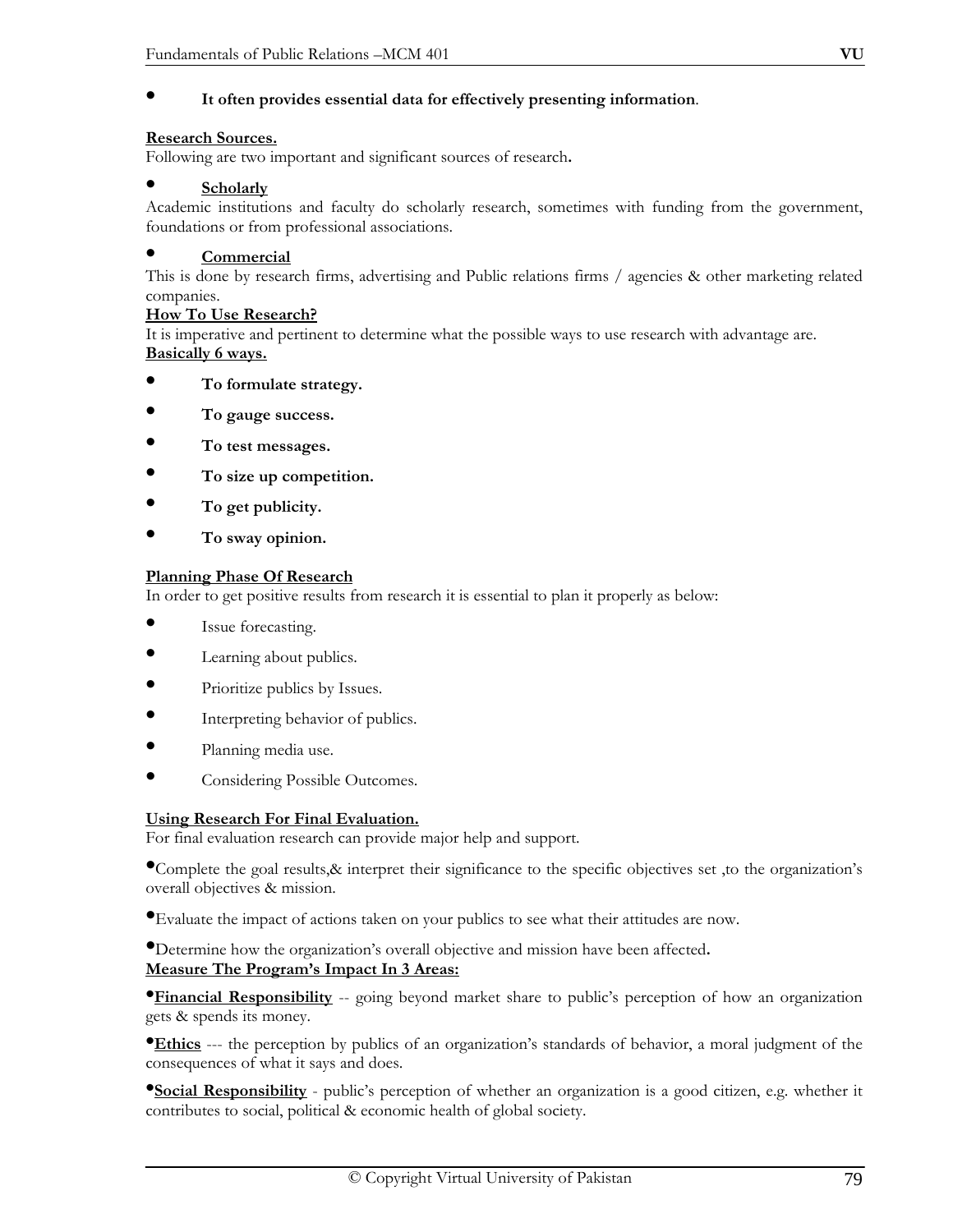# **Lesson 33**

# **PR AND RESEARCH**

# **Overview**

As explained in the previous lecture research has a very important place in drafting or compiling a Public relations plan. It is only through research that PR professionals will be able to conceive and devise a practical and result oriented strategy or a plan. In this lecture deeper study into role of research in public relations plan and strategy will be studied and explained.



# **Basically 2 Classifications**

Basically there are two main and practical accepted methods of research.

- 1. **Formal**
	- 2 types -- qualitative & quantitative, can be conducted in a laboratory or in the field.
- 2. **Informal**

 This is conducted without generally agreed upon rules & procedures and results of which can be used for description & not for prediction.

# **Formal**

- State the problem.
- Select a manageable (& measurable) portion of the problem.
- Establish definitions to be used in the measurement.
- Conduct a search in published literature for studies similar in subject or research approach.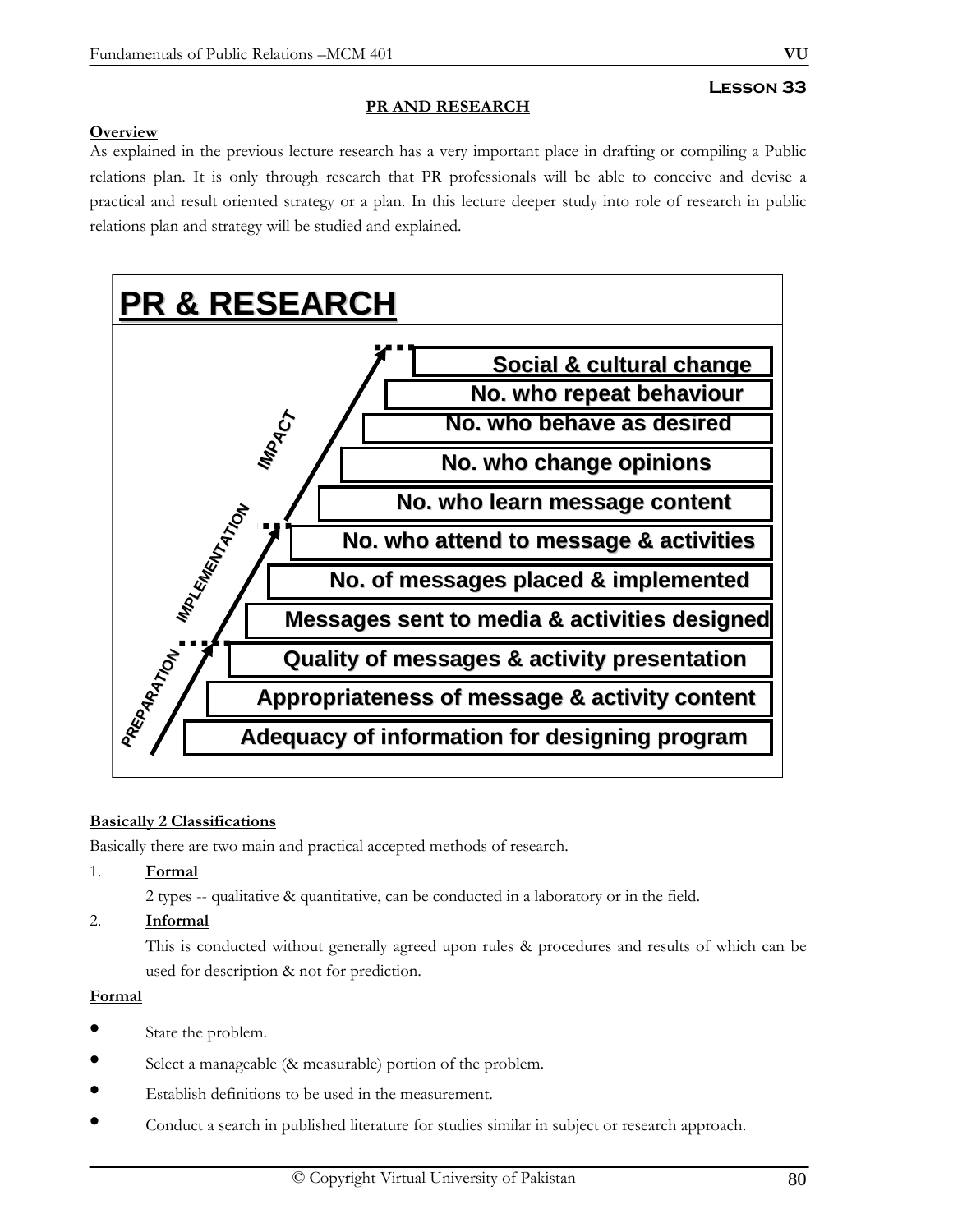- Develop a hypothesis.
- Design experiments.
- Obtain the data.
- Analyze the data.
- Interpret the data to make inferences and generalizations.
- Communicate the results.

# **Informal**

#### • **Unobtrusive Measures.**

These are used to gather information, permits researchers to study someone or something without interfering with or interrupting what is going on.

# • **Journalistic Research.**

Journalists are also trained to gather Information from the primary (mainly interviews) & secondary sources (public records, media files, libraries.)

# • **Opinion & Communication Audits.**

*Audits could be:*

Social, Economic or Political.

- Generally, researchers concentrate on observational data.
- Communication pundits attempt to evaluate various publics responses to an organization's communication efforts.

# • **Publicity Analysis.**

Clippings from print media and transcripts from broadcast publicity can also be used to determine the quantity & quality of coverage.

#### **Questionnaires For Survey**

# **How To Prepare A Questionnaire?**

- Are the words understandable?
- Do they contain abbreviations, jargons or unconventional phrases?
- Are questions technically correct?
- Are they too vague?
- Are they biased?
- Are questions offensive?
- Do they require too much effort to answer?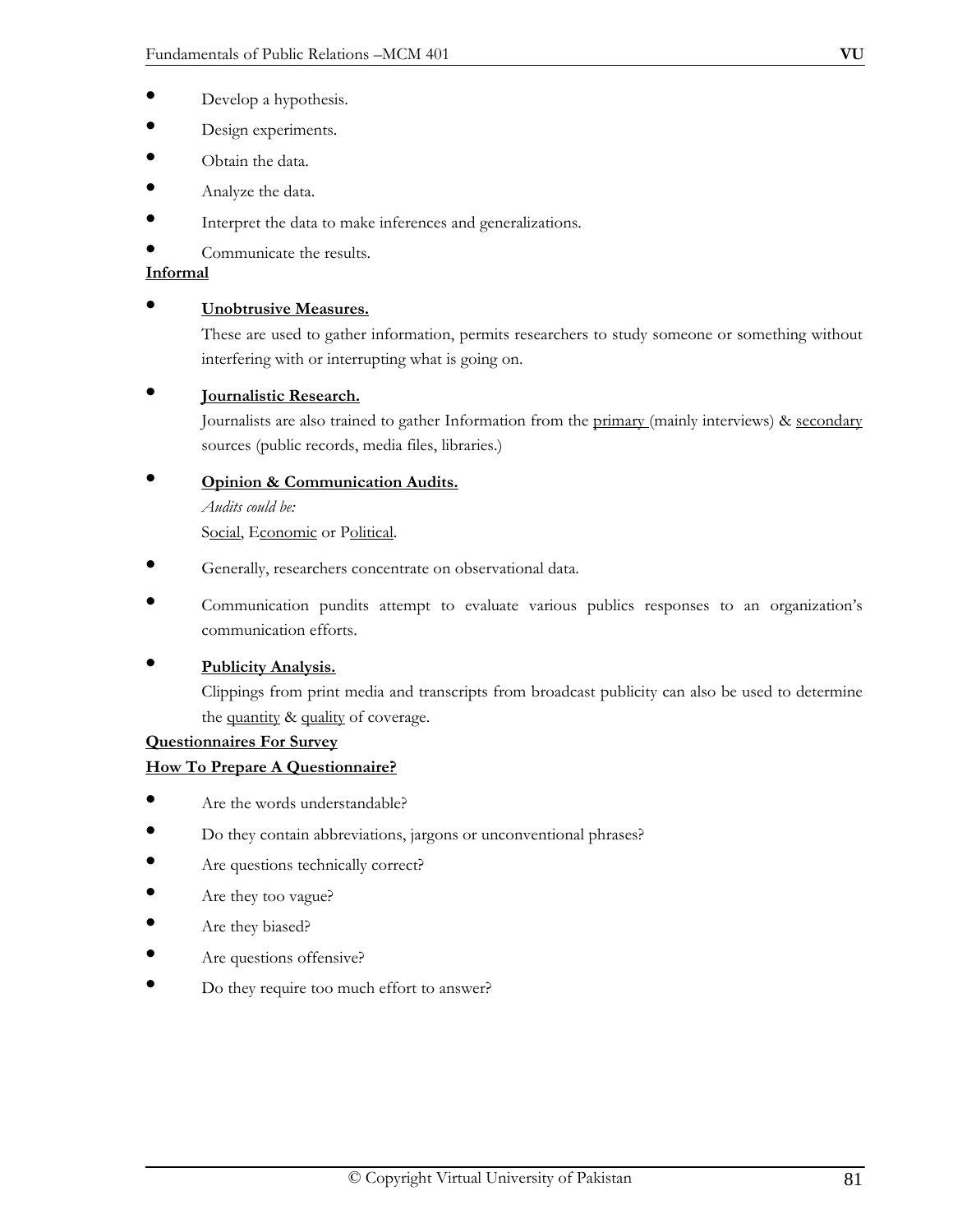# **PROBLEMS SOLVING STRATEGIES**

# **Overview**

As a public relations professional you must be able to comprehend as to what different phases can do to solve various problems encountered by them. Moreover, students will also be apprised about the working of management of public relations.

# **How Does The Management Of PR Work?**

Basically there are two major and important ways to do this.

- PR department's role as part of the management team to develop problem solving strategies for entire organization.
- Relates to PR department's own efforts to integrate & coordinate its work with that of the organization.



# **Problems Solving Strategies**

In order to evolve problem solving strategies we have to determine a procedure to handle them but the main question is Where do you start?

- Assemble readily available facts.
- Determine which publics are affected or involved.
- Decide if additional research is needed to define problems & evaluate its scope.

# **Where do you go from here?**

- Formulate a hypothesis, assemble facts to test the hypothesis & revise if hypothesis is disproved.
- Elements to consider in this planning: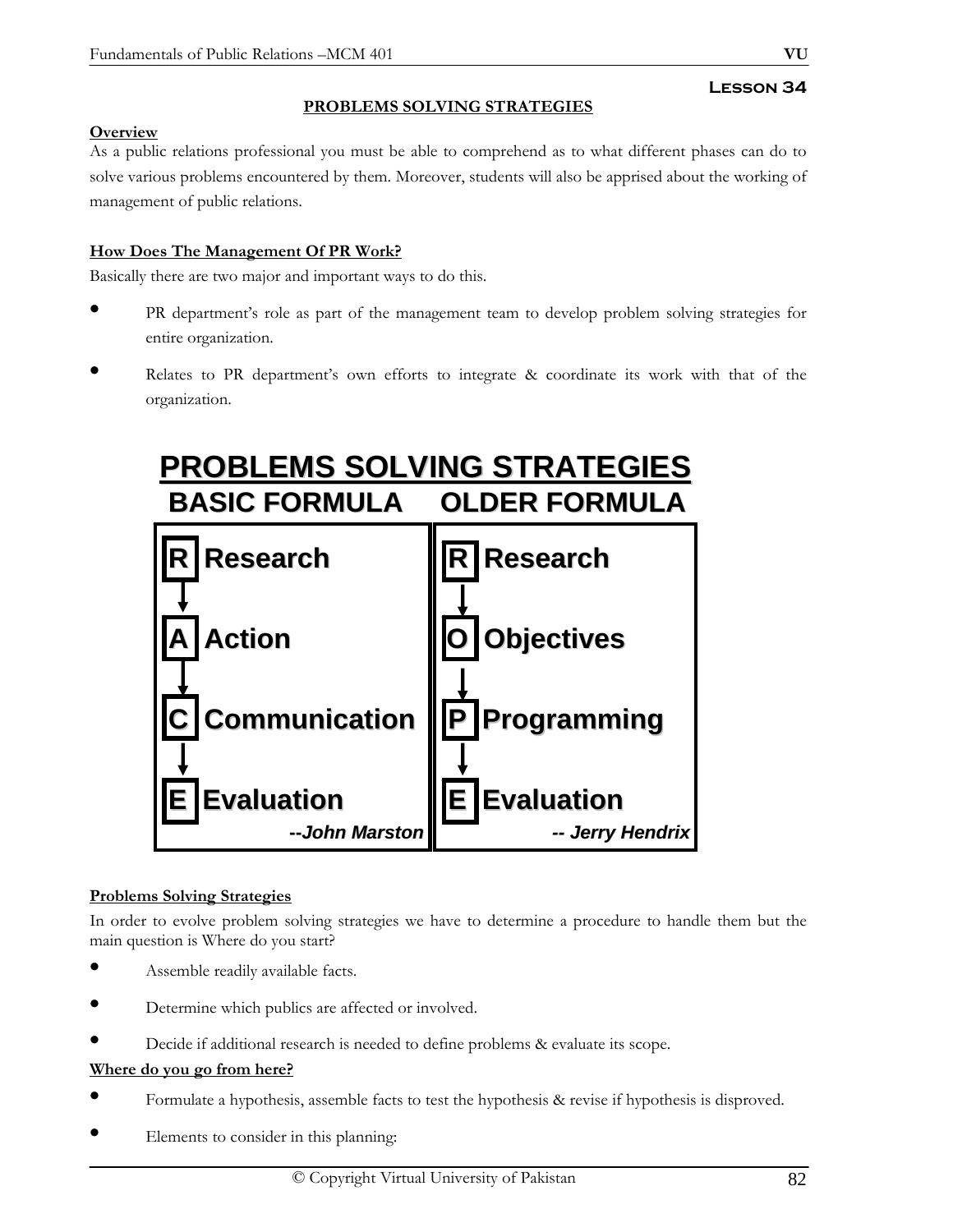- **a) What is objective of PR effort What specifically do you want to accomplish? (be able to state this in concrete terms).**
- **b) What image of company you want to project?**
- **c) What publics are targets & why?**

# **Who Are Other Audiences Whose Opinions Matter?**

- What message do you have for each public?
- What media can you use to carry these messages?
- What response do you want from each audience?
- What budget can you use for this regular allocated budget or a special fund?
- What is the best timing for action?
- Review problems or obstacles that might arise & make contingency plans for these.
- Build in monitoring devices to know; **how are you doing?**

# **Once It Is All Over—**

It is important to find out *how to know what happened!* 

- **Plan for evaluation.**
- **Evaluate all aspects :** 
	- 1. **Impact** : Informational, attitudinal & behavioral.
	- 2. **Output** : Media efforts & results.

# • **Communicate results**.

### **In Brief!**

- Find the central core of difficulty.
- Check your total list of publics involved in the problem.
- Determine the problem's status in terms of potential harm to the organization.
- List the related difficulties to be considered.
- Explore the alternatives.
- List the desired objectives.
- See how the solution fits into the long range plans which are shaped to what you see as the Mission.
- What are the immediate plans & how do these fit with long range plans?
- Short term solutions that do not fit with long range objectives & are not consonant with "mission statement" are wrong*. Don't do them - Start over*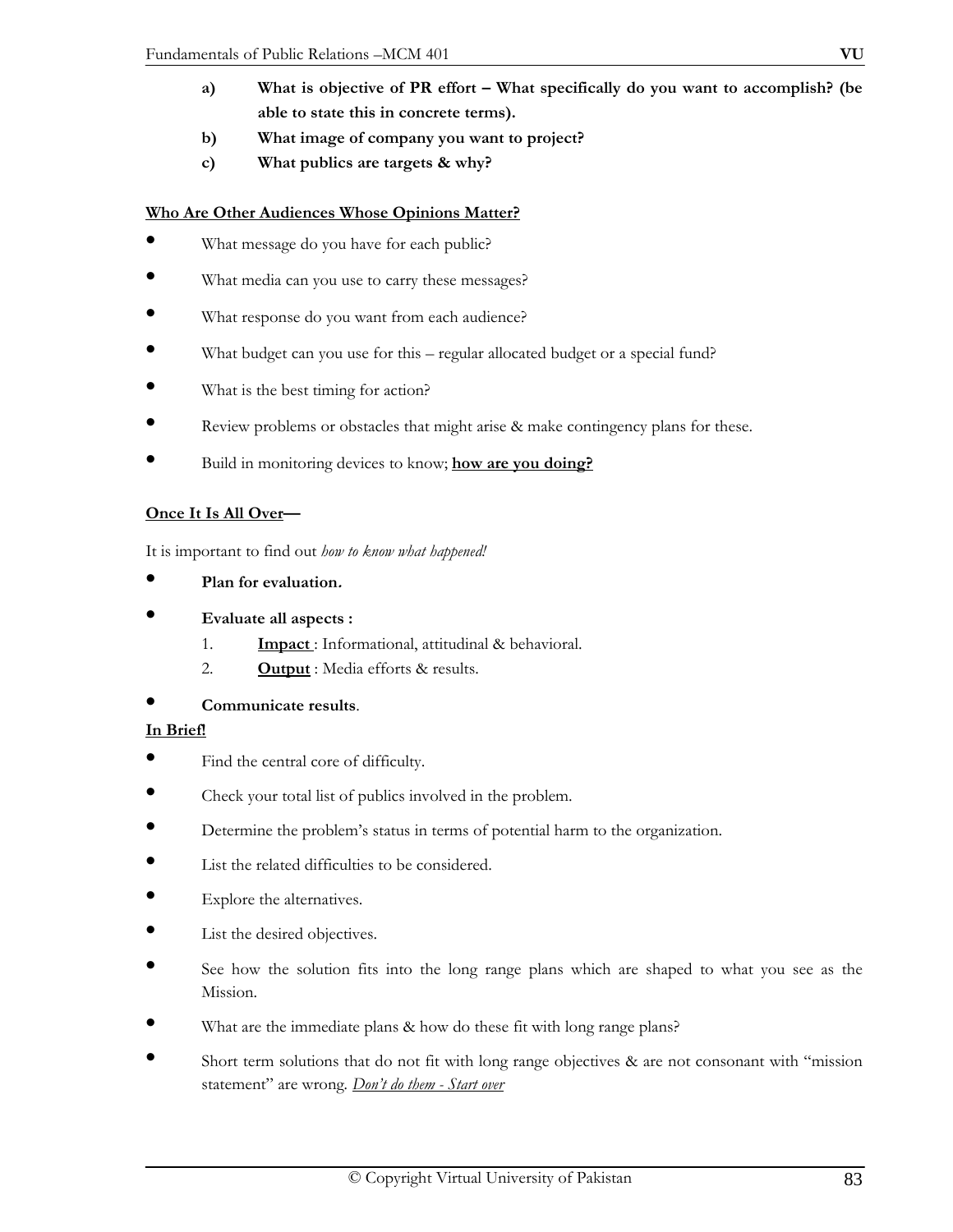# **Procedure For Handling Problem Internally.**

- Detail the plan & submit to the policy executive for approval.
- Get approval in writing.
- Keep all people directly involved informed on continuing basis throughout the move toward solving the public relations problem.

#### **Intervening Situations. Some Barriers.**

But all said and done despite all best intentions and efforts there can still be certain situations like the ones mentioned below which could prove a hindrance

- **Information you don't know.**
- **Effects of the way you look at the problem.**
- **Limitations faced by you. (restrictions on the choices the situation offers)**
- **Your personal limitations. (or management's)**
- **Problems associated with upsetting the equilibrium of organization or of others.**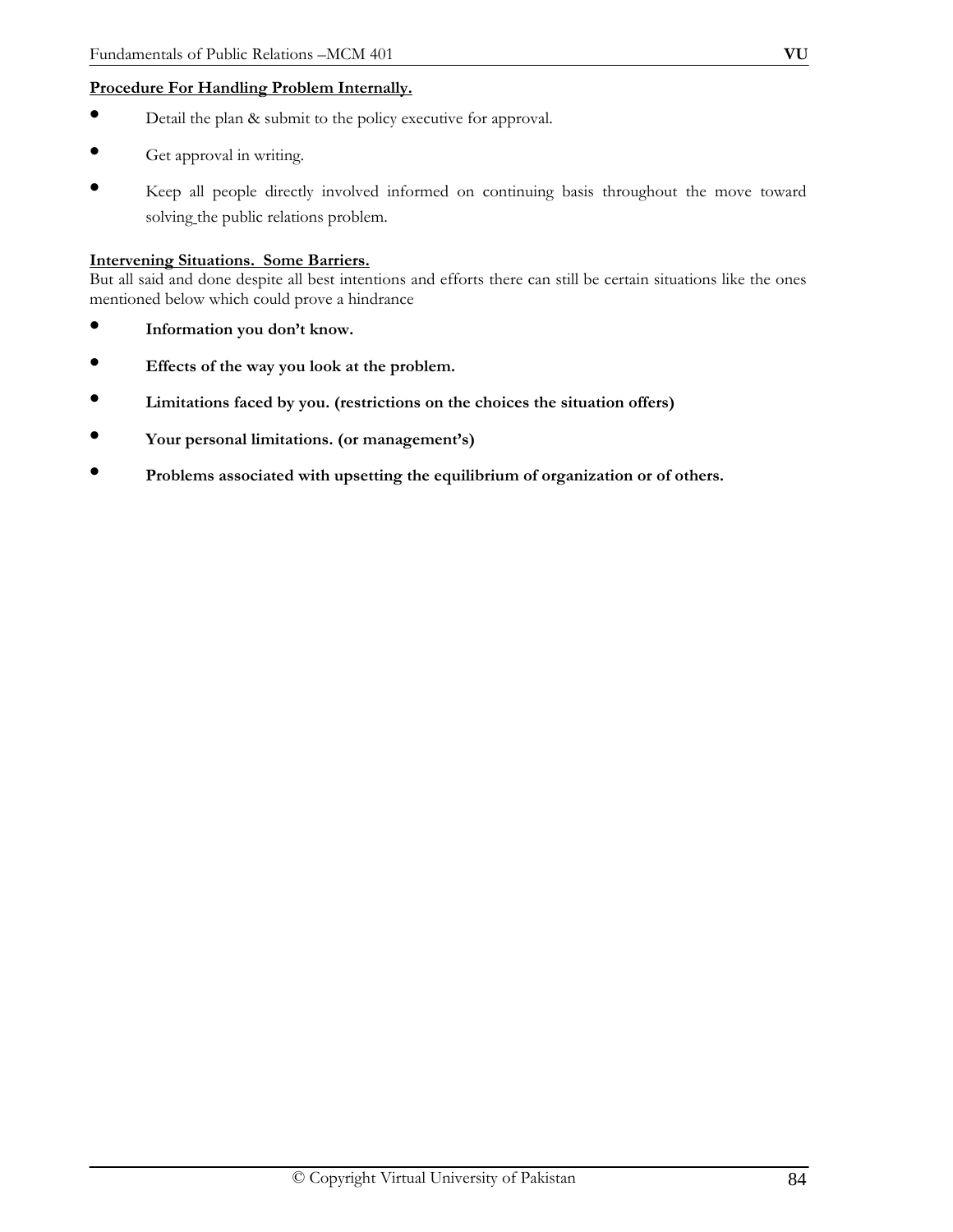# **PERSUASION & COMMUNICATION THEORIES**

# **Overview**

Basically while improving upon the definition of public relations the word mutual understanding between the organization and its publics was rethought and defined to be persuasion for better understanding and the philosophy pertaining to the persuasion and communication theories in the modern perspective.

# **Main Definitions Of Public Relations**

 $\bullet$ "It is a planned & sustained effort to establish & maintain

**Mutual understanding** between an organization & its publics."

• "It is a phenomenon & necessity of our times."



•**It will change** 

•**Those who hold an opinion were somehow persuaded to think as they do.** 

# **PERSUASION & COMMUNICATION THEORIES PERSUASION & COMMUNICATION THEORIES 2 Theoretical Model of PR Practice 2 Theoretical Model of PR Practice Communication Model Communication Model Medium Decoding Decoding**



**Persuasive Strategies Based On 3 Elements Media Orientation Whom to tell – How to tell** 

**What Media to communicate**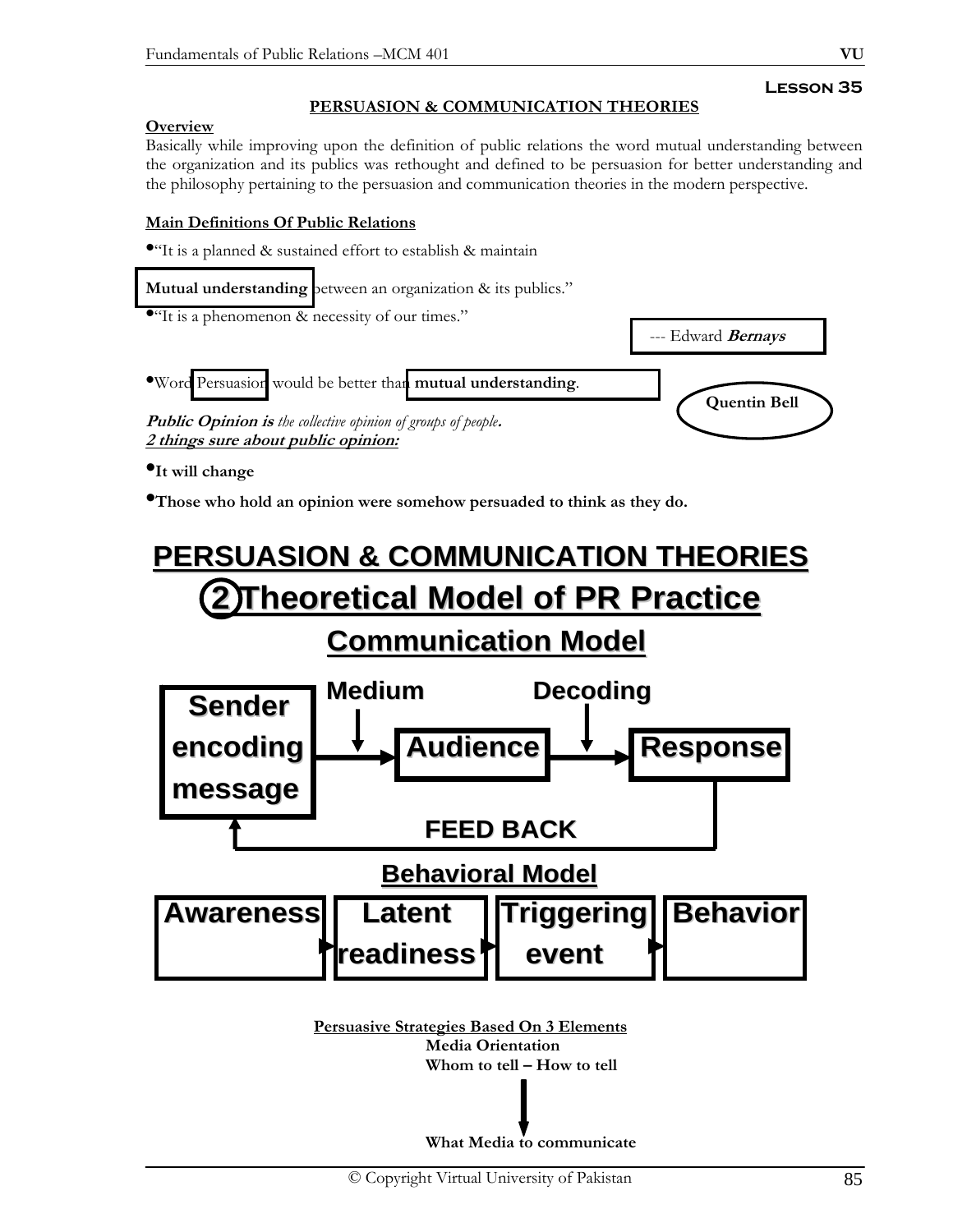( Choice of medium is very critical. It must be believable e.g. Television Which is highly credible with mass penetration?

# **Message Orientation**

- 1. Actually message must be evaluated.
- 2. To be effective persuasive appeals must combine the rational & the emotional.
- 3. To be persuasive, a message has to present something of value to the target public.
- 4. Must be compatible with that public's motives.

# •**Source Orientation.**

1. Source of information has big effect on persuasion.

2. People tend to believe sources that are like them, like they want to be , or like they perceive themselves to be.

3. Research has suggested that source credentials may not matter as much as a message's plausibility & message quality.

# **Propaganda & Persuasion Appeals**

#### **Some misleading propaganda devices.**

- 1. **Name Calling.**  Positive or negative.
- 2. **Glittering Generalities.**
- Throngs of greeters. Enthusiastic crowds
- 3. **Transfer.**

Famous person's aura is transferred to less known persons.

- 4. **Testimonial.**
- Actual endorsement not transfer.
- 5. **Card stacking.** 
	- Telling one side of story.
- 6. **Emotional stereotypes.**  All kinds of images are so designed like **"good Pakistani"**, **"housewife"**, **"foreigner"** etc.
- 7. **Illicit Silence.**

Basically holding information that would correct a false impression.

#### **Persuasion & Communication Theories**

There are **5** important elements

#### **--- Robert Cialdini.**

- **1**. **Consistency**
- **2. Reciprocity**
- **3. Social validation**
- **4. Authority**
- **5. Scarcity**

Based on the above **5** elements there are **4** principles of persuasion to be kept in mind**--** 

#### **Earl Newman**

(Built on concept of personal identification with an idea or a problem).

- **1. Identification.**
- **2. Suggestion of action.**
- **3. Familiarity & Trust.**
- **4. Clarity.**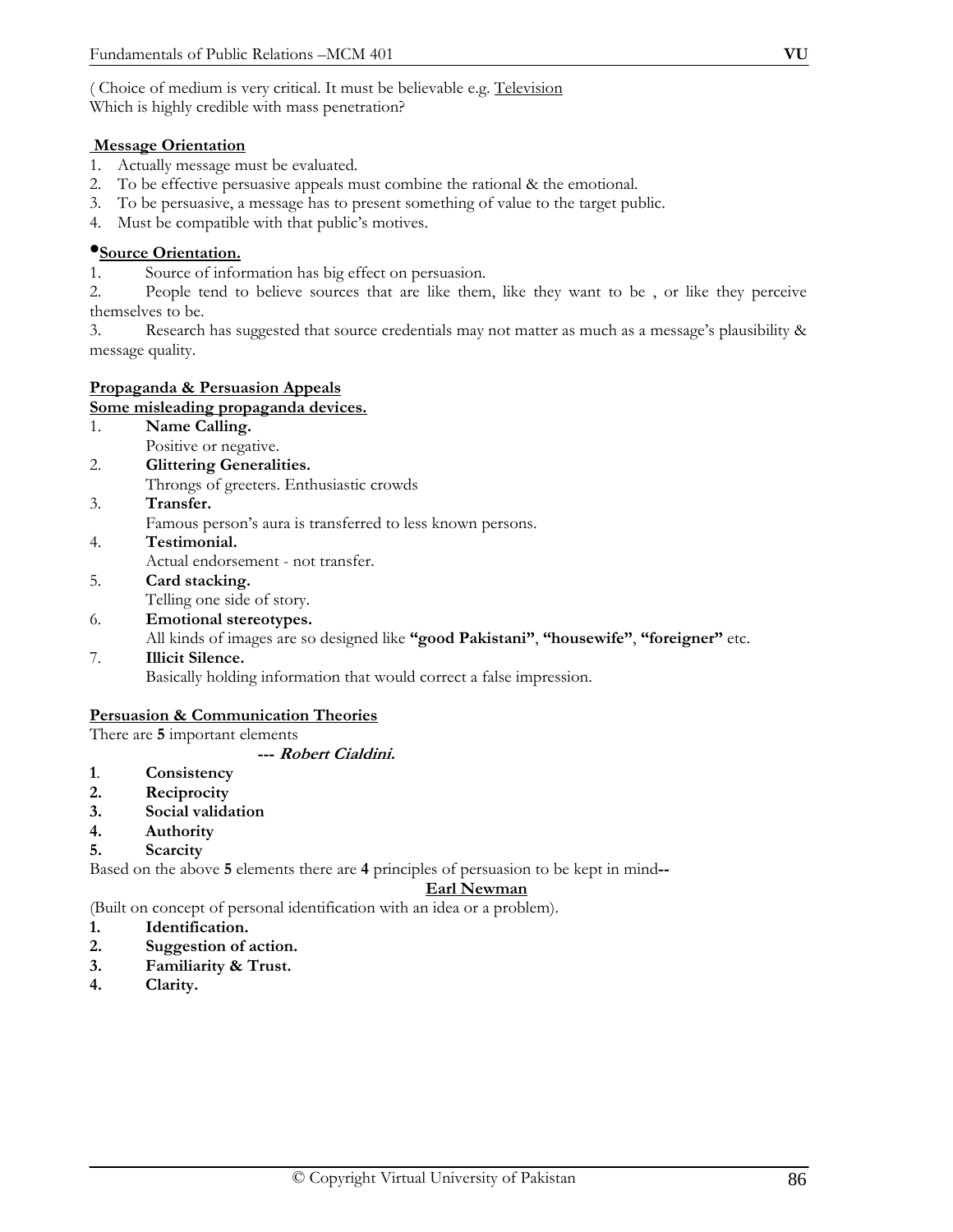# **Lesson 36**

# **COMMUNICATION CONCEPTS & THEORIES**

#### **Overview**

In order to communicate more effectively and positively it is essential that the students should understand the communication concepts and theories guiding them. In this context consumer behavior is very critical and needs careful monitoring. In this lecture we will explain the principles and necessary actions to implement them and monitor them, .we will once again explain the importance of research in these theories and concepts.

# **8 Principles Apply To Consumer Behavior**

- 1. Unpleasant appeals can be learned as readily as pleasant ones.<br>2. Appeals made over a period of time are more effective.
- Appeals made over a period of time are more effective.
- 3. Unique messages are better remembered.
- 4. It is easier to recognize an appeal than to recall it.
- 5. Knowledge of results increases learning of a message
- 6. Repetition is more effective when related to satisfaction.
- 7. Messages are easier to learn when they do not interfere with earlier habits.
- 8. Learning a new pattern of behavior can interfere with remembering something else.

# **Research and Persuasion**

# **Research Critical —**

It should be understood that research is always very critical in all areas of public relations.

#### **Firstly —**

How to collect data.. Whether yourself-In-house – OR – buy research services.

#### **According to Earl Babbie** —

**FIVE** practices which should be safeguarded in a research study.

•Ensuring voluntary participation of all subjects, including employees when the research is of internal publics.

•Preventing harm to the subjects, either psychologically or through analysis & reporting.

•Protecting participants through anonymity &/or confidentiality, the latter occurring when researcher identifies participant but does not reveal information.

•Avoiding deceiving participants something not always possible but highly desirable.

**•Reporting & analyzing results fairly & accurately so others are not misled by the findings.** 

#### **Secondly**

Research involves actual accumulation & storage of information.

#### **Thirdly**

As to how research information is used.

#### **How Are PR Practitioners Hampered In Their Efforts To Influence Management?**

- •Lack of **access** to management.
- •**Restraints** on information collection.

•Roadblocks to dissemination of **timely** accurate information.

•A **narrow definition** of the role of public relations.

# **Public Relations Responsibility "Corruption Of Judgment"**

**Dispute is not over facts.**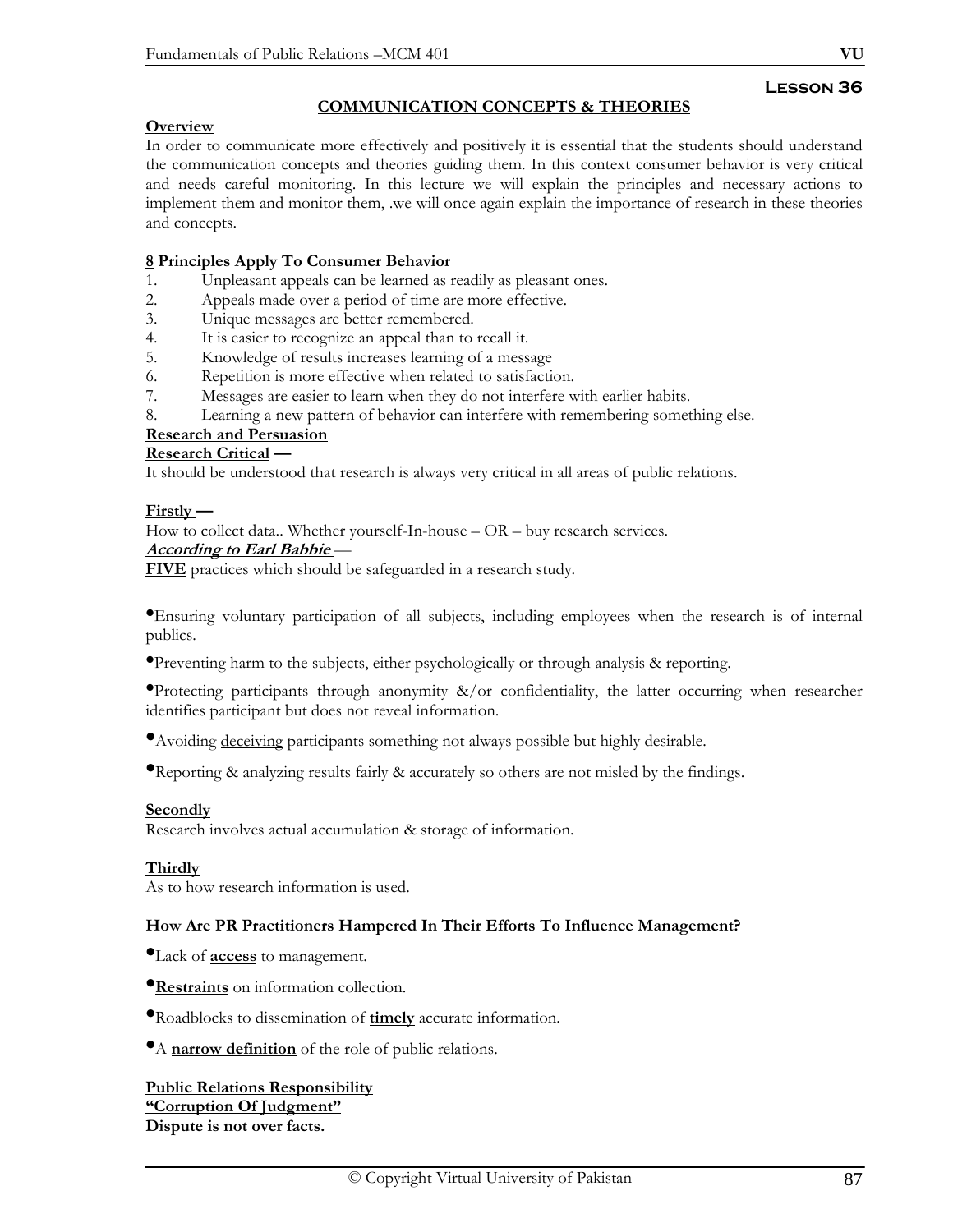•And it is over conflicting value systems. **In Fact The Best Course Is Return to the following formula for socially responsible PR decision making** 

•Who are the Publics?

- •What are the interests of each in the decision or situation?
- •How will an institution's policy or action affect each of these publics?
- •What social values are involved?
- •What values are in conflict?
- •What will the effects be?
- •Can the effects be defended?

# **SO consequently**

If the PR person who loses public's perspective in fact foregoes public responsibility & has become the **"persuaded"** rather than the **"persuader".**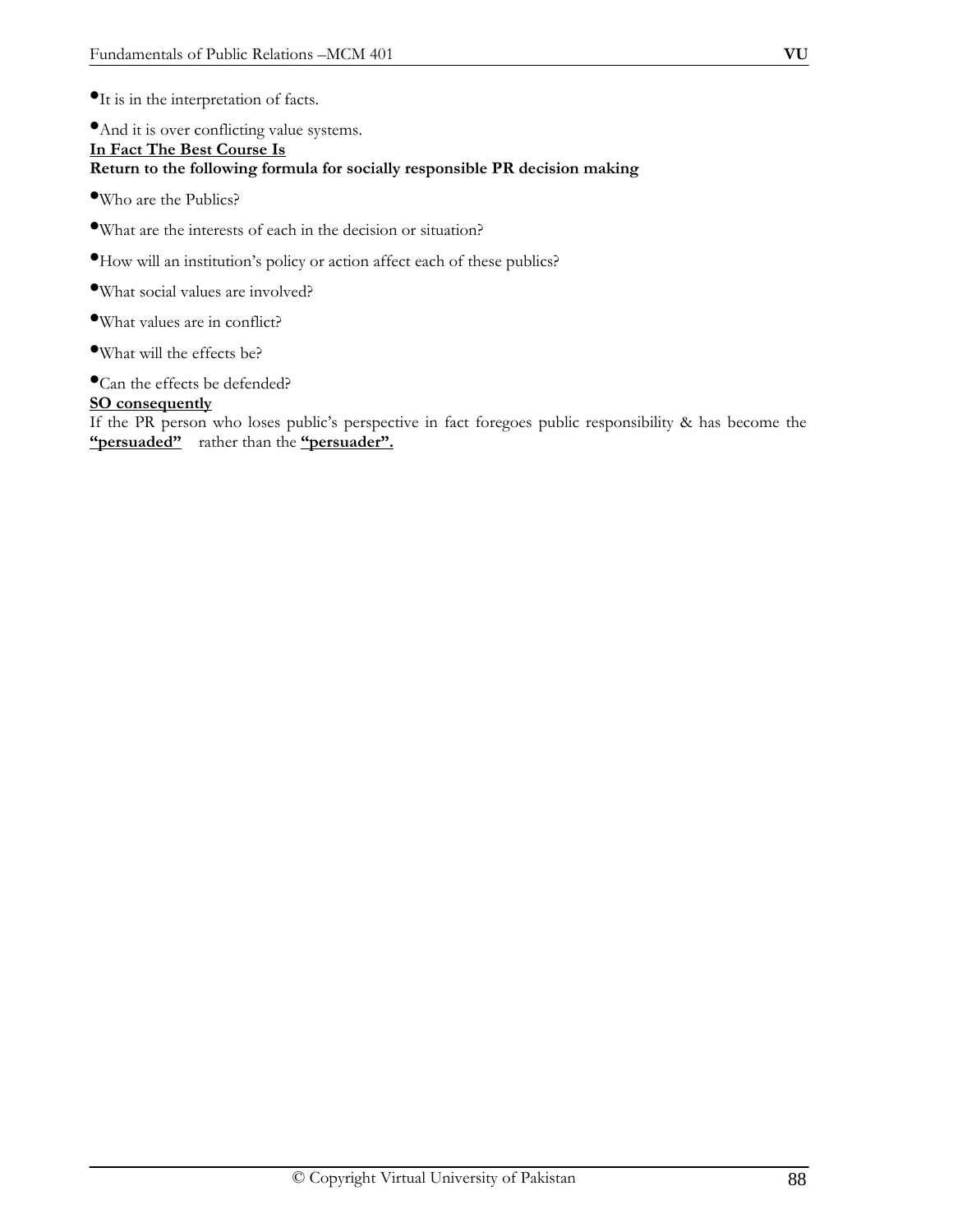#### **PUBLIC RELATIONS & LAW**

#### **Overview**

With the increased awareness of ones rights and the democratic principles and practices in place it is important to know the legal implications in the use of public relations plans and strategies. The students will also be acquainted with important methods to stay out of trouble. We will also explain various repercussions and implications of libel, slander and defamation. We will also discuss regarding public relations role in legal matters.

#### **As Samuel Johnson opined**

"The law is the last result of human wisdom acting upon human experience for the benefit of public."

#### **Francis Maitland Balfour said**

" Law: a mousetrap easy to enter, but not easy to get out of."

#### **Liabilities Of Practicing PR**

- 1. **Normal legal exposure**, like encountered by any other person.
- 2. **Work oriented legal exposure** such as found in the course of normal PR or publicity activities.
- 3. **Extraneous legal exposure** including everything from testifying as an expert witness to getting sports event tickets for a client, to lobbying without registering as a lobbyist or reporting income and expenses from such activities.

#### **Legal Problems: Civil & Criminal According to Morton Simons**

**5** situations where PR practitioner may be subjected to legal implications.

- 1. Participates in the illegal action.
- 2. Counsels, guides & directs the policy behind it.
- 3. Takes a large personal part in it.
- 4. Sets up a propaganda agency to fight enemies of it.
- 5. Cooperates to further it.

#### **How To Stay Out Of Trouble**

Best way to stay out of trouble is to maintain good relationship with the attorney of the organization...!

#### **5 ways can be helpful**

- 1. Recognize your individual responsibility for your action.
- 2. Know your business.
- 3. Ignore the vague lines between advertising & PR, because the law often does.
- 4. Decide how far you are willing to go to run a risk of jail ,fine, a cease or desist order or a corrective order.
- 5. "Know your enemy" specially which Government agency is likely to go after you.

#### **5 Good Points For PR Persons**

- 1. Be careful about headlines & pictures.
- 2. Carefully select every word, even the smallest one.
- 3. Use numbers where essential or important.
- 4. Be aware about the ingredients behind the product.
- 5. Only repeat a slogan where necessary.

#### **Defamation: Libel & Slander**

#### **2 Kinds of Libel: Civil & Criminal**

**Libel:** "written or otherwise published defamation"

**Slander**: "spoken defamation".

**Civil Libel**: this is non criminal – such as malicious publication tending to tarnish the reputation of a living person… Injuring his repute.

**Criminal Libel**: breach of peace or treason --- involves inciting to riot or some other form of violence against the government*.*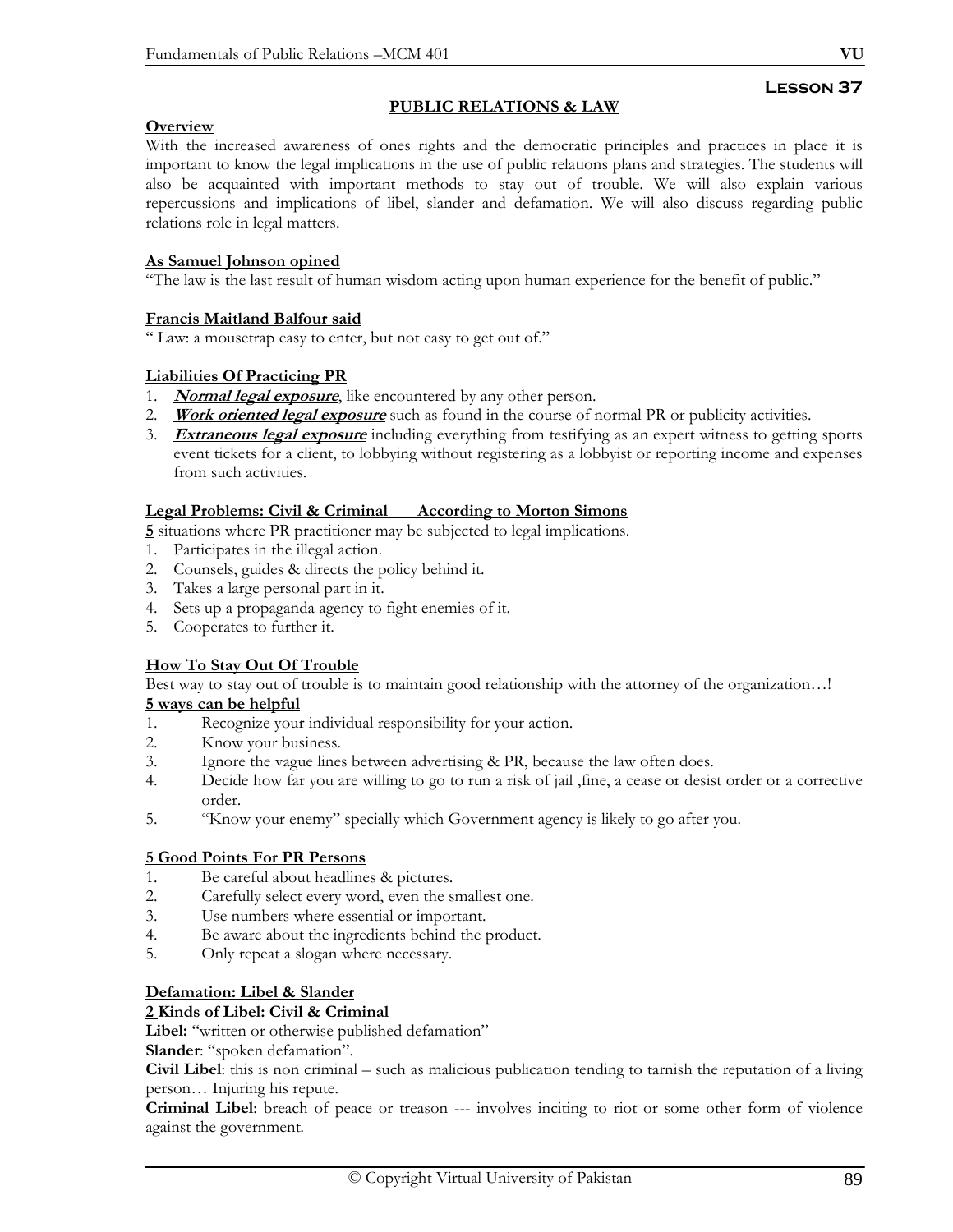# **Defense Against Libel Basically Three (3)**

- **1. Truth:** substantial proof that is admissible in court.
- **2. Privilege:** a fair and true report of a public, official or judicial proceeding.
- **3. Fair Comment:** statements made in an honest belief that they are true.

### **Rights of Privacy**

Rights of privacy apply only to people, and not to organizations..

# **4 types of violations**

- 1. Intrusion into solitude.
- 2. Portraying someone in a false light.
- 3. Public disclosure of private information.
- 4. Appropriation. Using a person's name or likeness for commercial purposes without person's consent. *In fact it is the privacy violation that causes most PR problems.*

#### **Contracts & Consents**

Normally PR practitioner should not get involved in contracts etc. **Should know about at least 5 such forms:** 

- 1. **Model Release.** When models are required for some campaign etc.
- 2. **Employee Contract**. Basically job related contracts.
- 3. **Photo Agreement**. Rights to release and use pictures for particular events.
- 4. **Work For Hire**. To hire personnel for some project etc.
- 5. **Printing Contract**. Contracts for getting some printing jobs to be carried out by printer etc.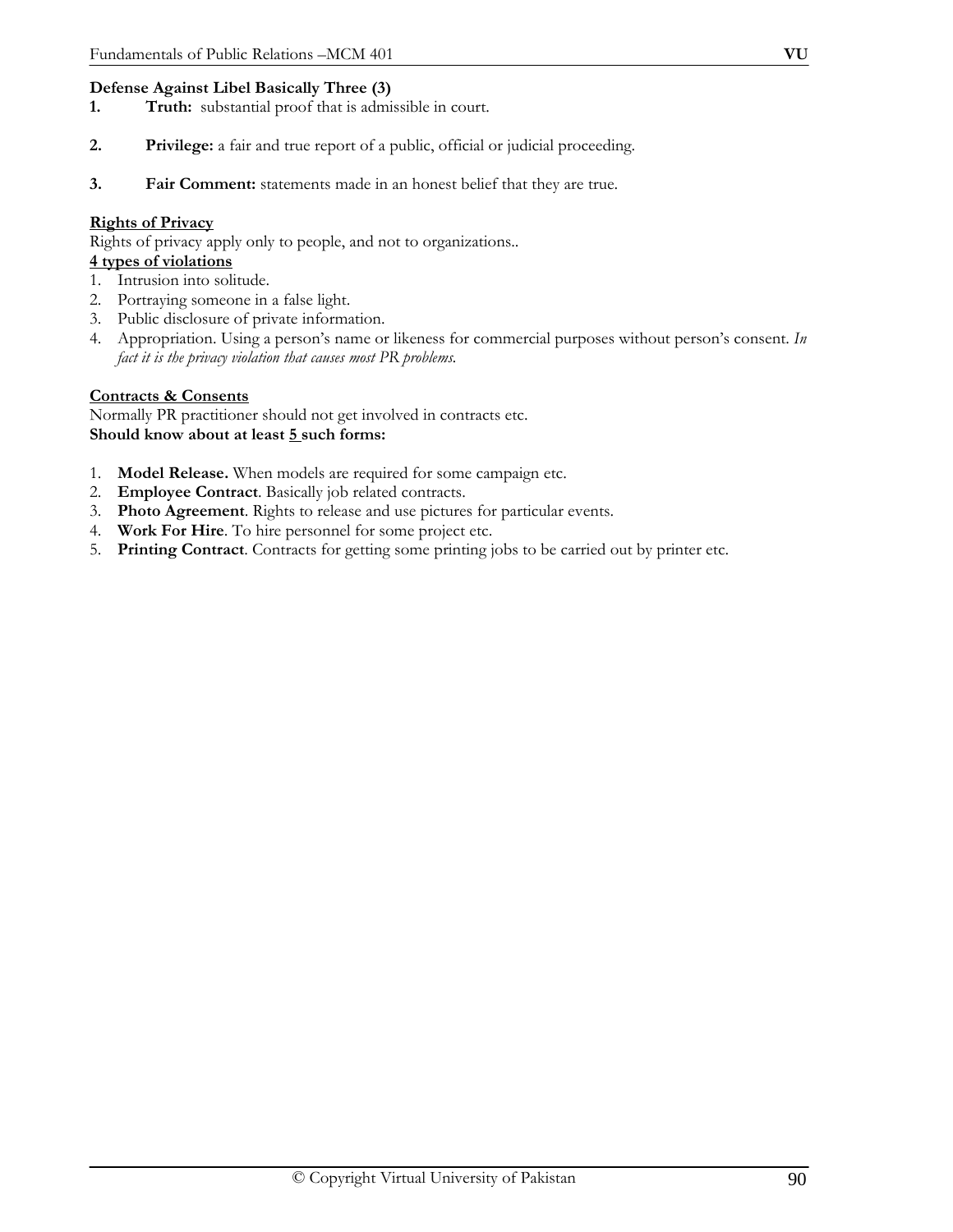# **PUBLIC RELATIONS & CASE STUDIES**

# **Overview**

Like research case studies provide a very vital resource of data to think and plan various strategies which would have proved useful or even would not have worked. We will explain the methods of how to use these and also show how these help in overcoming crises or difficult situations. This lecture will also help the students in knowing about important rules to follow in learning from experience obtained from the case studies. Moreover, we will also apprise the students regarding the various images of public relations as defined and understood by modern public relations practitioners.

#### **Plautus,**

#### **a Roman Poet & Playwright said —**

*"That a man is wise to some purpose who Gains his wisdom at the expense and from the experience of another."* 

#### **Francis Bacon,**

#### **an Author, Statesman & a Philosopher said --**

*"Learning teaches how to carry things in suspense, without prejudice, till you resolve."* 

#### **How To Use Case Studies**

•Find a solution to a PR Problem using specific guidelines as suggested by an existing case.

•PR practitioners may dissect a historical case as a learning experience to determine what worked and what did not and why.

#### **How Can Case Studies Help**

#### **A. Case Analysis**

Analysis of historical case can be broken into **4** parts.

#### **1. Summary of the case.**

An explanation of the nature of problem or problems background -- & the research based purposes of PR actions taken to address the situation.

#### **2. Additional research into publics.**

An assessment of impact of the problem, situation or proposed action; a prioritization of the publics & an explanation of what was done to overcome that.

#### **3. Description of institution involved**

What it does, what it is? Copies of progress reports be examined & included in the analysis. The action taken & all communication efforts made should be explained in detail.

#### **4. Consideration & evaluation.**

What worked particularly well & what could have been improved.

#### **Learning From Experience.**

# **Two Cardinal Rules**

- 1. Get started early & use material from executive speech, because it already has been researched & cleared for release.
- 2. Use arguments people can relate to ones that affect them.
- 3. Show what impact winning on your issue will have on the major concerns of the day.
- 4. Do not put all your arguments into one release.
- 5. Present only your case, not the opposition's.
- 6. Use positive approach to refer to the other side, like "less informed" or "well intentioned."
- 7. Keep in touch with the lobbyist to get feedback on which arguments are working the best.
- 8. Don't just cover news media. Send to all channels.
- 9. Keep in mind the key objective is to win, not to merely accumulate more clippings, editorials and photo layouts. *WINNING IS THE BOTTOM LINE.*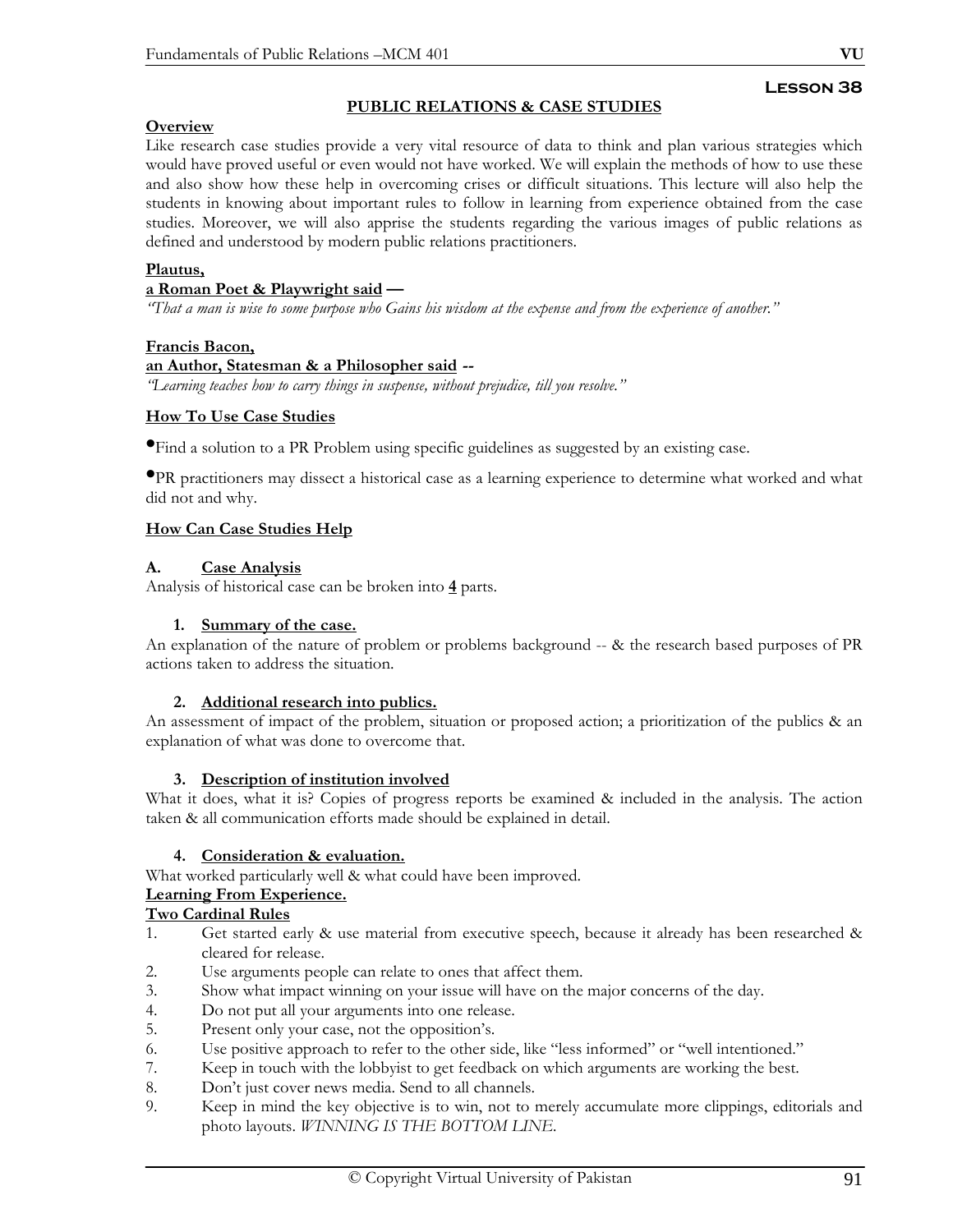# **To Sum Up…. Case Studies**

Demonstrate how campaigns to achieve specific public relations objectives are planned, implemented & evaluated*.* 

## **May be used in 2 ways**

- 1. Case studies may pose a problem & outline a possible solution according to specific guidelines, as suggested by an existing case.
- 2. Case as a learning experience as to what worked , what did not & why.

# **Analysis Of A Historical Case Broken Into 4 Parts.**

- 1. A summary & Research based purposes of PR actions;
- 2. Additional research into publics, an assessment of the impact of problem, situation or proposed action & an explanation of what was done to deal with the problem.
- 3. Detailed description of the institution involved in the problem.
- 4. Consideration & evaluation of what worked pretty well & what could have been improved.

#### **Images Of Public Relations 5 Kinds**

# •**The Mirror Image**.

This is the "people" especially its leaders believe to be the impression outsiders have about the organization.

# •**The Current Image**

This is the one held by people outside the organization & it may be based on experience or on poor information and understanding.

# •**The Wish Image**

This is the desired image, the one which management wishes to achieve.

### •**The Corporate Image**

This is the image of the organization itself rather than that of the products or services.

#### •**The Multiple Image**

A number of individuals, branches or other representations can each create a particular image which does not conform to a uniform image for the total organization.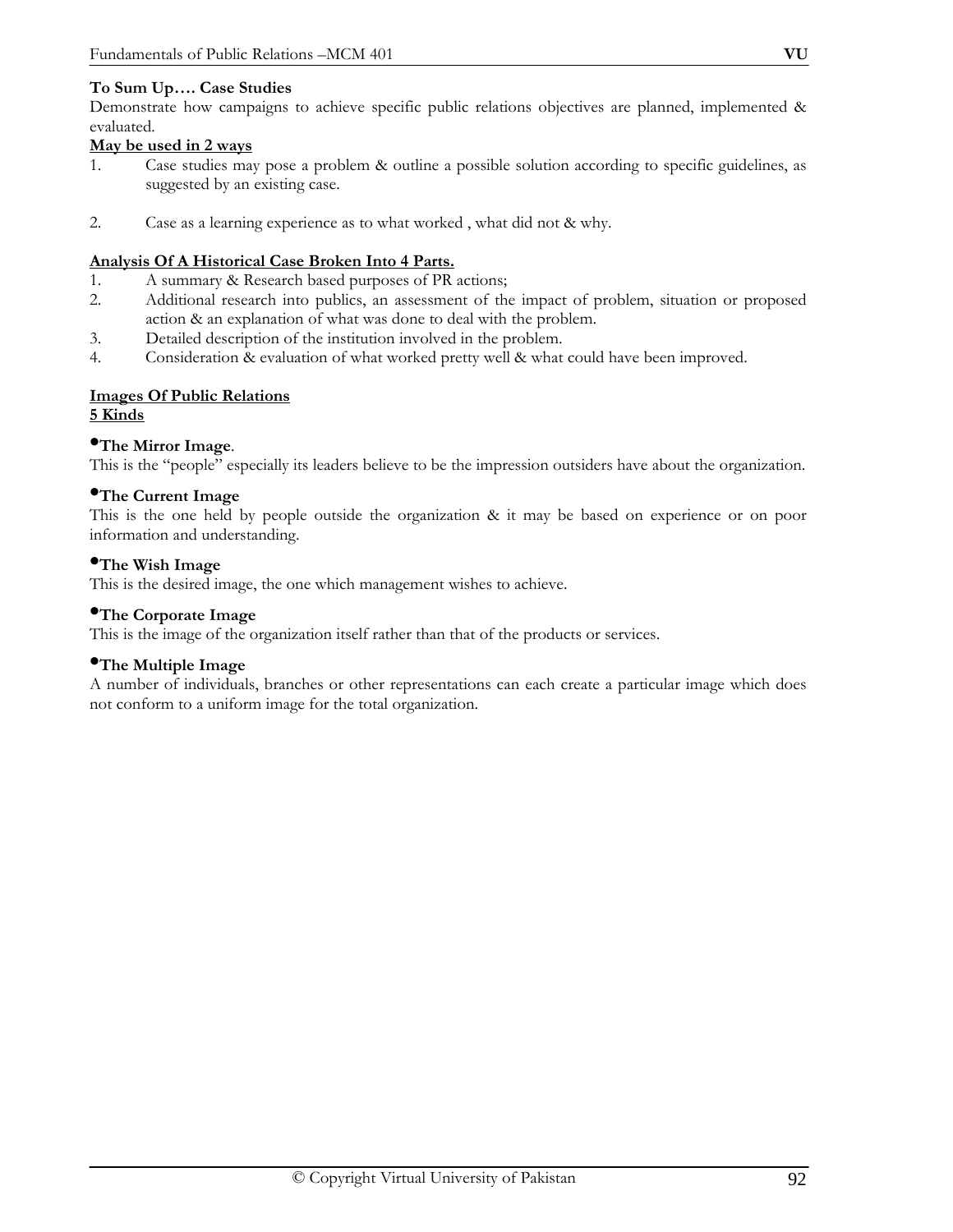# **PR AND PRINTING PROCESSES**

# **Overview**

Printing is and has been an important tool of public relations. It is important that a PR professional should know about the printing processes, its fundamentals and its various important segments required for outstanding results etc. besides explaining about different processes and printing methods.

# **Why is printing important in PR?**

---A principle medium for disseminating information, *a primary function of PR*.

# **Fundamentals Of Printing**

•Types & uses of printed material in public relations.

•Methods of distributing public relations printed matter.

•Printing processes & techniques.

•Preparing copy for printing.

•Typography.

**•Engraving.** 

# **Why Important?**

PR professional should know about print, printers, printing methods & printing Requirements. **Generally**

Important to distinguish between 5 main processes of printing.

- 1. Letterpress 2. Lithography
- 3. Photogravure 4. Flexography
- 5. Silk Screen

# **PR and Printing Processes PR and Printing Processes**

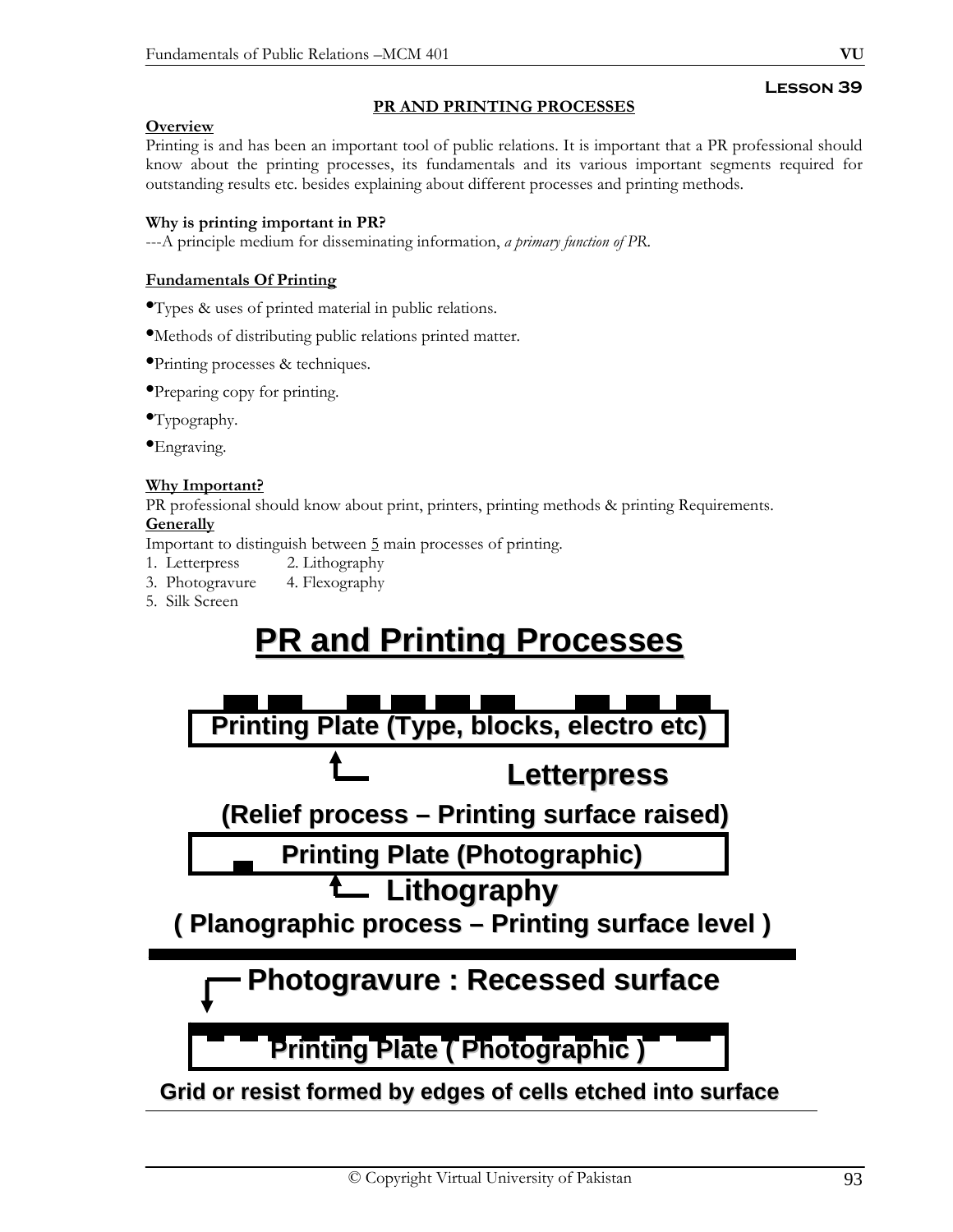#### **Typography**: The point System

Letterpress words in metal, while wooden words used for printing large posters. Typefaces (individual type designs) are measured by point system originating to USA. Typical typestyles were 6, 12 & so on e.g. See below: **Fonts:**  $\underline{A}$  in 12 points  $\underline{A}$  in 20 points  $\underline{A}$  in 24 points & so on **Style:**  $\underline{A}$  in ARIAL style  $\underline{A}$  in **Calligrapher** style & so on

#### **Different Names Of Fonts In Use**

ARIAL, BROADWAY, CALLIGRAPHER, ALGERIAN, BAZOOKA, HEATHER, CASTELLAR, FORTE, **LUCIDA**, SCRIBBLE, GEORGIA & TIMES NEW ROMAN

#### **Letterpress**

It is a printing process that works by taking hard type (lead, magnesium, and polymer) applying ink to it and the having it striking paper under great pressure. It works in much the same way a rubber stamp works except the hard type actually penetrates the paper leaving a product that has depth and feel. Both can be adjusted by varying the amount of pressure.

#### **Offset Printing**

In the early part of 20th century, it was discovered that ink could be transferred from the lithographic surface to an intermediate rubber surface & then to paper. The rubber intermediate, called a blanket, can transfer ink to paper and to a wide variety of materials that cannot be printed directly, including plastics & metals. As the soft blanket conforms to the texture of the surface to be printed, lithographic image quality is unrivaled.

#### **Photogravure Printing**

Photogravure prints an image from an etched copper engraving plate that is created from a transparency of a photographic image. The photogravure printing process produces a photographic image composed of fine lines rather than dots.

#### **Silk Screen Printing**

This is based on the Stencil principle. The printing area being cutout to allow the ink or paint to be pressed through the space which is covered with a screen of silk, nylon or organdie mesh. This is an old Chinese invention.

#### **Types Of Paper Used For Printing**

#### **1. Newsprint**

A cheap, absorbent paper suitable for newspapers.

#### **2. Offset paper**

A super calendared & polished paper suitable for magazines, letterheads, prestigious stationery.

# **3. Imitation Art**

A polished paper with china clay content.

# **4. Art Paper**

A high class paper with a coating of china clay or similar substance on one or both sides which is highly polished.

# **5. Antique Paper**

A very rough, bulky, absorbent paper.

# **Some important tips for printing. Copy Tips**

•Copy should be typewritten in double spaced lines.

•At least 1 inch should be allowed for margins on left & right side of paper.

•Don't carry a paragraph to another page.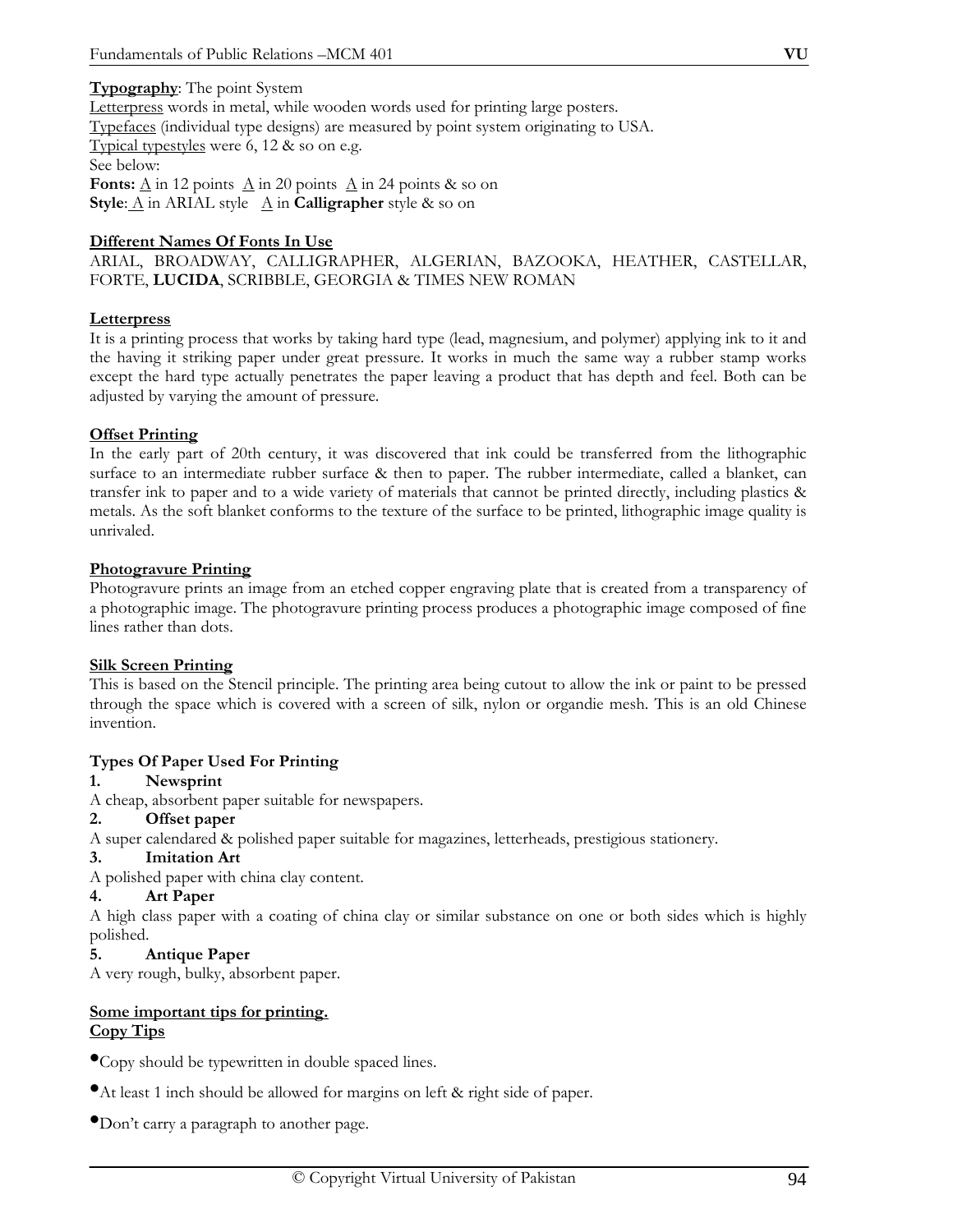•Type only on one side of paper.

# **PR And Printing Processes**

•Place the word "continued or more" at the bottom of page if copy continues to next page.

- •Number pages.
- •Clearly indicate end of copy.

# **Artwork Tips**

Photos, drawings, tint blocks & other decorative matter should be marked for size & position in the finished job.

# **Layout Tips**

- •In selecting type variations for a layout select type that will reflect the message you wish to convey.
- •Select type variations which will harmonize & avoid too many type variations.
- •Best to confine to family of one type family.

# **Fundamentals Of Printing**

•Types & uses of printed material in public relations.

- •Methods of distributing public relations printed matter.
- •Printing processes & techniques.
- •Preparing copy for printing.
- •Typography.
- •Engraving.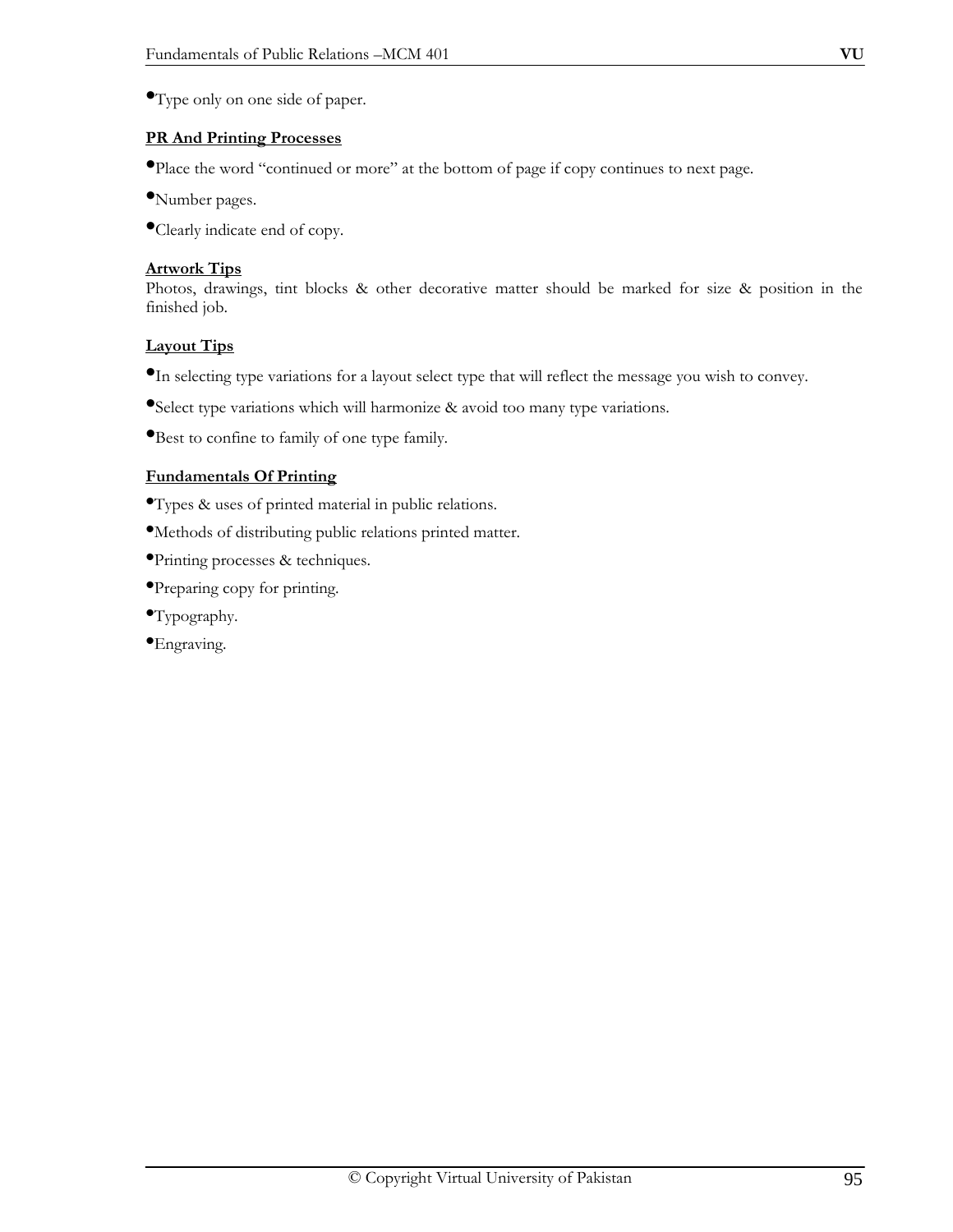### **PUBLIC SPEAKING -- A PR TOOL**

#### **Overview**

Public relations professional has very often either to speak or make arrangements and prepare its management chief or other department heads to deliver speeches for various reasons at different occasions .It is important that these should be well written, well spoken and convey clearly the objective for which these are being made. In this lecture we will inform the students about various stages and advantages of making such speeches and how to conduct them and use these to the advantage of the organization.

"Just saying a few words"---- Basically this implies that to speak less but with authority and with facts will be the best and effective policy. This implies that it is the best and a most desirable low key & high quality approach to PR

#### **Key Benefits**

- It helps promote you as an expert in PR.
- It develops awareness of your company, group or cause.
- It offers you an opportunity to obtain feedback from people you do business with.
- It helps generate sales & business leads.
- It is good means of networking with potential contacts.
- It generates follow up opportunities to speak to other interested groups.
- It is cost effective. You don't pay to make speeches & very often it can actually earn you money.

#### **How To Prepare**

In order to be effective it is imperative that the speaker should answer following questions.

- Who will be in the audience & how many of them will there be?
- What will be their interest?
- Will they be male or female or both & of what age?
- What attitudes will they have, about your subject & the world in general?
- Are they hostile to certain subjects & enthusiastic about others?
- Are there issues particularly troubling them at the moment?
- How much do they know about the subject?
- Has the audience listened to a similar talk recently?
- How long will you be expected to talk?
- Will there be question answer session afterwards?
- Will there be a PA (public address) system to amplify your voice?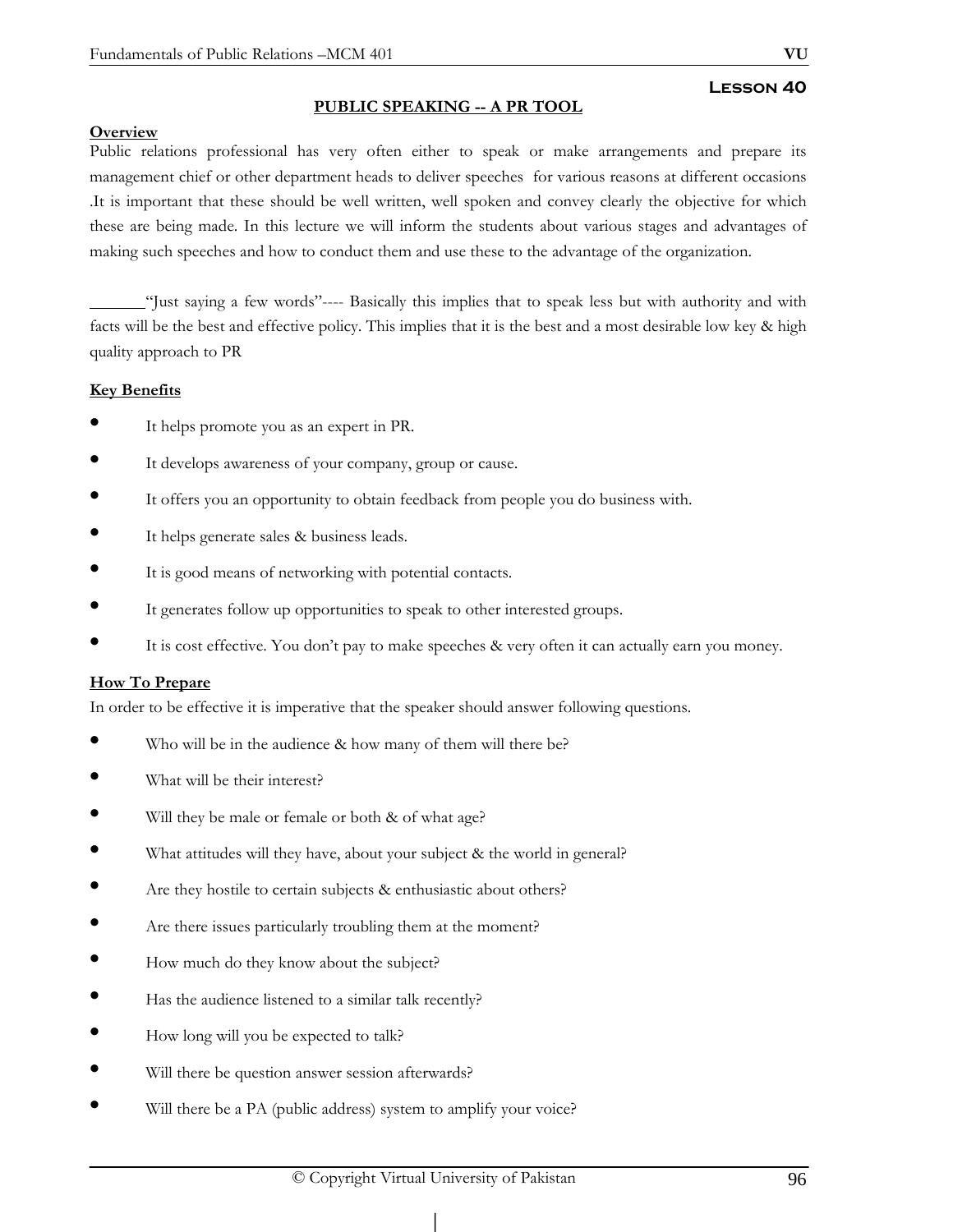#### **What to say?**



# **How To Develop Your Speech**

- 1. Decide key points.
- 2. Create a logical order.
- 3. Draft the speech.
- 4. Your final notes.

# **Preparing To Speak**

- Practice makes perfect.(Rehearse and read it many times)
- Delivering your speech.(**Style**) Speak slowly, clearly and do not shout.
- Case history: (Without preparation many speakers cut a sorry figure.)
- Following up your speech.(Distribute your speech to the press)

# **Why You Might Turn Down Speech**

- It will take too long to research & write the speech.
- It won't lead to other opportunities.
- You can make a more profitable speech elsewhere on the same night.
- Not enough of the right people will hear your speech to warrant the effort.
- There may be others to speak who you don't want to speak against.

#### **Exploiting Existing Public Speaking Opportunities.**

- Effective way is organizing seminars.
- Seminars are great opportunity for market research & to obtain desired feedback*.*

#### **Organizing A Seminar**

- The venue.
- Setting up the fee.
- Promotion.
- Finalizing numbers.
- Preparing the work materials.

#### **To Sum Up --- Remember**

- **Collect Data.**
- **Make Notes.**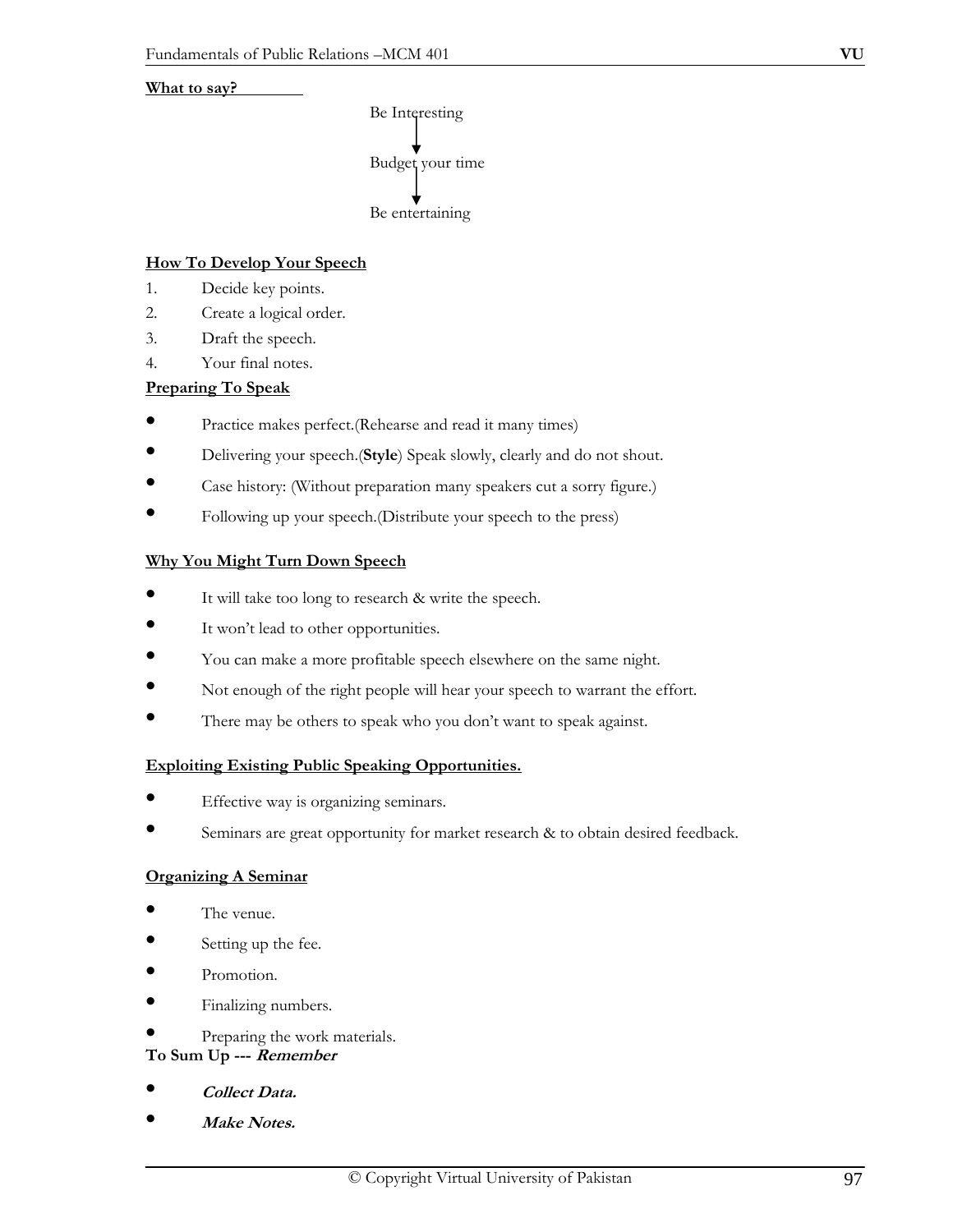- **Rehearse.**
- **Speak slowly yet with authority.**
- **Be short & precise.**
- **Don't shout.**
- **Keep note of audience mood.**
- **Don't use difficult words.**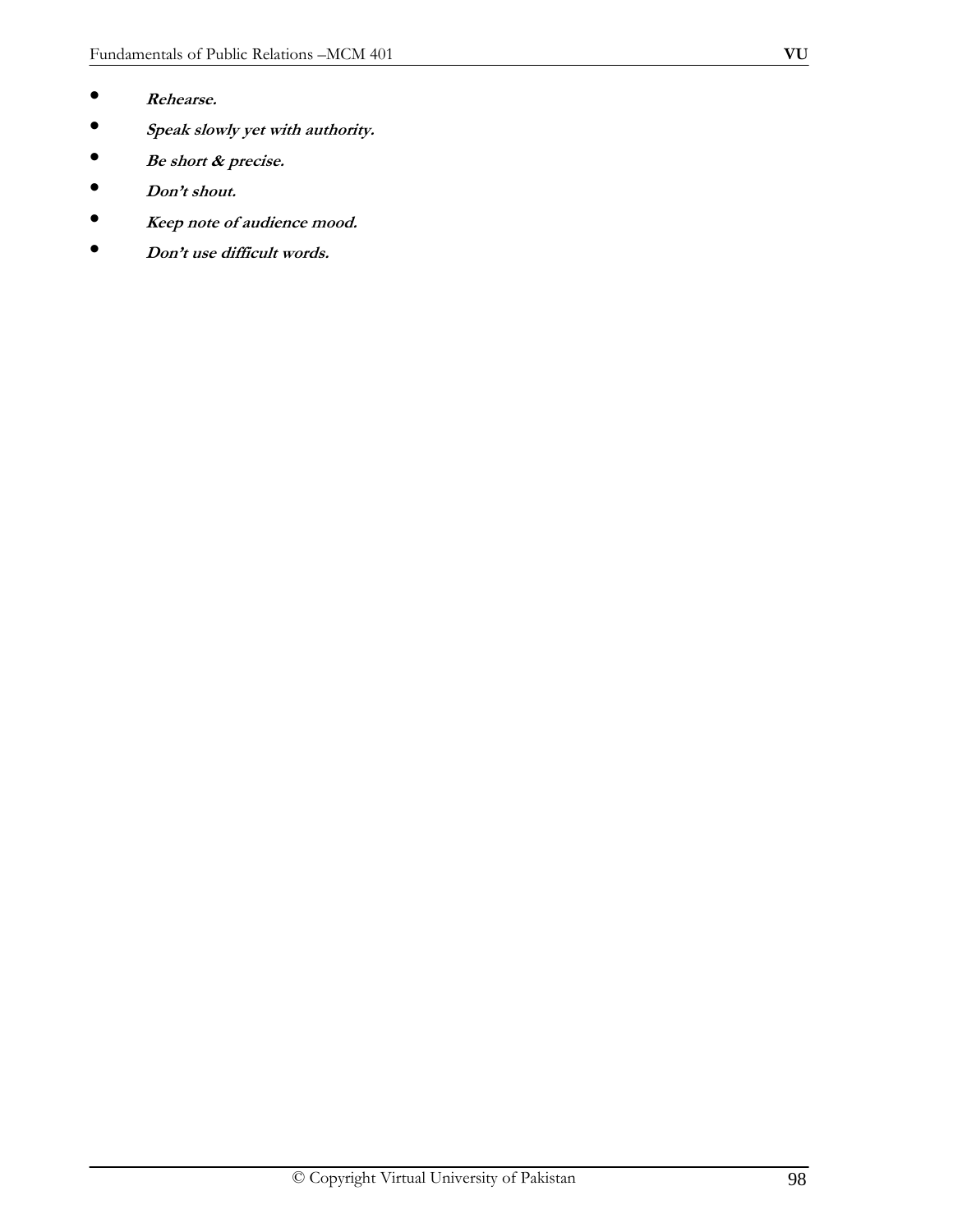#### **PR -- COPING WITH UNEXPECTED**

#### **Overview**

Public relations profession is very demanding and has to remain always on its toes as it will and can always be confronted with unexpected situations. The students will be prepared how to face and counter these eventualities. In this lecture they will also be explained about the emerging public relations trends and responsibilities in this very competitive world. It would be very appropriate to say that a PR professional has to always remain on "Red Alert!". Moreover, the students will also be apprised about today's technology and its advantages for the public relations professional.

"It is good thing to make mistakes, so long as you find out & rectify quickly"*.* 

**--- John Keynes.** 

# **The Golden Rule: Be Prepared**

•Know your local press contacts.

•Know the people personally.

- •Decide on the spokesperson.
- •Imagine worst case scenarios.

#### **When The Worst Does Happen?**

- •Avoid a cover-up.
- •Do not alienate the press.
- •Give the basic facts.
- •What to say if confronted.
- •When to take legal advice.
- Your right to silence.
- •Wrapping up the bad news.

#### **Some Possible PR Ideas**

- •Setting up a social interest group.
- •Offering achievement awards.
- •Setting up an amenity scheme.
- •Supporting a special interest group.
- •Donating materials to a good cause.
- Donating funds.
- •Protecting the environment.
- •Nominate a special day.
- •Devise a competition.
- •Offer a special skill.
- •Produce a mini business mini-guide.
- •Obtain professional membership.
- •Smarten up your premises.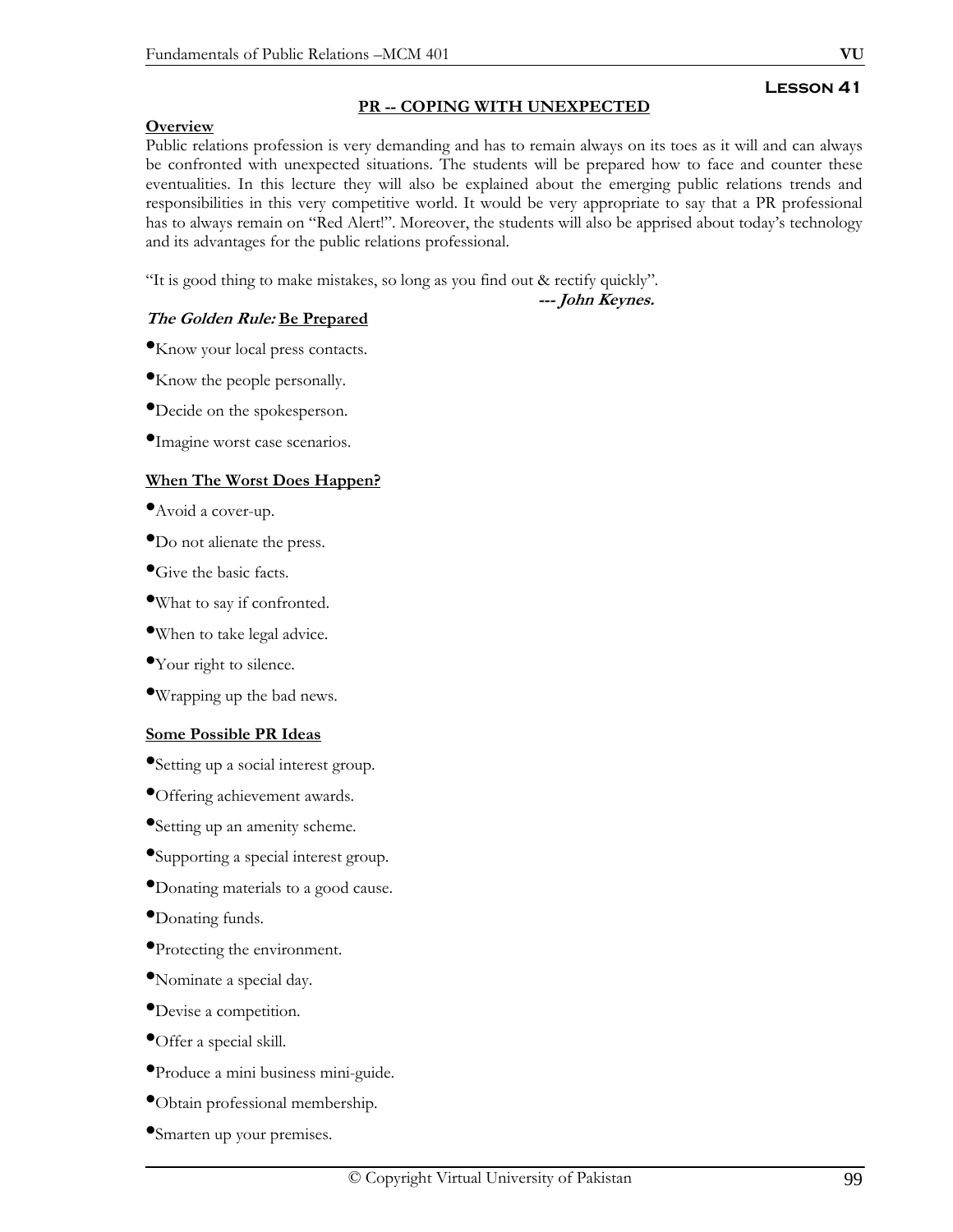- •Offering advice.
- •Attend meetings.
- **•**Sponsor a team.
- •Organize a race/walk.
- •Involve a celebrity.
- •Celebrate a birthday.
- $\bullet$ Go "Green"
- •Link to an educational program

# **Emerging PR Principles & Trends**

- •Acceptability.
- •Compatibility.
- •Intensity.
- •Pervasiveness.
- •Variety of impressions.
- •Persuasiveness.

# **Evaluation Of PR Services 6 criticisms of PR**

- •Too Much a **"Yes Man"**
- •PR man often **not very articulate**.
- •PR man has **inadequate grasp of business & economics** generally.
- •PR man does **not often understand the operations** of the company.
- •PR man **frequently remains ignorant or unaware about company's immediate problems.**
- •PR man is **too sensitive on the point of whether his advice is taken or not**.

# **Moves Towards Professionalism.**

# **5 major factors that retarded maturity of PR as a profession.**

- •Grew very rapidly.
- •Covers exceedingly wide scope.
- •Forces within & outside created misunderstanding.
- •Best pr service is often intangible & comparatively immeasurable.
- •Very little enforement of defined standards pr professionals required to meet

# **Measurability**

- •Public Relations must deal with changes in attitude.
- •Public Relations must lead its target and not follow it.
- •Public Relations should probe into the minds of people.
- •Public Relations should make use of the greatest resource i.e. human intellect & creativeness.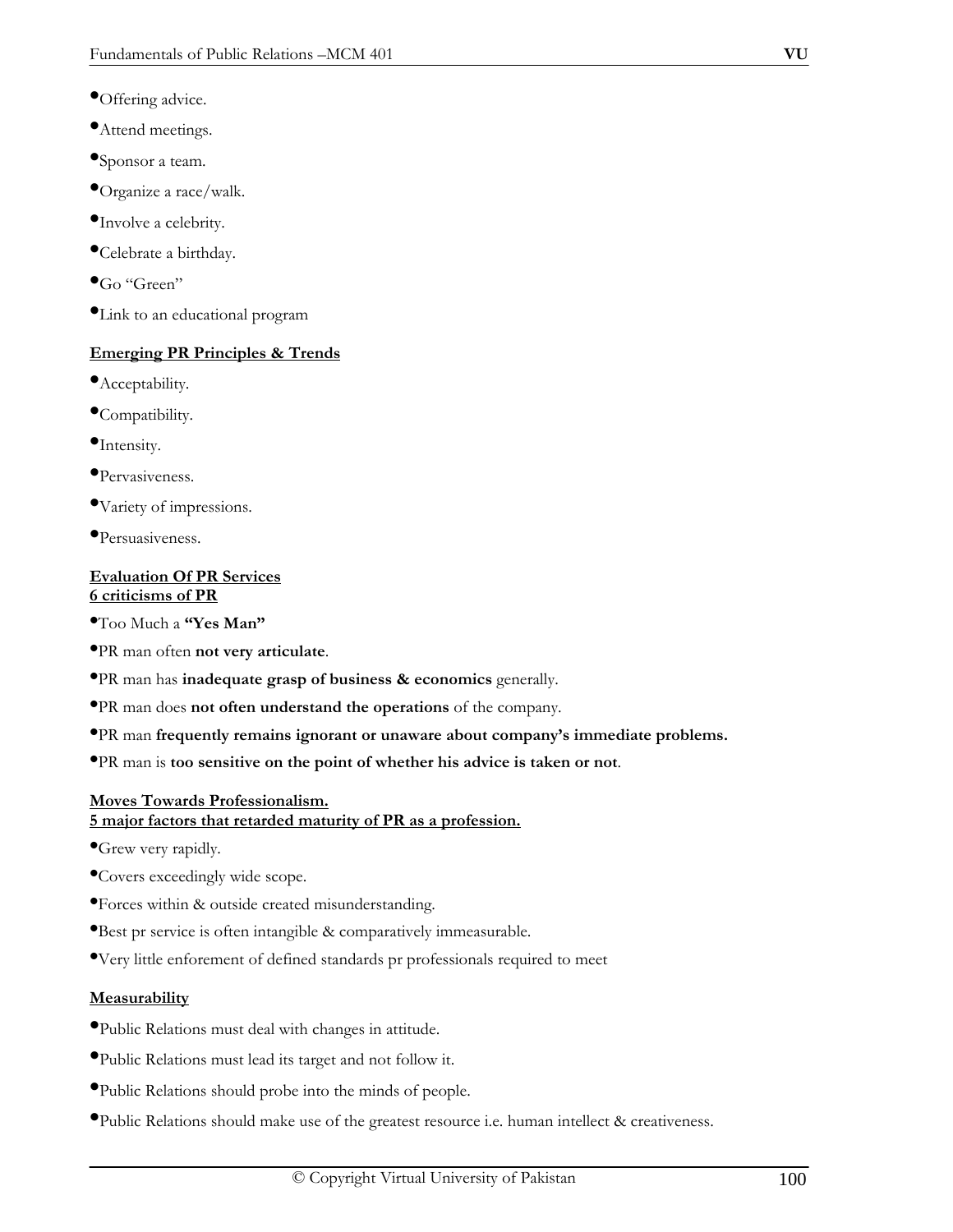# **Today's Technology & PR**

### **Today's PR Professional should know**

•Use of computers for storing, sending, receiving & printing information & art.

•About growth of satellite transmission, cable video.

•Growth of specialized pr services.

•Computerized graphic design services.

# **Key Points -- Six "S" Theory**

•**S**trong competition.

•**S**tiff opposition.

•**S**erious opinion leaders.

•**S**ystematic evaluation.

•**S**ocial demands.

•**S**keptical press.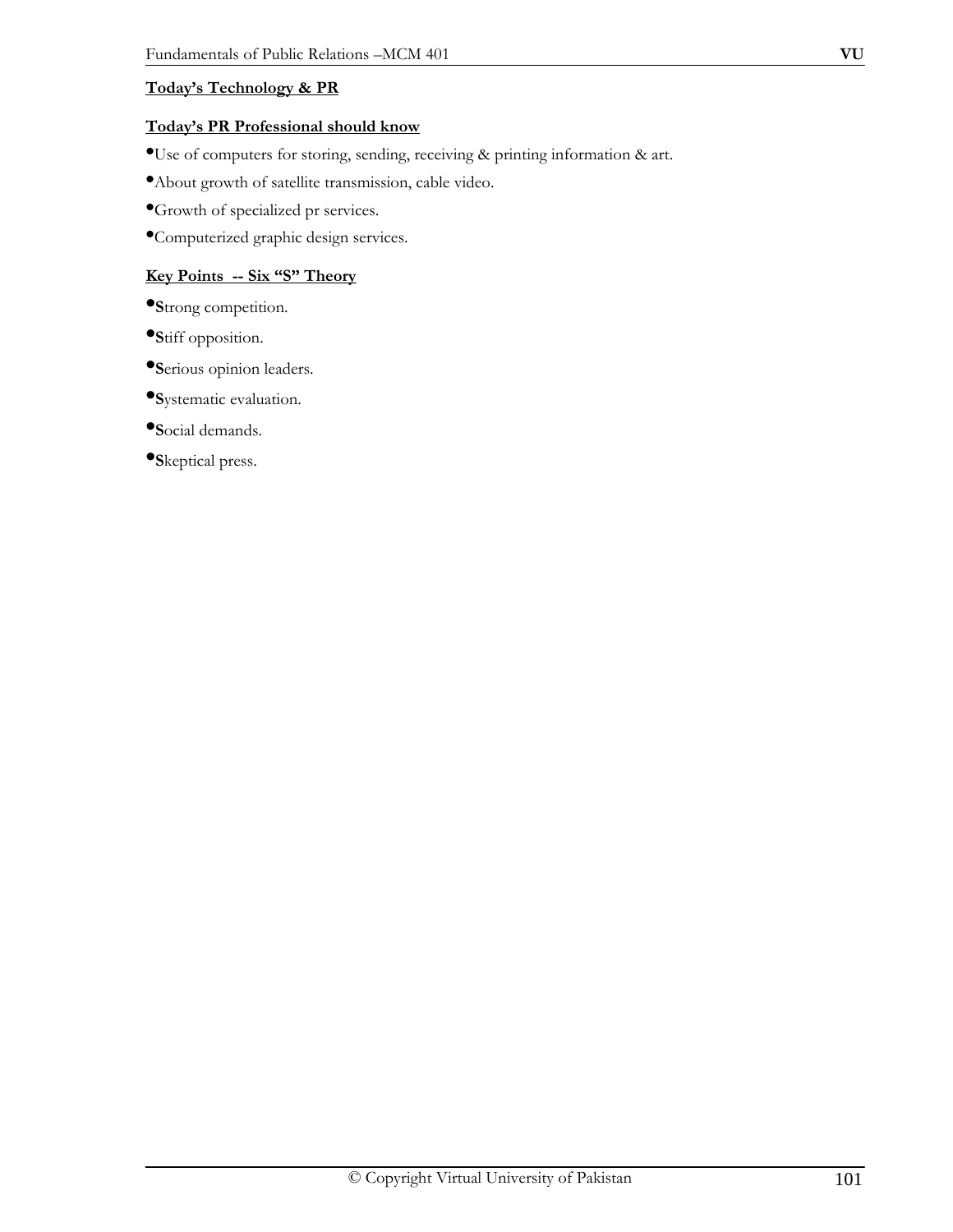# **DREAMS & REALITIES OF PR**

# **Overview**

In this lecture the students will be apprised of the dreams and realities of PR. The difference between image and reputation will be explained, besides informing them regarding the ways in which PR professional can take charge of the identity of an organization.

# What do you mean **"That's good PR"?**

- We sense presence of good PR because it gives us a favourable impression.
- We approve of it because it confirms our needs & wants of the moment.
- We do or admire PR for its planned effect on others.

# **Why Bother About Finer Points If PR Does The Trick?**

- PR offers no quick fix even when it promises to.
- PR does not just happen, nor is it result of an aptitude or instinct.
- PR is unable to do a good job with substandard materials. In fact it exposes weaknesses.
- PR can be the impetus to getting the product right first by attending to finer points before developing the PR policy.

#### **Difference Between Image & Reputation**

- Reputation is based on all impressions gained by the publics.
- Image is based on awareness, perceptions & approval.
- Reputation is based on beliefs developed from distance, without benefit of contact.
- Image is composite perception of a company, its products & services.

#### **Can PR Be Self Taught?**

- But patience & application is needed for sustained success.
- PR techniques are easy to learn.
- How to books & courses can be used.
- PR practice is wide ranging & concentration on certain areas is likely to secure satisfying results earlier than expected.

#### **PR Irons Out Ups & Downs Of Daily Operations?**

- Understanding of human behaviour.
- Anticipation of future trends & their consequences.
- Harmonization of conflicting private & public interests.
- Generation of greater goodwill internally & externally.
- Avoidance of misunderstandings & disputes.
- Promotion of positive corporate culture.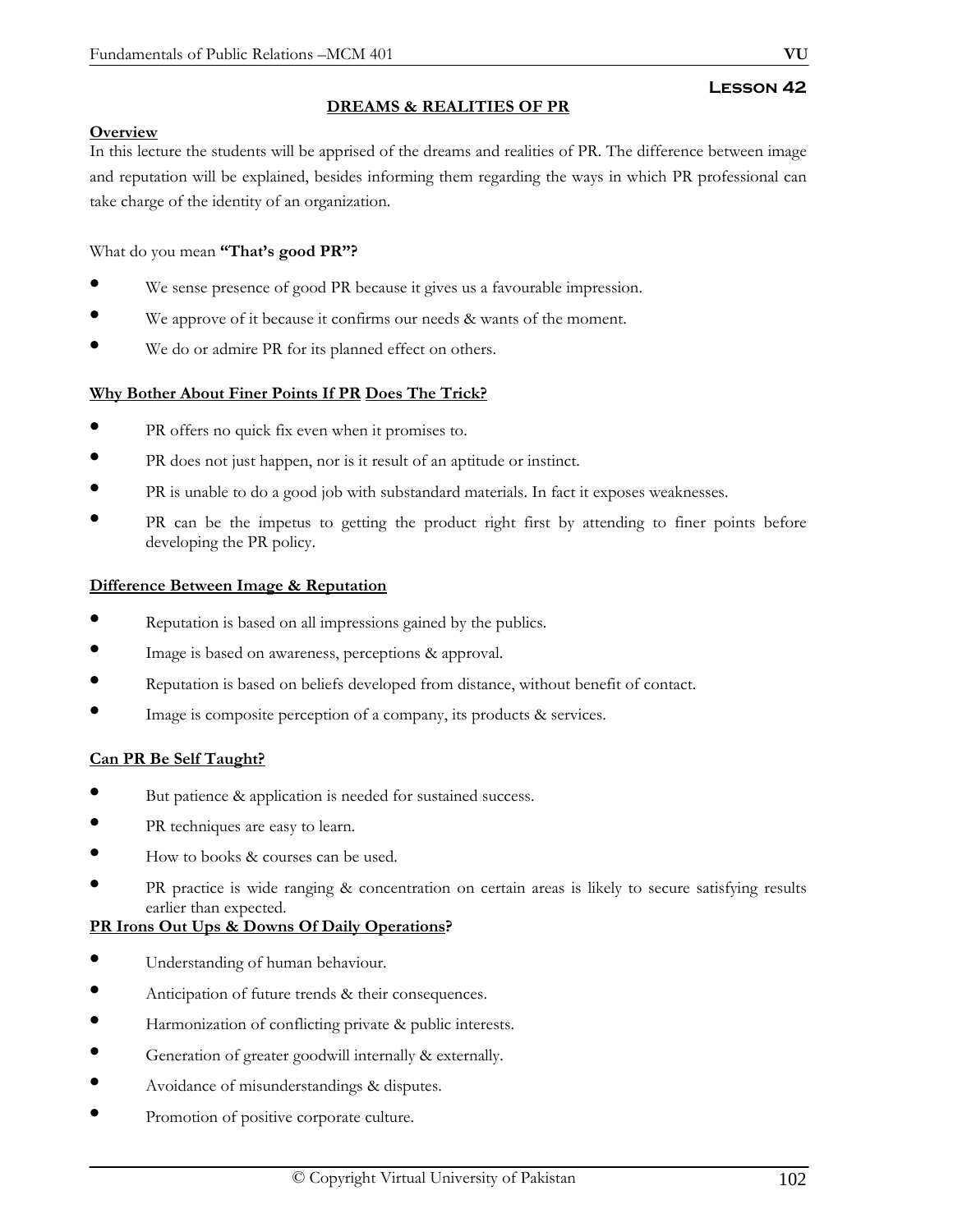# **What Has PR To Do With Education?**

There are **3** Key areas where PR supports education

- Lobbying of decision-makers in Government & local government.
- Issues management, which is probably of greatest importance internally.
- Community relations, where emphasis is likely to be on support for parent oriented events & interests.

# **Do Small Businesses Need PR To Survive?**

- A food manufacturer may depend upon a few buyers representing major food retailers or department stores.
- A professional services company may have half a dozen retained clients such as large companies or local authorities.
- A specialist subcontractor may work mainly for just 2 or 3 of its industry's leading names.

# **Still PR Will Be Essential...For**

- **Start ups** --- to lure broad spread of customers.
- **Additionally --**how it gets on with its sources of finance ,suppliers & other key publics.

#### **Who Takes Charge Of Identity?**

- Corporate values as reflected in the way "things get done?"
- The brands, to optimize the reputation strengths.
- Service characteristics, so that the identity complements them.
- Sponsorships to emphasize corporate social responsibility.
- Design, for coherent appearance & ready recognition.
- Age & structure of the organization to ensure consistency & credibility.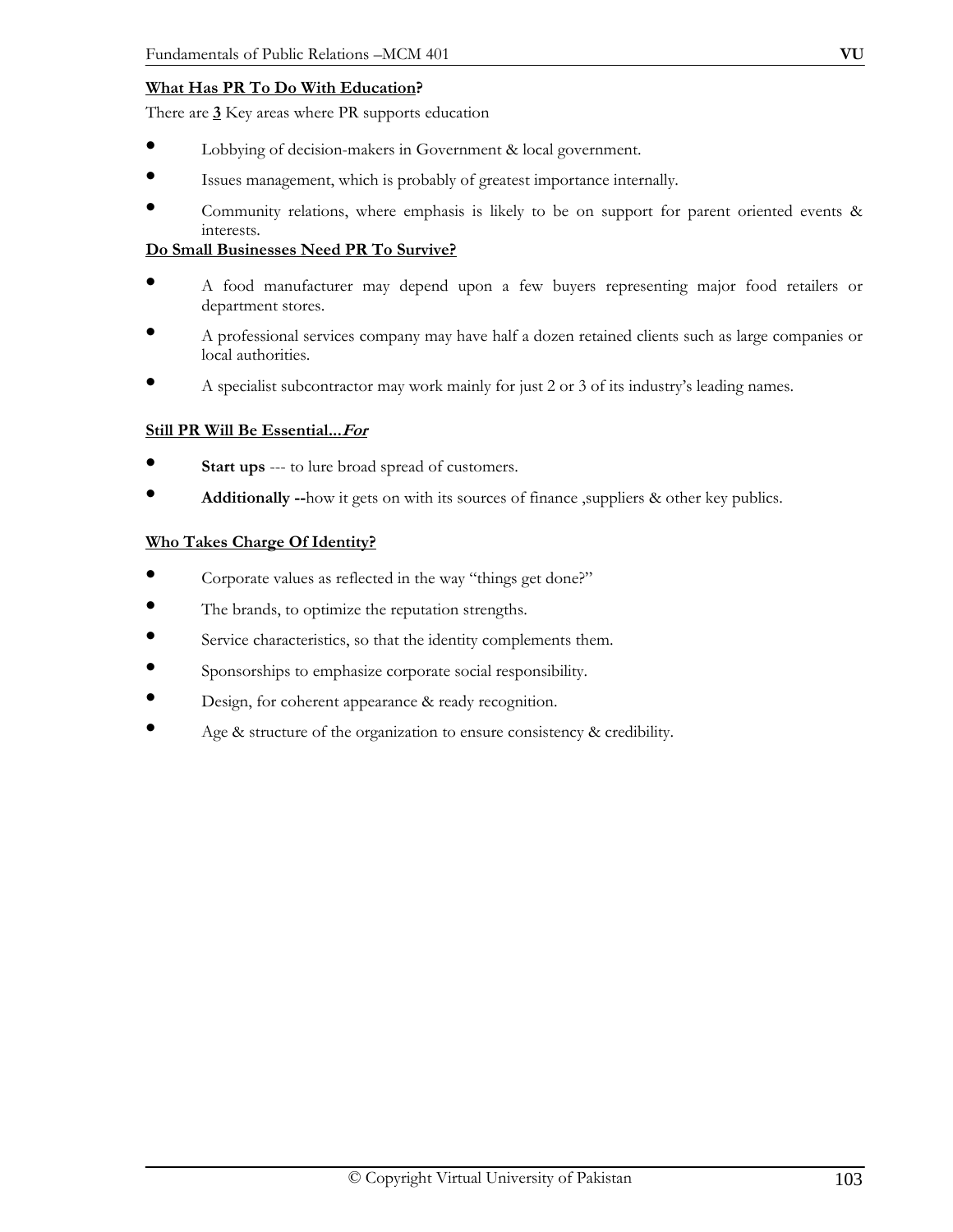# **CHANGING INTO OVERDRIVE**

# **Overview**

In many situations PR acts or moves as an "over drive" mode,In fact it has to be very proactive without proving expensive and ensure results beneficial for the organization. Moreover, it would also be discussed whether exhibitions should be held or not and what are the advantages of such exhibitions.

# **How Proactive Should Be For An Effective PR Presence?**

- •Are we obtaining our fair share of shout?
- •How much can we turn into usable intelligence?
- •Does our image & our reputation satisfy our needs?
- •How are we doing at meeting our customer's communication expectations?
- •Can we fairly claim to be creative in what we are doing?

# **How To Maintain Momentum Without Increasing Costs?**

•Momentum implies a growing level of commitment which might need extra expenditure.

•In PR work curtailing cost may be possible for a while. (e.g.) larger the public to be addressed larger the cost.)

•Going to opinion leaders direct a good way to cut costs.

# **How International Is PR?**

•It is said that 100,000 PR students under training in China.

•The Russian PR people at the trade's European federation pass a resolution against providing PR services to terrorist organizations.

•Argentinians denied access to their bank deposits demonstrate volubly before the news media.

#### **"In fact PR is humanity's new mechanism for talking with or shouting at , next door or across the world"**

**Should We Do Exhibitions? Think Hard!** -- Consider choices! **Then** *ask* following questions?

•How long has the event been going?

- •What official support does it enjoy?
- •Are there any supporting conferences?
- •Is it a trade, public or combined event?
- •What is the reputation of organizer?
- •What have been recent attendances?
- •What other hard facts can the organizer provide?

#### **Important Key Components**

- •Design of the stand.
- •Management & control of the stand.
- •PR support before & afterwards.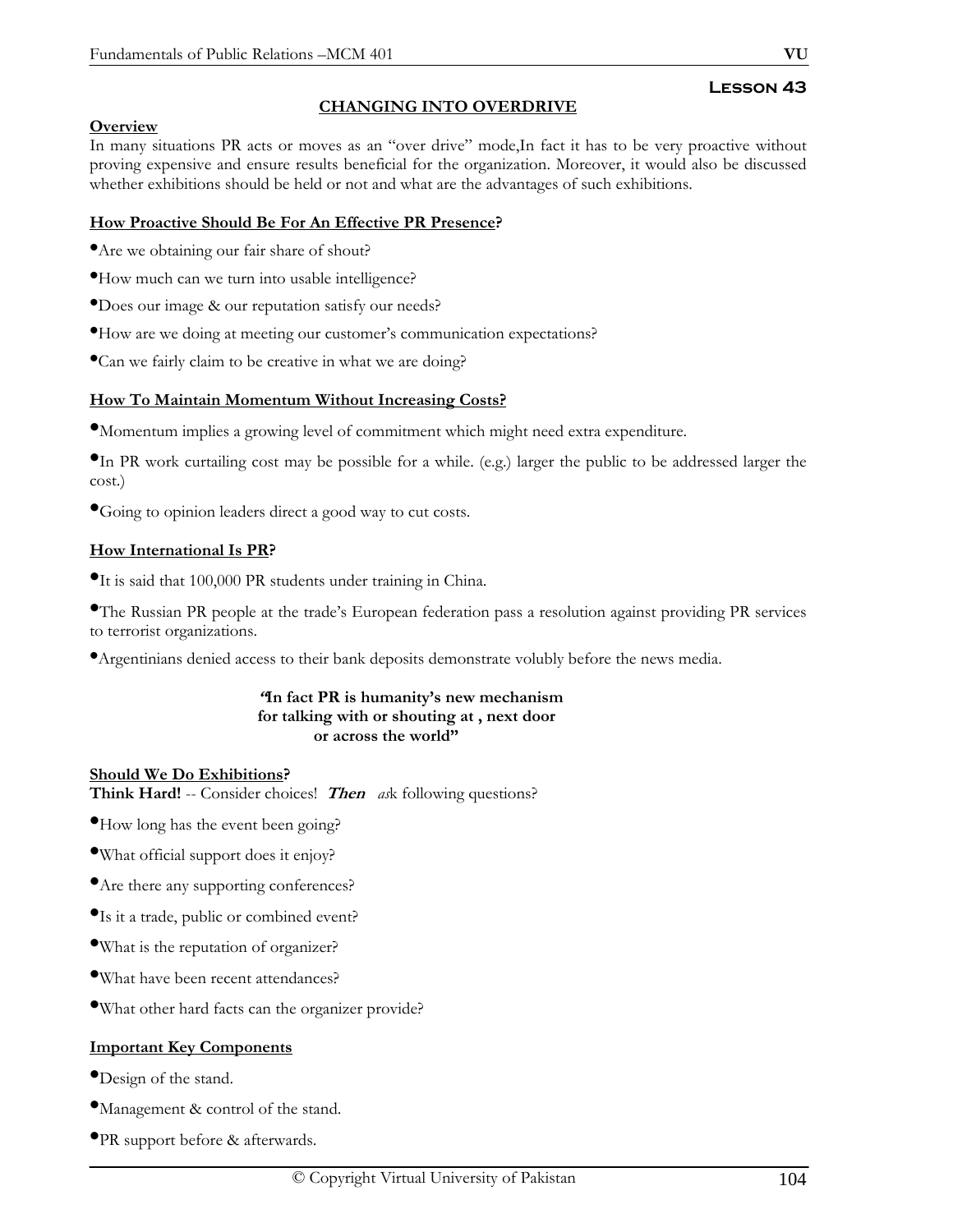# **What Is A Design Brief?**

- •**O**rganizational background
- •**M**arket background
- •**P**roduct background
- •**E**xisting materials
- •**P**resent visual symbols & applications
- •**B**udget
- •**T**iming
- •**E**valuation

# **What If TV Wants Interview At Short Notice?**

- •Which Programme, what transmission time & how long on air?
- •Is the interview to be in studio, at an outdoor location or on our premises?
- •What is the subject to be discussed, what are topics to be included?
- •Does the interviewer has sufficient information to work on
- •Can we have a "dry run beforehand?"

# **Are There Any Golden Rules To Write Press Releases?**

- •Who did it / is doing it / will be doing it?
- •What was happening / is happening / will happen?
- •Where did it happen  $/$  is it happening  $/$  will it happen?
- •When did it happen / is it happening / will it happen?
- •Why did it happen / is happening / will it happen?
- $\bullet$ How did it happen / is it happening / will it happen?

# **What Is A Press Pack?**

•A collection of information compiled for use by a journalist.

•It may comprise a press release, fact sheets, captioned photographs & relevant printed matter ,e.g. corporate brochure.

•Generally prepared for an event like an exhibition or annual general meeting.

# **Why Write A Letter To The Editor?**

•It reminds the editor of who the sender is,& his or her reputation as a source of "good stories", well researched & written.

•It is a neat way of making an enquiry or offering "follow up", where seeing the item is necessary first before the receiver can respond.

•It can be means of developing the contact further, by sketching possible future contact, availability of more or different material , forthcoming events & so on.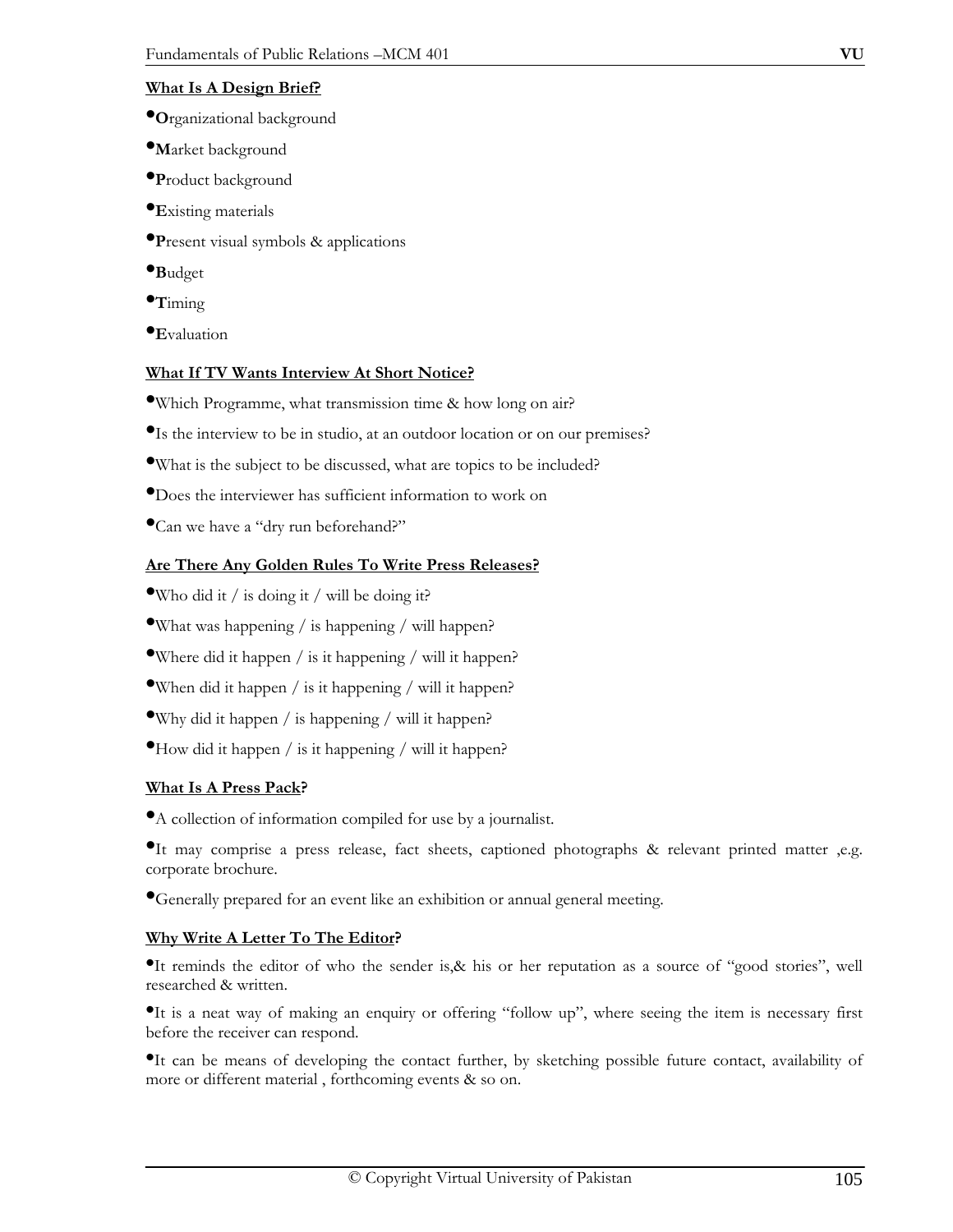# **How do we know if we are making the most of our PR function?**

- •How often have departments called on PR for support?
- •Is senior management involving the PR before decisions are taken, or only afterwards?
- •Does PR get involved in communications between departments?
- •Are we seeing PR more as a management function or a technical service?
- •Could we be using PR more in our "futures" thinking?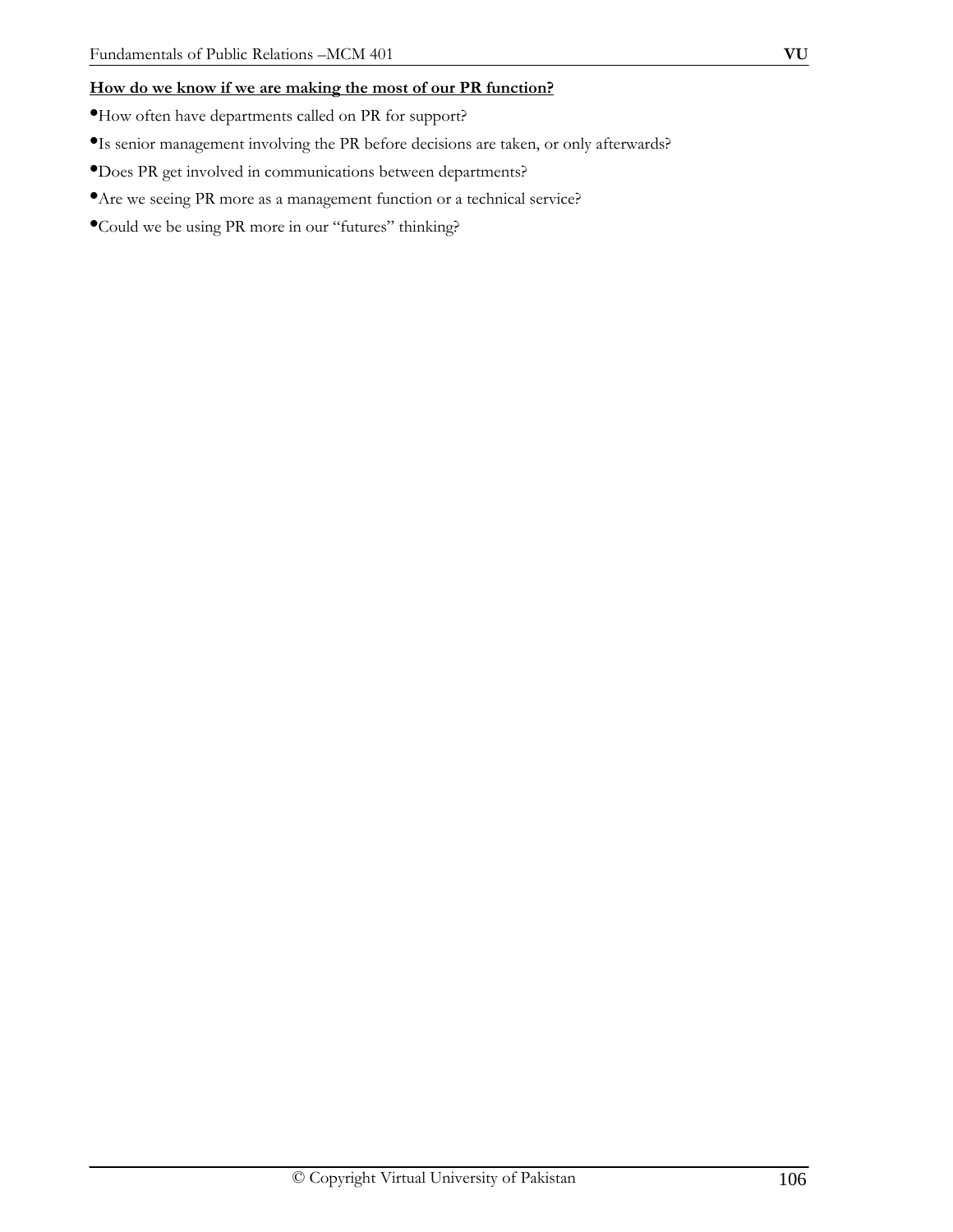#### **GETTING ON WITH PR**

### **Overview**

There will be lot of upheavals and problems in practicing public relations. Despite all this public relation professionals should not get deterred and they should get on with PR for the achievement of the desired or required objectives. This chapter will explain the problems and methods how to get on in various situations.

# **Why Marketing & PR People See Things Differently?**

•Marketing is solely concerned with customers, while PR is about creating most favourable overall conditions for the organization.

•Marketing is highly focused on delivering sales, while PR scans entire operational environment.

•Marketing aims to identify, anticipate & satisfy customer's needs profitably, while PR embraces all communication designed to best serve the organization's interests.

•Marketing directs its energies towards external markets ,while PR works both outside & inside organization.

#### **What Is "Marketing Public Relations"?**

When PR is part of promotion within marketing mix, to fulfill marketing objectives , as against PR relating to Finance or HRM it is described as "marketing public relations".

#### **PR also has keen interest in other aspects of marketing mix too, e.g. in**

- 1. Physical evidence. ( corporate identity)
- 2. People. (customer-contacting employees)
- 3. Process. (service production & delivery)
- 4. Product. (or service) 5. Price.
- 6. Place. (distribution)

#### **Why Should Marketing Take PR Seriously?**

- •Educating markets ahead of marketing activities;
- •Maintaining & strengthening brand loyalties;
- •Generating direct sales leads;
- •Identifying & evaluating potential markets;
- •Motivating sales force & distribution chain;
- •Reviving & sustaining mature & declining products.

# **What Can PR Contribute To The Development Of The Marketing Plan?**

- •Provide market intelligence;
- •Assist in gathering data;
- •Identify any potential inconsistencies in messages, as between customers & other publics;
- •Indicate potential communications synergies;
- •Offer a view based on broader experience of total operating environment.

#### **What Are Main Areas Where Other Departments Should Consult With The PR Function?**

- •To obtain advice about a communication problem;
- •For help in communicating externally e.g. with a supplier;
- •To facilitate or mediate internal communications between units;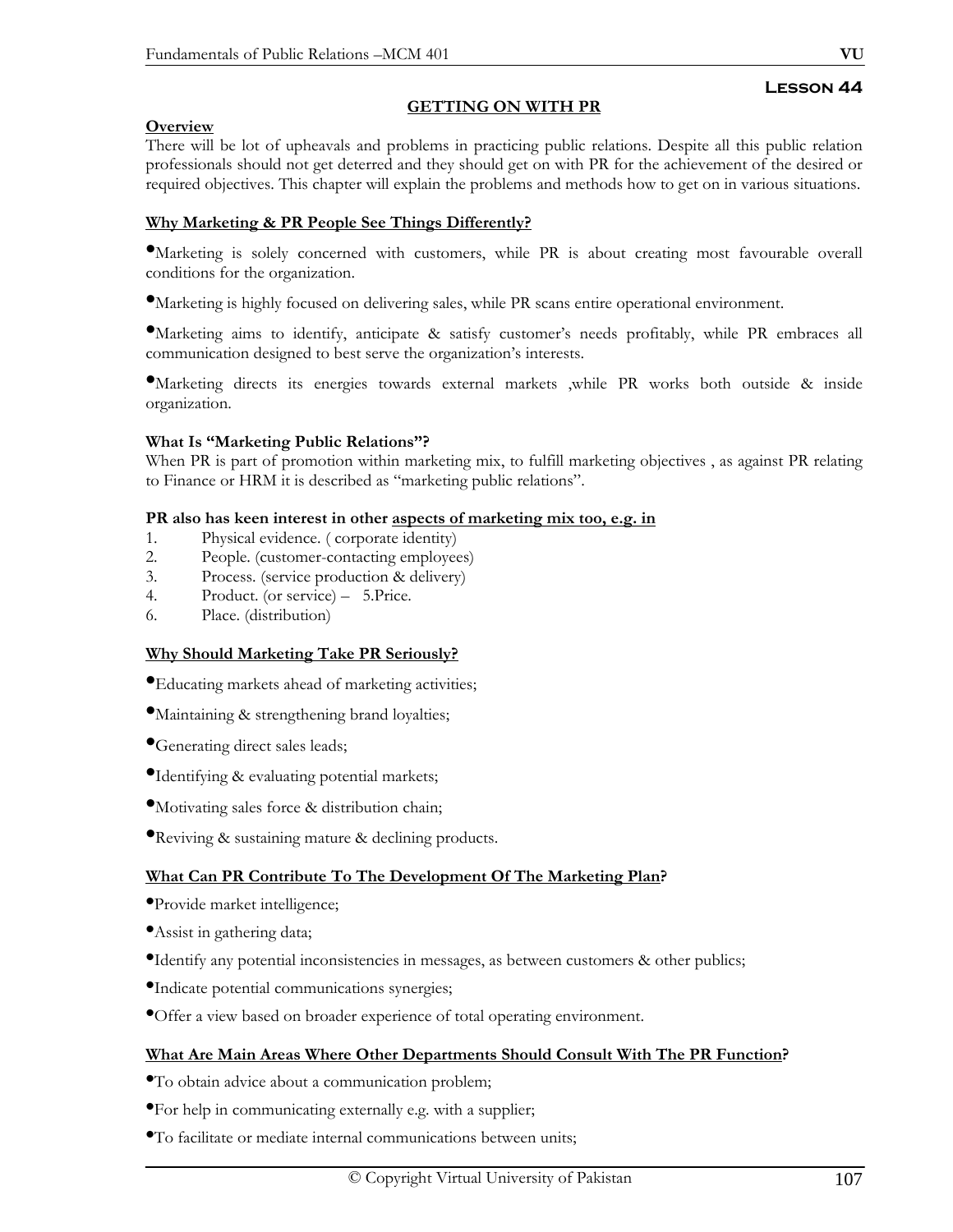- •To bring news & views from outside;
- •To undertake marketing communications.

#### **Where does PR fit in the structure?**

---- Because PR "spans boundaries" in all directions; it supports all sub systems, including those concerned with production, maintenance, planning & change management

### **So PR people should**

- •Liaise between organization & external publics & individuals;
- •Assist other sub systems within organization in their communications direct with outside world;
- •Assist other sub systems in their communications one with another;
- •PR should be found at any given time working throughout most of the organization.

#### **What should we look for in trying to avoid crises? Aim to avoid -----**

- •Anyone who says that there will be never be one;
- •Anyone who says crises are strictly for others , not for us;
- •Anyone who says planning for crises is a waste of time.



#### **What Can Go Wrong?**

- •Mass panic, making nonsense of best laid plans;
- •Too many people wanting to be spokes persons;
- •Wanting to run away from media enquiries;
- •Getting angry with the intrusiveness of media;
- •Speculation about causes to satisfy media demands or personal motives;
- •Not being prepared to ask for help;
- •Not listening to friends who want to help;
- •Allowing lawyers to dictate how to deal with the problem;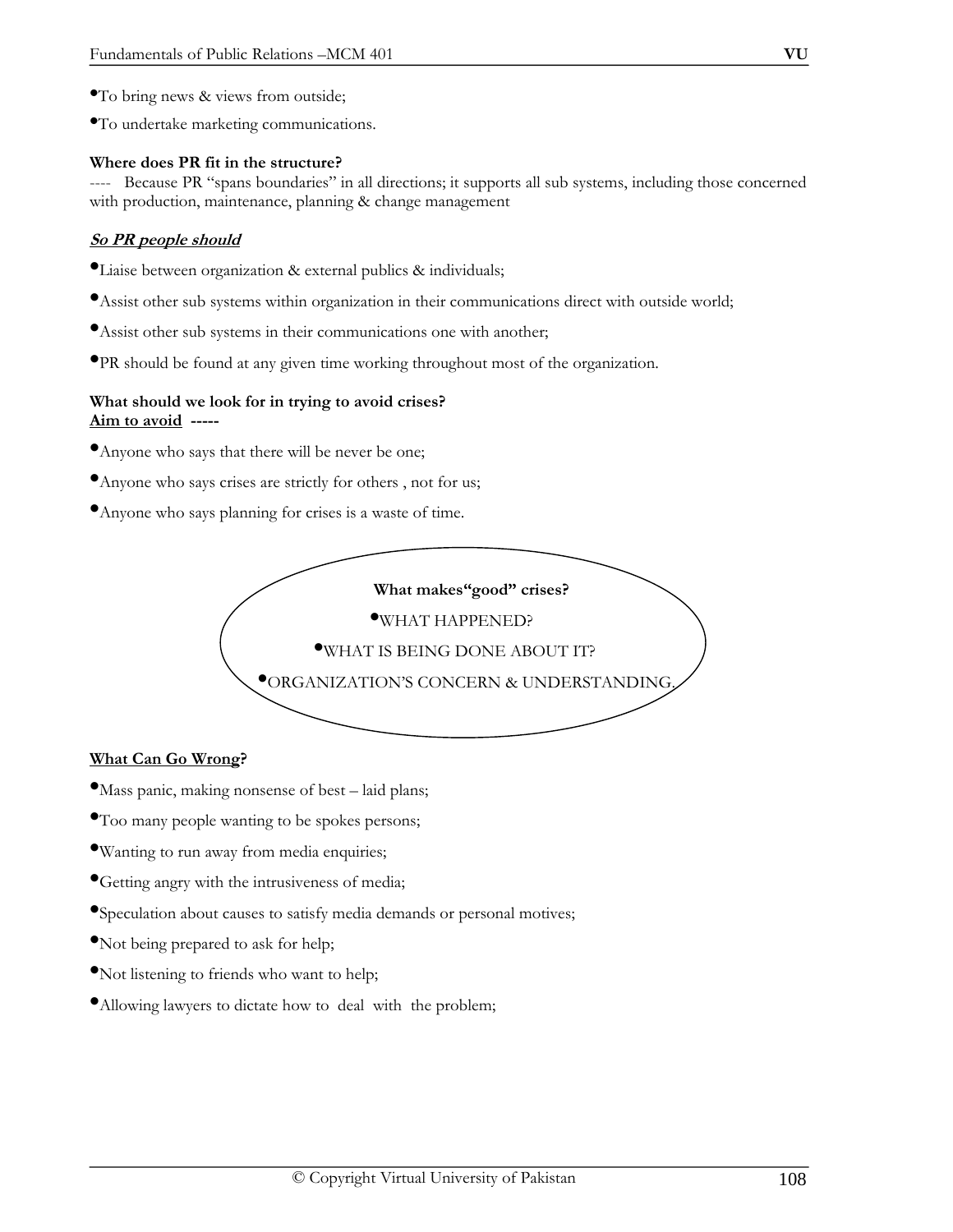## **FUNDAMENTALS OF A SUCCESSFUL NEWSLETTER**

#### **Overview**

The most important tool of public relations is newsletter .Despite various developments in the technique and applications of PR newsletter stills maintains significant importance as a public relations tool.In this lecture fundamentals of a successful newsletter will be highlighted besides explaining its role,importance,different types and kinds.

### **Important Segments**

- RESEARCH
- PLANNING
- WRITING
- PRODUCTION
- DISTRIBUTION
- **EVALUATION**

## **Definition By Purpose.**

**Demographic distribution** of the reading audience.

**Psychographic consideration**- of why the audience is reading your

newsletter.

#### **4 categories ---**

- Constituency newsletter.
- Employee or member newsletter.
- For profit newsletters.
- Advocacy newsletters.

### **Defined By Distribution**

### **Vertical Publications**

Newsletters that are distributed within the organization…as these are for everyone from clerk to CEO.

### **Horizontal Publications**

Newsletters that are distributed to a more narrowly defined group with a common interest.

## **Defined By Format.**

**2 Elements**.

- Size.
- 

**Cover Design.**<br>**Common design Common design** 8 1/2 X 11 inch page.

Using 11 x 17 inch paper

**Lesson45**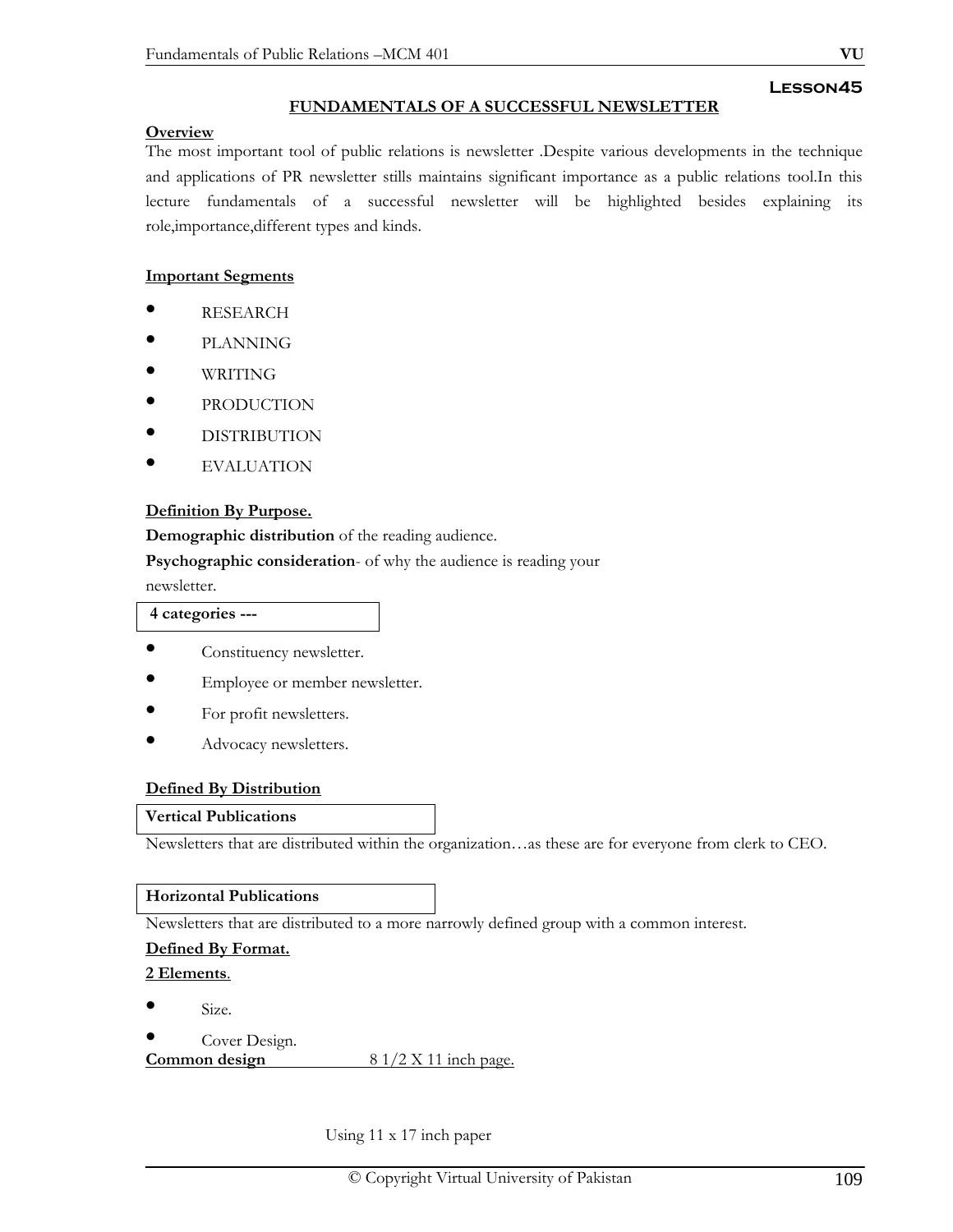## **Defined By Frequency**

- Published on a regular basis.
- Information should be timely.
- Can be published weekly, monthly or quarterly.
- Primary purpose to keep in touch.

# **Management By Objective ( MOB** )

## **3 Objectives:**

- Entertainment.
- Information.
- Persuasion.

## **The Right Questions**

- Is newsletter a proper medium for your Message?
- Defining target audience.
- Defining a goal.
- Setting objectives & evaluate techniques to achieve the goals set.
- Developing editorial statement.

# **Planning --- Making the Right Choice.**

- Determining quality.
- Determining format.
- Determining frequency.
- Determining budget for publication.
- Selecting content.
- Deciding on a design.
- Selecting an effective name.

# **Implementation - Doing Right Things**

- Gathering information for stories.
- Writing stories & editing them.
- Writing headlines.
- Arranging or taking photos.
- Obtaining additional artwork.
- Copy fitting stories.
- Typesetting stories.
- Printing the newsletter.
- Distributing the newsletter.